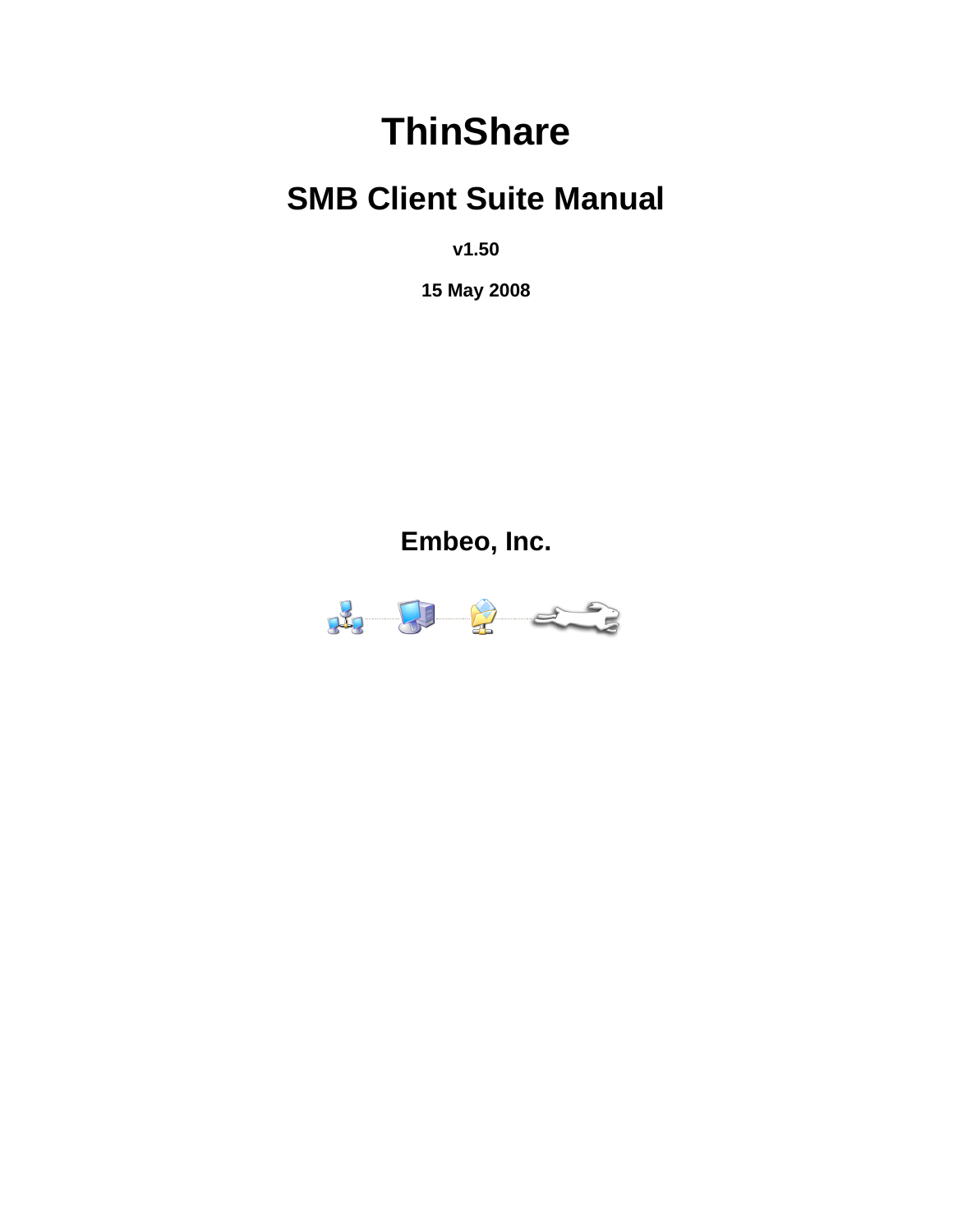#### **ThinShare: SMB Client Suite Manual**

Embeo, Inc.

190

Published 05/15/2008 Copyright © 2005, 2006, 2007, 2008 Embeo, Inc.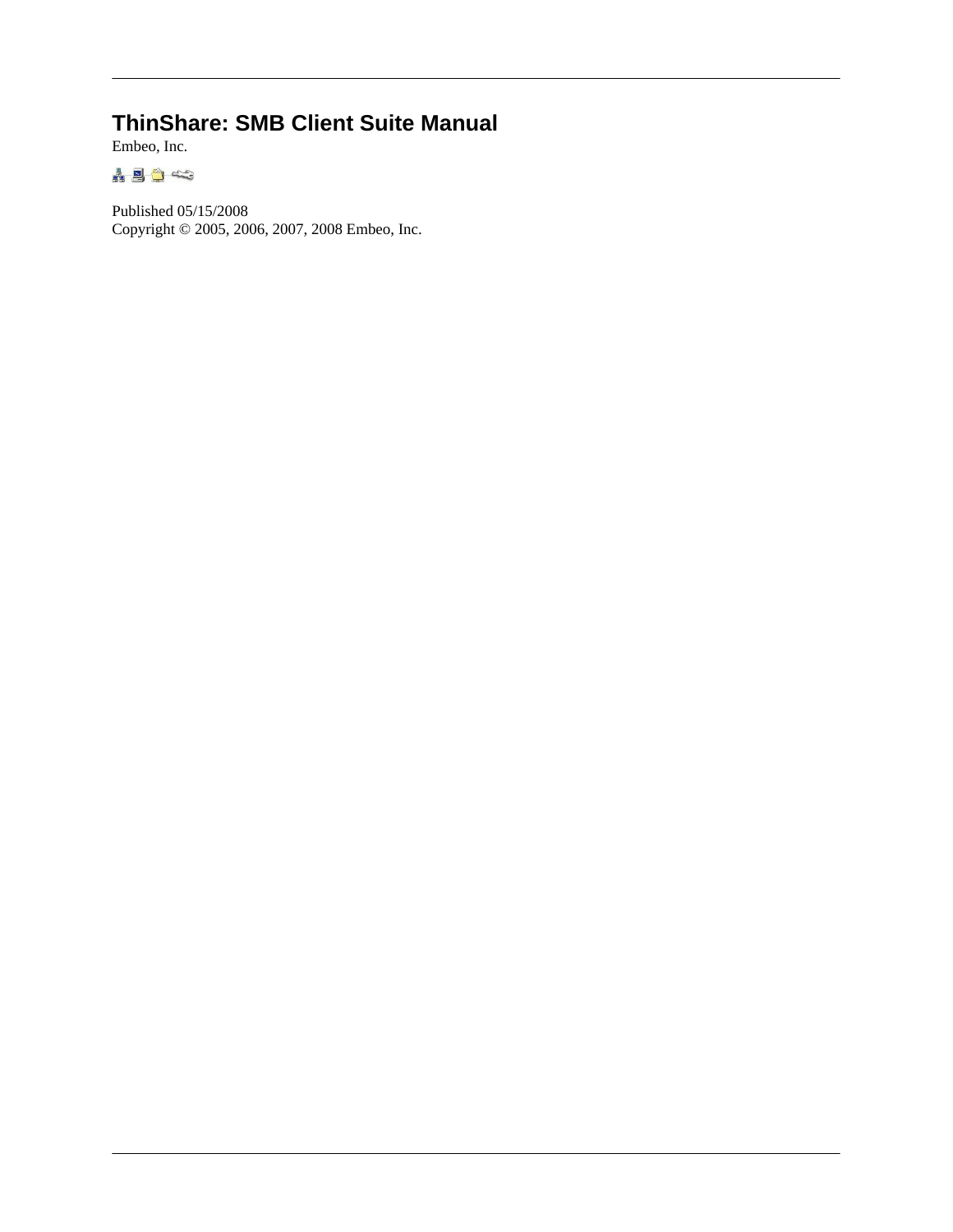# **Table of Contents**

| 3.3.6. network_smb_dump.c - "Server/Share Information Dump and Print- |          |
|-----------------------------------------------------------------------|----------|
|                                                                       |          |
|                                                                       |          |
|                                                                       |          |
|                                                                       |          |
|                                                                       |          |
|                                                                       |          |
|                                                                       |          |
|                                                                       | 15       |
|                                                                       | 15       |
|                                                                       |          |
|                                                                       | 16       |
|                                                                       | 17       |
|                                                                       | 18       |
|                                                                       | 18       |
|                                                                       | 18       |
|                                                                       |          |
|                                                                       | 20       |
|                                                                       |          |
|                                                                       |          |
|                                                                       |          |
|                                                                       |          |
|                                                                       |          |
|                                                                       |          |
|                                                                       | 23       |
|                                                                       | 23       |
|                                                                       | 23       |
|                                                                       | 23       |
|                                                                       | 24       |
|                                                                       | 25       |
|                                                                       | 26       |
|                                                                       | 28       |
|                                                                       |          |
|                                                                       | 29<br>31 |
|                                                                       |          |
|                                                                       |          |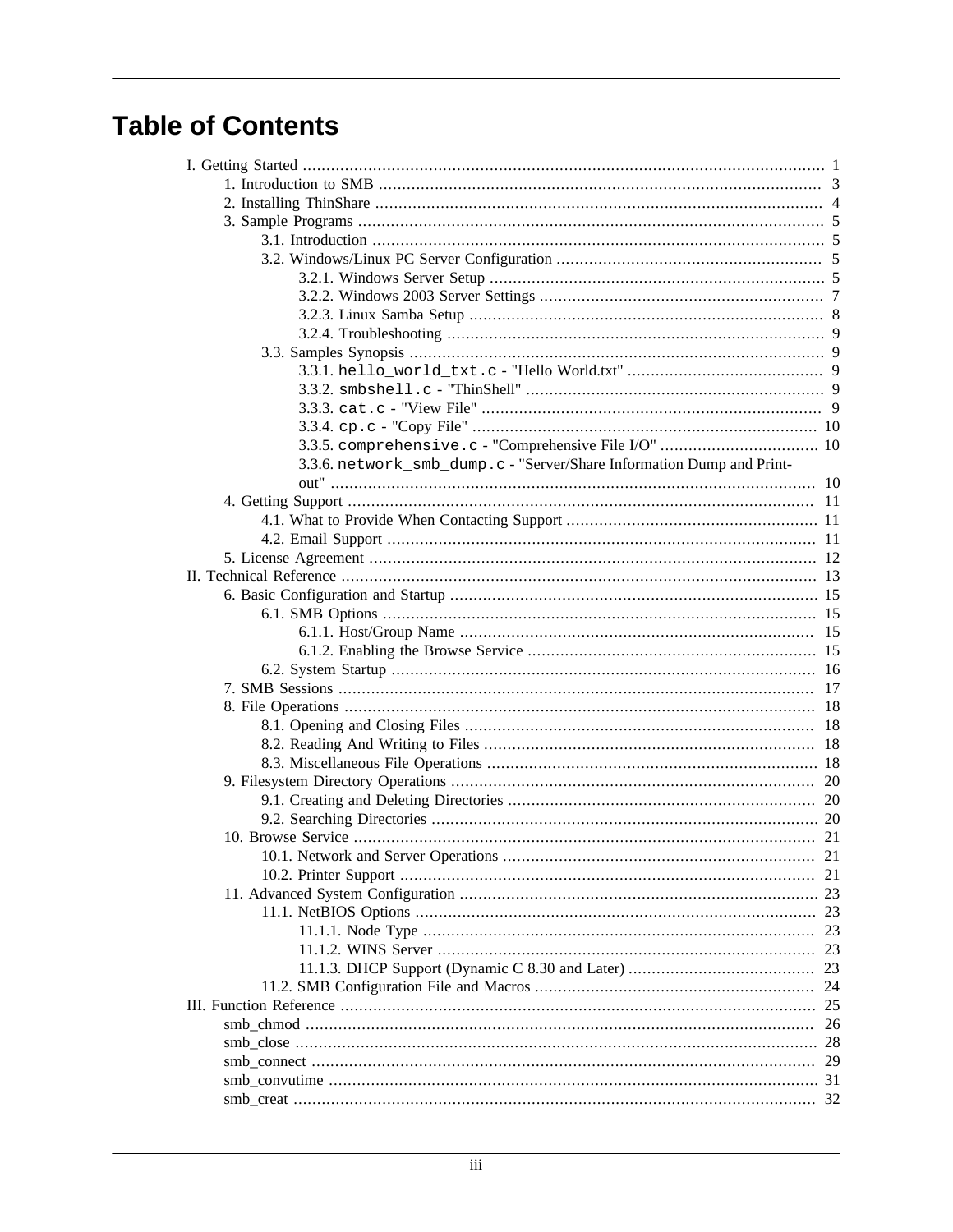|  | 33  |
|--|-----|
|  | 34  |
|  | 35  |
|  | 36  |
|  | 37  |
|  | 39  |
|  | 40  |
|  | 41  |
|  | 42  |
|  | 43  |
|  | 44  |
|  | 45  |
|  | 47  |
|  | 49  |
|  | 51  |
|  | 53  |
|  | -55 |
|  | 57  |
|  | 58  |
|  | 60  |
|  | 61  |
|  | 62  |
|  | 63  |
|  | 65  |
|  | 67  |
|  | 68  |
|  | 69  |
|  | 70  |
|  | 71  |
|  | 72  |
|  | 73  |
|  | 74  |
|  | 75  |
|  | 76  |
|  | 77  |
|  |     |
|  | 78  |
|  | 79  |
|  | 80  |
|  | 81  |
|  | 82  |
|  | 83  |
|  | 85  |
|  | 87  |
|  | 89  |
|  | 90  |
|  | 92  |
|  | 93  |
|  | 94  |
|  | 95  |
|  | 96  |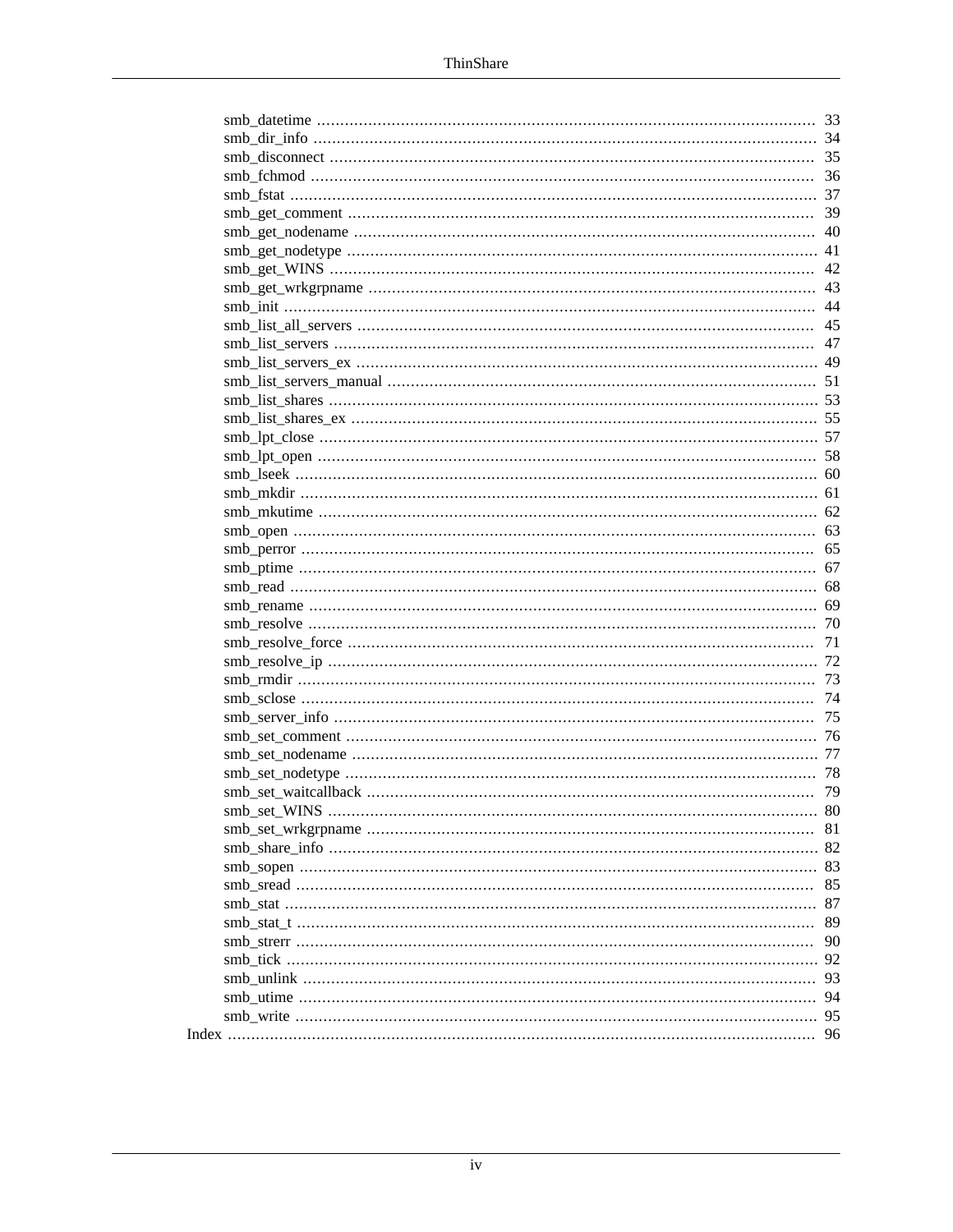# <span id="page-4-0"></span>**Part I. Getting Started**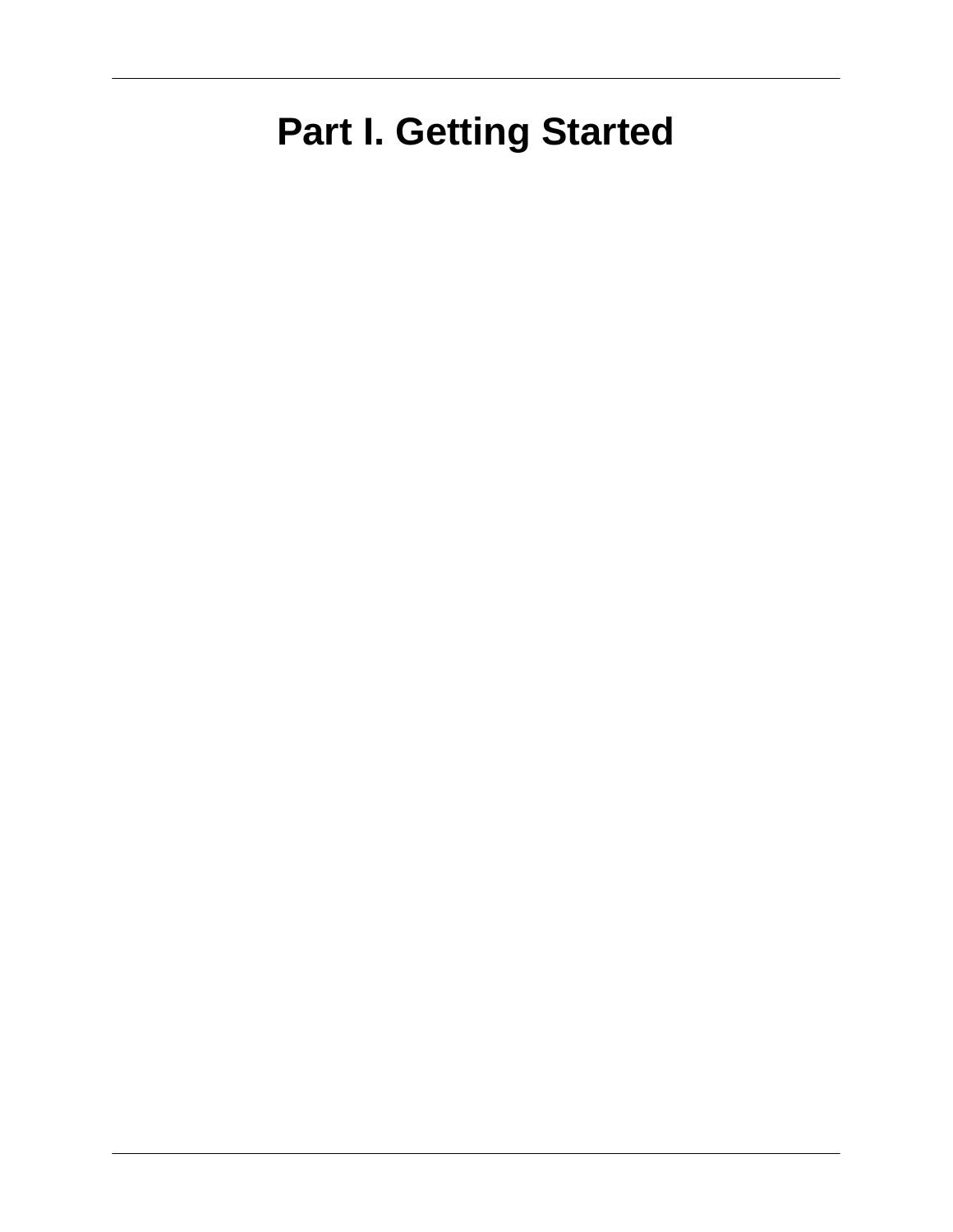# **Table of Contents**

| 3.3.6. network_smb_dump.c - "Server/Share Information Dump and Printout" 10 |  |
|-----------------------------------------------------------------------------|--|
|                                                                             |  |
|                                                                             |  |
|                                                                             |  |
|                                                                             |  |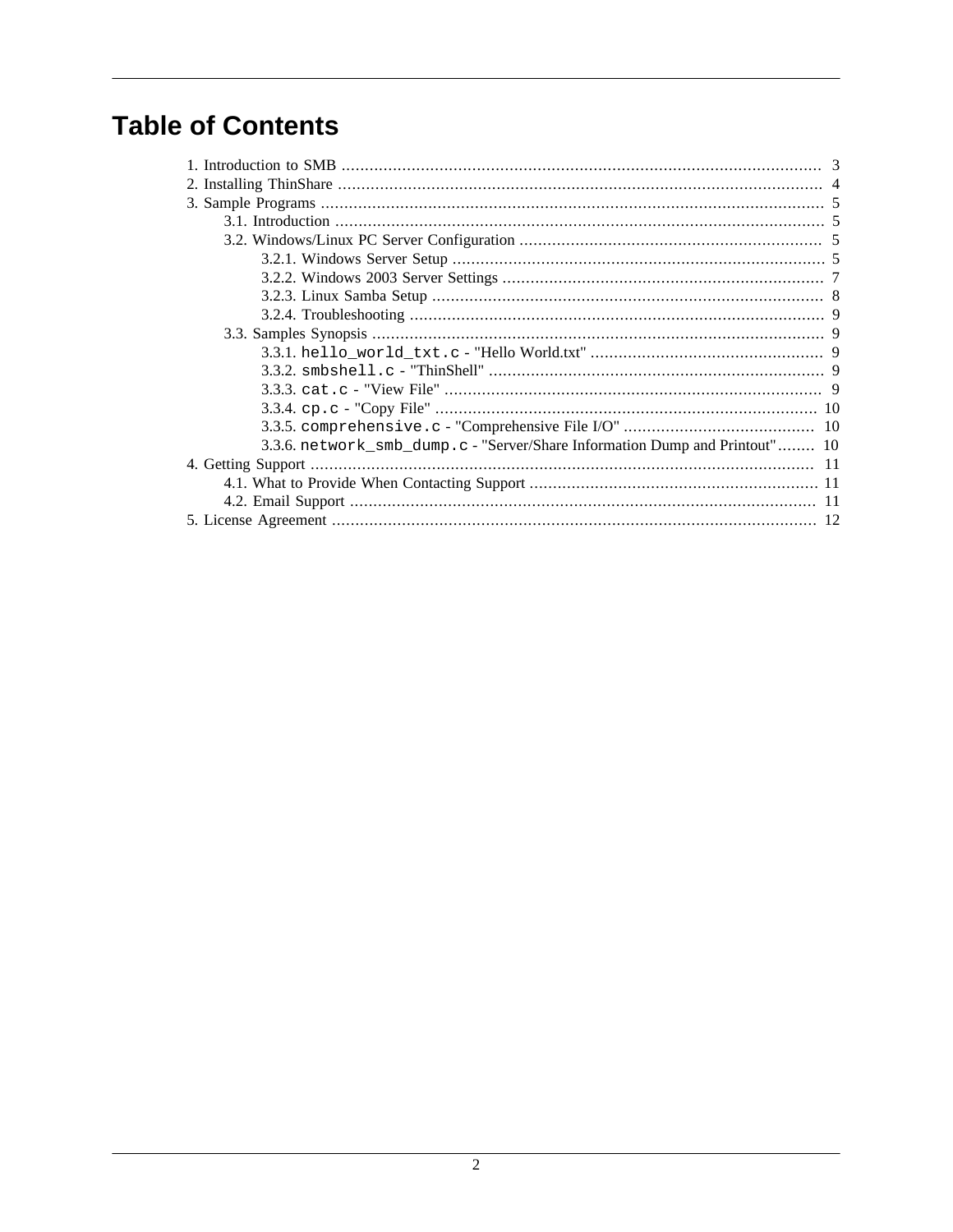# <span id="page-6-0"></span>**Chapter 1. Introduction to SMB**

The SMB protocol, or *Windows File Sharing* as it is more commonly known, is the de facto standard for file and printer sharing in use today. An SMB server makes file and printer resources available over a computer network. Once set up, SMB client software can access these resources and use them according to their purpose. The most recent version has been a built-in component to all versions of Microsoft Windows since the release of Windows 95. There have also been many software suites written, the most popular being [Samba](http://www.samba.org) [<http://www.samba.org>], to expand the compatibility to any UNIX-like operating system (including Linux and Mac OS X). As a result, SMB is ubiquitous-- operating throughout corporate and home networks.

ThinShare is an SMB client implementation. ThinShare supports communications with Windows 9x/NT4 and later, either in workgroup or domain configurations. Likewise, it is compatible with all versions of Samba. It must be compiled with Rabbit Semiconductor's Dynamic C version 7.05 or later development system to any TCP/IP enabled Rabbit 2000/3000 system. Note that Dynamic C version 8.30 or later is required for using DHCP to acquire a WINS server IP address. If this is not needed, standard DHCP is still supported with the previous Dynamic C versions.

ThinShare offers the following services to embedded applications:

- Standard File Operations: create, open, close, read, write, seek, get/set attributes, rename
- Standard Directory Operations: create, delete, wildcard search with attribute filter
- Standard Print Services: open/write/close print spool files
- User Authentication: plain-text, encrypted LM session key, encrypted NT session key
- Server Operations: get browse server, list servers in workgroup/domain, list shares on server

ThinShare also offers SMB Browse service functionality that enables machine icons to appear in Network Neighborhood/My Network Places of Windows Explorer.

Embeo's ThinShare SMB Client Suite uses the NetBIOS transport to communicate with other machines on the network. The NetBIOS layer offers IPC services and host name resolution to applications such as SMB. The included NetBIOS layer includes support for all features required for proper SMB functionality. It is an RFC1001/1002 compliant client implementation of the NetBIOS standard. It offers many configuration options which are documented in [Section 11.1, "NetBIOS Options".](#page-26-0)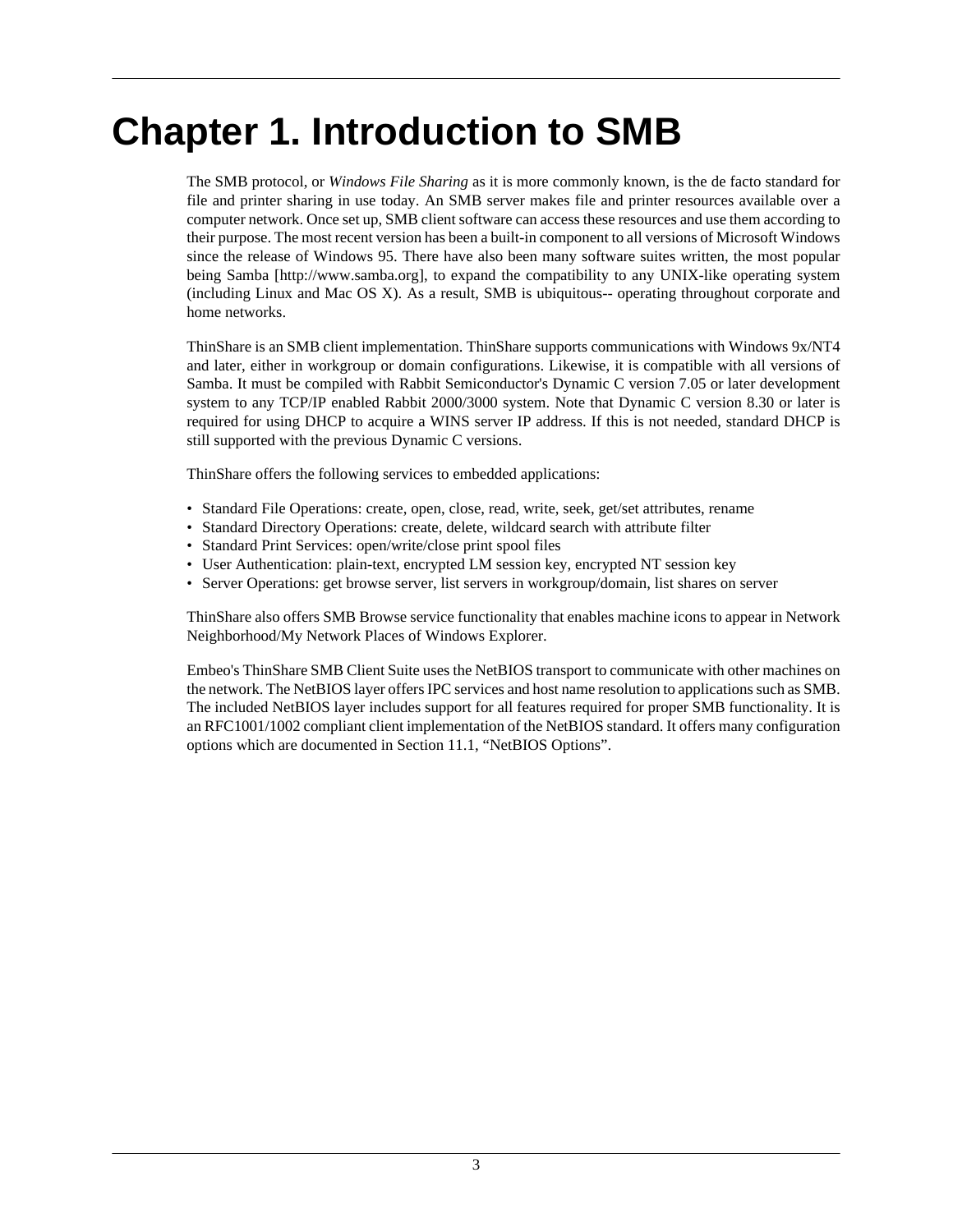# <span id="page-7-0"></span>**Chapter 2. Installing ThinShare**

- 1. Insert the installation media and run the install file ersmbinst.exe.
- 2. Select components to install. Options are:
	- Documentation and Samples
	- Start Menu Shortcuts
	- Add entries in LIB.DIR
	- Integrate Install with Dynamic C
- 3. Select destination directory.
- 4. (If 'Add entries in LIB.DIR' is selected in Step 2. If not, LIB.DIR must be manually edited) The installer is capable of detecting installed versions of Dynamic C, and it can update your LIB.DIR for you. Just select the "Add entry in LIB.DIR" option, and click YES when prompted to use the version of Dynamic C listed. If you have more than one version of Dynamic C installed and do not see the version listed, click NO and the installer will ask if you would like to use the next version detected. When the installer runs out of options, clicking NO results in being prompted for a LIB.DIR to use.
- 5. Done! Open up a sample program and try connecting to a machine!

Sample programs are located in the \Samples\ThinShare folder relative to the Dynamic C installation (or ThinShare\Samples if integrate with Dynamic C is not selected).

#### **Adding Entries to LIB.DIR**

The ThinShare SMB Client will not work unless the .lib files are added to your LIB.DIR file used by Dynamic C. Refer to the Dynamic C user manual and LIB.DIR (in your Dynamic C installation directory) for more details.

If you would like to manually modify your LIB.DIR(s), simply deselect the option during installation and remember where you installed the library and add the following lines to the end of your LIB.DIR (fill in with the correct path):

Integrate install with Dynamic C selected:

C:\Program Files\DCRABBIT\_10.21\Rabbit4000\Lib\ThinShare\des.lib C:\Program Files\DCRABBIT\_10.21\Rabbit4000\Lib\ThinShare\md4.lib C:\Program Files\DCRABBIT\_10.21\Rabbit4000\Lib\ThinShare\netbios.lib C:\Program Files\DCRABBIT\_10.21\Rabbit4000\Lib\ThinShare\smb\_config.lib C:\Program Files\DCRABBIT\_10.21\Rabbit4000\Lib\ThinShare\smb.lib

Integrate install with Dynamic C not selected:

C:\Program Files\Embeo\ThinShare\des.lib C:\Program Files\Embeo\ThinShare\md4.lib C:\Program Files\Embeo\ThinShare\netbios.lib C:\Program Files\Embeo\ThinShare\smb\_config.lib C:\Program Files\Embeo\ThinShare\smb.lib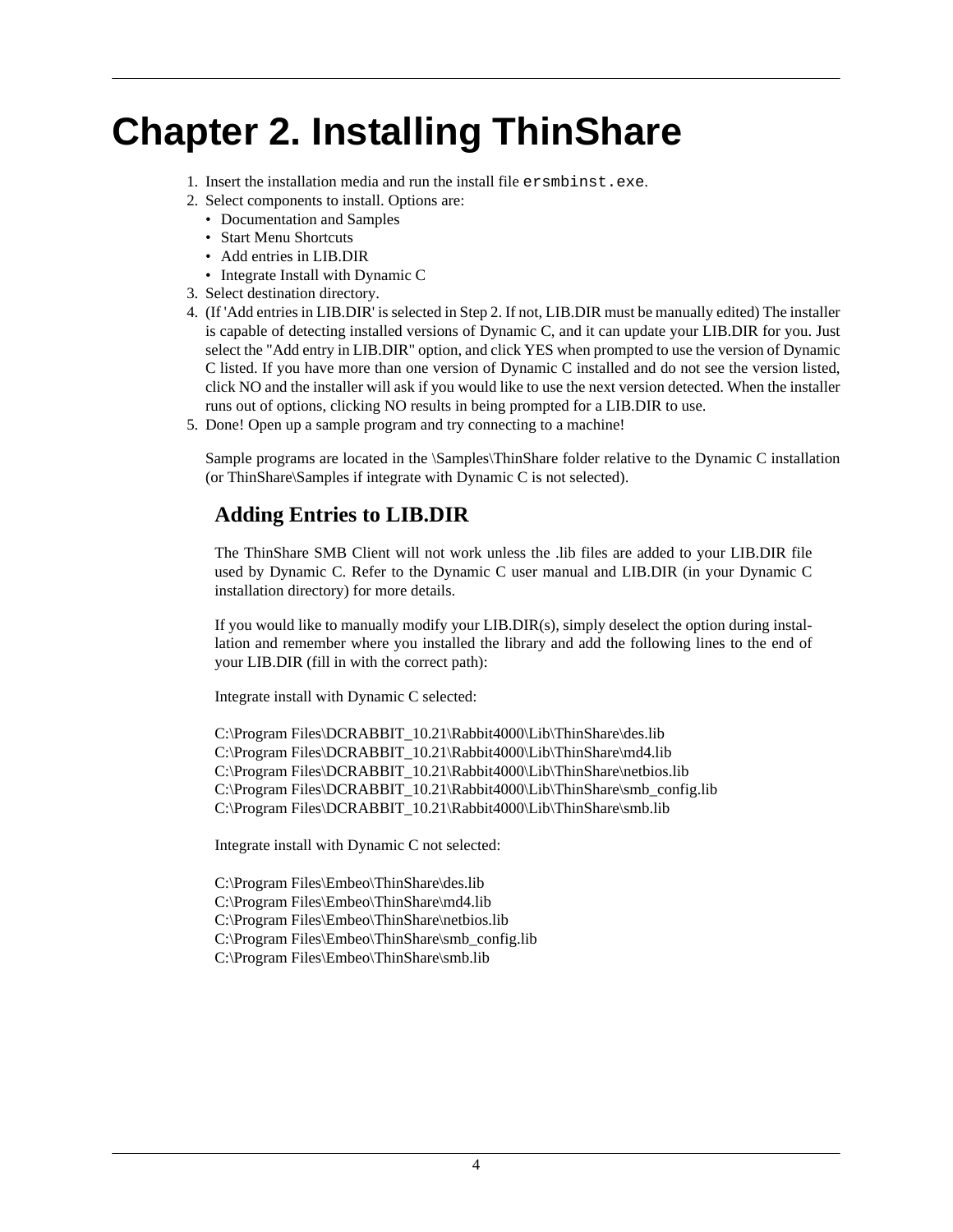# <span id="page-8-0"></span>**Chapter 3. Sample Programs**

This section describes the configurations for both Windows and Linux that are needed to run the sample programs. The sample programs are described next.

# **3.1. Introduction**

The samples all require the use of an SMB share with read-write access. ThinShare uses encrypted passwords (LM or NTLM) to connect to the remote machine.

Note: Some servers (Windows 2003 Server and above) may be set by default to reject this form of encrypted passwords and use high encryption only. (See [Section 3.2.2, "Windows 2003 Server Settings" \[7\]](#page-10-0))

# **3.2. Windows/Linux PC Server Configuration**

In order to use the samples you must have a server on the same network as the rabbit. The server must have a shared folder with an associated username and password that has access.

#### **3.2.1. Windows Server Setup**

First the server's name must be determined. The name can be acquired from System Properties (right click My Computer -> Properties -> Network Identification) or by typing ipconfig /all in a command window. The name of the server in this case is 'alum'.

| <b>System Properties</b>                                                                                                                                                                                                                                                  |                                                          | $?$ $\times$    |  |  |
|---------------------------------------------------------------------------------------------------------------------------------------------------------------------------------------------------------------------------------------------------------------------------|----------------------------------------------------------|-----------------|--|--|
| Advanced                                                                                                                                                                                                                                                                  | <b>Automatic Updates</b>                                 | <b>Bemote</b>   |  |  |
| General                                                                                                                                                                                                                                                                   | Computer Name                                            | Hardware        |  |  |
| Windows uses the following information to identify your computer<br>on the network.                                                                                                                                                                                       |                                                          |                 |  |  |
| Computer description:                                                                                                                                                                                                                                                     |                                                          |                 |  |  |
|                                                                                                                                                                                                                                                                           | For example: "Kitchen Computer" or "Mary's<br>Computer". |                 |  |  |
| Full computer name:                                                                                                                                                                                                                                                       | alum.                                                    |                 |  |  |
| <b>WORKGROUP</b><br>Workgroup:                                                                                                                                                                                                                                            |                                                          |                 |  |  |
| To use the Network Identification Wizard to join a<br>Network ID<br>domain and create a local user account, click Network.<br>ID.<br>To rename this computer or join a domain, click Change.<br>:hange<br>Changes will take effect after you restart this computer.<br>W, |                                                          |                 |  |  |
|                                                                                                                                                                                                                                                                           |                                                          |                 |  |  |
|                                                                                                                                                                                                                                                                           | ОK                                                       | Cancel<br>Apply |  |  |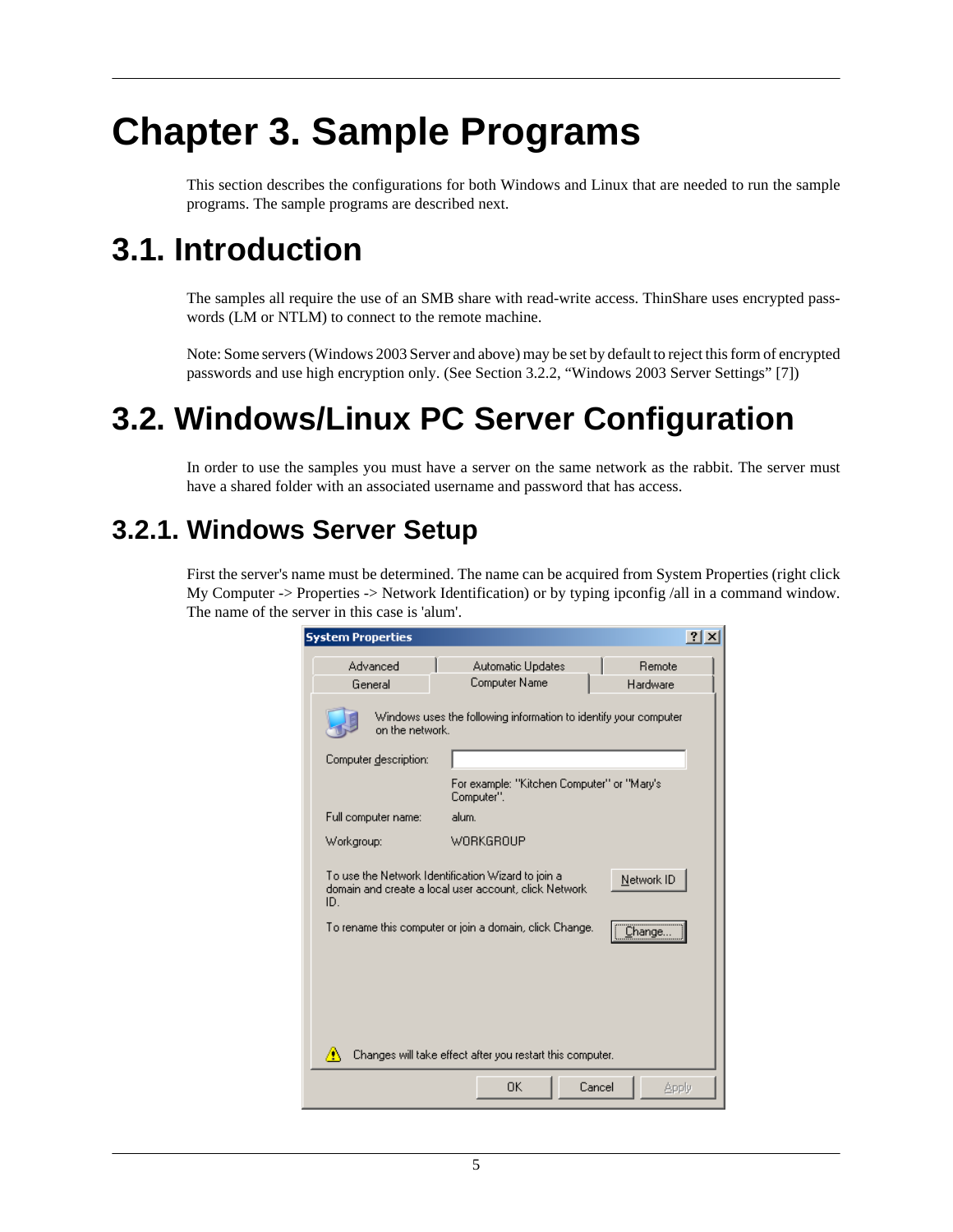```
C:\Documents and Settings\syplex>ipconfig /all
Windows IP Configuration
             Host Name<br>Primary Dns Suffix<br>Node Type<br>IP Routing Enabled<br>UIMC Bouting Enabled
                                                                           alum
                                                                           Broadcast
                                                                        E
                                                                           No
              WINS Proxy
                                Enabled
                                                                           N<sub>o</sub>
                                                                        ٠
```
Note: The Full computer name may not be the same as the NetBIOS name. To get the NetBIOS name click the Change or Properties button in the Network Identification tab, and then click the More button. The name is listed under NetBIOS computer name.

|      | <b>Computer Name Changes</b>                                                                                    | 2x     |
|------|-----------------------------------------------------------------------------------------------------------------|--------|
|      | You can change the name and the membership of this<br>computer. Changes may affect access to network resources. |        |
|      | Computer name:                                                                                                  |        |
|      | alum                                                                                                            |        |
|      | Full computer name:<br>alum.                                                                                    |        |
|      | More                                                                                                            |        |
|      | Member of<br>C Domain:<br>© Workgroup:                                                                          |        |
|      | <b>WORKGROUP</b>                                                                                                |        |
|      | 0K<br>Cancel                                                                                                    |        |
|      | DNS Suffix and NetBIOS Computer Name                                                                            | ? x    |
|      | Primary DNS suffix of this computer:                                                                            |        |
|      | $\triangledown$ Change primary DNS suffix when domain membership changes                                        |        |
| ALUM | NetBIOS computer name:                                                                                          |        |
|      | This name is used for interoperability with older computers and services.                                       |        |
|      | 0K                                                                                                              | Cancel |

In explorer, navigate to the folder you wish to share out, right click and select *Sharing*.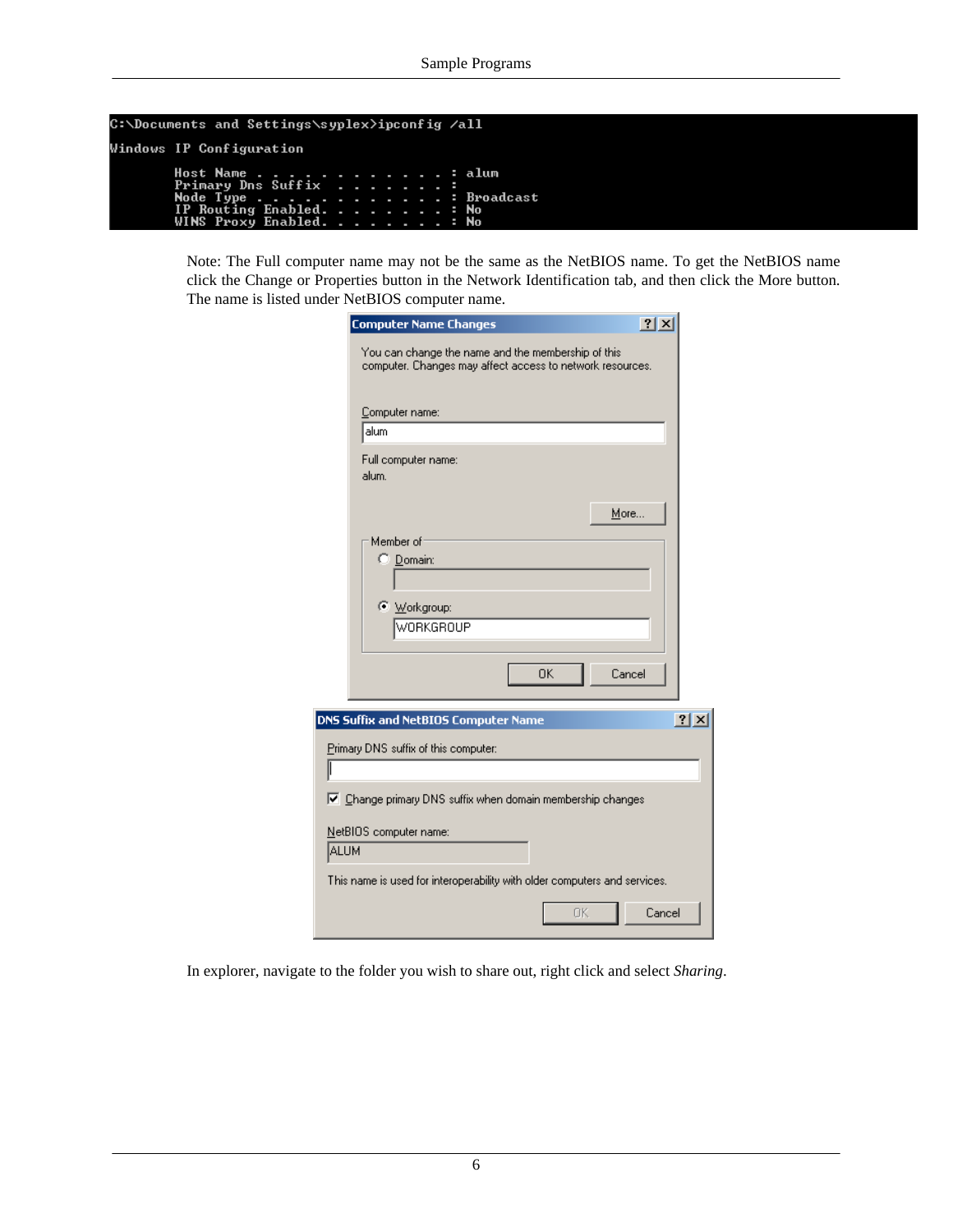

<span id="page-10-0"></span>Make a note of the Share name; this name along with the server's name is used to make an SMB connection. The share name in this case is 'Shared'.

| You can share this folder among other users on your<br>network. To enable sharing for this folder, click Share this<br>folder. |                                     |  |  |  |  |
|--------------------------------------------------------------------------------------------------------------------------------|-------------------------------------|--|--|--|--|
|                                                                                                                                | $\bigcirc$ Do not share this folder |  |  |  |  |
| $\bullet$ Share this folder                                                                                                    |                                     |  |  |  |  |
| Share name:                                                                                                                    | Shared                              |  |  |  |  |
| Comment:                                                                                                                       |                                     |  |  |  |  |
| User limit:                                                                                                                    | Maximum allowed                     |  |  |  |  |
|                                                                                                                                | $\circ$ Allow<br>Users              |  |  |  |  |
| To set permissions for how users access this<br>Permissions<br>folder over the network, click Permissions.                     |                                     |  |  |  |  |

Make sure that the the username used to access the shared folder has read/write access to the share. It is a good idea to create a new user account on the server or domain controller in order to limit access to certain shares or files.

| Share Permissions   |       |        |
|---------------------|-------|--------|
| Name<br>Everyone    |       | Add    |
|                     |       | Remove |
|                     |       |        |
| Permissions:        | Allow | Deny   |
| <b>Full Control</b> | ₹     | ப      |
| Change              | ₹     | П      |
| Read                | ۸     |        |

#### **3.2.2. Windows 2003 Server Settings**

Default security settings in Windows 2003 require high encryption for SMB authentication. So by default, ThinShare clients will not be able to connect to shares on a Windows 2003 domain. In order to enable ThinShare clients to connect the following settings must be made:

Domain Controller Security Settings -> Local Policies -> Security Options

Digitally Sign communications (always) *DISABLED*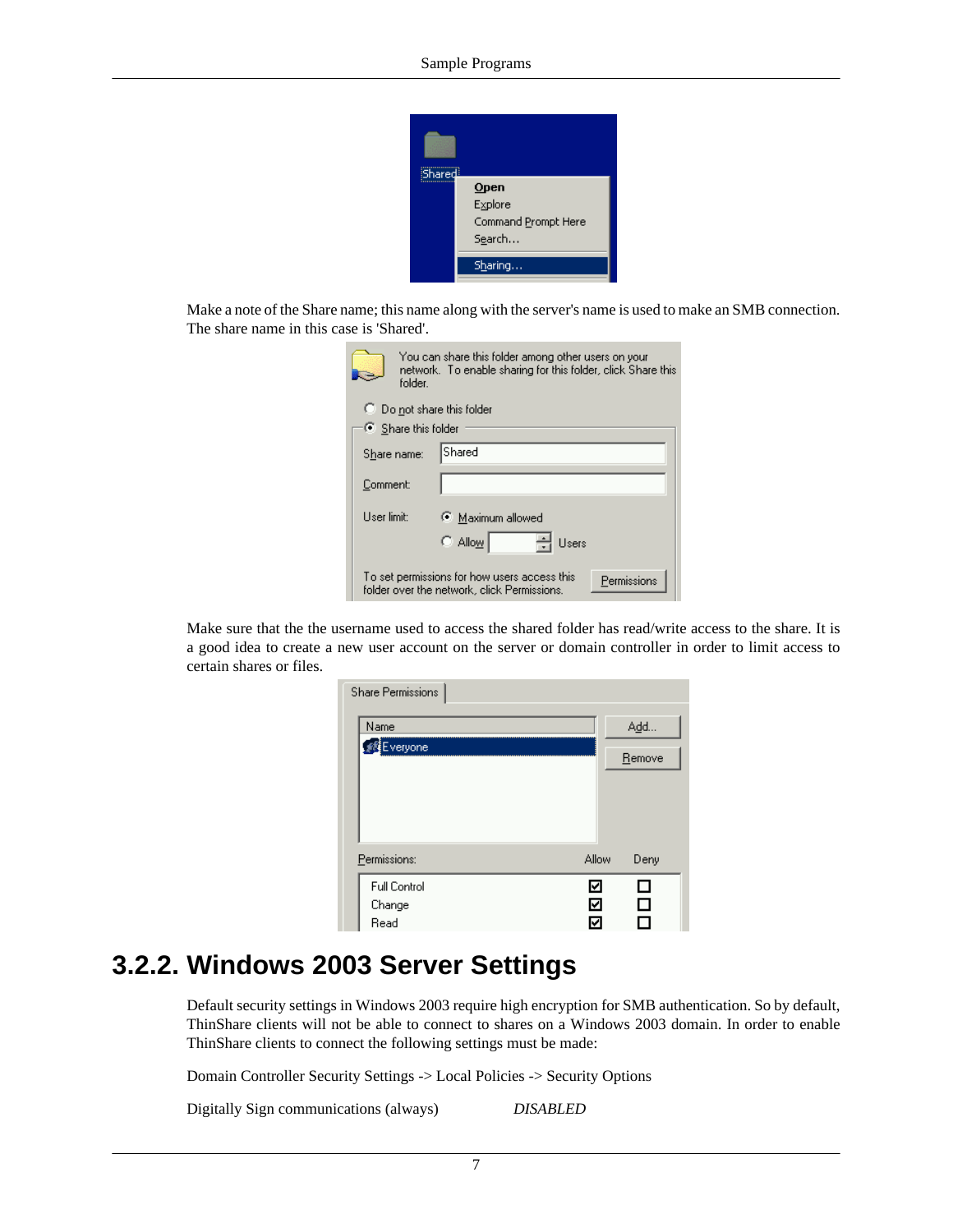<span id="page-11-0"></span>Digitally Sign communications (if client agrees) *ENABLED*

#### **Network Security**

LAN Manager authentication level **MUST NOT** be set to the following (i.e., LM or NTLM must be allowed):

[X] Send NTLMv2 resonse only\refuse LM

[X] Send NTLMv2 resonse only\refuse LM & NTLM

These settings may take some time to take effect; run the command **gpupdate** to apply the settings immediately.

Note: If you disable NTLM make sure you disable it in ThinShare by defining the proper macro:

```
// To disable NTLM keys
#define _SMB_AUTH_USE_NT 0
// To disable LM keys
#define _SMB_AUTH_USE_LM 0
// To use both NTLM and LM keys (not necessary, defaults to 1)
#define _SMB_AUTH_USE_NT 1
#define _SMB_AUTH_USE_LM 1
```
### **3.2.3. Linux Samba Setup**

Under Samba, the shared folders are managed via the smb.conf file. The smb.conf file is usually located in one of the following locations:

```
/usr/local/samba/lib/smb.conf
/usr/samba/lib/smb.conf
/etc/samba/smb.conf
/etc/smb.conf
```
The following is a simple portion of an  $smb$ .conf file that can be used to create a share for the Rabbit to be used in the samples. This portion assumes that a user named rabbit exists on the Linux machine.

```
[rabtest]
    comment = Rabbit Shared Folder
   path = /home/rabbit
    read only = no
   writable = yes
   public = no
    #force create mode = 0770
    #force directory mode = 0770
    valid users = rabbit, @users
```
All files and directories created by the rabbit will have permissions set only for the rabbit. Other users only have read permissions. The two commented out lines (force create mode/force directory mode) cause files created on the share to have read/write permissions set for the rabbit user and members of the same group. If you cannot delete files created by the rabbit you most likely have a permission problem and these two lines can help alleviate this.

Refer to your Linux documentation for further help locating, configuring, starting and stopping Samba.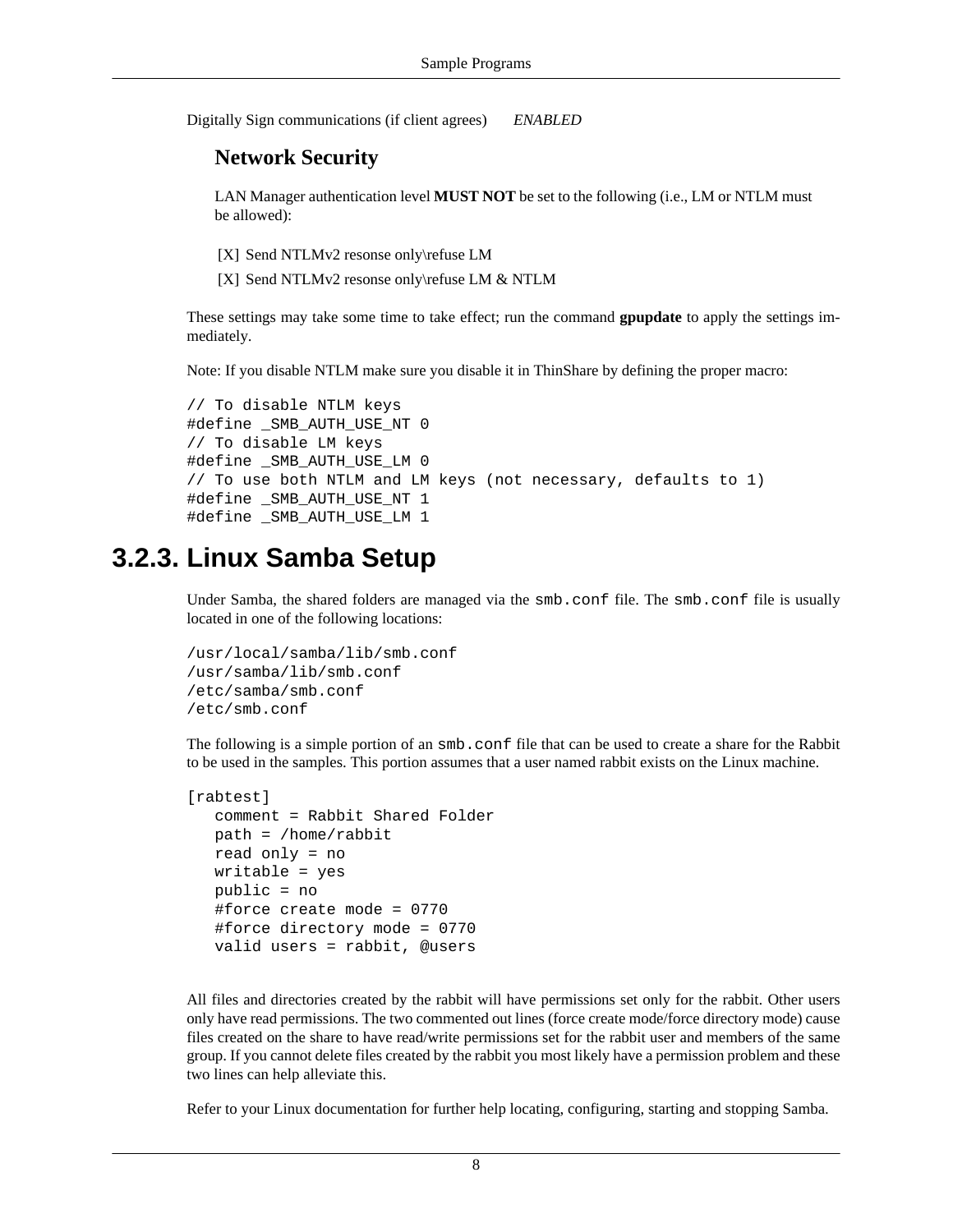### <span id="page-12-0"></span>**3.2.4. Troubleshooting**

If Thinshare cannot connect to a share on the server, try the following steps.

Create a new user account on the server that is sharing out the files. This should remove potential issues with user password authentication against a Domain Controller and the local server will perform the password authentication.

Ensure the LAN Manager authentication level is compatible with Thinshare. Ensure SMB Signing is disabled.

In certain configurations, a Windows computer may be set by the domain controller or group policy to only use high encryption. Check the LAN Manager authentication level in group policy editor (Control Panel->Administrative Tools->Local Security Policy. Or, Start->Run 'gpedit.msc'):

Security Settings->Local Policies->Security Options->Network Security: LAN Manager authentication Level

Ensure that NT or NTLM keys are accepted and not set to 'Refuse'.

Make sure either LM or NTLM responses are being sent. The default setting in 2000 and XP is "Send LM & NTLM responses" or "Send NTLM response only" depending on the service pack.

Another setting that can impact connectivity is the following:

Security Settings->Local Policies->Security Options->Microsoft network server: Digitally sign communications (always)

This should be set to **disabled**.

Note: Make sure to run the "gpupdate" command after changing these settings to immediately apply the security policy.

# **3.3. Samples Synopsis**

Several sample programs are included with ThinShare. The samples are located in the \Samples\ThinShare folder relative to the Dynamic C installation (or in ThinShare\Samples if the integrate with Dynamic C option was not selected during installation).

#### **3.3.1. hello\_world\_txt.c - "Hello World.txt"**

"Hello World.txt" is the closest to a hello world program for SMB you can probably get. This sample creates a new file on the server's SMB share and writes "Hello World!" into it.

**Requirements**: The user has create and write-access to the share.

#### **3.3.2. smbshell.c - "ThinShell"**

ThinShell provides an interactive command-line shell with a large number of available commands. Many common commands are available and virtually every aspect of the ThinShare SMB Library is utilized.

**Requirements**: Varies per command.

#### **3.3.3. cat.c - "View File"**

cat is named after the UNIX program of the same name. It is like the UNIX cat, or the DOS program type. It simply prints out the contents of a text file to the screen, in this case the Dynamic C stdio window.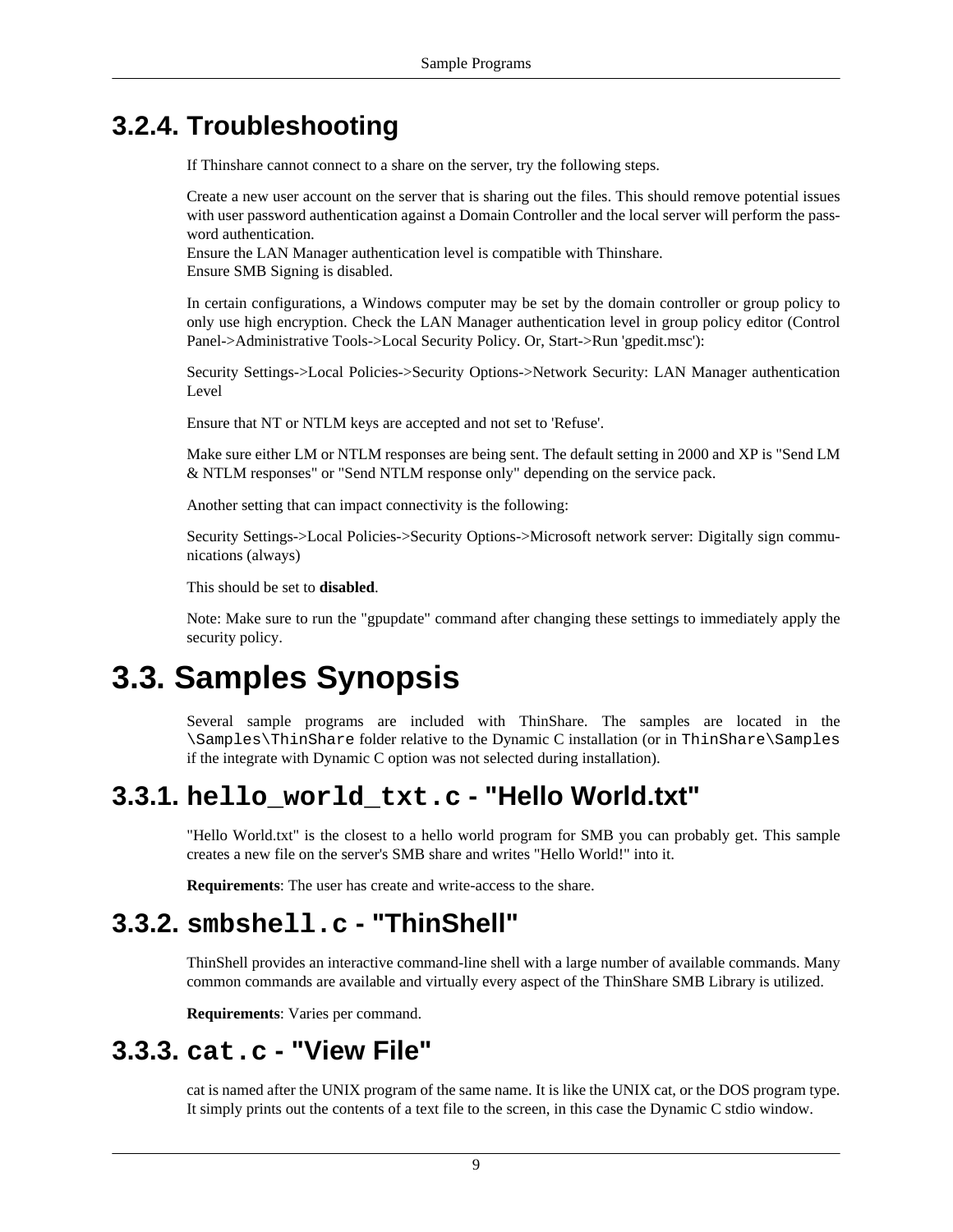**Requirements**: The input file exists on the server and the user account has read-access to the file.

## <span id="page-13-0"></span>**3.3.4. cp.c - "Copy File"**

cp is named after the UNIX program of the same name. It is like the UNIX cp or the DOS program copy. Two files are specified, the source and destination. The source file is copied into a new file named destination.

**Requirements**: The source file exists on the server and the user account has read-write access to the share.

### **3.3.5. comprehensive.c - "Comprehensive File I/O"**

Comprehensive is a fairly comprehensive sample covering almost all of the filesystem based functions. This sample generates its own files and is thus self-sufficient. It starts by creating a directory and a file in that directory. The file is then the subject of the rest of the sample: it is written to, read from, renamed, etc.

**Requirements**: The user account must have create and write-access to the share.

### **3.3.6. network\_smb\_dump.c - "Server/Share Information Dump and Printout"**

The Network SMB Dump sample generates a list of machines in the device's current workgroup. It then gets the list of shares on the server specified. This list can be written to the server as either a text file or as a file to be printed (a printer spool file). If the print option is attempted, the printer must support line-printer style print access (non-postscript printers such as many inkjet or dot-matrix printers work well).

**Requirements**: The workgroup must have a master browser that is accessible, the user account must have access to list shares on the server, and the user account must have access to create a print spool file on the printer (if printing mode is enabled).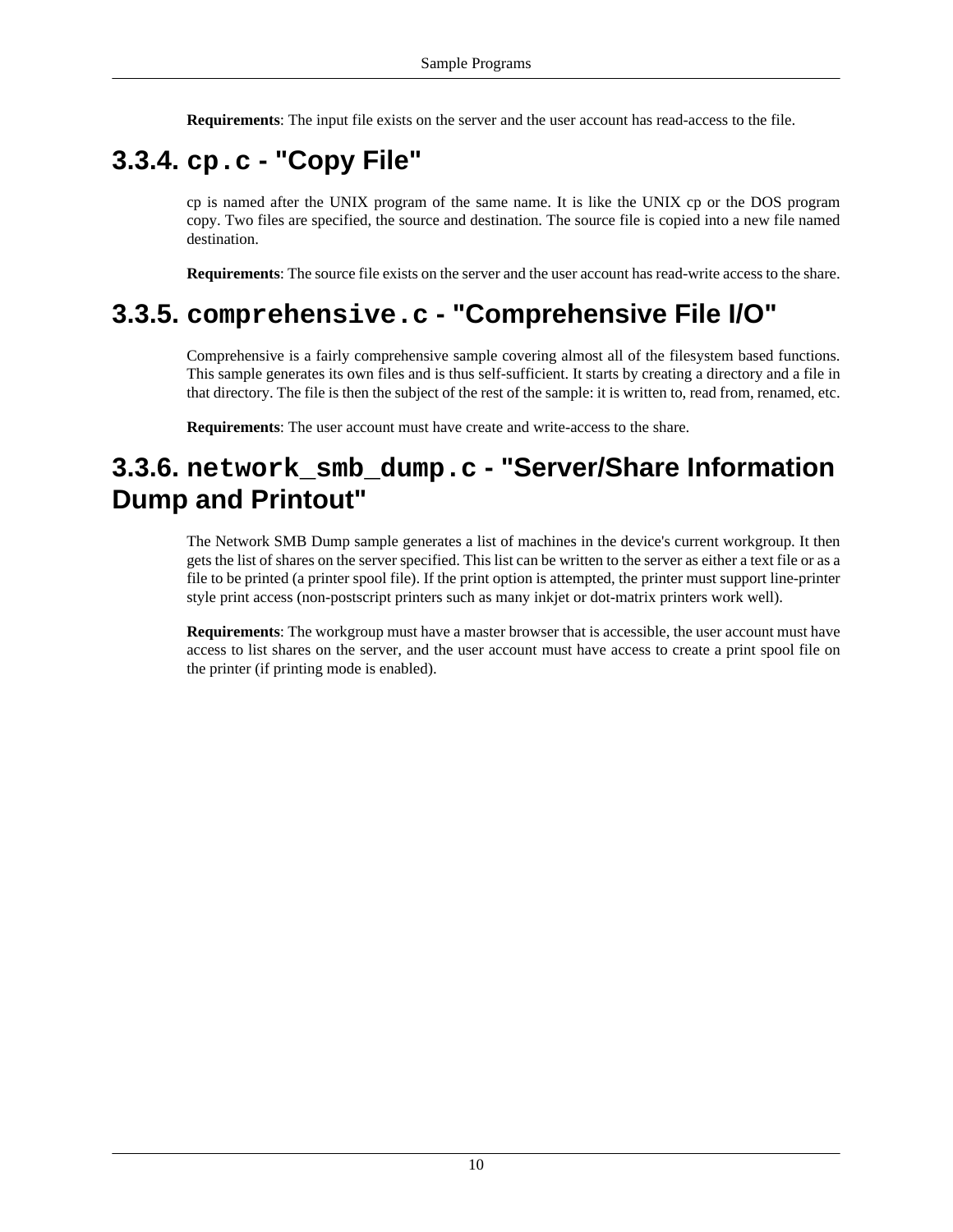# <span id="page-14-0"></span>**Chapter 4. Getting Support**

Standard technical support is over email. Other levels of support may be negotiated, to increase a support package contact [<info@embeo.com>](info@embeo.com).

# **4.1. What to Provide When Contacting Support**

- Dynamic C Version
- Processor / Development board (i.e., Rabbit 3000, RCM3200)
- Version of ThinShare
- ThinShare Configuration (What type of Node?)
- Possibly send a copy of your smb\_config.lib file
- Server Configuration Windows/Linux (include OS version, Samba version, etc)
- Network Configuration (WINS servers?)

Provide a clear and detailed explanation of the problem experienced including what operations were executed.

# **4.2. Email Support**

Send the information listed above to: [<support@embeo.com>](mailto:support@embeo.com) [\[mailto:support@embeo.com](mailto:support@embeo.com)]. We try to respond within 24-48 hours during regular business hours, Monday thru Friday.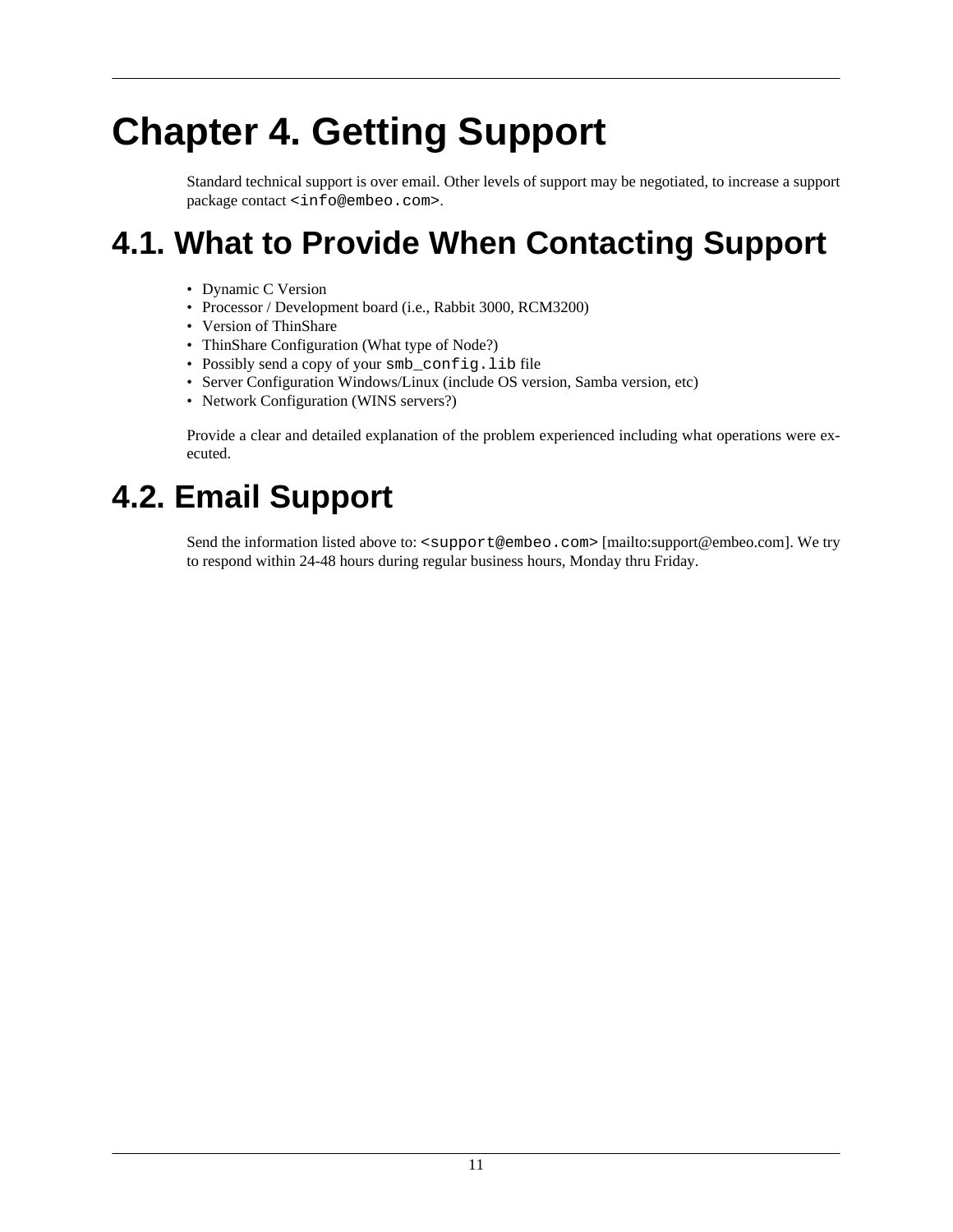# <span id="page-15-0"></span>**Chapter 5. License Agreement**

By downloading, installing, copying, extracting, or otherwise accessing or using the EMBEO THIN-SHARE LIBRARY (the "SOFTWARE") you agree to all terms in this license agreement. If you do not agree to any or every part of this license agreement ("LICENSE") DO NOT INSTALL, USE, COPY, EXTRACT, OR ACCESS the SOFTWARE.

Embeo, Inc. grants the licensee a nonexclusive, nontransferable license to use and copy the SOFTWARE for usage by the licensee and those licensed within the licensee's representative business. The SOFTWARE may not be redistributed, sold, loaned, rented, leased, or re-sold except as a compiled binary inclusion in another piece of hardware by way of compilation and linking. The licensee may not create derivative works based on the SOFTWARE.

Embeo, Inc. disclaims all warranties, express or implied, that the software is fit for a particular purpose, accurate, or error-free. Embeo, Inc. does not guarantee any frequency of fixes, updates, or modifications to the SOFTWARE.

Embeo, Inc. will provide THE SOFTWARE in a binary and/or encrypted format to the licensee. All copies of the software are to remain within the licensed company.

The licensee may not directly or indirectly via a third party, decompile, reverse engineer, disassemble, or otherwise attempt to access the source code of the SOFTWARE. Nor may the licensee alter, modify, extract, derive, or reference, the source code in any way.

The licensee agrees not to hold Embeo, Inc. liable for any problems, monetary losses, or damages encountered through use, misuse, non-use, or inability to use the SOFTWARE.

Embeo, Inc. shall provide software updates to fix known bugs ("bugfixes"). These updates will occur on Embeo's schedule. This license does not guarantee any specific frequency of releases nor does it guarantee any discrete period between notification of a bug and the fix.

Embeo, Inc. shall provide technical support to the licensee, and only the licensee, via email and not to the licensee's customers or clients.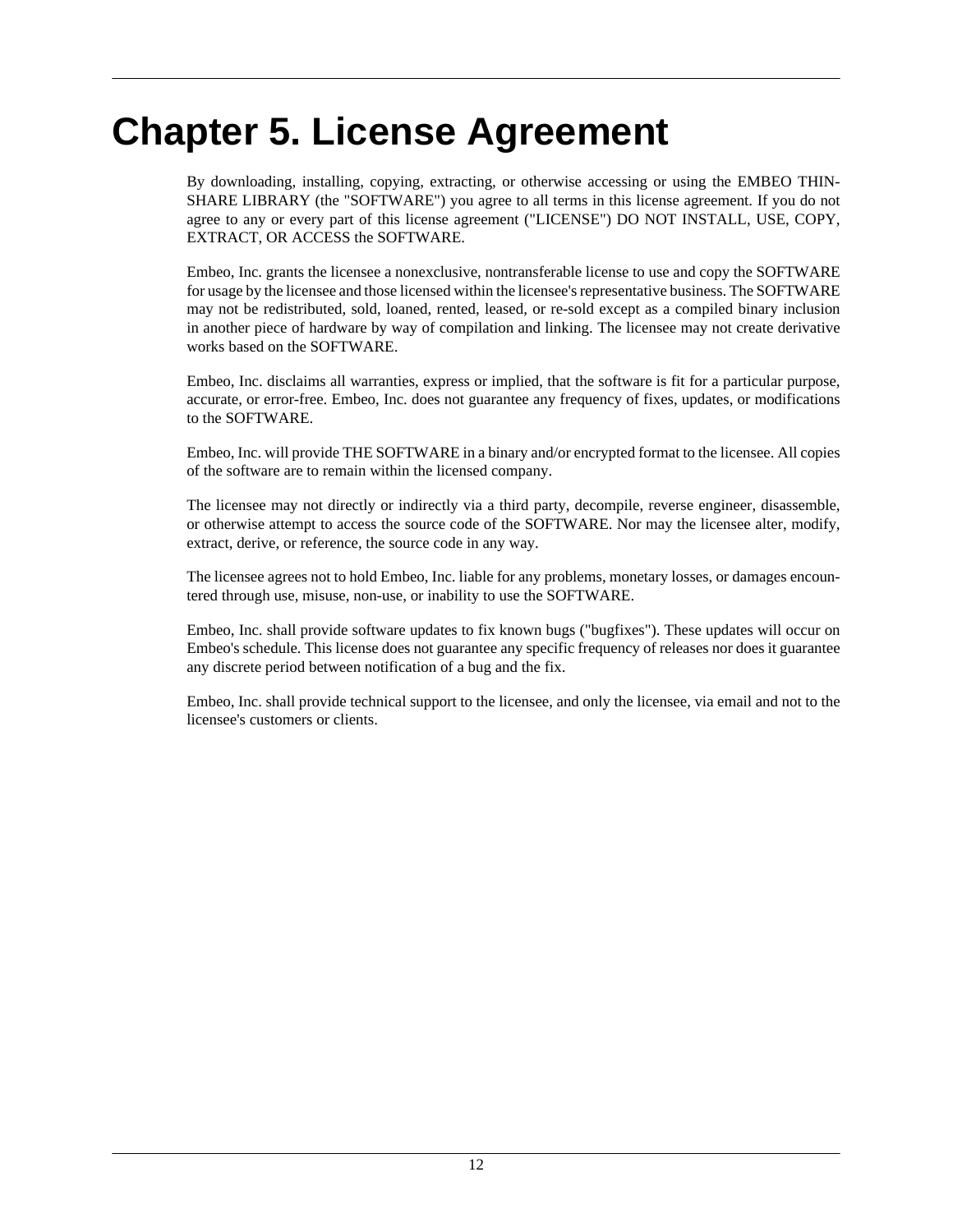# <span id="page-16-0"></span>**Part II. Technical Reference**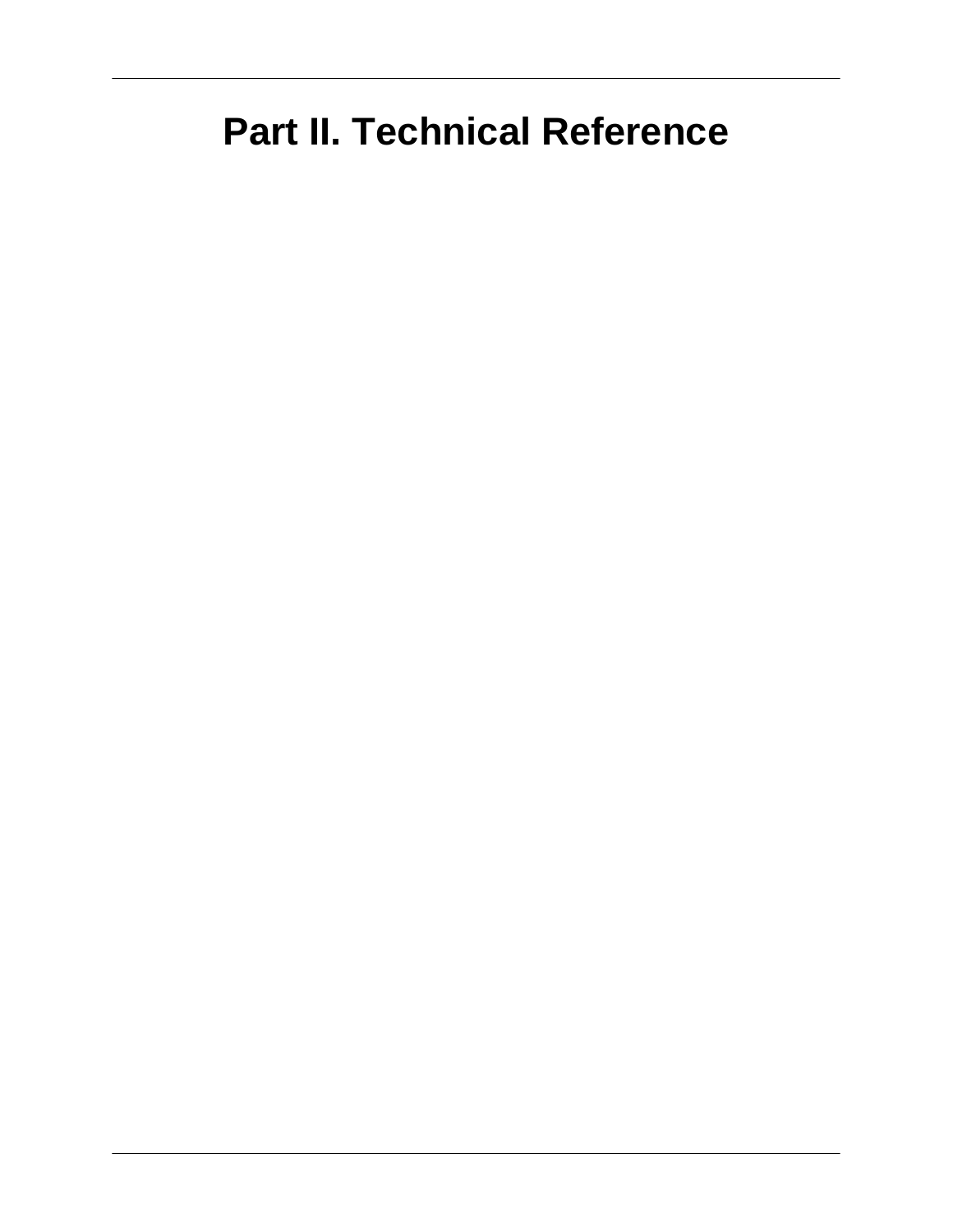# **Table of Contents**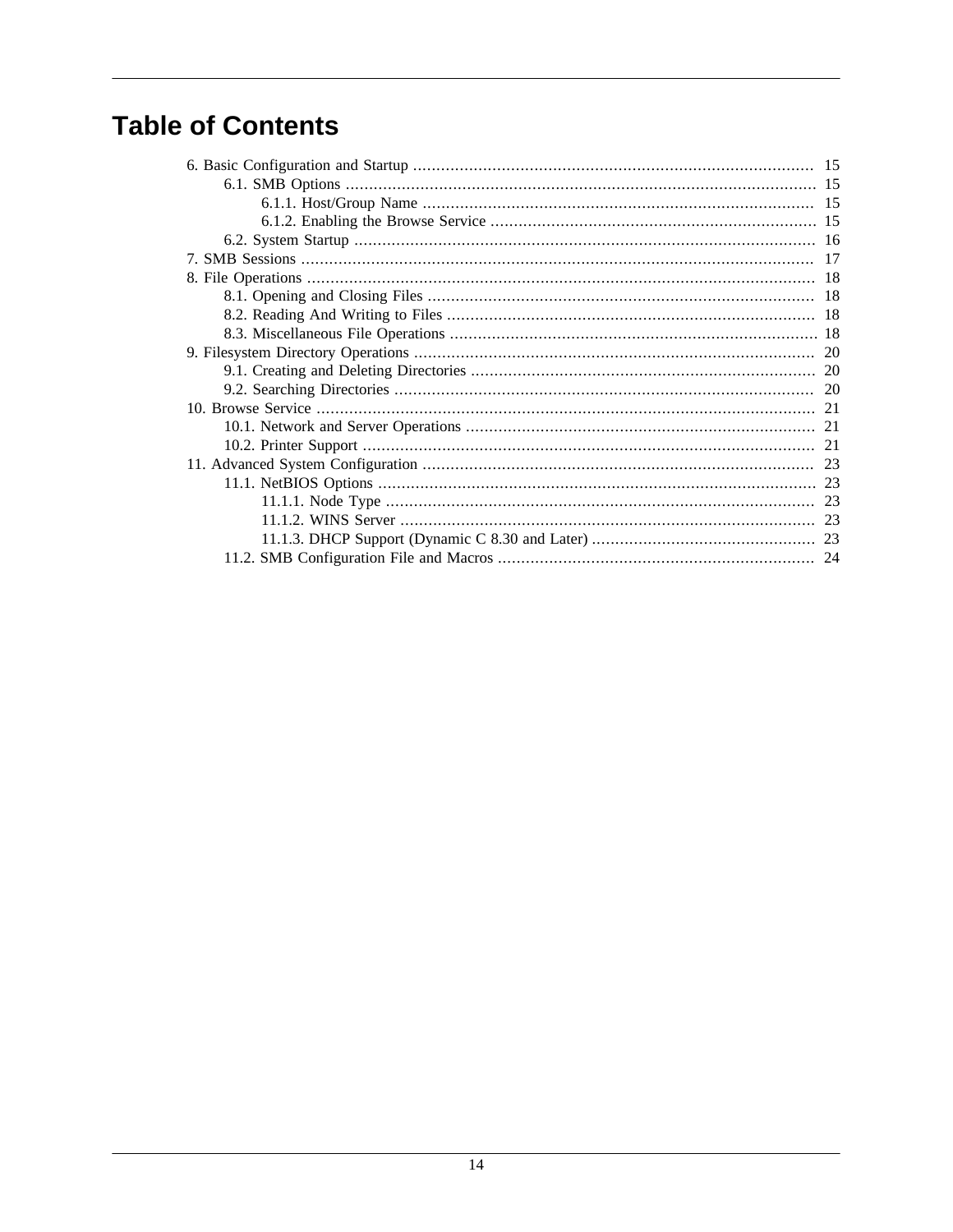# <span id="page-18-0"></span>**Chapter 6. Basic Configuration and Startup**

ThinShare has both compile-time and run-time configuration options. This section covers both of these and SMB system initialization.

# **6.1. SMB Options**

The following describes the basic compile time configuration options for the SMB system.

### **6.1.1. Host/Group Name**

The Rabbit's host name and workgroup/domain name can be set at compile time using the following optional macros:

/\* User macro to enable auto registration of SMB node name (Computer name) \* #define SMB\_NODE\_NAME "name" \* \* User macro to enable auto registration of SMB group name (Workgroup/Domain) \* #define SMB\_WORKGROUP\_NAME "group" \* \*/

These names can be a maximum of 15 characters and must not begin with a '\*'. If the strings are longer, they will be truncated. These names can be set or changed at runtime by using the  $smb$ <sub>r</sub> set nodename and smb\_set\_wrkgrpname functions.

### **6.1.2. Enabling the Browse Service**

The Browse Service causes computer icons to appear in Network Neighborhood or My Network Places in Windows. It also allows searching for other machines and available shares. Since it is not required for proper SMB functionality, it is disabled by default. It can be enabled at compilation with the following macro:

```
/*
  * User macro to enable SMB Browse service (makes icon appear in network
   neighborhood).
```
 \* #define SMB\_BROWSE\_ENABLE<indexterm><primary>SMB\_BROWSE\_ENABLE</primary></indexterm> \*/

Note: In order to see an icon for the device in Network Neighborhood/My Network Places, there must be a master or backup browser for the workgroup (see Chapter 10, *[Browse Service](#page-24-0)*). Also, it may take up to 12 minutes for the list to be refreshed.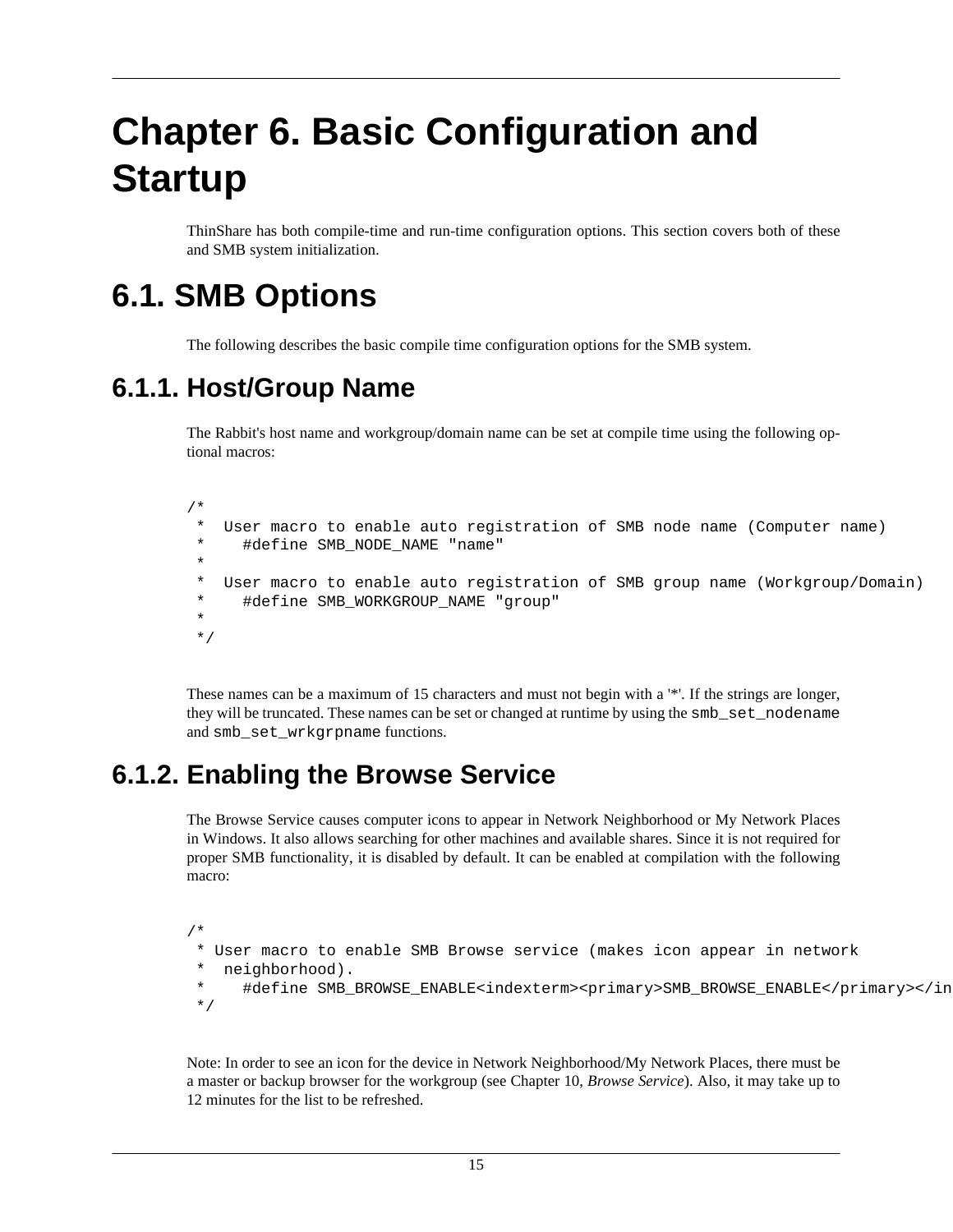# <span id="page-19-0"></span>**6.2. System Startup**

A call to smb\_init will start the NetBIOS subsystem and then initialize the SMB layer. Below is a sample skeleton program:

```
/* Simple SMB Program */
#memmap xmem
#define SMB_NODE_NAME "RCM2200"
#define SMB_WORKGROUP_NAME "workgroup"
#define TCPCONFIG 3 /* ethernet with dhcp */
#use "dcrtcp.lib"
#use "smb.lib"
main()
{
   ifconfig( \dots ); // Initialize the network interfaces
    sock_init(); // Startup the TCP/IP system
    if (smb_init() == _SMB_NOERRORS) //Start Netbios & SMB
       printf("SMB system Init Success!\n");
   else printf("SMB system Init Failed.\n");
    //User SMB work here...
    smb_tick(); //Maintain health of the SMB system
    //Additional User SMB work here...
}
```
It is important to note the call to smb\_tick. If the Browse Service is enabled, smb\_tick must be called periodically to keep it running well. All SMB functions, however, automatically maintain the NetBIOS subsystem and contain a call to tcp\_tick. This means that if the SMB subsystem is under frequent use, the software developer should not have to make explicit calls to tcp\_tick. If there are times, however, when SMB functionality is not used for some time, then it is advisable to make calls to  $\sinh$  tick, which also maintains the Netbios and TCP/IP systems. This insures that the ThinShare system runs smoothly. Once the SMB system is started, any calls to tcp\_tick can be replaced by calls to smb\_tick since it contains a call to tcp\_tick.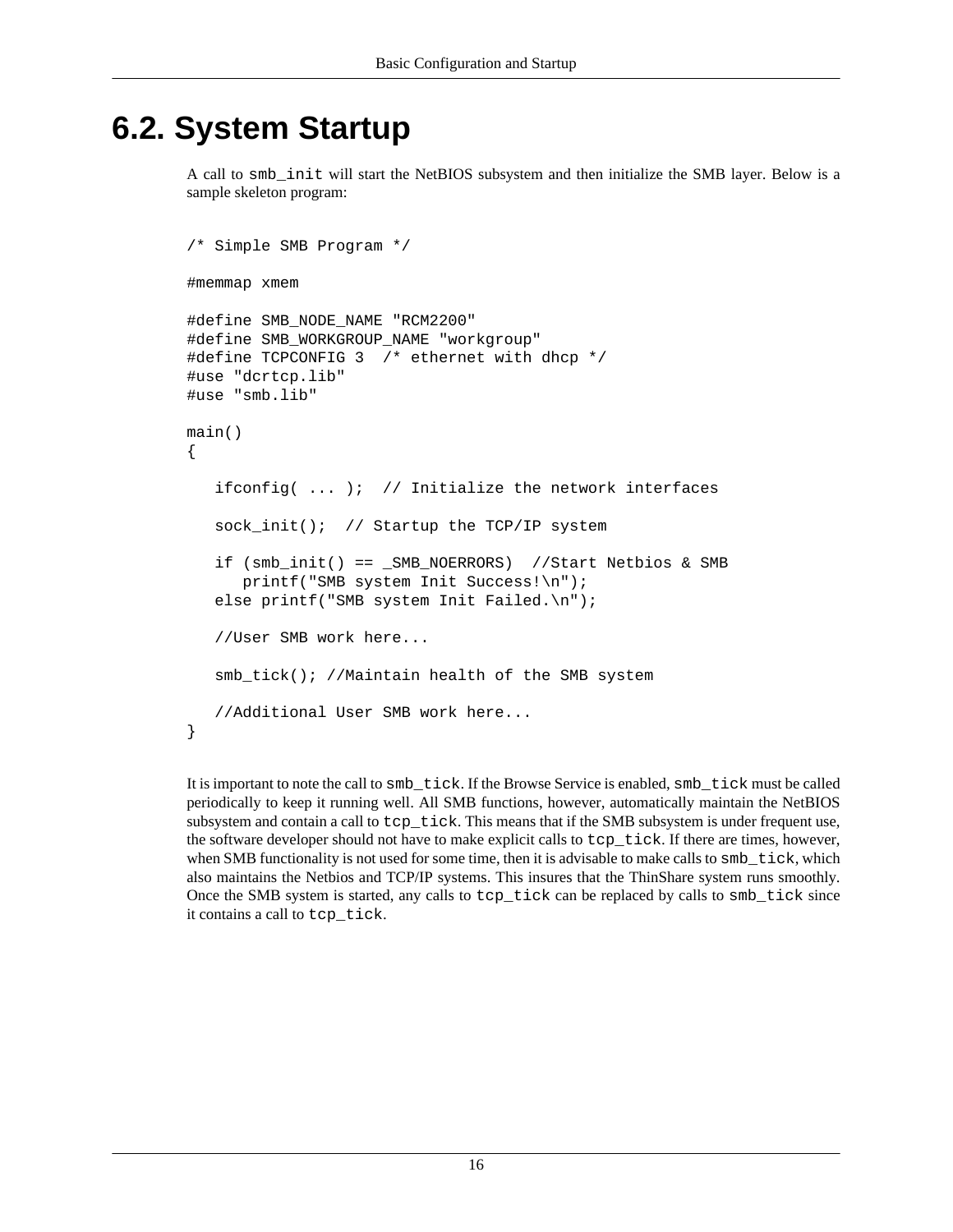# <span id="page-20-0"></span>**Chapter 7. SMB Sessions**

Before an SMB client can open any files on a given server, the client must open a session with the server. The smb\_connect and smb\_disconnect functions handle the work of opening and closing sessions with the desired SMB server. When a session is created, the user must supply the server name and the share name to access as well as a username and password if needed. An SMB Session ID (SID) is then returned and is used to identify the session in future SMB function calls. For example, when file operations such as read and write are performed.

```
/* Opening an SMB Session */
int sid;
//Create session on \\server\share
sid = smb_connect("server", "share", "username", "password");
if (sid < 0) {
   printf("Session Setup Failed.\n");
   return -1;
}
else printf("Session Setup Success!\n");
//Do some file operations...
//All done, close session
smb_disconnect(sid);
```
Once a session is opened by connecting to a share, any files or directories within that share may be accessed provided the user has appropriate access permissions. It is important to remember that the concept of current path or present working directory goes no further than the root of the share itself. This means that files must be opened using paths relative to the share. For example, to open the file: \\server\share\directory\subdirectory\file.ext, a session must first be opened to  $\backslash$  server \share followed by an open call on the file directory\subdirectory\file.ext.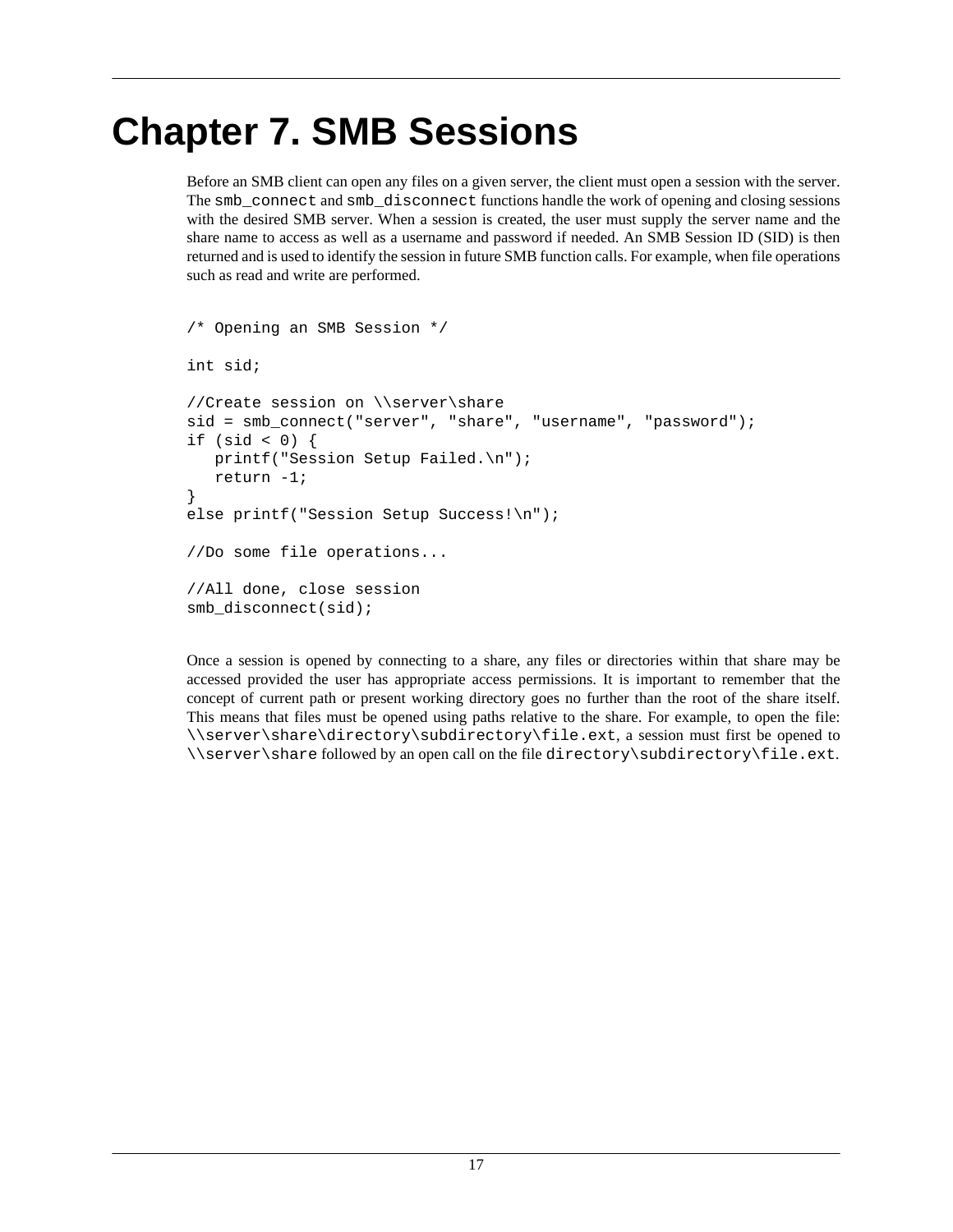# <span id="page-21-0"></span>**Chapter 8. File Operations**

Once a session is opened on a server, any number of file system operations can be performed. The API for file operations roughly mirrors the standard UNIX file I/O system call interface. The major difference being that a SID must be supplied as the first parameter to distinguish between open sessions when opening, renaming, or deleting files. Refer to [Part III, "Function Reference"](#page-28-0) for more details about this.

ThinShare includes versions of the standard functions: creat, open, close, read, write, lseek, stat, fstat, rename, unlink, chmod, and utime. These functions are intuitive to use, having been designed to operate like their UNIX counterparts.

# **8.1. Opening and Closing Files**

Opening files is done with smb\_creat or smb\_open. The standard smb\_open can be used to open files for reading or writing, whereas smb\_creat is mainly used to create files and therefore opens them for writing. If smb\_creat is applied to an existing file, the file contents are truncated to zero bytes. These two functions return file descriptors used in future operations on the opened file. When access to the file is no longer needed, smb\_close should be called to close the file on the server and de-allocate the file descriptor. There are a limited number (\_SMB\_FTAB\_SIZE) of file descriptors within the ThinShare SMB file API and therefore, a maximum number of simultaneously opened files.

# **8.2. Reading And Writing to Files**

Files can be read from or written to using the functions  $smb$ <sub>read and smb</sub><sub>write</sub>. These functions require file descriptors (as returned by smb\_creat or smb\_open) to identify the file. The user must also supply a buffer for data transfer as well as the number of bytes to transfer.

As with the UNIX file I/O system call interface, file access is sequential. This means that successive reads or writes continue from the ending position in the file of the previous call. For example, suppose a new a file is created and two 100 byte smb\_write's are applied to it. At the end of the first write the file has 100 bytes of data. The second write will start at byte 101 and continue to write 100 more bytes resulting in a 200 byte file size. Internally, the file position is maintained as a pointer into the file data. Reads and writes to files always start at the current position and move the file pointer to reflect the operation performed. The smb\_lseek function modifies the file pointer manually to enable jumps to any place in the file at any time. This can be useful to read the tail end of a file or return to the beginning of the file. Also if contiguous reads or writes are unneeded, smb\_lseek can significantly reduce the overhead of unneeded network traffic and processor time.

# **8.3. Miscellaneous File Operations**

Files can be renamed or moved with the  $smb$ <sub>rename</sub> function. Because of the session boundaries, however, they cannot be moved from share to share with this function. Files can also be deleted by calling smb\_unlink.

Two stat functions are available to get file status information such as size, attributes, and timestamps. If the file is currently opened, smb\_fstat can be called with the file descriptor to get information about the file. If the file is not open, smb\_stat will return the status information by supplying the file name.

Below is a simple example of file access: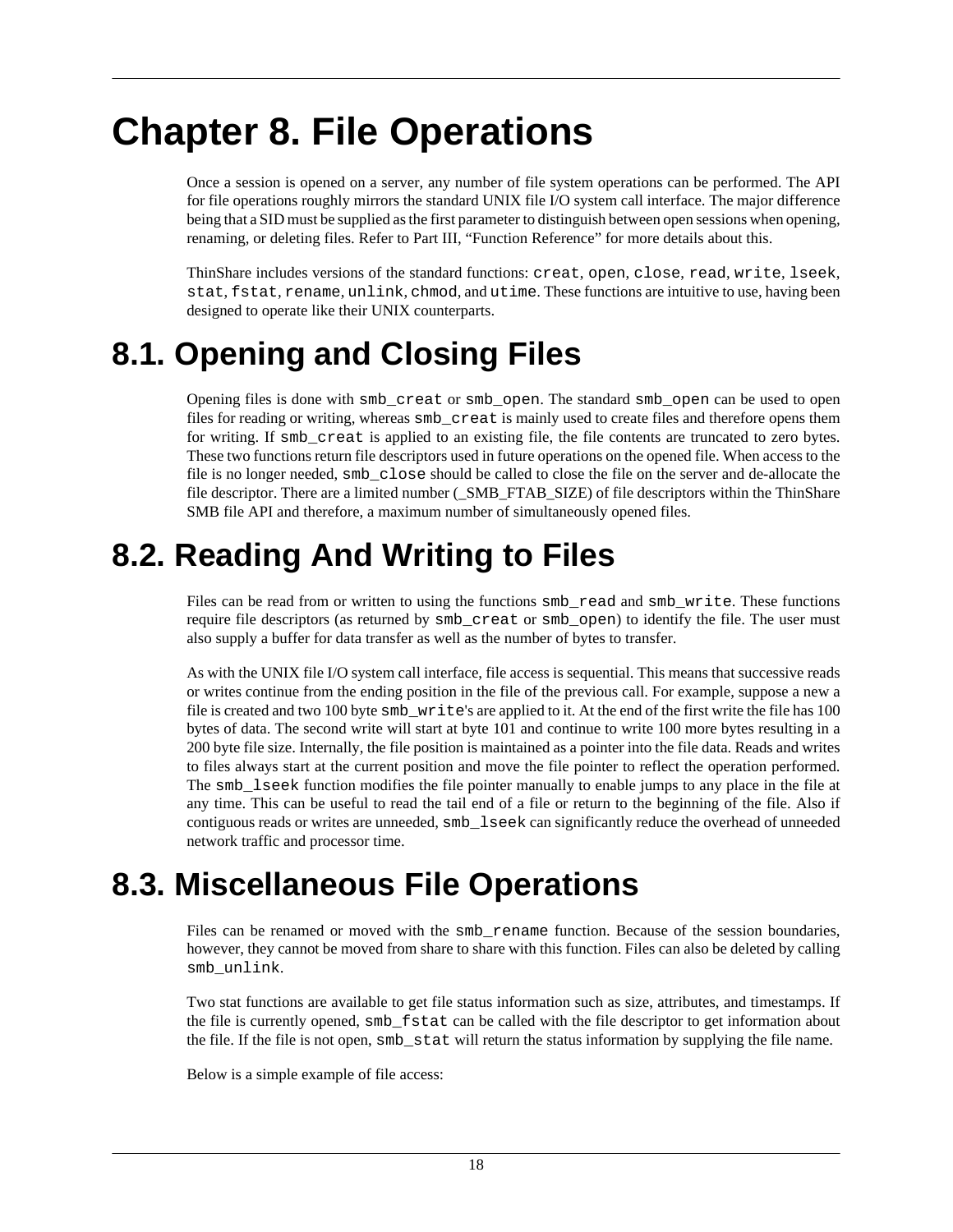```
#define DATABUFSIZ 256
#define FILENAME "textfile.txt"
//Simple file access
char buffer[DATABUFSIZ+1]; //buffer to contain file data
int fd; //file descriptor
//Created server session
//now open file with read permissions
fd = smb_open(sid, FILENAME, SMB_O_RDONLY);
printf("Target file opened...\n");
//read first DATABUFSIZ bytes of file
buffer[DATABUFSIZ] = 0; //NULL terminate
smb_read(fd, buffer, DATABUFSIZ);
printf("First %d characters of %s:\n%s\n", DATABUFSIZ, FILENAME, buffer);
//close file
smb_close(fd);
```
To change and save file attributes and timestamps back to the server, the functions smb\_chmod and smb\_utime should be used, respectively. These functions take a regular filename versus a file descriptor. Refer to [Part III, "Function Reference"](#page-28-0) for more information regarding the use of these functions.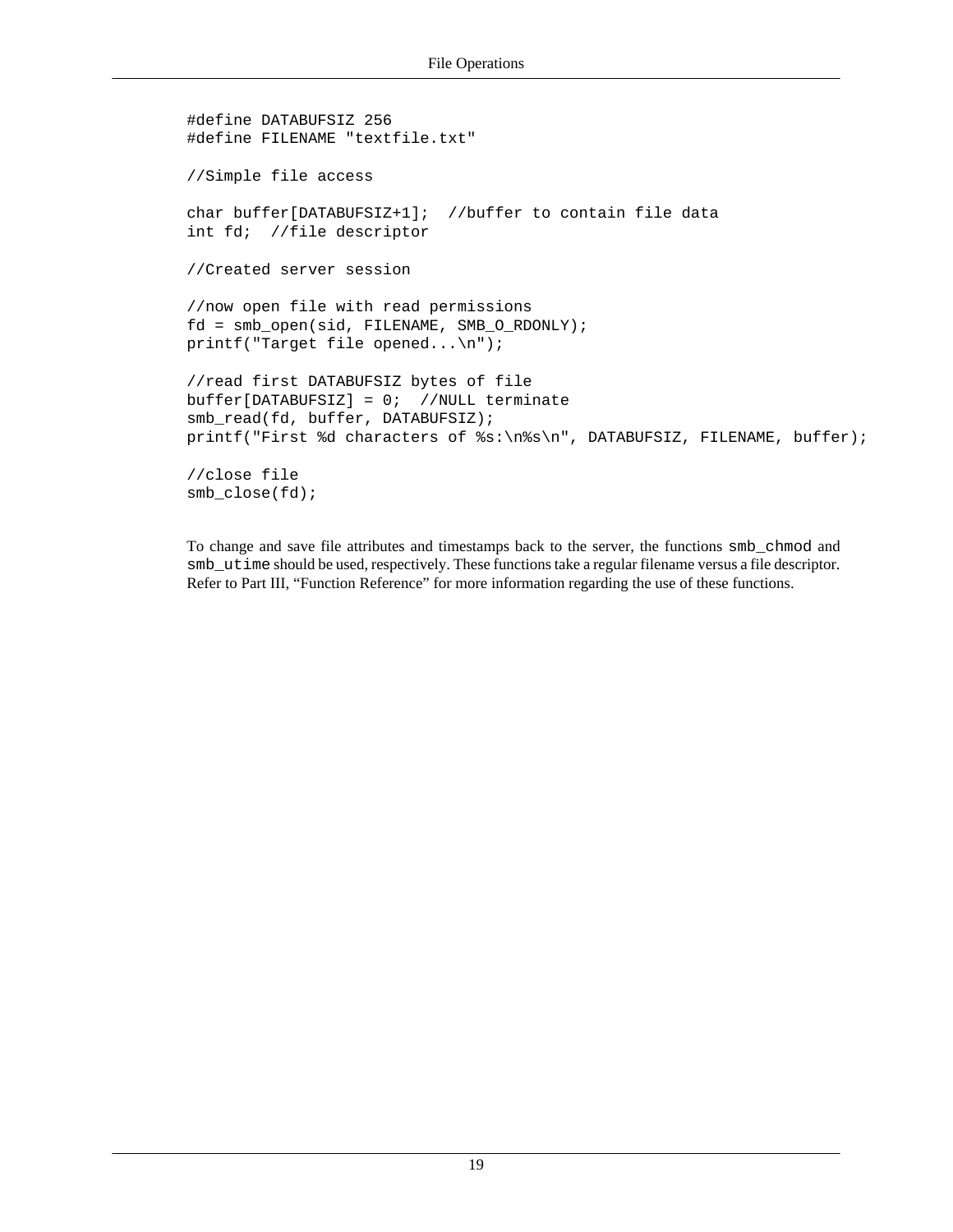# <span id="page-23-0"></span>**Chapter 9. Filesystem Directory Operations**

Connecting to an SMB share is similar to opening an ftp connection or a shell to a server. You can perform operations on files and they are organized into a directory tree, etc. However, there is no concept of a 'current working directory' (DOS **cd** command, UNIX **pwd** command) as far as this API is concerned. Therefore, there are no change directory operations (such as cd/chdir). Files are referenced with their entire path relative to the share connected via the smb\_connect function call.

Example, with the following path:

\\Server\Share\Directory\File.ext

The connected share on 'Server' is named 'Share'. The file File.ext must always be referred to by the pathname Directory\File.ext versus just File.ext.

# **9.1. Creating and Deleting Directories**

Even without the ability to change directories from within an SMB share, they can still be created and deleted with the directory functions smb\_mkdir and smb\_rmdir. The paths specified to these functions must also be relative to the root of the share they are in, as with file names.

# **9.2. Searching Directories**

Directory searches can be performed in any path in a share using the search functions smb\_sopen and smb\_sread. The search is first opened with smb\_sopen, then the returned names are retrieved with one or more calls to smb\_sread. Directory searches support standard wildcards in the path string specified in smb\_sopen. The files in the share root, for example, can be listed by specifying '\*' as the search string, while '\path\\*' will list files in the 'path' subdirectory. Search results can also be filtered by file attributes such as listing directories only.

To keep overhead low for this functionality, the user must supply the needed data structure to keep the search information as well as a character buffer to use as a temporary cache for returned filenames. The size of the buffer should be larger than the number of characters of the longest expected filename. A buffer size of 50 bytes or greater should suffice for standard filenames.

When search results are no longer needed, a call to  $smb$ <sub>sclose</sub> should be made to reset the search data structure and release the user's buffer space. Please refer to [Part III, "Function Reference"](#page-28-0) for more information about the directory functions.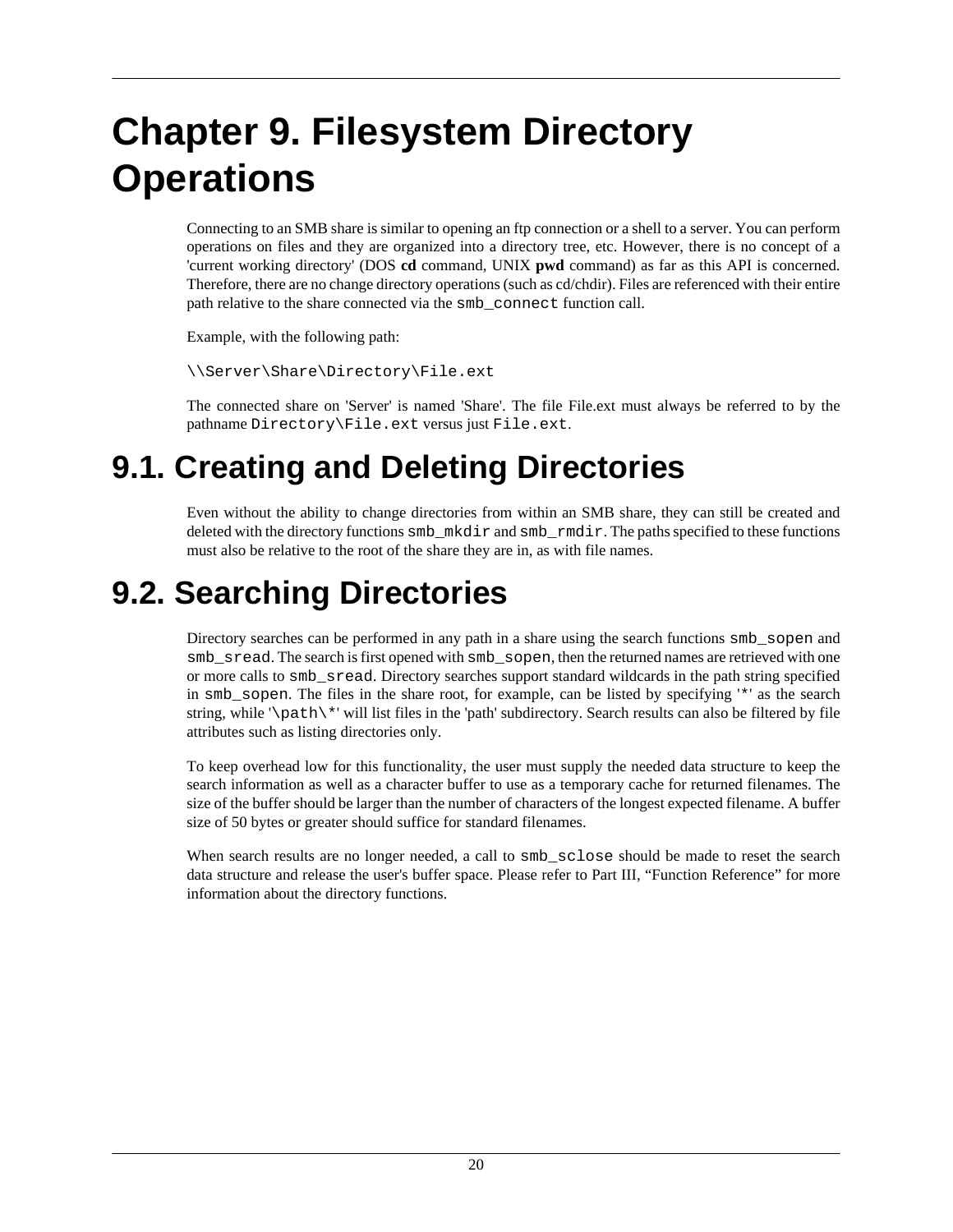# <span id="page-24-0"></span>**Chapter 10. Browse Service**

The SMB Browse Service is an advertising mechanism that allows SMB clients and servers to make their presence known on the local network. It is what makes the Windows Network Neighborhood/My Network Places possible. Using the Browse Service, SMB clients and servers announce themselves to adjacent machines on the network, as well as provide information to the user about themselves such as available resources.

To enable Browse Service functionality, the SMB\_BROWSE\_ENABLE macro must be defined, either in the SMB configuration file or in the user's source file. When the Browse Service is enabled, the SMB subsystem will automatically announce itself to others on the network via calls to  $smb$  \_tick. It is because of these periodic announcements that the icons appear within the Network Neighborhood.

# **10.1. Network and Server Operations**

An SMB client must know the name of an SMB server before it can open a session with the server. The smb list servers function returns a list of servers in the client's workgroup or domain. Within every workgroup/domain there is a 'Master Browser' that maintains a list of servers available within the group, and smb list servers gets the list from this server. If the browser machines are secure, meaning that they do not accept anonymous connections, the function smb\_list\_servers\_ex can be used to get the list. It is possible that there is no Master Browser, which is the case if the Rabbit device is the only member of the group. Since this SMB suite does not support running as a browser, the Rabbit device would not be seen from adjacent machines from other workgroups or domains if it is the only member of its workgroup. The function smb\_list\_servers\_manual can be used in which the user specifies a server from another workgroup to query for a list of available servers. To search for all available servers on every workgroups/domain the command smb\_list\_all\_servers can be used. This function queries all of the Master Browsers on the network for their list of available servers and concatenates the responses into a single list.

Note: smb\_list\_servers and related functions always return a list of servers on the queried server's workgroup/domain.

Once you have a server to connect to, you need to know what shares are available. The function smb list shares has a similar interface to smb list servers, but instead of returning a list of servers, it returns a list of shares on the specified server. Both of these functions require a user-supplied buffer for storing the returned data. It is important to note, again, that these functions are only available when the Browse Service is enabled. Refer to [Part III, "Function Reference"](#page-28-0) for further information regarding the use of smb\_list\_servers and smb\_list\_shares.

# **10.2. Printer Support**

The SMB subsystem can create network printer spool files, providing basic line printer support. No specific printer drivers are included and all print data is assumed to be in raw format, so preformatted data must be supplied to take advantage of specific printer features beyond basic plain text.

To print a document, open an SMB session to a shared network printer using the smb\_connect function. Then call smb\_lpt\_open to create a printer spool file. The open function will return a file descriptor to be used with subsequent calls to  $smb_$ write accompanied by the print data. Once the data is written to the file, a call to the smb\_lpt\_close function will close the file and send the data to the printer. Finally, smb\_disconnect can be called if there are no more documents to be printed.

For basic plain text documents, the printer may not automatically wrap lines of text, so newline CRLF control sequences  $(\r\cdot\mathbf{n})$  should be included in the print data in the appropriate locations. Further, the last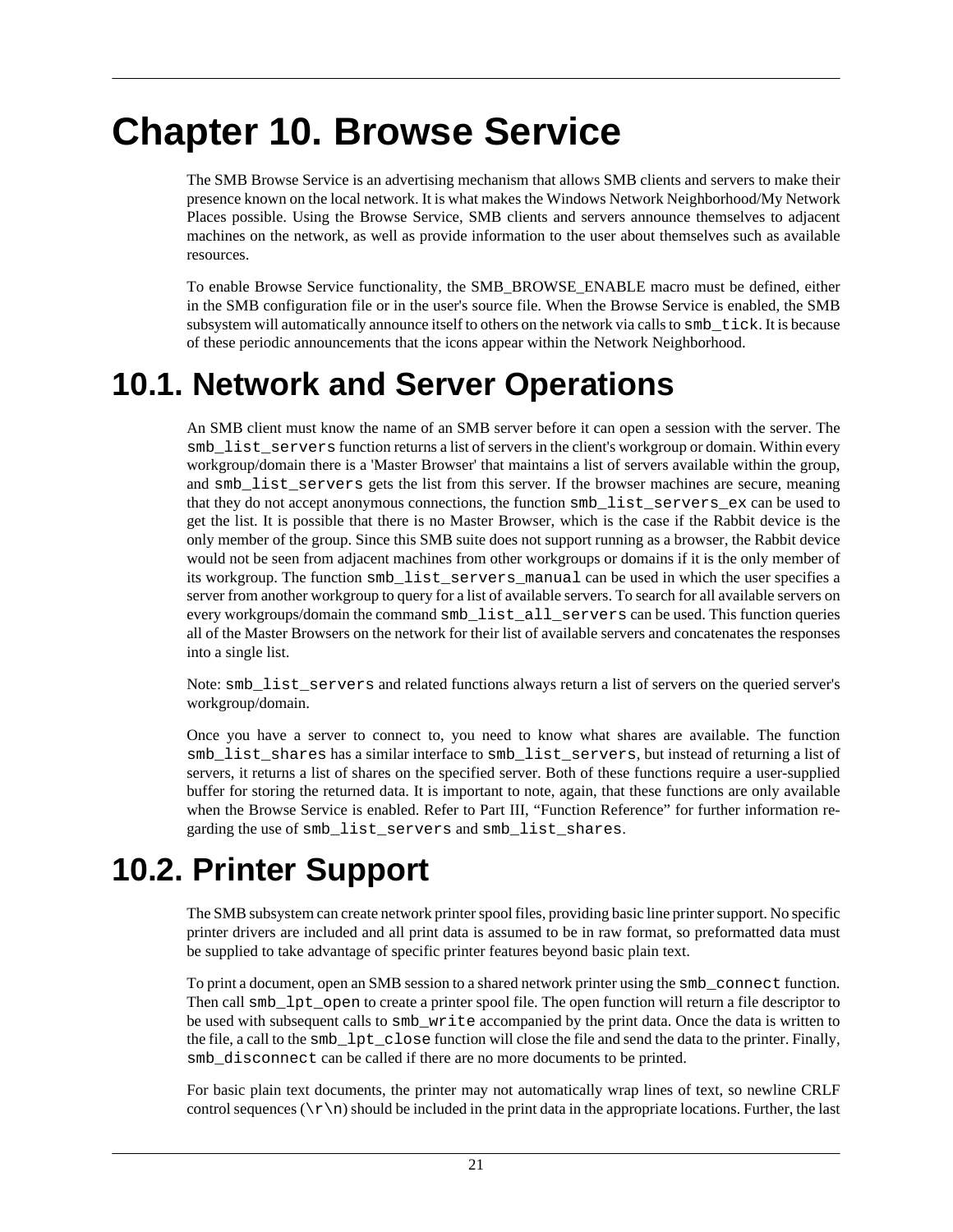three data characters should be  $\r \n\cdot f$ , to signal the end of the print document. If these three characters do not conclude the print data, the printer may indicate an error status or it may wait for further print data. For an example using the printer, refer to the sample program network\_smb\_dump.c.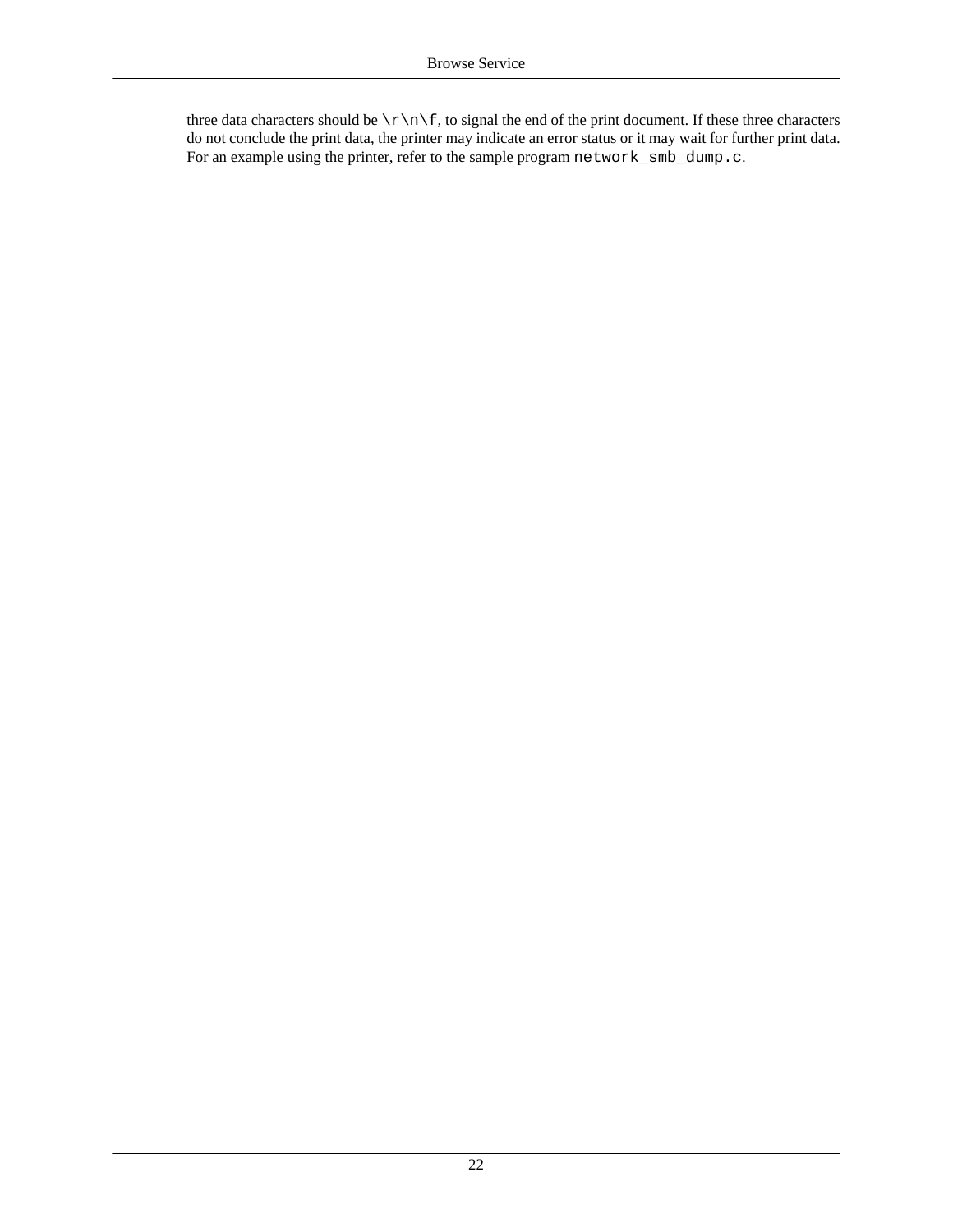# <span id="page-26-0"></span>**Chapter 11. Advanced System Configuration**

ThinShare provides many macros for customizing NetBIOS and SMB. They are discussed in the following subsections.

# **11.1. NetBIOS Options**

The following describes the various compile time configuration options for the underlying NetBIOS subsystem.

## **11.1.1. Node Type**

The NetBIOS system can operate in one of three node types: B, P, or M. B-nodes operate in the absence of a WINS (NBNS) server, whereas P-node or M-nodes use WINS for name registration and resolution. The operational differences between these node types is beyond the scope of this document, however, they can be found in RFC1001. The node type may be configured statically at compile-time or dynamically at run-time. For static node type configuration, one of the following macros may be defined:

```
/* User configurable node-type macros (define one only)
*
  NETBIOS_B_NODE - B-node support only: broadcast node (smallest code)
 NETBIOS_P_NODE - P-node support only: point-to-point node
  NETBIOS_M_NODE - M-node support only: mixed-mode node; mixed B and P
* NETBIOS_ALL_NODE - Dynamic Support of all Nodes (runtime configuration)
*
* Using B or P may significantly reduce object code size.
*/
```
If the node type is not defined at compile-time, B-node configuration will be used. If dynamic mode is selected, the node type is configured automatically depending on the local IP address and WINS IP address, if used.

### **11.1.2. WINS Server**

The default WINS server is specified by the following macro:

```
/* User macro to setup the default NBNS (M/P nodes only):
      #define SMB_WINS_SERVER "[dotted IP string]"
 */
```
It can be set or changed at runtime using the smb\_set\_WINS function.

### **11.1.3. DHCP Support (Dynamic C 8.30 and Later)**

The NetBIOS system's WINS server can also be configured over DHCP (i.e. the DHCP Server fills in DHCP Option 44). The following example illustrates the setup of DHCP WINS Support.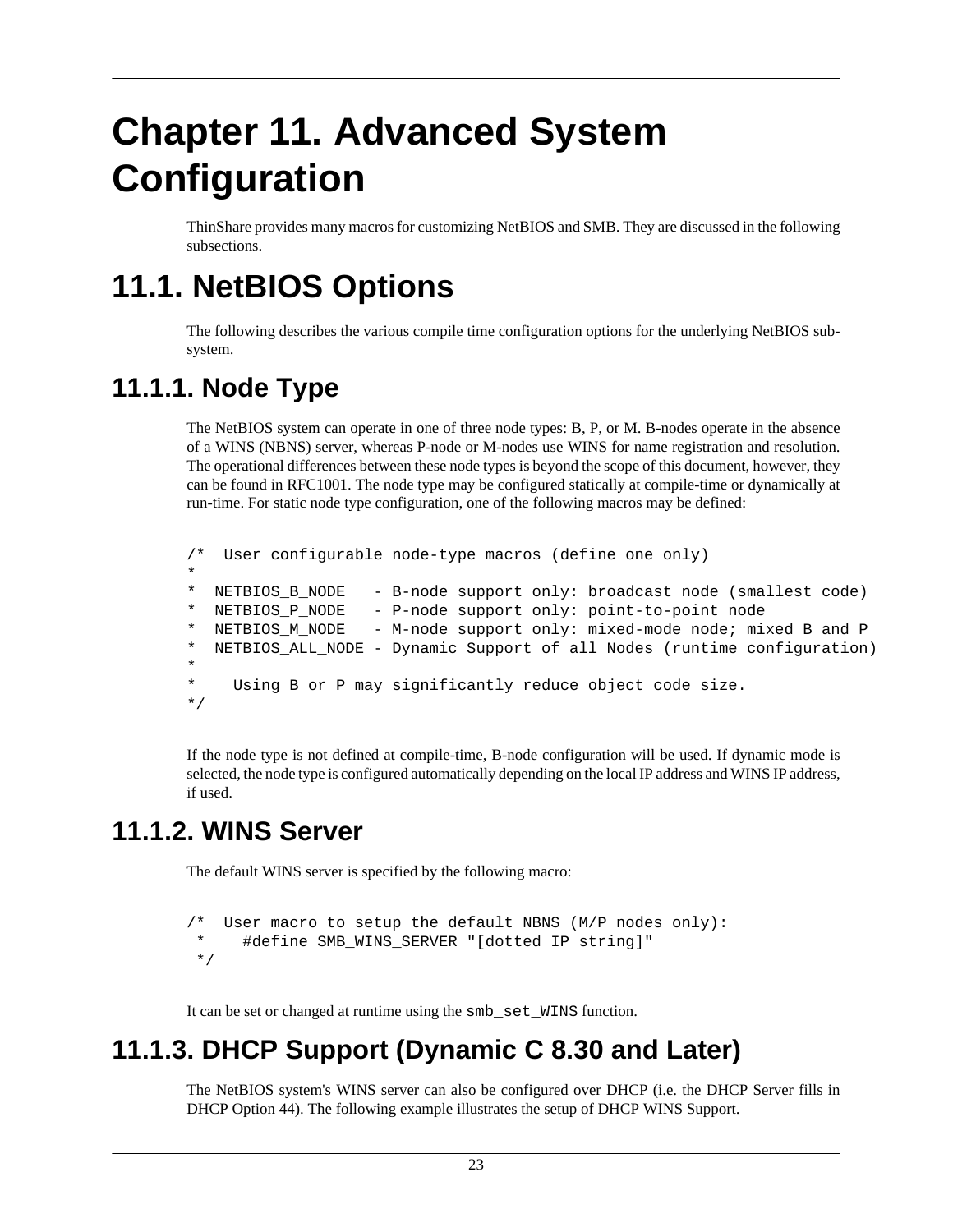```
/*
  DHCP Callback for WINS/NBNS server: SMB DHCP CALLBACK
 *
 * Example:
 *
 * char dhcp_opts[];
 *
     dhcp_opts[] = {DHCP_WN_NBN}; //DHCP option for WINS/NBNS server
 *
 * ipconfig(IF_ETH0,
* IFS_DHCP,1,<br>* TES_DHCP_OP
              IFS DHCP OPTIONS, 1, &dhcp opts, SMB DHCP CALLBACK,
              IFS_END); //sets dhcp system to call SMB_DHCP_CALLBACK for WINS
 */
```
If WINS server information is acquired by the use of DHCP, Dynamic C 8.30 or later must be used. However, if WINS is not used, the Dynamic C version 7.05 and later DHCP system is supported.

# **11.2. SMB Configuration File and Macros**

There are many configuration tuning parameters that can be utilized to tailor the performance of ThinShare as desired for any application. They will not be discussed here, but the configuration file smb config. lib contains the complete collection as well as the basic options discussed in this document.

All configuration options are listed in the standard smb\_config.lib. Each option in the file is documented as to its purpose. To use smb\_config.lib, simply '#use' it before smb.lib. Any option in smb\_config.lib that is commented out will be set to its default value (defaults are specified in the file). To use an option, simply uncomment the line and change the value to the desired setting. It is important to note that any options defined within smb\_config.lib must not also be specified in the main program's .c file or compilation errors will result due to duplicate macro definitions. It is easiest just to define all the options in one place.

Using smb\_config.lib, it is possible to create multiple custom configuration files and use different configurations per project. They must also be listed in the LIB.DIR file as the Dynamic C compiler requires. Below is a listing of a few of the many ThinShare configuration options available:

| Security Key Types                     |
|----------------------------------------|
| Max Number of Open Files               |
| Max Number of Concurrent Sessions      |
| Various Internal Buffer Sizes          |
| <b>Host Resolution Name Cache Size</b> |
|                                        |

Refer to smb\_config.lib for a full description of the available configuration options.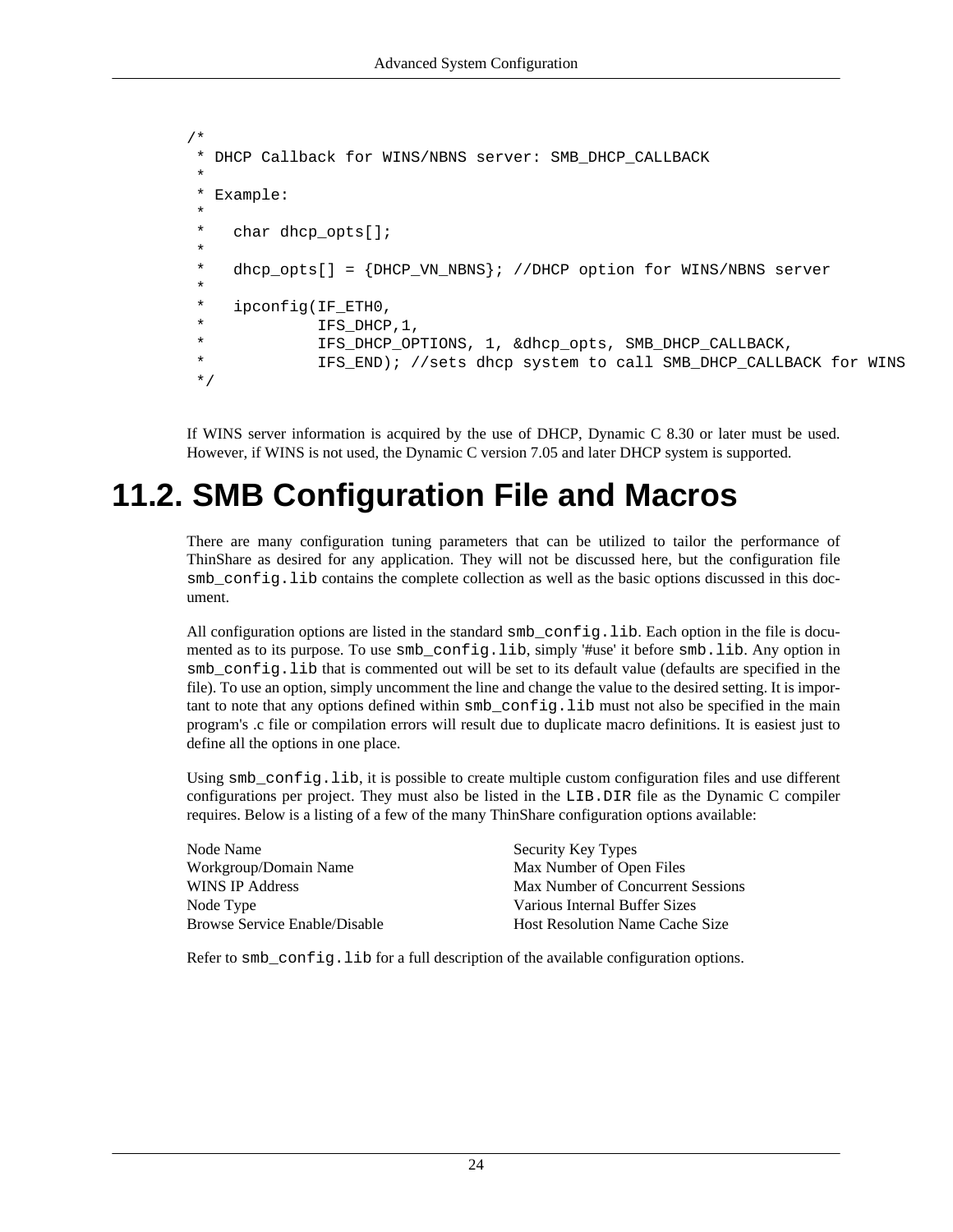# <span id="page-28-0"></span>**Part III. Function Reference**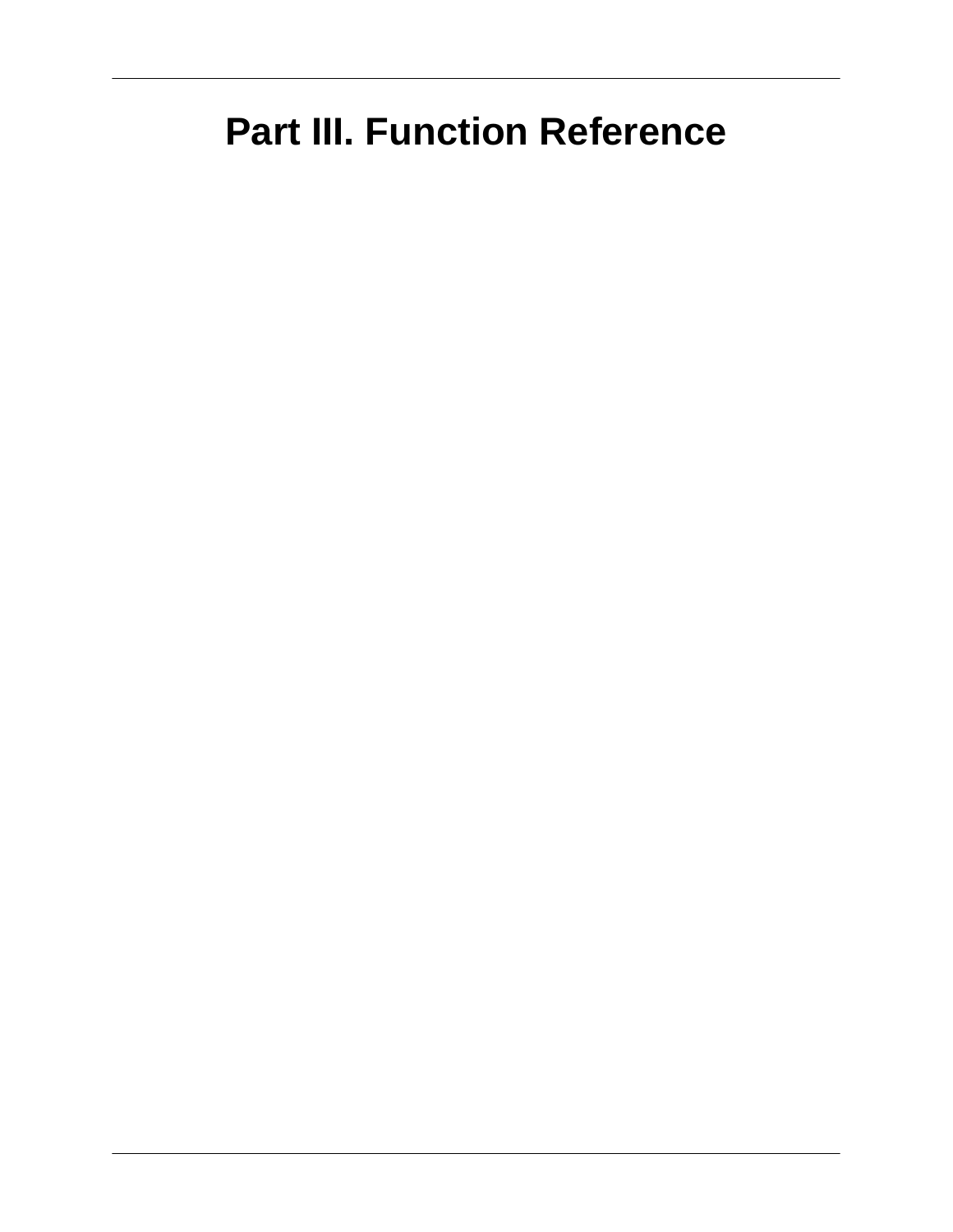#### <span id="page-29-0"></span>**Name**

smb\_chmod

## **Synopsis**

int smb\_chmod(int sid, char \*name, uint16 st\_attributes);

### **Description**

chmod sets the file's attributes to 'st\_attributes'.

NOTE: Not all attributes are supported on all SMB servers. The archive and readonly attributes are the most widely supported. In some cases the attributes can be read but not set. (SAMBA under Linux and many NAS drives do not fully support attributes).

#### **Parameters**

| PARAMETER1: SMB session id<br>PARAMETER2: filename to set the attributes on<br>PARAMETER3: new attributes |                                                                 |  |  |
|-----------------------------------------------------------------------------------------------------------|-----------------------------------------------------------------|--|--|
| together:                                                                                                 | st attributes can be any number of the following bit flags OR'd |  |  |
| #define SMB FSIO READONLY                                                                                 | $0 \times 0001$                                                 |  |  |
| #define SMB FSIO HIDDEN                                                                                   | 0x0002                                                          |  |  |
| #define SMB FSIO SYSTEM                                                                                   | 0x0004                                                          |  |  |
| #define SMB FSIO ARCHIVE                                                                                  | $0 \times 0020$                                                 |  |  |

### **Return Value**

```
0 on success.
```

```
on error (<0):
```

|                        | _SMB_ERR_INVAL_PARAMETERS - filename null or too long |
|------------------------|-------------------------------------------------------|
| SMB ERR INVAL PATH     | - invalid filename path                               |
| SMB ERR FILE NOT FOUND | - file doesn't exist                                  |
| SMB ERR ACCESS DENIED  | - bad file access permissions                         |
| SMB ERR INVAL SHARE    | - bad sharing mode on file/server err                 |
| SMB ERR INVAL TID      | - internal data error                                 |
| SMB ERR INVAL UID      | - internal data error                                 |
| SMB ERR MALFORMED      | - server success but malformed smb                    |
| _SMB_ERR_TIMEOUT       | - fatal timeout waiting for response                  |
| _SMB_ERR_TRANSPORT     | - fatal NetBIOS error in send/recv                    |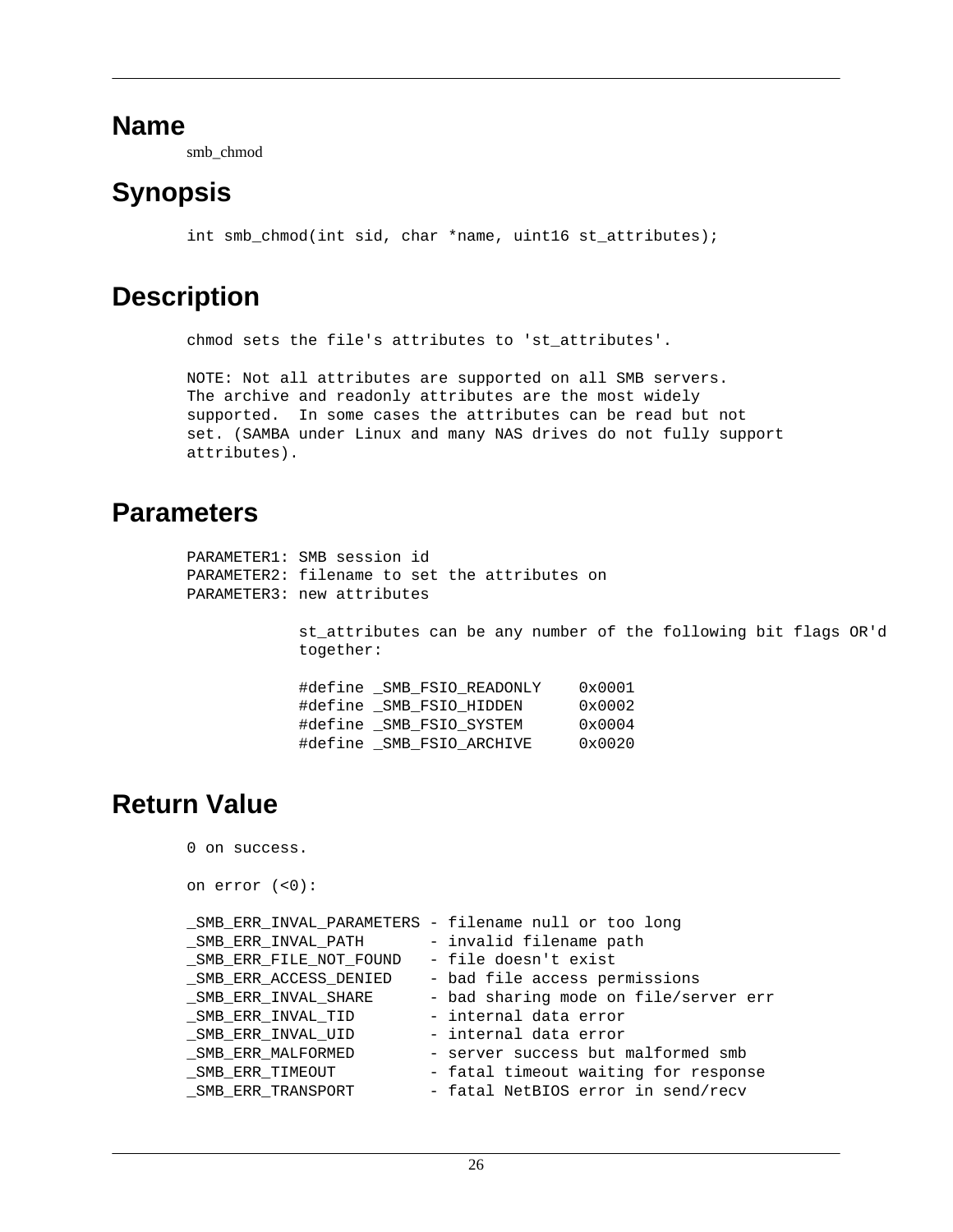## **See Also**

[smb\\_utime](#page-97-0), [smb\\_fstat](#page-40-0), [smb\\_stat](#page-90-0)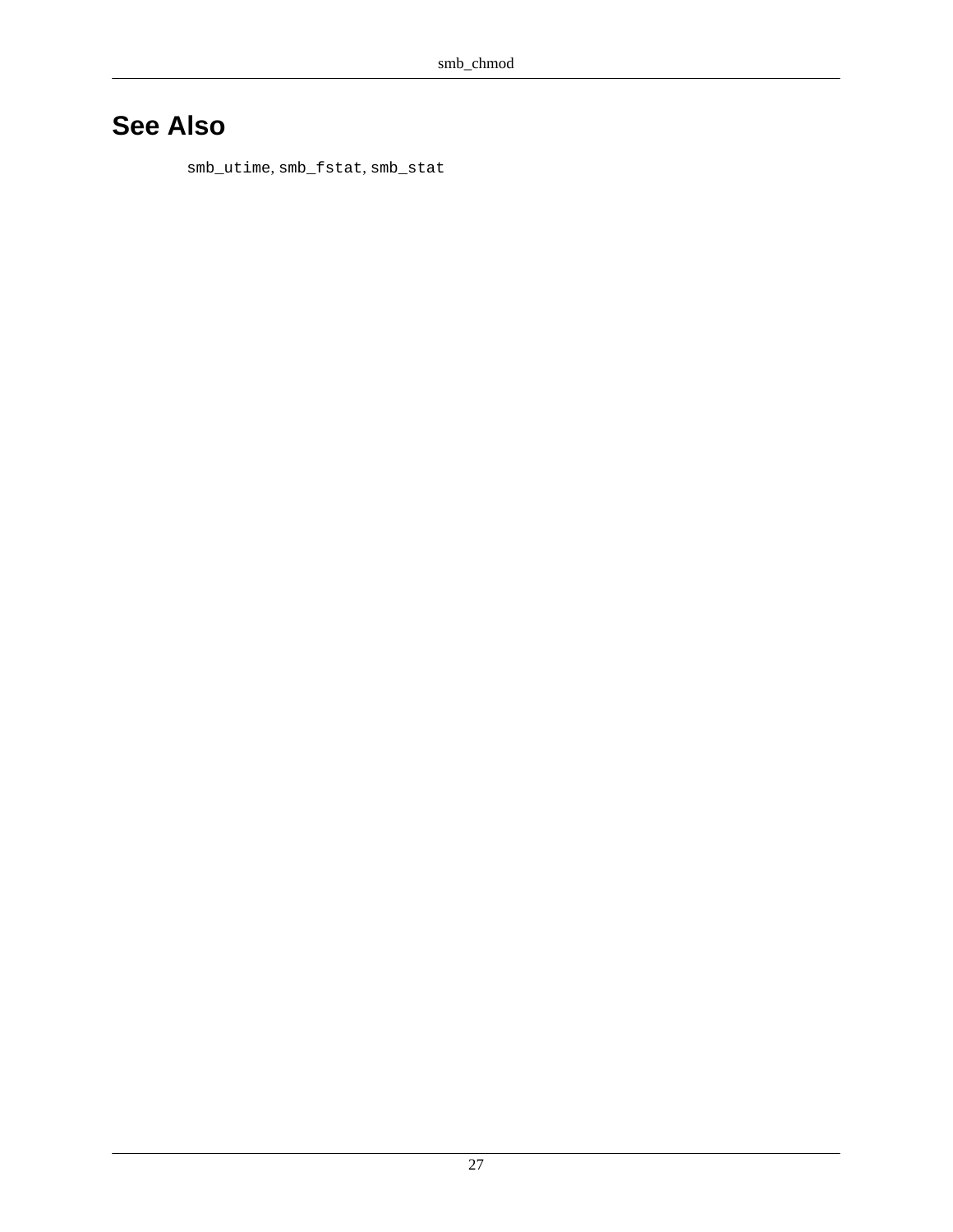#### <span id="page-31-0"></span>**Name**

smb\_close

## **Synopsis**

int smb\_close(int fd);

## **Description**

```
Closes open file descriptor 'fd' and returns the resources used
to the open file table.
```
### **Parameters**

PARAMETER1: file descriptor

## **Return Value**

| 0 on success                         |                                                                   |
|--------------------------------------|-------------------------------------------------------------------|
| on $error$ $(<0)$ :                  |                                                                   |
| SMB ERR INVAL FD                     | - invalid file descriptor<br>- fatal timeout waiting for response |
| SMB ERR TIMEOUT<br>SMB ERR TRANSPORT | - fatal NetBIOS error in send/recv                                |

### **See Also**

[smb\\_write](#page-98-0), [smb\\_read](#page-71-0), [smb\\_open](#page-66-0)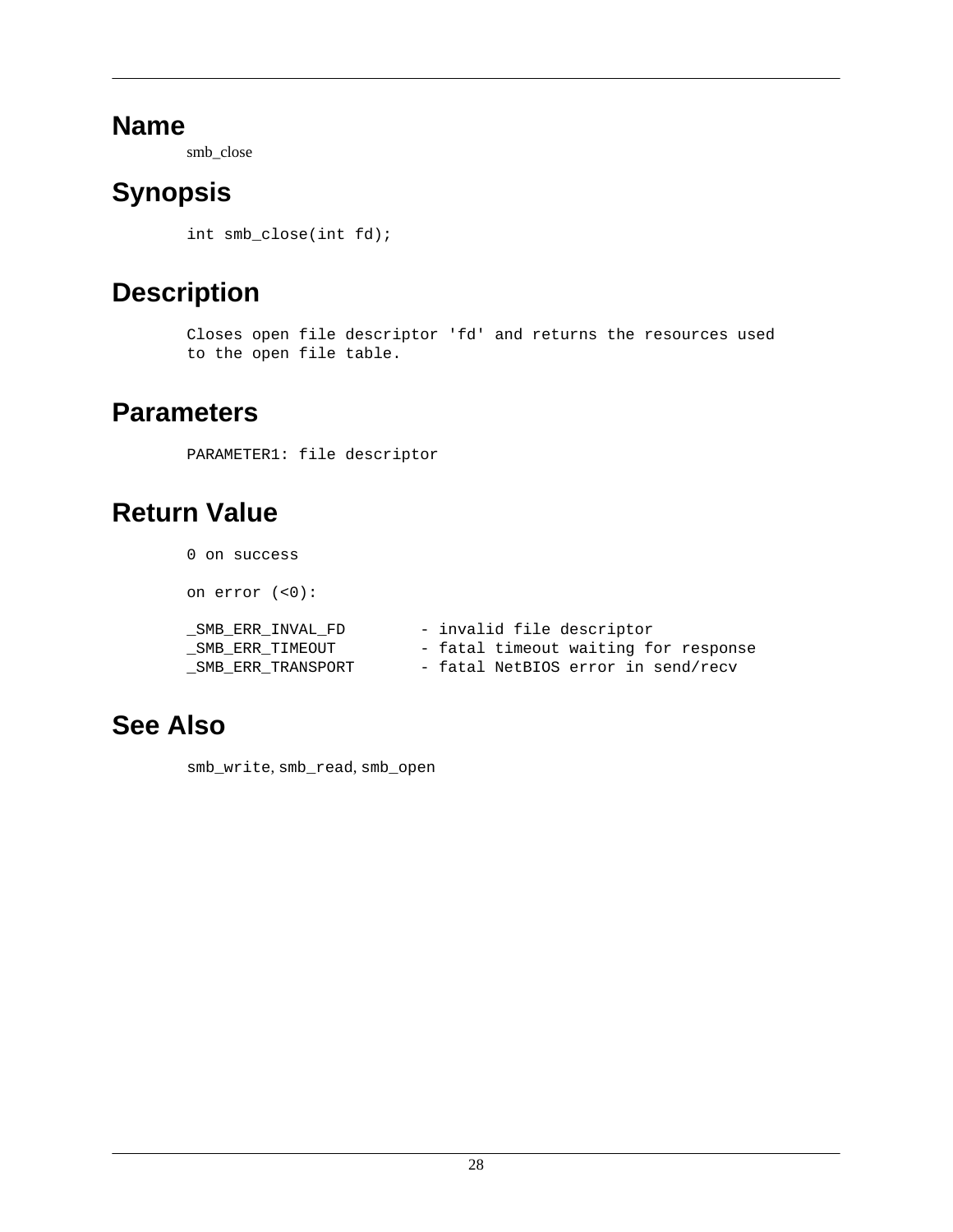#### <span id="page-32-0"></span>**Name**

smb\_connect

## **Synopsis**

```
int smb connect(char *server, char *share,
                 char *user, char *passwd);
```
### **Description**

Opens an SMB session to a server on a given path. Username is authenticated with NT and/or NTLM session keys generated from password depending on \_SMB\_AUTH\_USE\_NT / \_SMB\_AUTH\_USE\_LM. Return value on success is a session id used in other smb commands. All fields (except passwd) are case insensitive.

To disable NT/NTLM or LM keys define the respective macro to 0, likewise to use it define it to 1 (default).

NT/NTLM - \_SMB\_AUTH\_USE\_NT LM - \_SMB\_AUTH\_USE\_LM

```
EXAMPLE: To connect to \\SERVER\SHARE:
sid = smb_connect("server", "share", "user", "password");
```
### **Parameters**

| PARAMETER1: server's NetBIOS name (no backslashes) (max length 15,<br>truncated if longer) |
|--------------------------------------------------------------------------------------------|
| PARAMETER2: share on server (\SHARE or SHARE) (max length<br>SMB MAXSHARE, default: 80)    |
| PARAMETER3: username (max length SMB MAXUN, default: 20)                                   |
| PARAMETER4: password (max length _SMB_MAXPW, default: 128)                                 |

### **Return Value**

```
on success (>=0): smb session id (sid)
on error (<0):
_SMB_ERR_INVAL_PARAMETERS - Share/server/user/passwd too long
                             or server/share null
_SMB_ERR_OUT_OF_SID - Out of SMB sessions/too many connections
SMB_ERR_HOST_NOT_FOUND - Server not found/did not respond
_SMB_ERR_ACCESS_DENIED - Bad user/password or access permissions
_SMB_ERR_INVAL_PATH - Invalid share format
```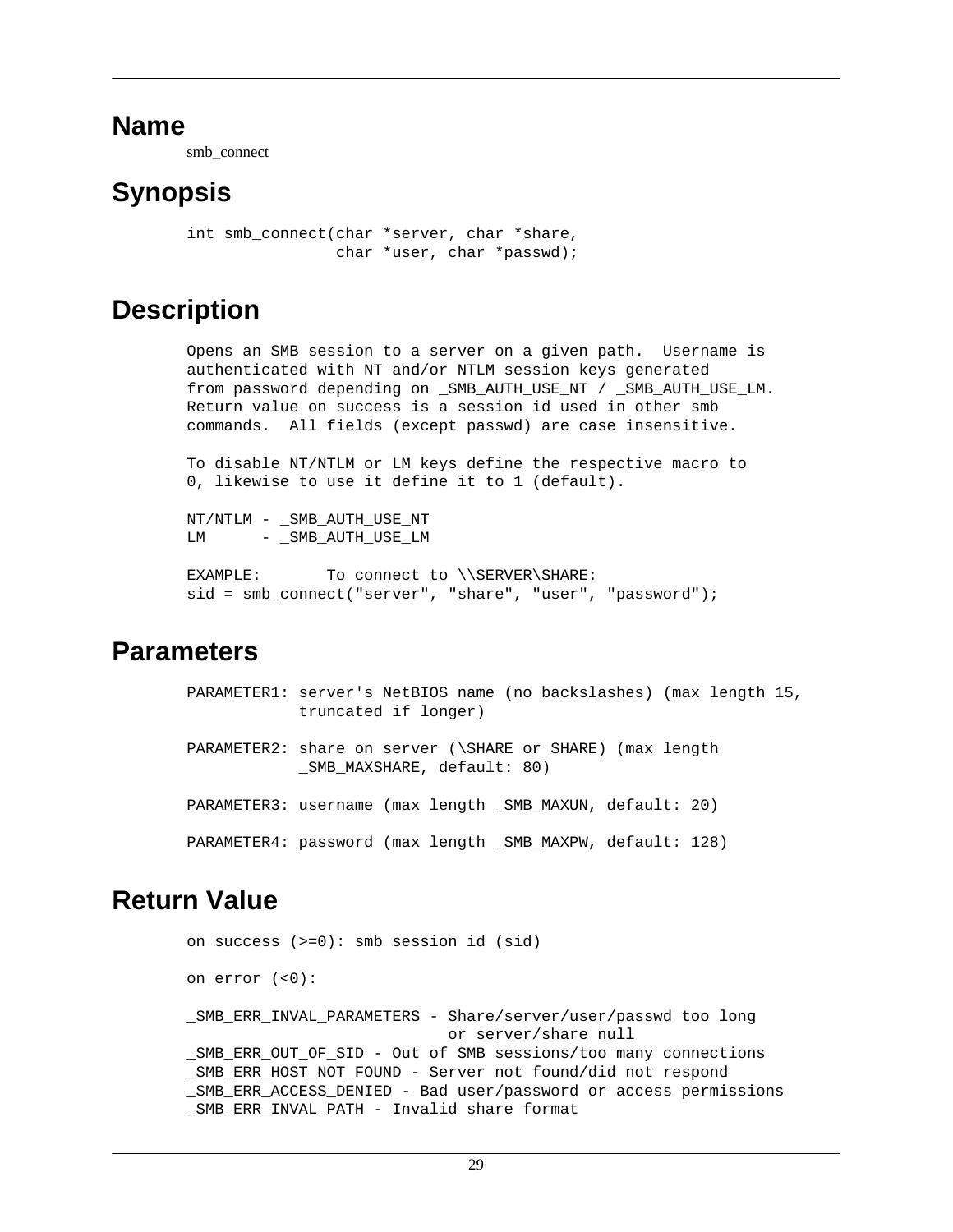\_SMB\_ERR\_INVAL\_SHARE - Share name is invalid/missing \_SMB\_ERR\_CALL - Could not establish connection with Server \_SMB\_ERR\_UNSUPPORTED\_DIALECT - Incompatable with Server \_SMB\_ERR\_UNSUPPORTED\_FLAG - Incompatable with Server \_SMB\_ERR\_TRANSPORT - Fatal error in NetBIOS layer send/recv \_SMB\_ERR\_TIMEOUT - Timed out waiting for response. Fatal error.

#### **See Also**

[smb\\_disconnect](#page-38-0), [smb\\_open](#page-66-0), [smb\\_sopen](#page-86-0)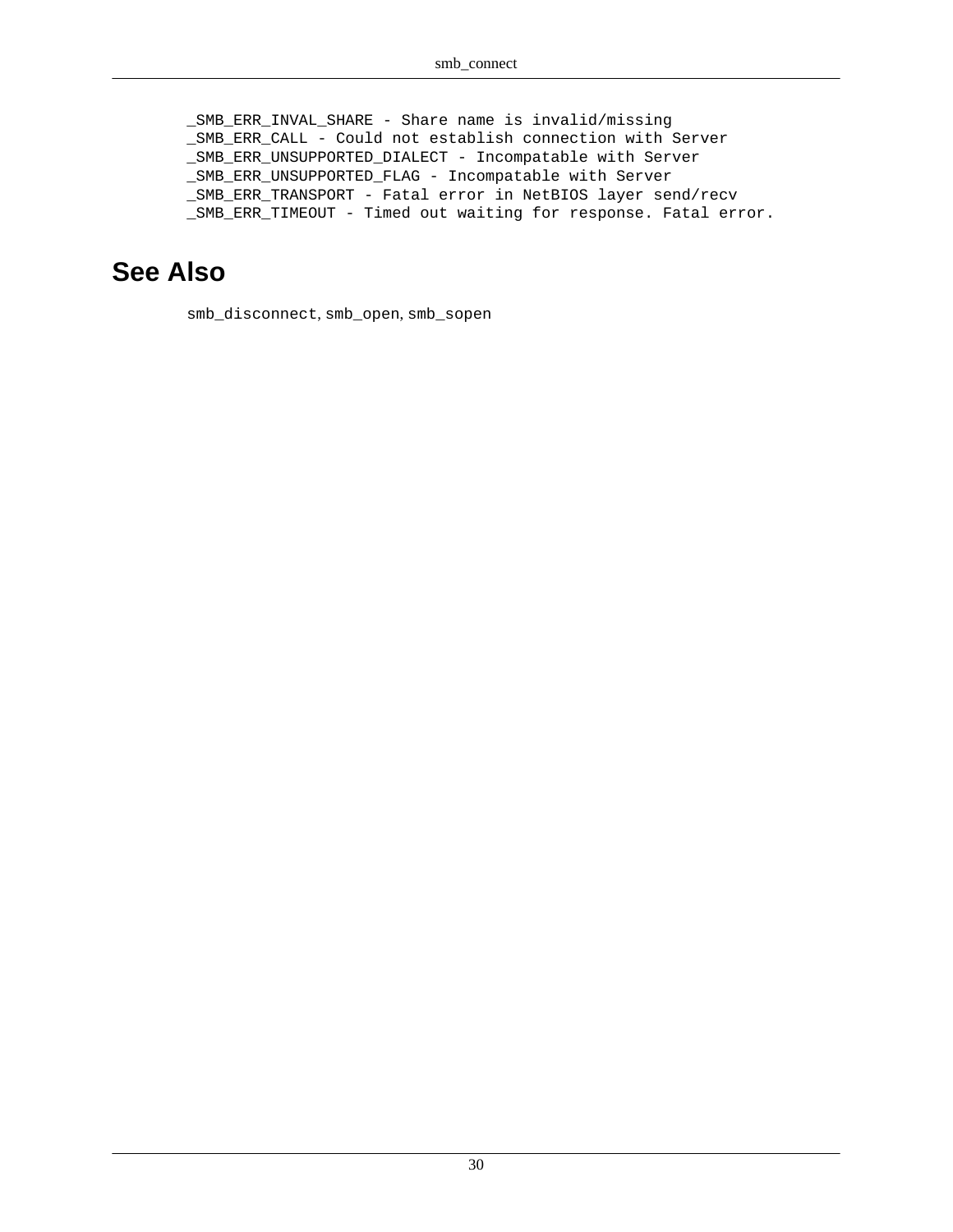#### <span id="page-34-0"></span>**Name**

smb\_convutime

## **Synopsis**

void smb\_convutime(smb\_utime\_t utime, smb\_datetime \*dt);

## **Description**

```
Calculates current date/time info from a given unix time 'utime'
UNIX time is based on the number of seconds since
Jan 1, 1970 00:00:00.0 UTC
smb_convutime takes into account leap year (every four years
```

```
starting 2/29/1972). Assumes no dates before 1972 to simplify
calculations.
```

```
typedef struct {
         uint16 sec;
        uint16 min;<br>uint16 hour;
                        // 24 hour format
         uint16 day; // day of month
         uint16 month; // 1=Jan, 2=Feb, etc
         uint16 year; // four digit digit format, ie 2003
} smb_datetime;
```

```
Time format: hour:min:sec
Date format: month/day/year
```
### **Parameters**

PARAMETER1: input time in UNIX time format PARAMETER2: pointer to smb\_datetime struct to save date/time info into

## **Return Value**

none.

## **See Also**

[smb\\_mkutime](#page-65-0), [smb\\_fstat](#page-40-0), [smb\\_stat](#page-90-0)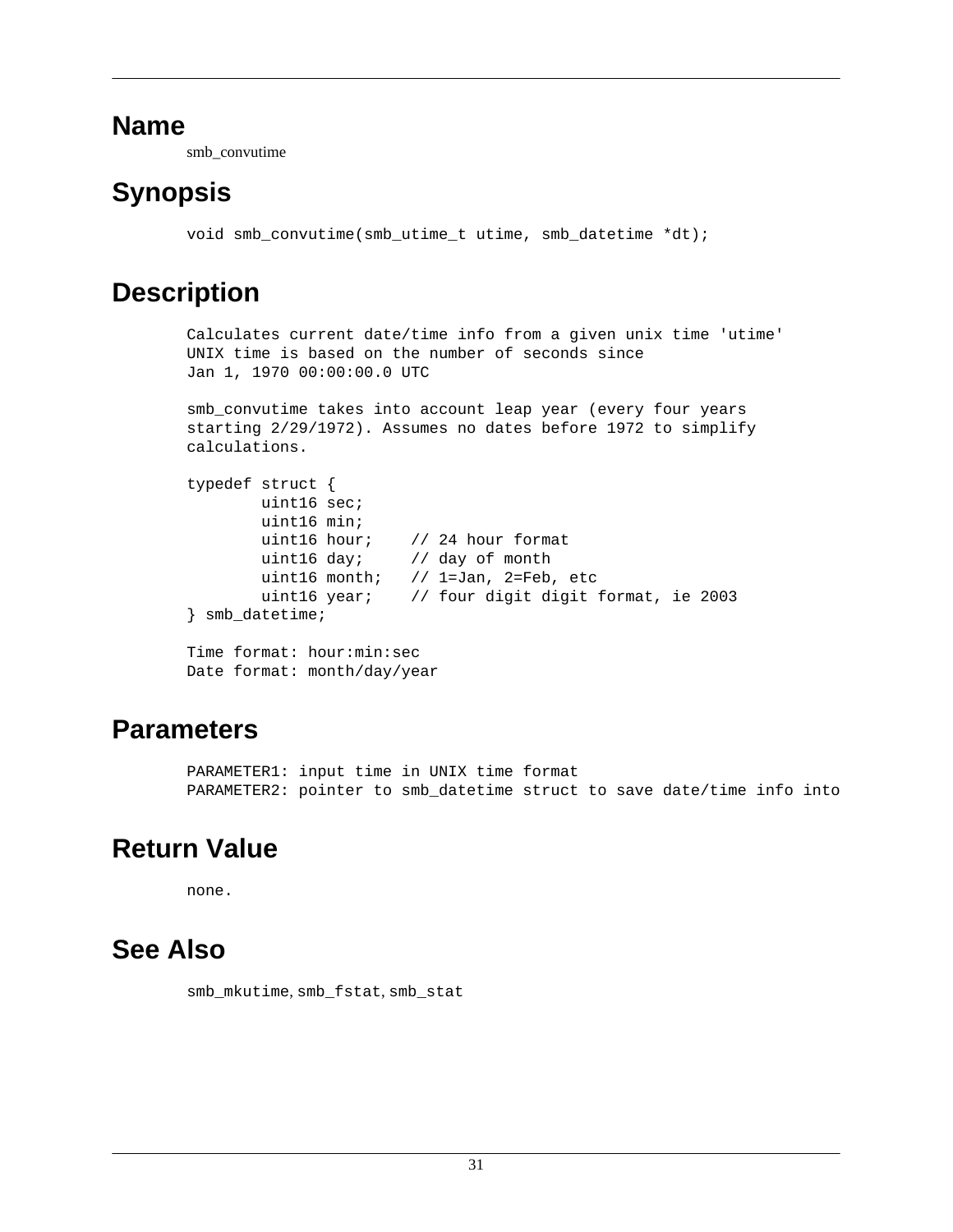#### <span id="page-35-0"></span>**Name**

smb\_creat

## **Synopsis**

int smb\_creat(int sid, char \*name);

## **Description**

creat creates a new file named 'name' on the SMB session 'sid'. If the file exists, creat will truncate the file to zero bytes. Returns a file descriptor to be used with other SMB file I/O functions such as smb\_write, smb\_read, and smb\_close.

### **Parameters**

PARAMETER1: SMB session descriptor PARAMETER2: filename of file to create

## **Return Value**

on success (>=0):

file descriptor to be used in calls to smb\_read, smb\_write, and smb\_close.

```
on error (<0):
```

| _SMB_ERR_INVAL_PARAMETERS - bad filename |                                       |
|------------------------------------------|---------------------------------------|
| SMB ERR NO RESOURCES                     | - out of file descriptors             |
| SMB ERR INVAL PATH                       | - invalid filename path               |
| SMB ERR FILE NOT FOUND                   | - file doesn't exist                  |
| SMB ERR ACCESS DENIED                    | - bad file access permissions         |
| SMB ERR INVAL SHARE                      | - bad sharing mode on file/server err |
| SMB ERR INVAL TID                        | - internal data error                 |
| SMB ERR INVAL UID                        | - internal data error                 |
| SMB ERR MALFORMED                        | - server success but malformed smb    |
| SMB ERR TIMEOUT                          | - fatal timeout waiting for response  |
| _SMB_ERR_TRANSPORT                       | - fatal NetBIOS error in send/recv    |

### **See Also**

[smb\\_write](#page-98-0), [smb\\_read](#page-71-0), [smb\\_close](#page-31-0)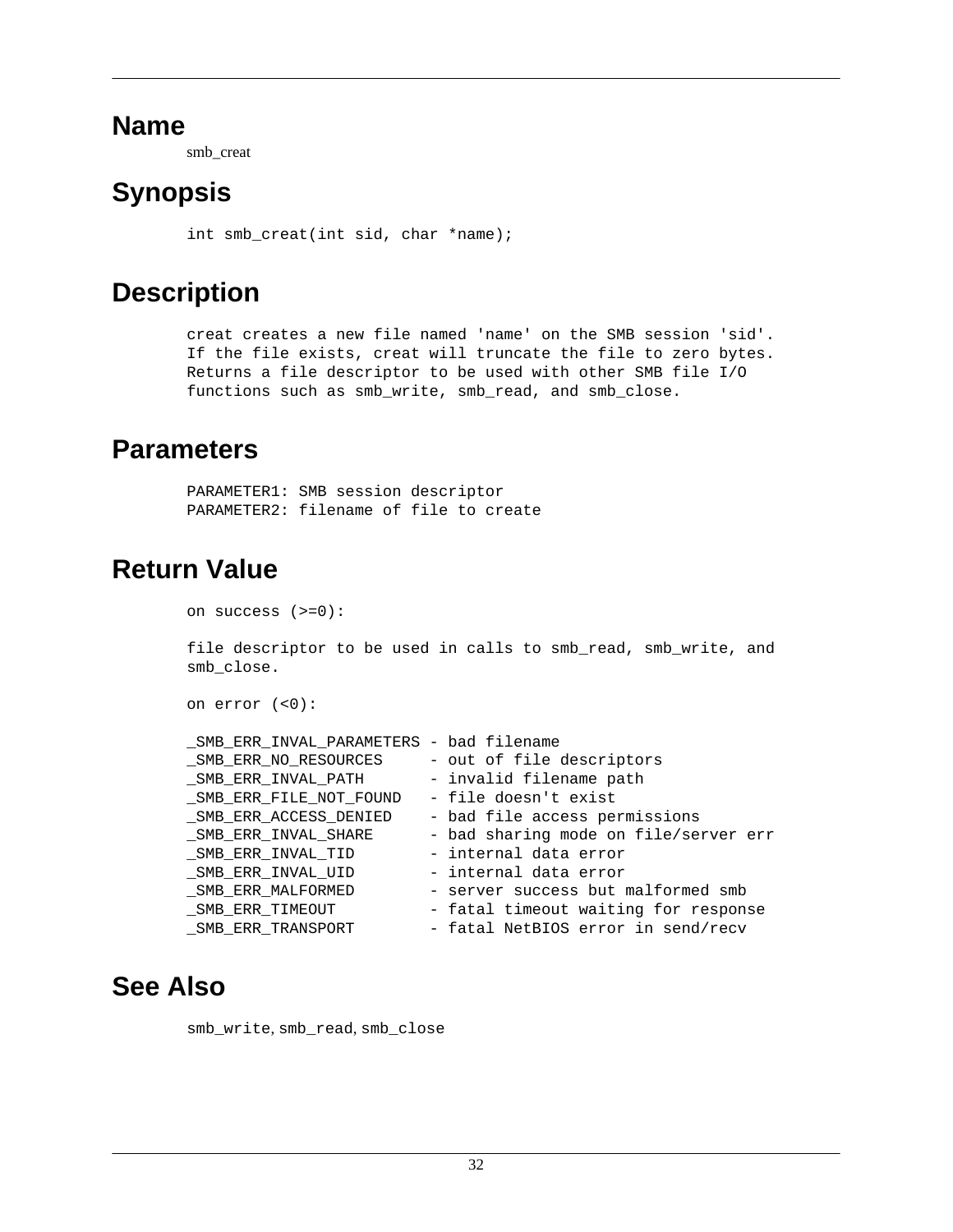smb\_datetime

# **Synopsis**

```
typedef struct _smb_datetime {
        uint16 sec; // seconds
        uint16 min; // minutes
        uint16 hour; // 24 hour format
       uint16 day; // day of the month (starting with 1)
        uint16 month; // 1=Jan, 2=Feb, etc
        uint16 year; // four digit year, ie 2004
} smb_datetime;
```
# **Description**

Data structure for use with smb\_mkutime and smb\_convutime functions.

# **See Also**

[smb\\_mkutime](#page-65-0), [smb\\_convutime](#page-34-0)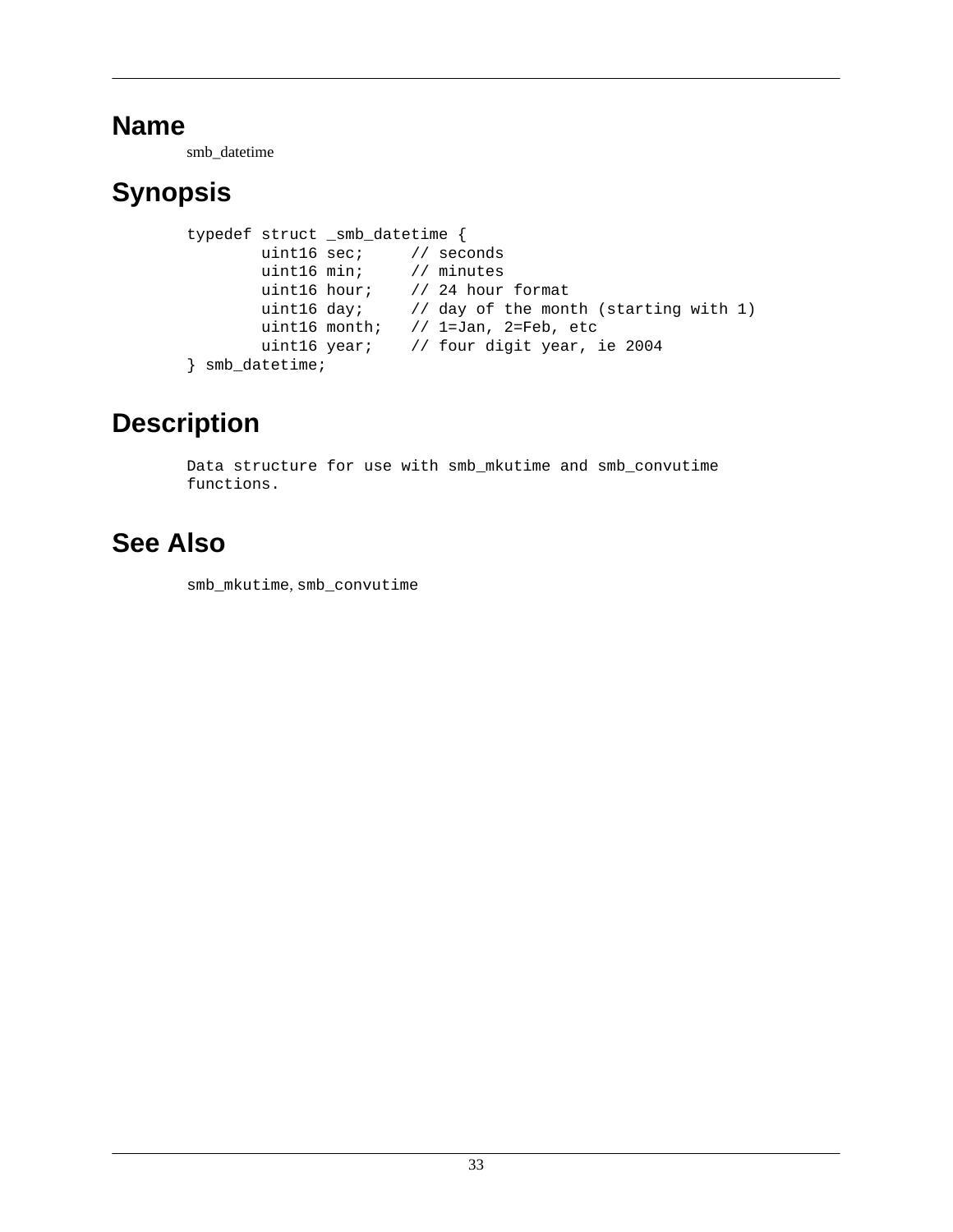smb\_dir\_info

# **Synopsis**

```
typedef struct _smb_dir_info {
        char count; //number of valid filename pointers
        char *filename[_SMB_DIR_SRCH_SIZE]; //array of filenames
} smb_dir_info;
```
# **Description**

Data structure for use with the smb\_sread() directory searching function. It is returned via a user supplied address to a 'smb\_dir\_info' pointer {&(smb\_dir\_info \*)}.

'count' is the number of valid filenames in the 'filename' array.

A fixed maximum number of filenames will be returned, set by the \_SMB\_DIR\_SRCH\_SIZE configuration parameter. Fewer may be returned if the names are lengthy or if they are the last of the search results.

## **See Also**

[smb\\_sread](#page-88-0), [smb\\_sopen](#page-86-0), [smb\\_sclose](#page-77-0)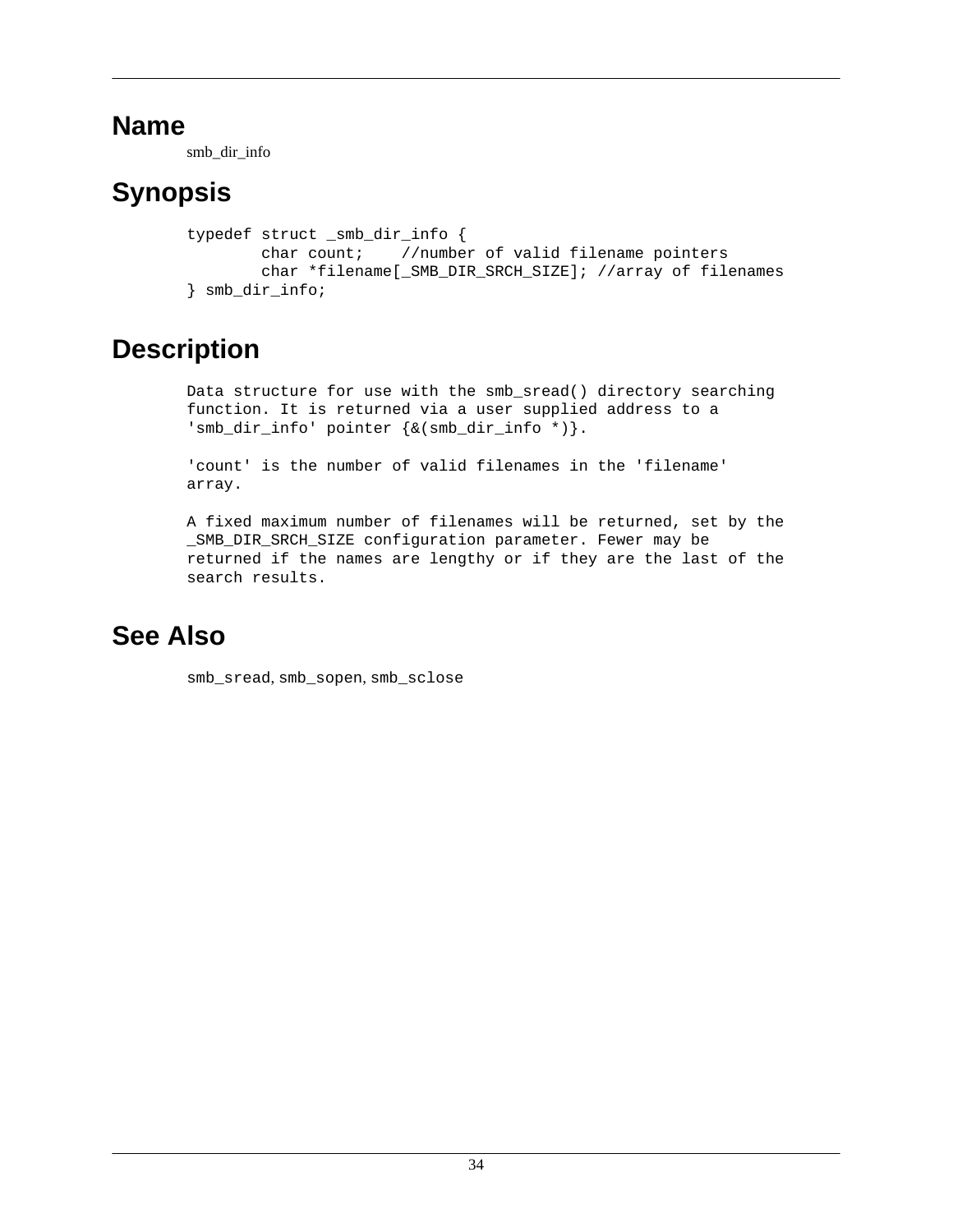smb\_disconnect

# **Synopsis**

int smb\_disconnect(int sid);

# **Description**

closes an open SMB session

## **Parameters**

PARAMETER1: session id of open session to close

# **Return Value**

```
on success: _SMB_NOERRORS
on error (<0):
SMB_NOERRORS
_SMB_ERR_INVAL_SID - SID is invalid
In the following cases the session is locally disconnected
and all resources are deallocated, despite errors:
```
\_SMB\_ERR\_TRANSPORT - Error in NetBIOS layer send/recv \_SMB\_ERR\_TIMEOUT - Timed out waiting for response.

# **See Also**

[smb\\_connect](#page-32-0)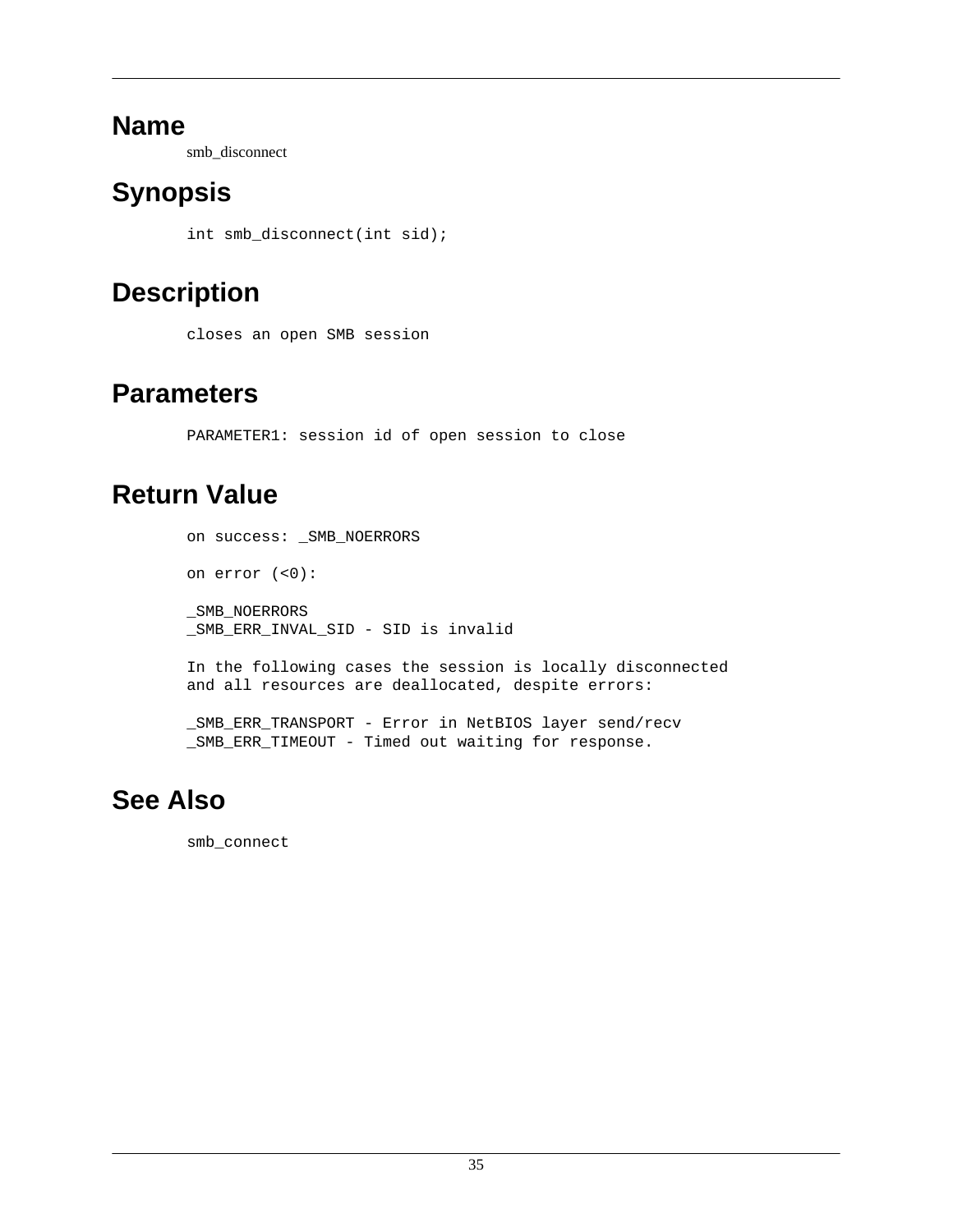smb\_fchmod

# **Synopsis**

int smb\_fchmod(int fid, uint16 st\_attributes);

## **Description**

fchmod sets the file's attributes to 'st\_attributes'.

### **Parameters**

PARAMETER1: file descriptor PARAMETER2: new attributes

> st\_attributes can be any number of the following bit flags OR'd together:

| #define SMB FSIO READONLY   |  |  | 0x0001 |
|-----------------------------|--|--|--------|
| #define SMB FSIO HIDDEN     |  |  | 0x0002 |
| #define _SMB_FSIO_SYSTEM    |  |  | 0x0004 |
| #define SMB FSIO VOLUME     |  |  | 0x0008 |
| #define _SMB_FSIO_DIRECTORY |  |  | 0x0010 |
| #define _SMB_FSIO_ARCHIVE   |  |  | 0x0020 |
|                             |  |  |        |

## **Return Value**

0 on success, < 0 on error.

### **See Also**

[smb\\_utime](#page-97-0), [smb\\_fstat](#page-40-0), [smb\\_stat](#page-90-0), [smb\\_chmod](#page-29-0)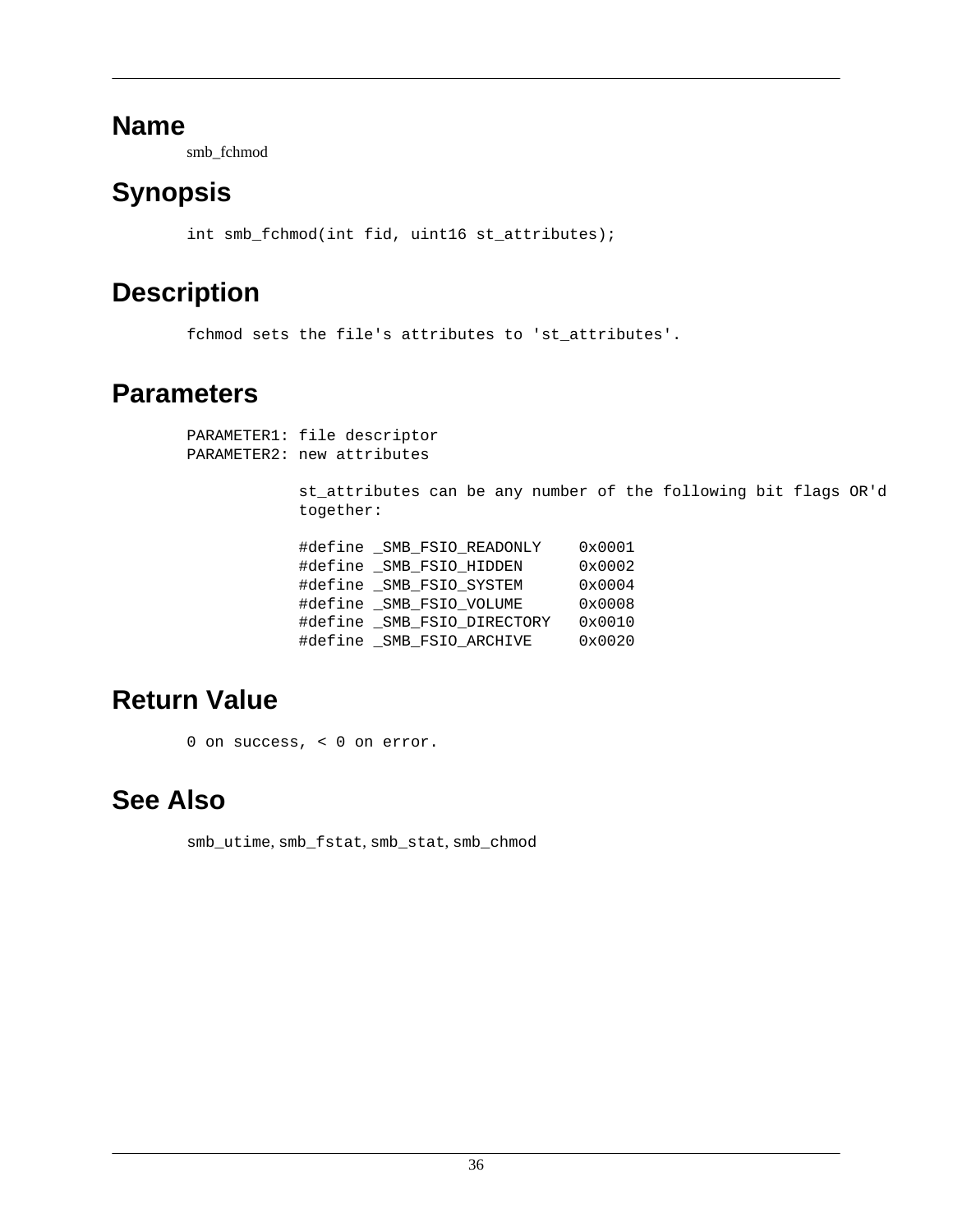smb\_fstat

### <span id="page-40-0"></span>**Synopsis**

int smb fstat(int fd, struct smb stat t \*stat);

### **Description**

```
fstat gets information about an open file on file descriptor
'fd' and saves it in the user-supplied smb_stat_t structure.
The smb_stat_t structure contains the file's size, attributes,
and modification time.
struct smb_stat_t {
        uint32 st_size; // total size in bytes
        uint16 st_attributes; // DOS attributes
       smb utime t st_time; // time of last data modification
};
The modification time, st_time, can be converted to useful
```
terms via the smb\_convutime function.

NOTE: The time returned by smb\_fstat has a 2 second resolution and thus may be off compared to the time returned to smb\_stat.

### **Parameters**

```
PARAMETER1: file descriptor
PARAMETER2: pointer to smb_stat_t structure
            st_attributes can be any number of the following bit flags OR'd
            together:
           #define SMB FSIO READONLY 0x0001
            #define _SMB_FSIO_HIDDEN 0x0002
            #define _SMB_FSIO_SYSTEM 0x0004
            #define _SMB_FSIO_VOLUME 0x0008
            #define _SMB_FSIO_DIRECTORY 0x0010
           #define SMB FSIO ARCHIVE 0x0020
```
## **Return Value**

```
_SMB_NOERRORS (0) on success.
on error (<0):
_SMB_ERR_INVAL_FD - invalid file descriptor
```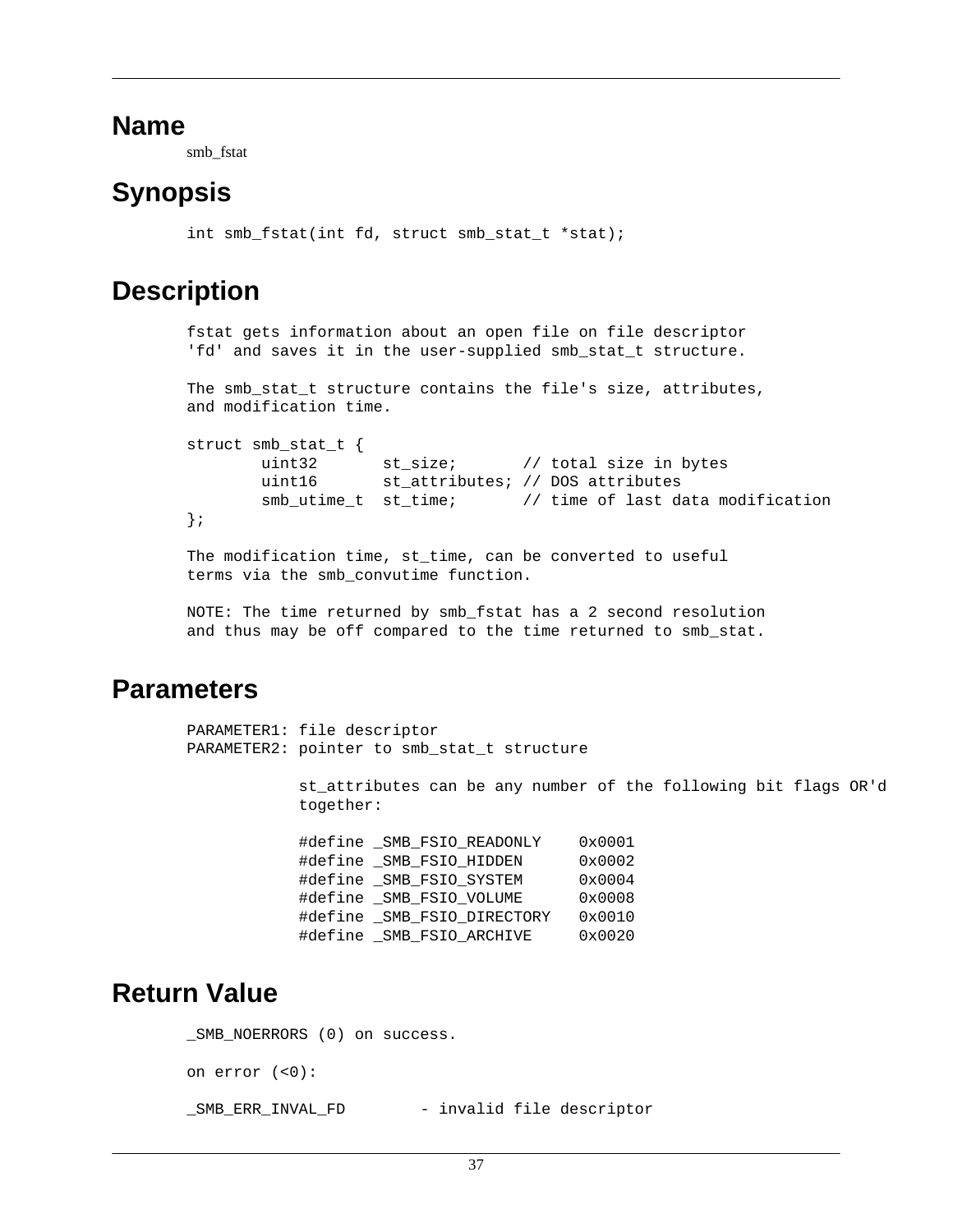| SMB ERR ACCESS DENIED | - bad file access permissions         |
|-----------------------|---------------------------------------|
| SMB ERR INVAL SHARE   | - bad sharing mode on file/server err |
| SMB ERR INVAL FID     | - internal data error                 |
| SMB ERR INVAL TID     | - internal data error                 |
| SMB ERR INVAL UID     | - internal data error                 |
| SMB ERR MALFORMED     | - server success but malformed smb    |
| SMB ERR TIMEOUT       | - fatal timeout waiting for response  |
| SMB ERR TRANSPORT     | - fatal NetBIOS error in send/recv    |

### **See Also**

[smb\\_stat](#page-90-0), [smb\\_convutime](#page-34-0)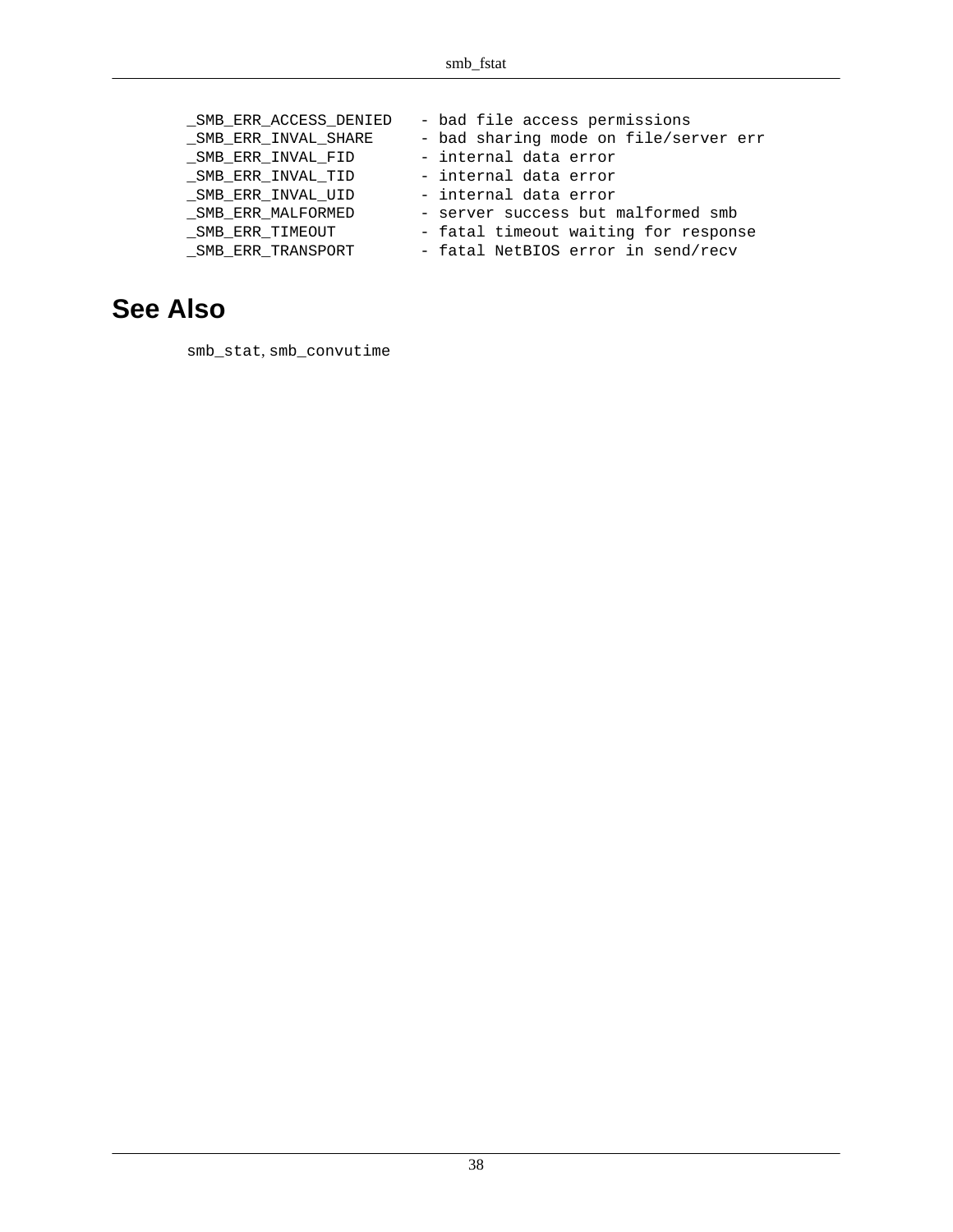smb\_get\_comment

# **Synopsis**

char \*smb\_get\_comment();

# **Description**

Gets the browse comment.

SMB\_BROWSE\_ENABLE must be defined to use this function.

# **Return Value**

Browse comment

# **See Also**

[smb\\_set\\_comment](#page-79-0)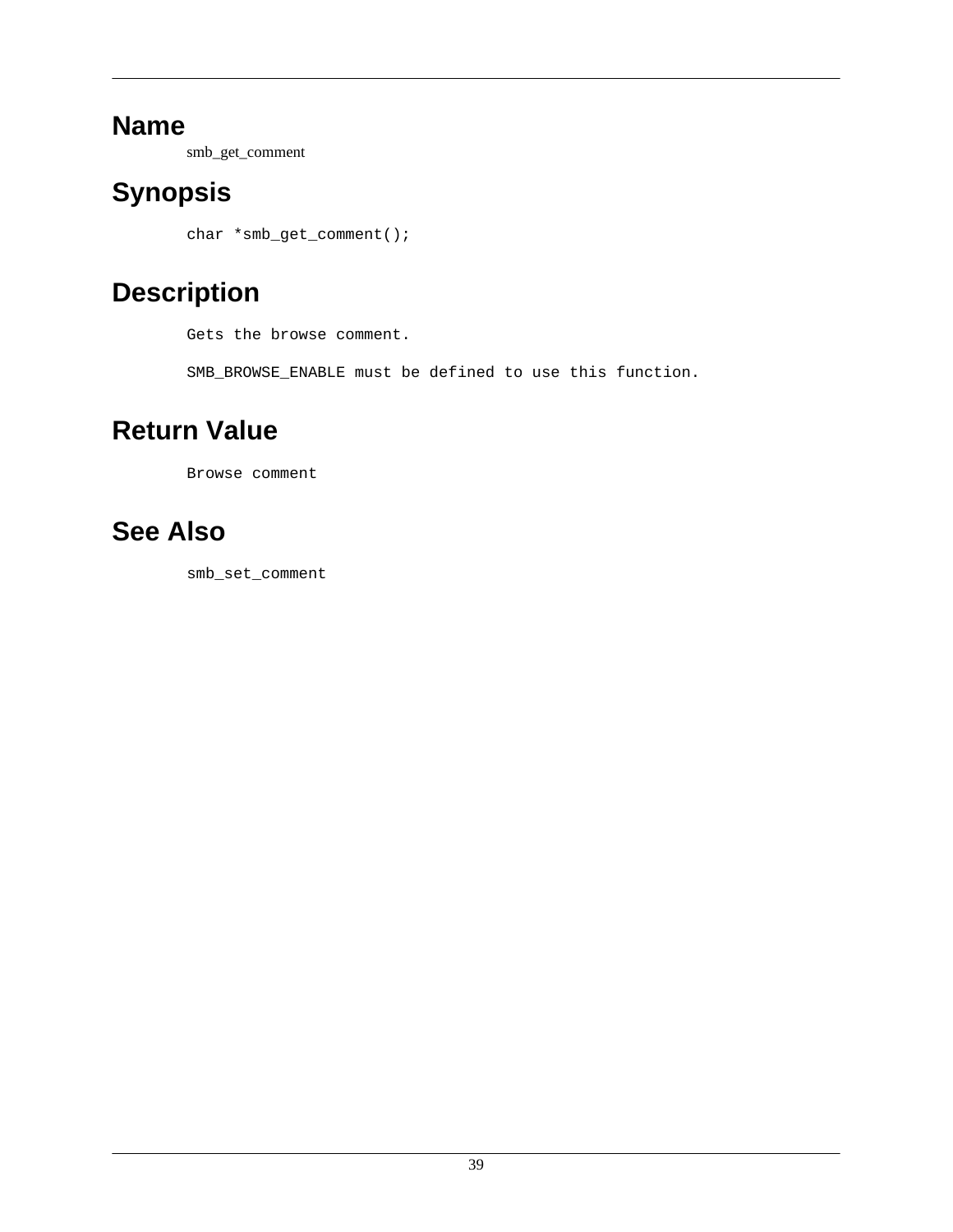smb\_get\_nodename

# **Synopsis**

char \*smb\_get\_nodename(void);

# **Description**

Returns the node name.

# **Return Value**

Pointer to string containing node name.

# **See Also**

[smb\\_set\\_nodename](#page-80-0)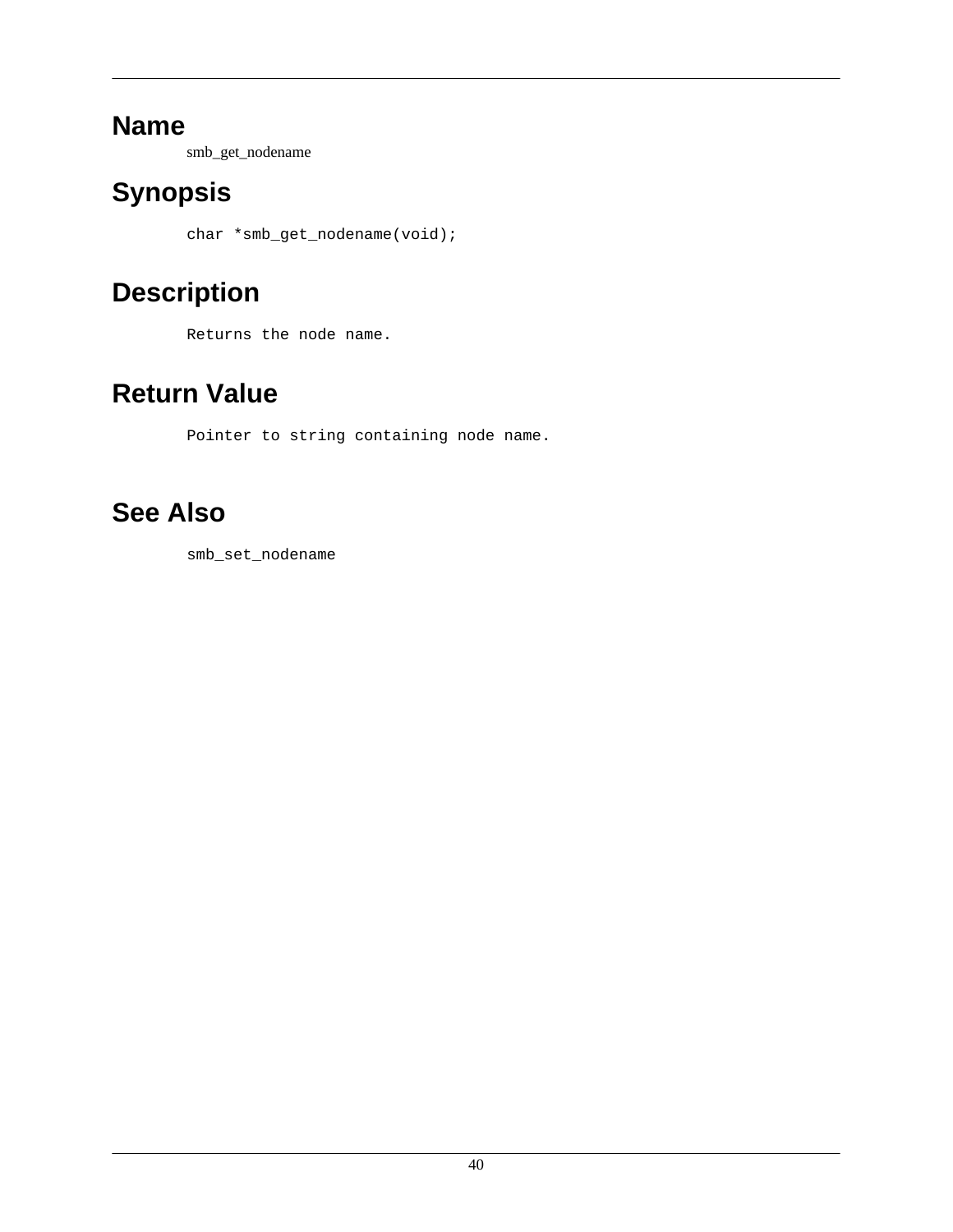smb\_get\_nodetype

# **Synopsis**

uint8 smb\_get\_nodetype();

# **Description**

Gets the NetBIOS node type.

# **Return Value**

Node type which is one of the following: SMB\_BNODE = Broadcast node SMB\_MNODE = Mixed-mode node SMB\_PNODE = Point-to-point node

# **See Also**

[smb\\_set\\_nodetype](#page-81-0)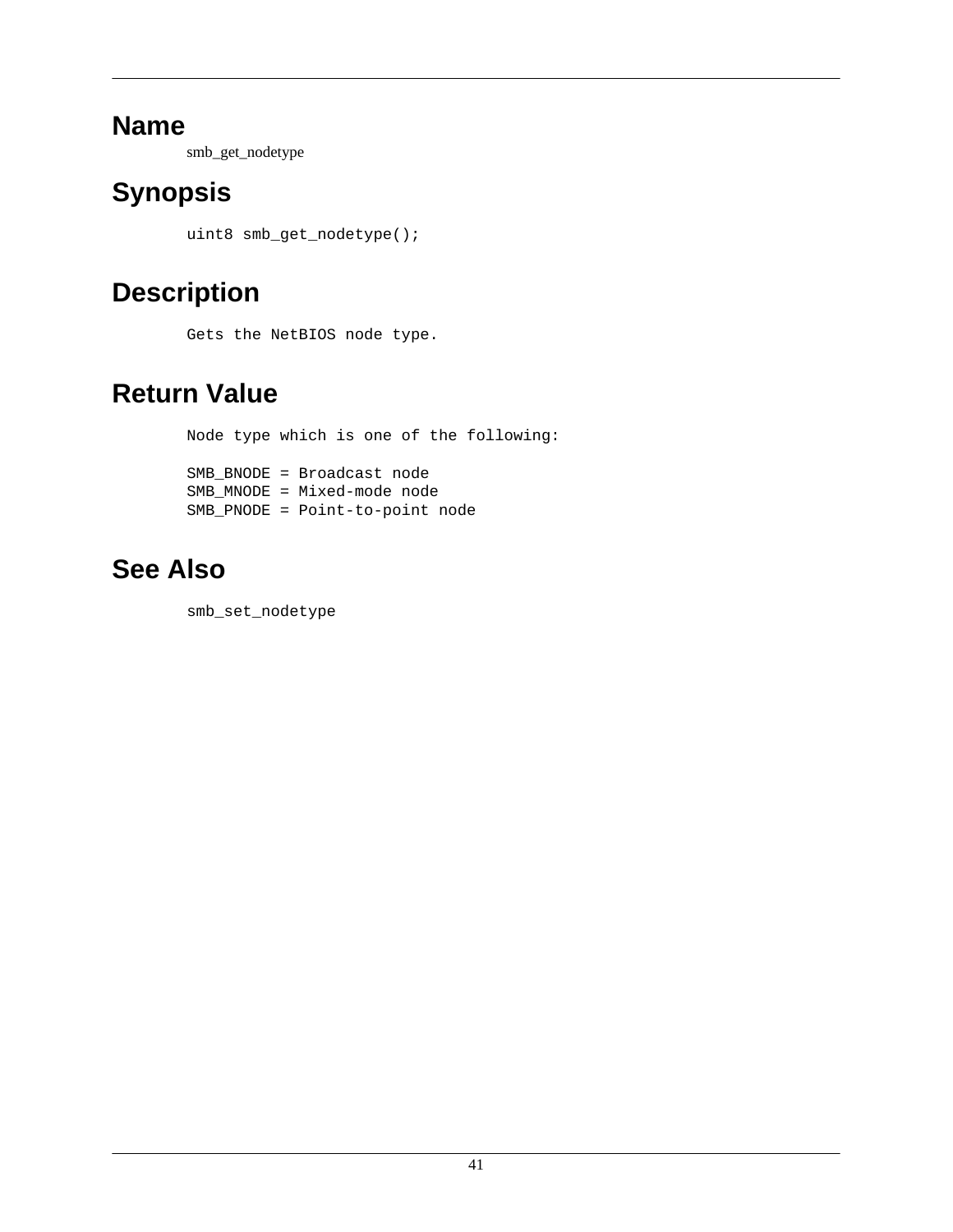smb\_get\_WINS

# **Synopsis**

uint16 smb\_get\_WINS(uint32 \*wins, uint16 count);

# **Description**

Returns 'count' items from the NBNS name table.

## **Parameters**

PARAMETER1: An array large enough to hold 'count' NBNS server IP addresses PARAMETER2: Max number IPs to return.

# **Return Value**

Number of NBNS servers returned.

## **See Also**

[smb\\_set\\_WINS](#page-83-0)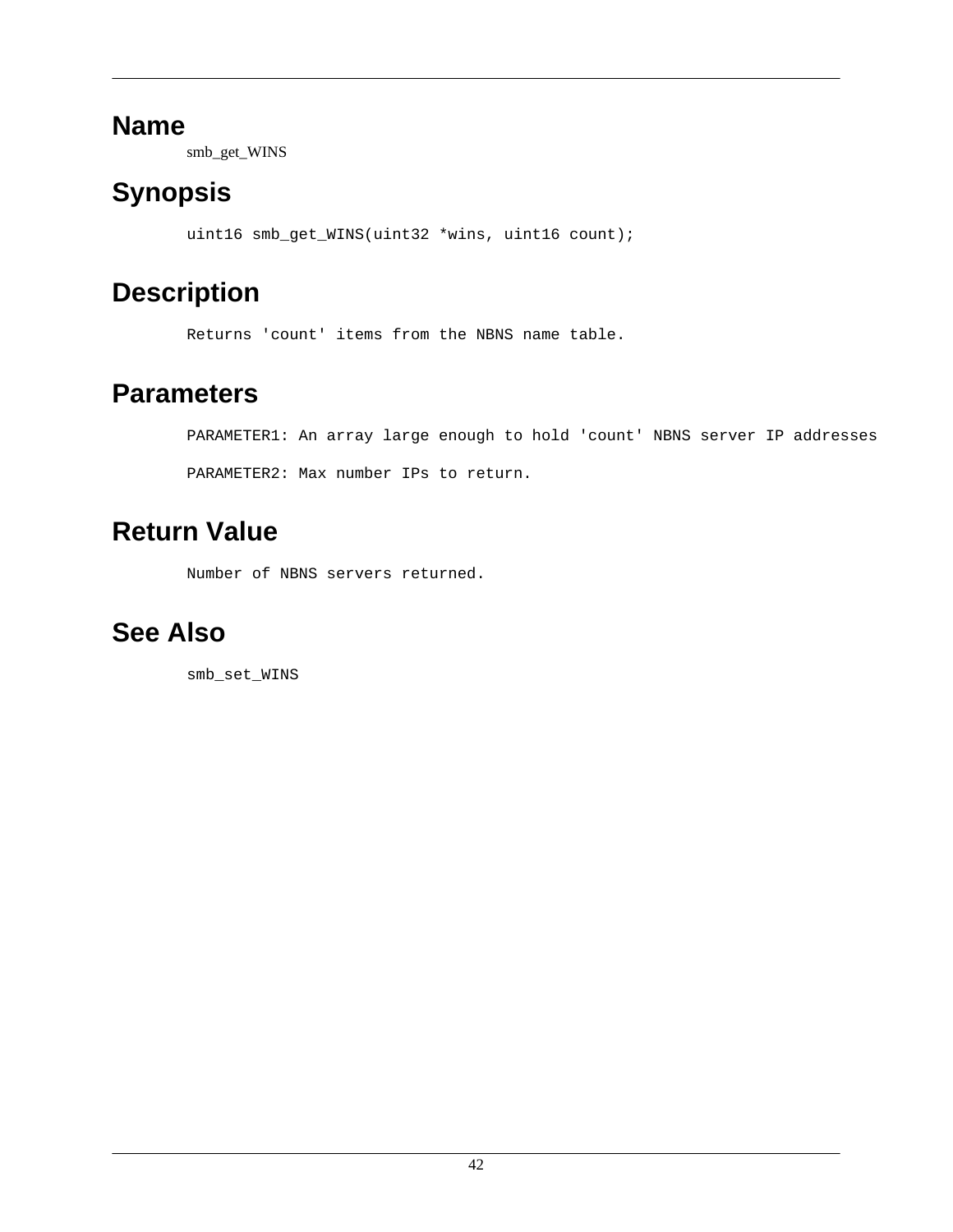smb\_get\_wrkgrpname

# **Synopsis**

char \*smb\_get\_wrkgrpname(void);

# **Description**

Returns the workgroup name.

# **Return Value**

Pointer to string containing workgroup name.

# **See Also**

[smb\\_set\\_wrkgrpname](#page-84-0)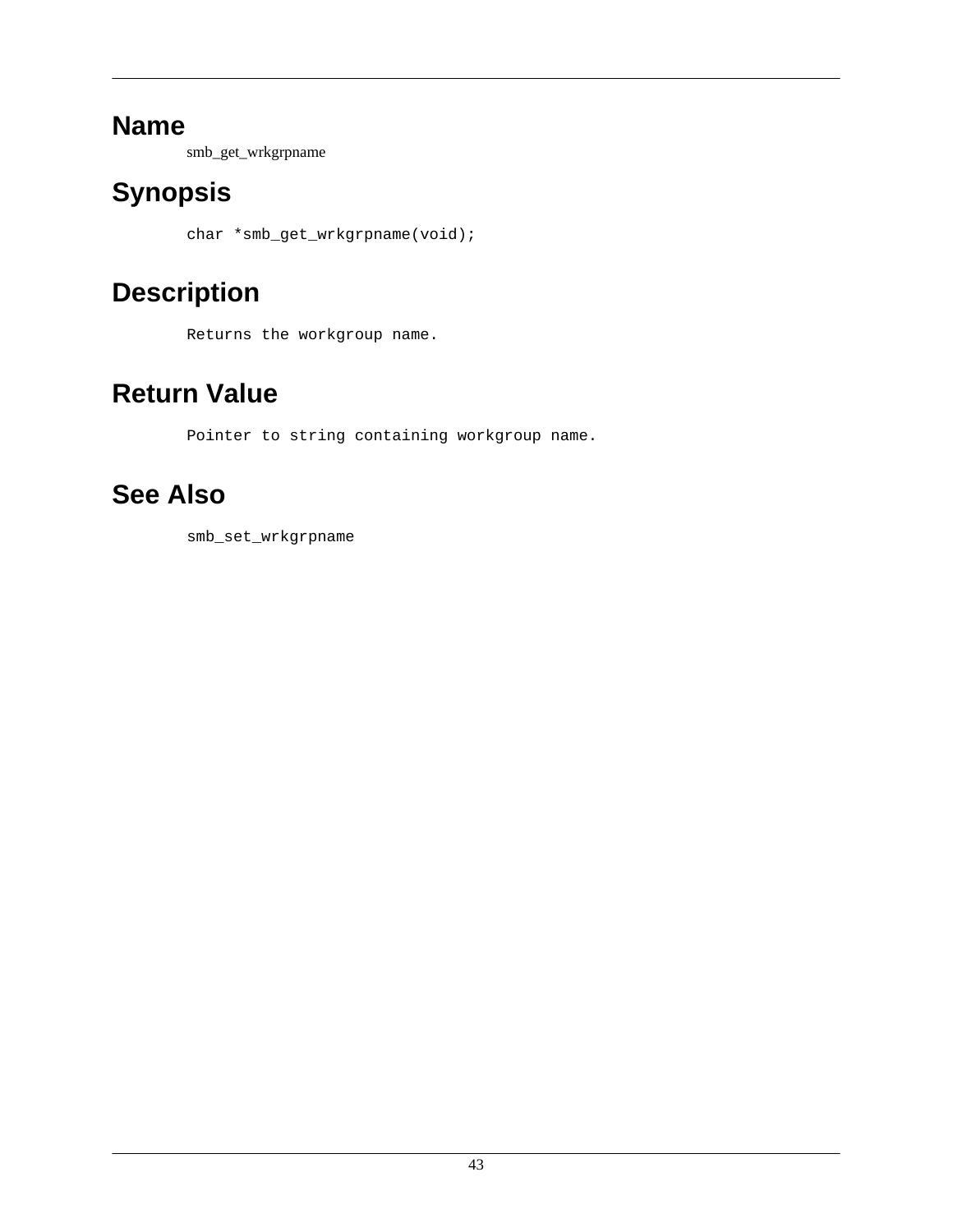smb\_init

# **Synopsis**

int smb\_init(void);

# **Description**

Starts the smb/cifs client system (and netbios). If name macros SMB\_NODE\_NAME or SMB\_WORKGROUP\_NAME are defined, the names will be registered automatically.

smb\_init must be called before other SMB functions.

# **Return Value**

| SMB NOERRORS | - System started normally.                                 |
|--------------|------------------------------------------------------------|
|              | SMB ERR NAME ASSIGNMENT  – A defined name SMB NODE NAME or |
|              | SMB WORKGROUP NAME could not be                            |
|              | registered.                                                |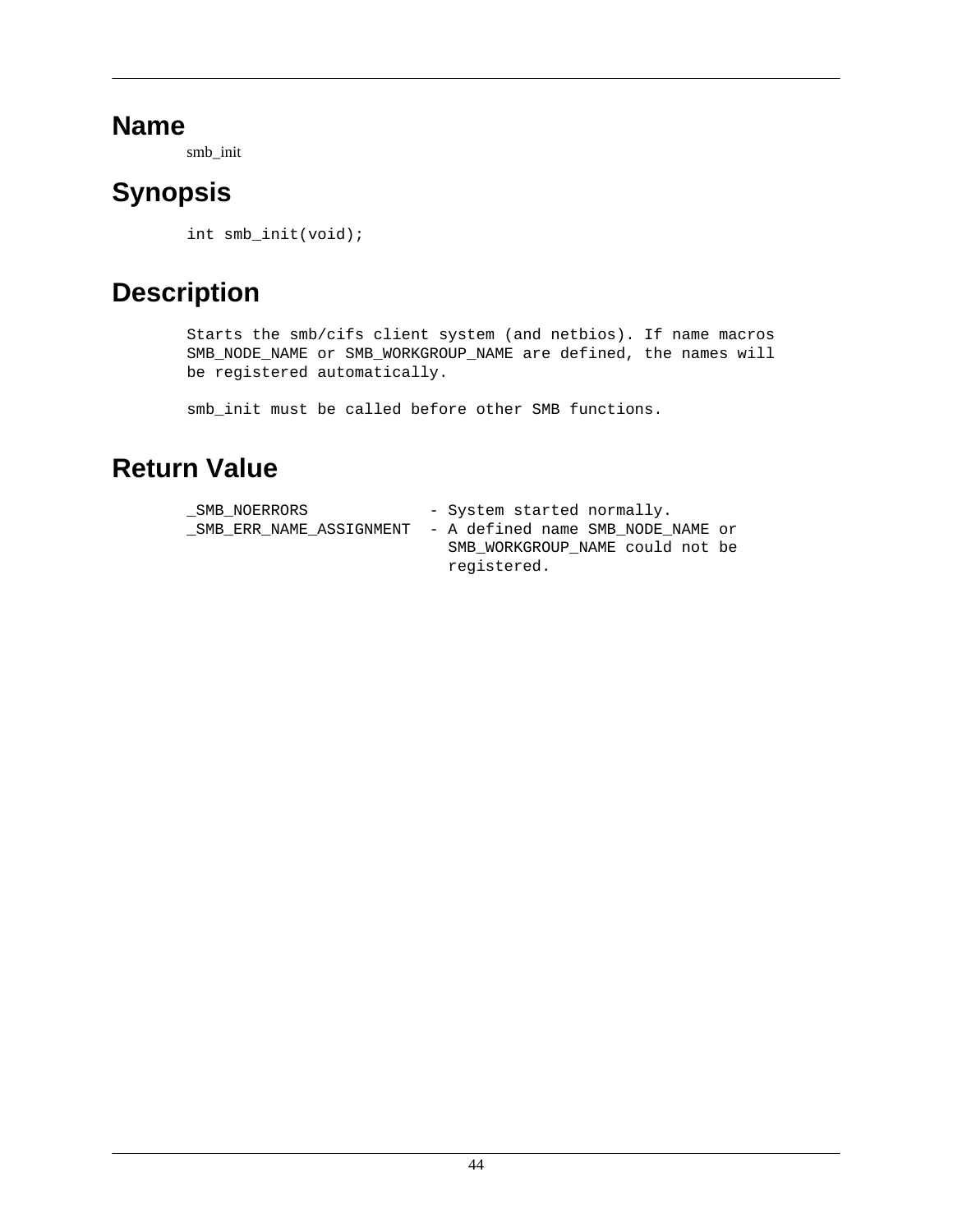smb\_list\_all\_servers

## **Synopsis**

```
int smb list all servers(smb server info *srvinf, void *buffer,
                          int bufsize, char *user, char *pass);
```
## **Description**

Gets a list of all the machines on the network. Servers list is generated from all responding local master browsers. Only machine names of those machines in workgroups that have master browsers will be returned.

This function will block for SMB MASTER BROWSE WAIT milliseconds (default 50ms) waiting for master browse servers to respond. If there is no response or minimal responses, increase the value of \_SMB\_MASTER\_BROWSE\_WAIT via a define or call this function multiple times.

SMB\_BROWSE\_ENABLE must be defined to use this function.

In some network configurations it is necessary to supply a valid username/password combination.

Otherwise to specify an anonymous connection, call as follows:

smb\_list\_all\_servers(&srvinf, &recvbuf, RECVBUFSIZ, "\0", "\0");

Alternatively the username "guest" may be attempted.

### **Parameters**

PARAMETER1: Pointer to valid smb\_server\_info structure to contain returned server count and list. typedef struct { int count; //number of server strings in name array int total; //total number of servers available char \*\*name; //char \*name[count] - list of server names } smb\_server\_info; PARAMETER2: User-allocated memory that will contain list of returned server names. PARAMETER3: Size of buffer in bytes. PARAMETER4: Username for server connection (for anonymous use NULL) PARAMETER5: Password for server connection (for anonymous use NULL)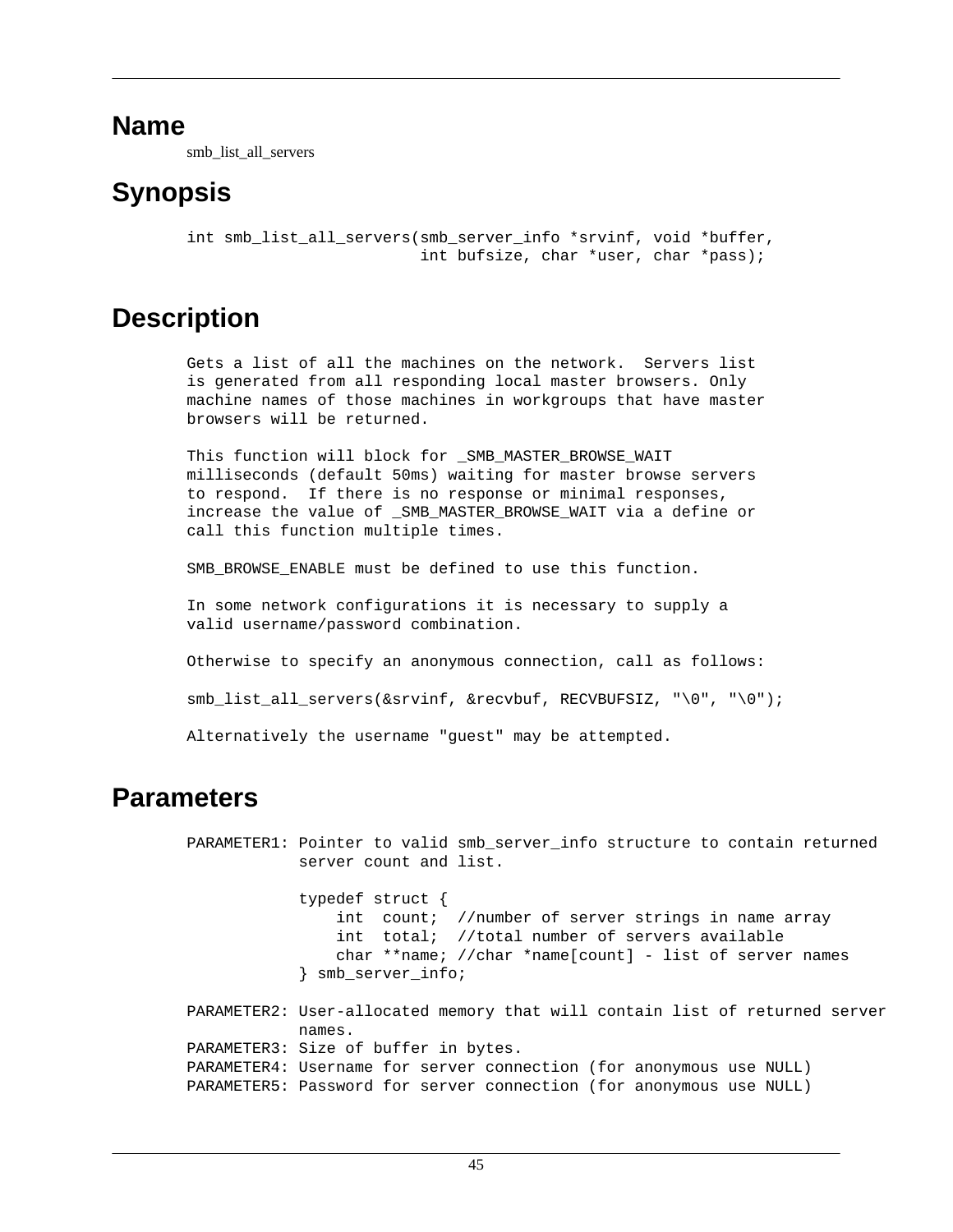## **Return Value**

on success: \_SMB\_NOERRORS on error (<0): \_SMB\_ERR\_INVAL\_PARAMETERS - null srvinf or buffer param \_SMB\_ERR\_NO\_MSBROWSE - no local master browser servers found

### **See Also**

[smb\\_list\\_servers](#page-50-0), [smb\\_list\\_servers\\_ex](#page-52-0), [smb\\_server\\_info](#page-78-0)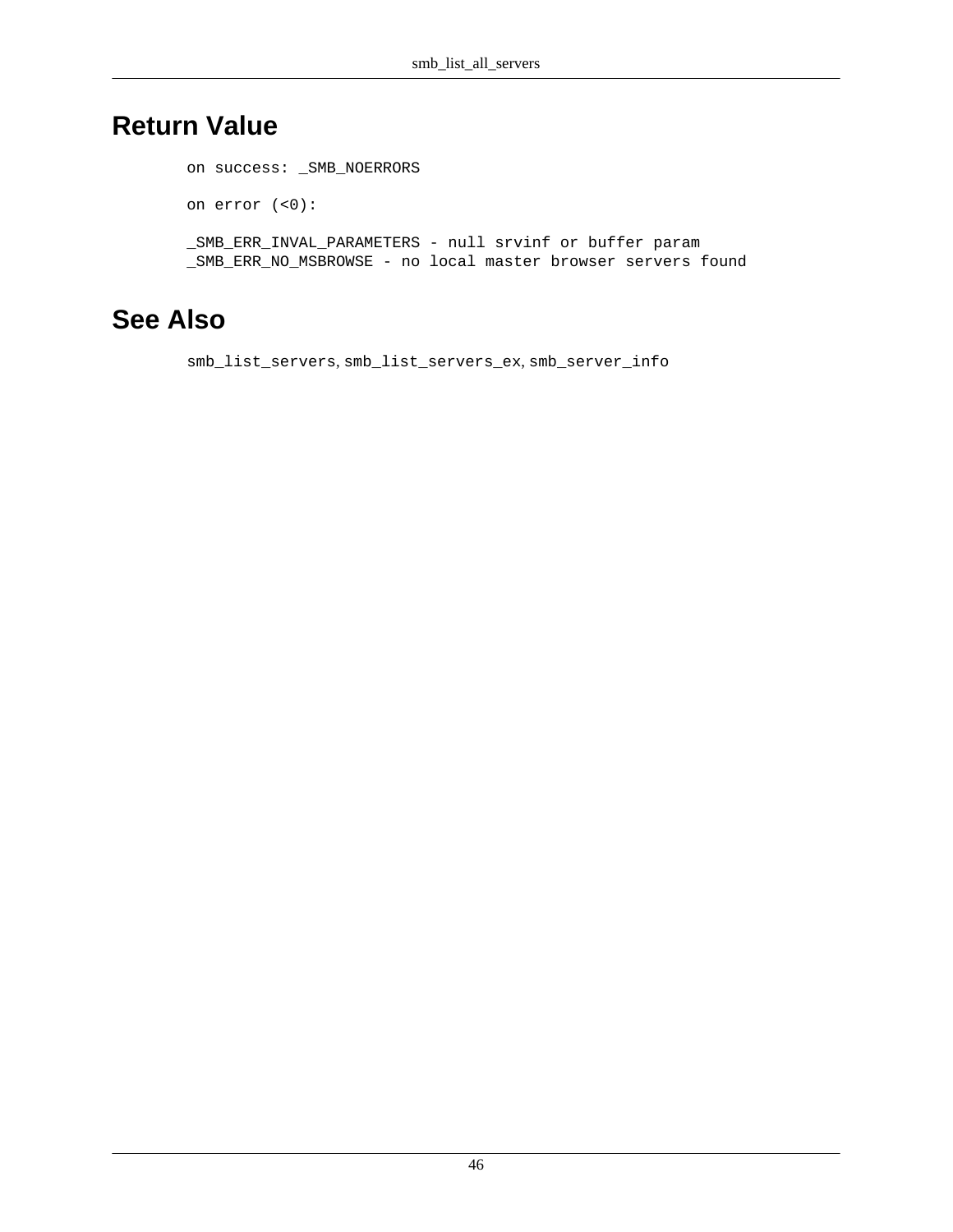smb\_list\_servers

### <span id="page-50-0"></span>**Synopsis**

```
int smb list servers(smb server info *srvinf, void *buffer,
                      int bufsize);
```
### **Description**

Gets a list of machines on the network in the current workgroup. Queries the workgroup/domain's master browser for the list of servers in the workgroup.

This function can block for a maximum of \_SMB\_BU\_LIST\_MAX\_WAIT milliseconds (default 5000ms).

SMB BROWSE ENABLE must be defined to use this function.

Some servers will not allow anonymous connections, and the smb list servers function uses an anonymous connection. To connect to these servers use the smb\_list\_servers\_ex() function:

int smb\_list\_servers\_ex(smb\_server\_info \*srvinf, void \*buffer, int bufsize, char \*user, char \*password);

### **Parameters**

```
PARAMETER1: Pointer to valid smb_server_info structure to contain returned
             server count and list.
             typedef struct {
                 int count; //number of server strings in name array
                 int total; //total number of servers available
                 char **name; //char *name[count] - list of server names
             } smb_server_info;
PARAMETER2: User-allocated memory that will contain list of returned server
             names.
PARAMETER3: Size of buffer in bytes.
```
### **Return Value**

on success: \_SMB\_NOERRORS SMB MOREDATA - more servers available than can fit in SMB on error (<0):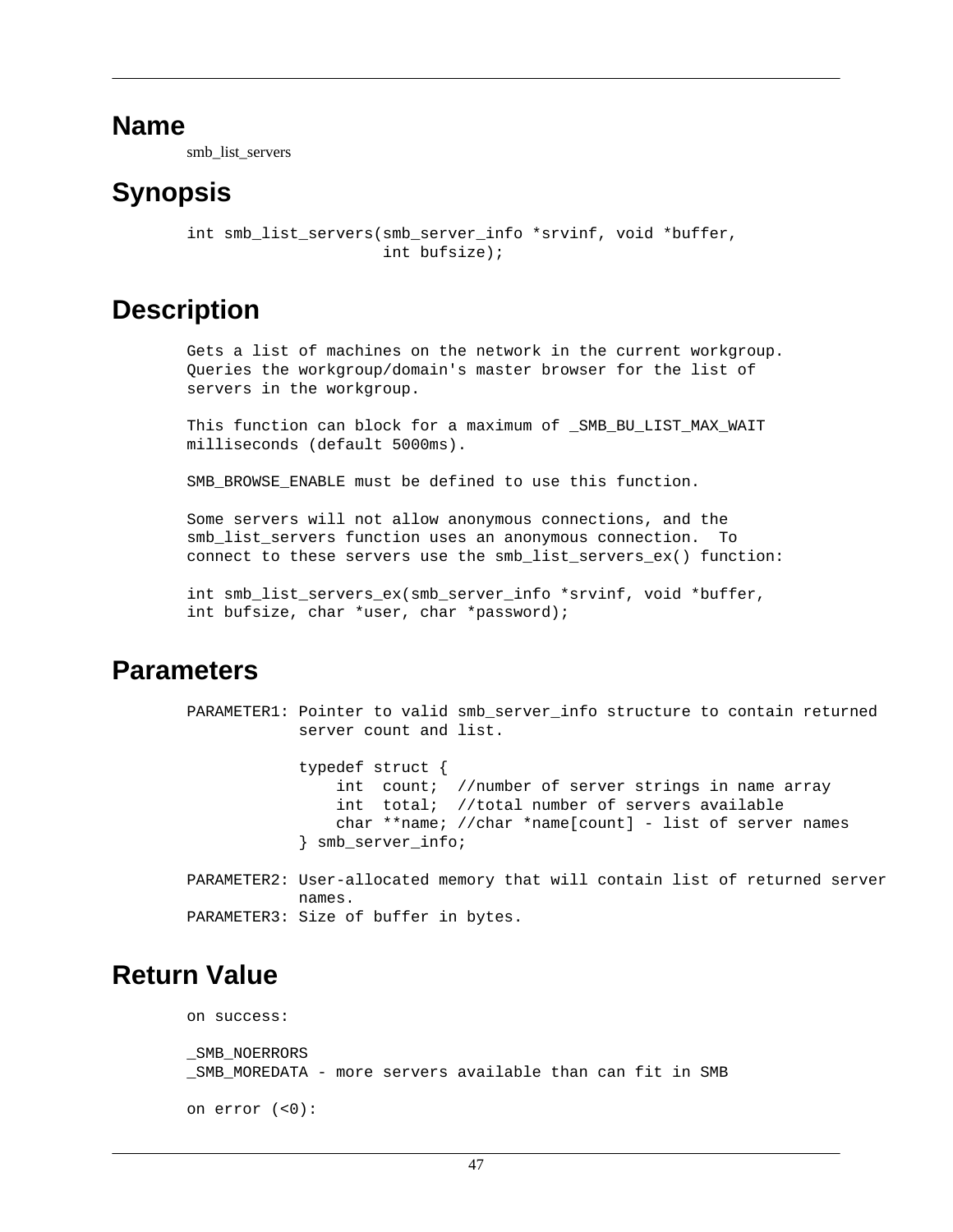SMB ERR INVAL PARAMETERS - null srvinf or buffer param \_SMB\_ERR\_BU\_TIMEOUT - backup server didn't respond in time SMB\_ERR\_SERVICE\_NOT\_RUNNING - server not a master browser \_SMB\_ERR\_NO\_RESOURCES - server out of connections/not master \_SMB\_ERR\_UNKNOWN - server most likely not a master browser \_SMB\_ERR\_PARAMCOUNT - Incompatable with server SMB ERR WORDCOUNT - Incompatable with server \_SMB\_ERR\_INVAL\_PARAMETERS - User/passwd too long \_SMB\_ERR\_OUT\_OF\_SID - Out of SMB sessions/too many connections \_SMB\_ERR\_HOST\_NOT\_FOUND - Server not found/did not respond \_SMB\_ERR\_ACCESS\_DENIED - Bad user/password or access permissions \_SMB\_ERR\_INVAL\_PATH - Invalid share format \_SMB\_ERR\_INVAL\_SHARE - Share name is invalid/missing \_SMB\_ERR\_CALL - Could not establish Connection with server \_SMB\_ERR\_UNSUPPORTED\_DIALECT - Incompatable with server \_SMB\_ERR\_UNSUPPORTED\_FLAG - Incompatable with server \_SMB\_ERR\_TRANSPORT - Fatal error in NetBIOS layer send/recv SMB ERR TIMEOUT - Timed out waiting for response. Fatal error.

### **See Also**

[smb\\_list\\_servers\\_manual](#page-54-0), [smb\\_server\\_info](#page-78-0), [smb\\_list\\_servers\\_ex](#page-52-0)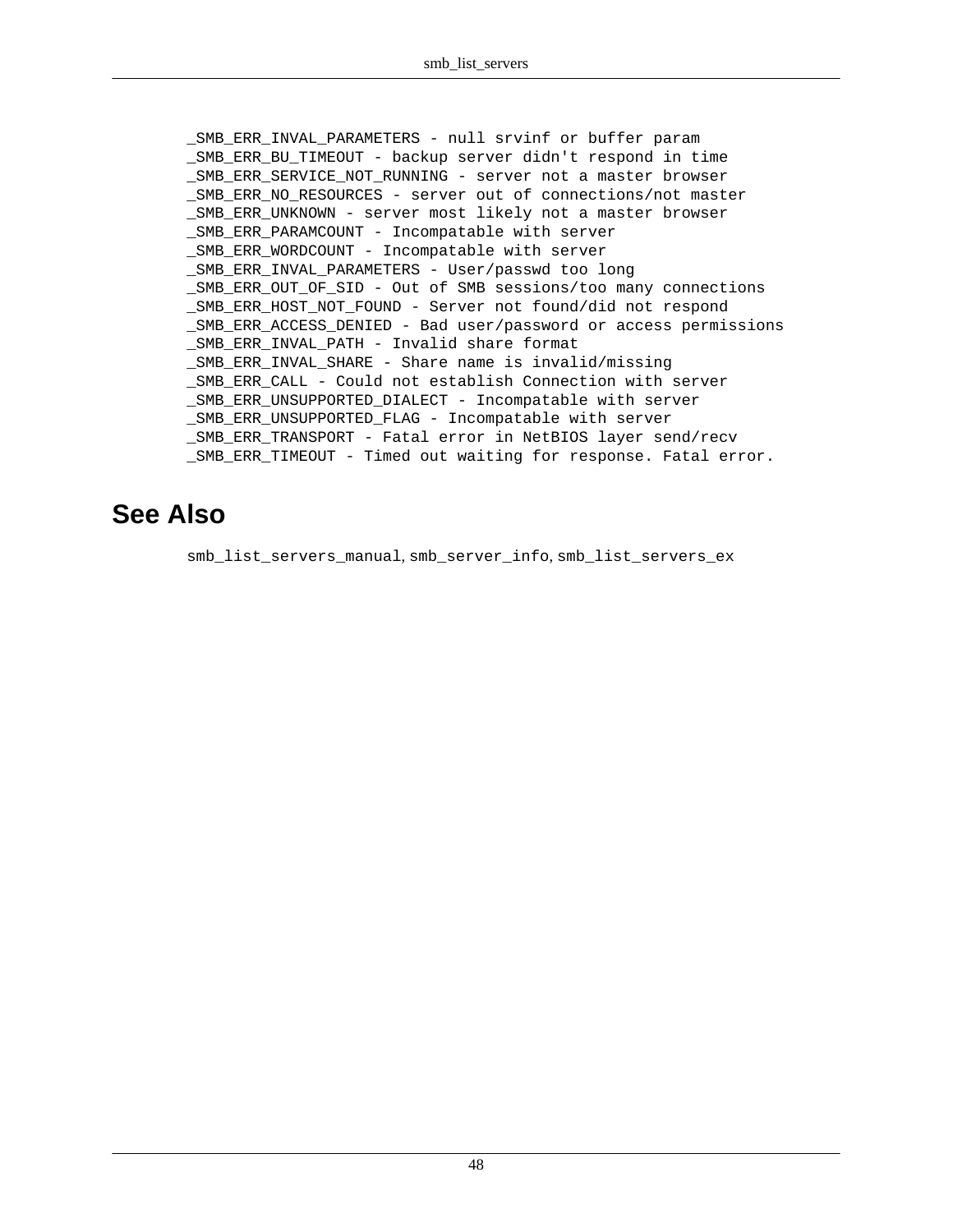smb\_list\_servers\_ex

## <span id="page-52-0"></span>**Synopsis**

```
int smb list servers ex(smb server info *srvinf, void *buffer,
                         int bufsize, char *user, char *pass);
```
## **Description**

Gets a list of machines on the network in the current workgroup. Queries the workgroup/domain's master browser for the list of servers in the workgroup.

This function can block for a maximum of \_SMB\_BU\_LIST\_MAX\_WAIT milliseconds (default 5000ms).

SMB BROWSE ENABLE must be defined to use this function.

### **Parameters**

```
PARAMETER1: Pointer to valid smb_server_info structure to contain returned
             server count and list.
             typedef struct {
                 int count; //number of server strings in name array
                 int total; //total number of servers available
                char **name; //char *name[count] - list of server names
             } smb_server_info;
PARAMETER2: User-allocated memory that will contain list of returned server
            names.
PARAMETER3: Size of buffer in bytes.
PARAMETER4: Username for server connection
PARAMETER5: Password for server connection
```
## **Return Value**

```
on success:
SMB_NOERRORS
_SMB_MOREDATA - more servers available than can fit in SMB
on error (<0):
_SMB_ERR_INVAL_PARAMETERS - null srvinf or buffer param
SMB ERR BU TIMEOUT - backup server didn't respond in time
_SMB_ERR_SERVICE_NOT_RUNNING - server not a master browser
_SMB_ERR_NO_RESOURCES - server out of connections/not master
```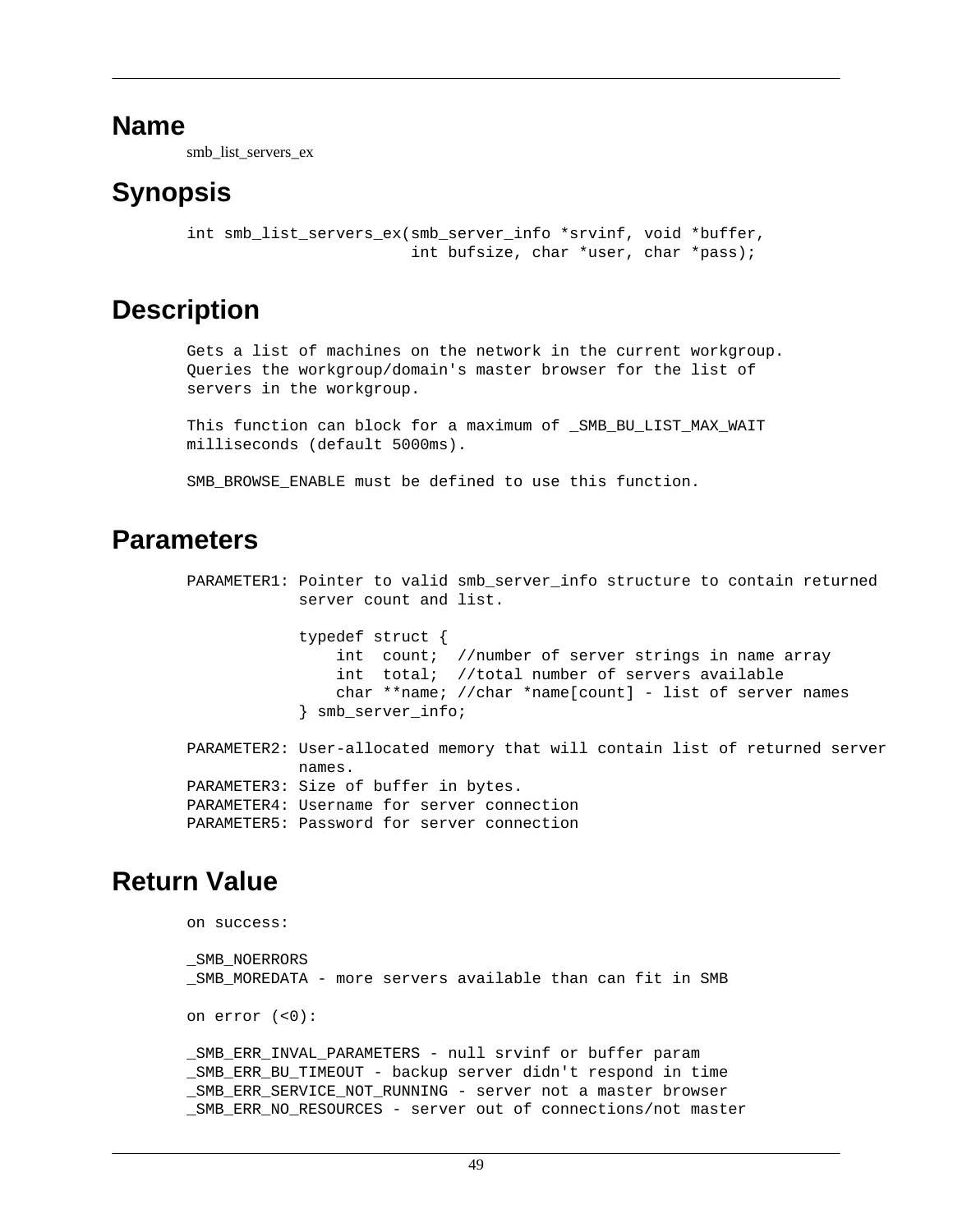\_SMB\_ERR\_UNKNOWN - server most likely not a master browser \_SMB\_ERR\_PARAMCOUNT - Incompatable with server \_SMB\_ERR\_WORDCOUNT - Incompatable with server SMB\_ERR\_INVAL\_PARAMETERS - User/passwd too long \_SMB\_ERR\_OUT\_OF\_SID - Out of SMB sessions/too many connections \_SMB\_ERR\_HOST\_NOT\_FOUND - Server not found/did not respond \_SMB\_ERR\_ACCESS\_DENIED - Bad user/password or access permissions SMB ERR INVAL PATH - Invalid share format \_SMB\_ERR\_INVAL\_SHARE - Share name is invalid/missing \_SMB\_ERR\_CALL - Could not establish Connection with server \_SMB\_ERR\_UNSUPPORTED\_DIALECT - Incompatable with server \_SMB\_ERR\_UNSUPPORTED\_FLAG - Incompatable with server \_SMB\_ERR\_TRANSPORT - Fatal error in NetBIOS layer send/recv \_SMB\_ERR\_TIMEOUT - Timed out waiting for response. Fatal error.

### **See Also**

[smb\\_list\\_servers\\_manual](#page-54-0), [smb\\_server\\_info](#page-78-0), [smb\\_list\\_servers](#page-50-0)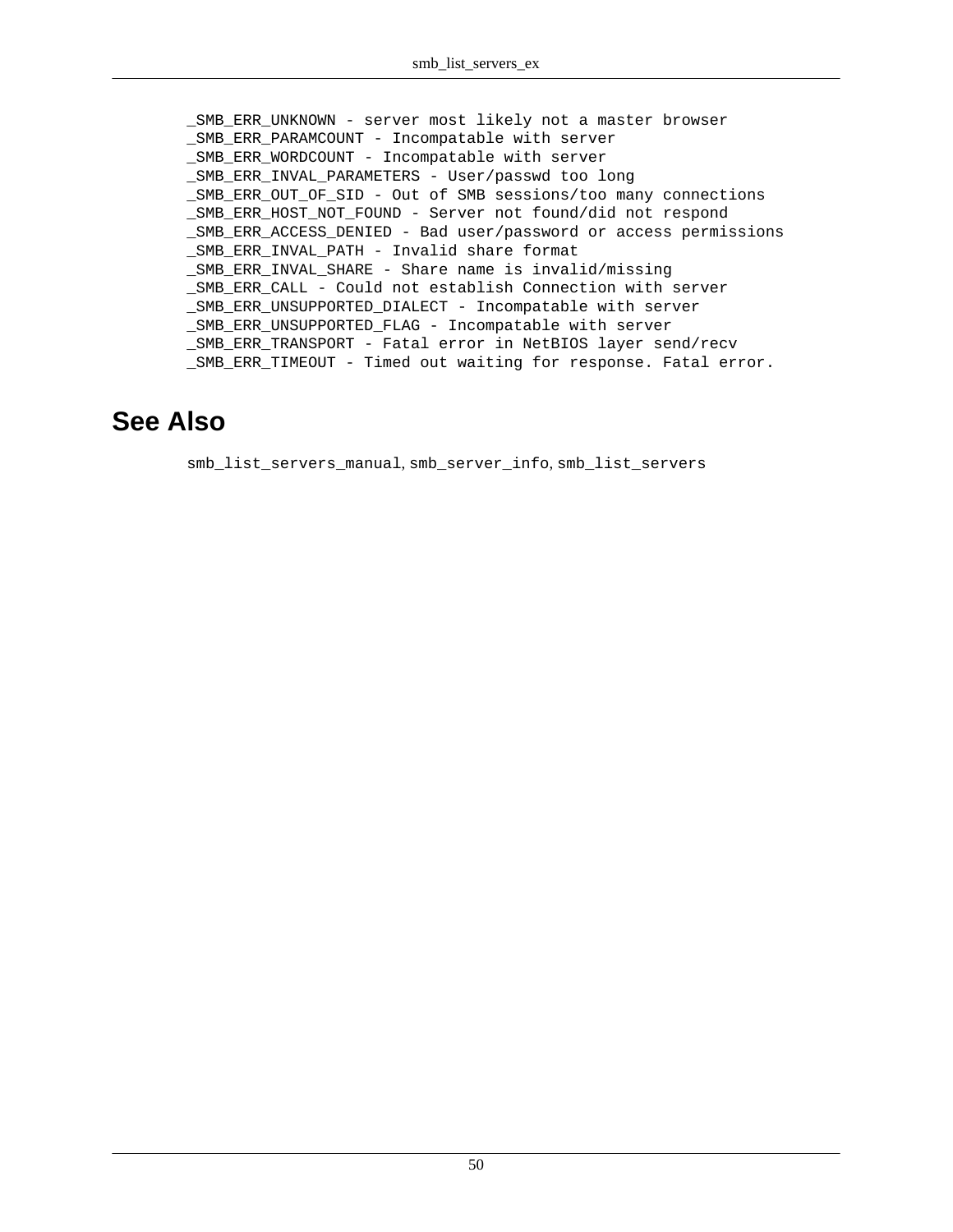smb\_list\_servers\_manual

## <span id="page-54-0"></span>**Synopsis**

```
int smb list servers manual(char *server,
                              smb_server_info *srvinf, 
                              void *buffer, int bufsize,
                              char *user, char *pass);
```
## **Description**

Gets a list of machines on the network in the workgroup of the named server. Queries 'server' for the list of servers in its workgroup.

This is a manual version of smb\_list\_servers which allows querying any server for its server list. Not all servers keep this list, and they will respond with no list or an error.

Most servers use anonymous connections, call as follows:

smb\_list\_servers\_manual(server, &srvinf, &recvbuf, RECVBUFSIZ, "\0", "\0");

Some servers will not allow anonymous connections. To connect to these servers specify a valid username/password.

SMB BROWSE ENABLE must be defined to use this function.

### **Parameters**

PARAMETER1: NetBIOS name of server to query for server list (max length 15) PARAMETER2: Pointer to valid smb server info structure to contain returned server count and list. typedef struct { int count; //number of server strings in name array int total; //total number of servers available char \*\*name; //char \*name[count] - list of server names } smb\_server\_info; PARAMETER3: User-allocated memory that will contain list of returned server names. PARAMETER4: Size of buffer in bytes. PARAMETER5: Username for server connection (for anonymous use NULL) PARAMETER6: Password for server connection (for anonymous use NULL)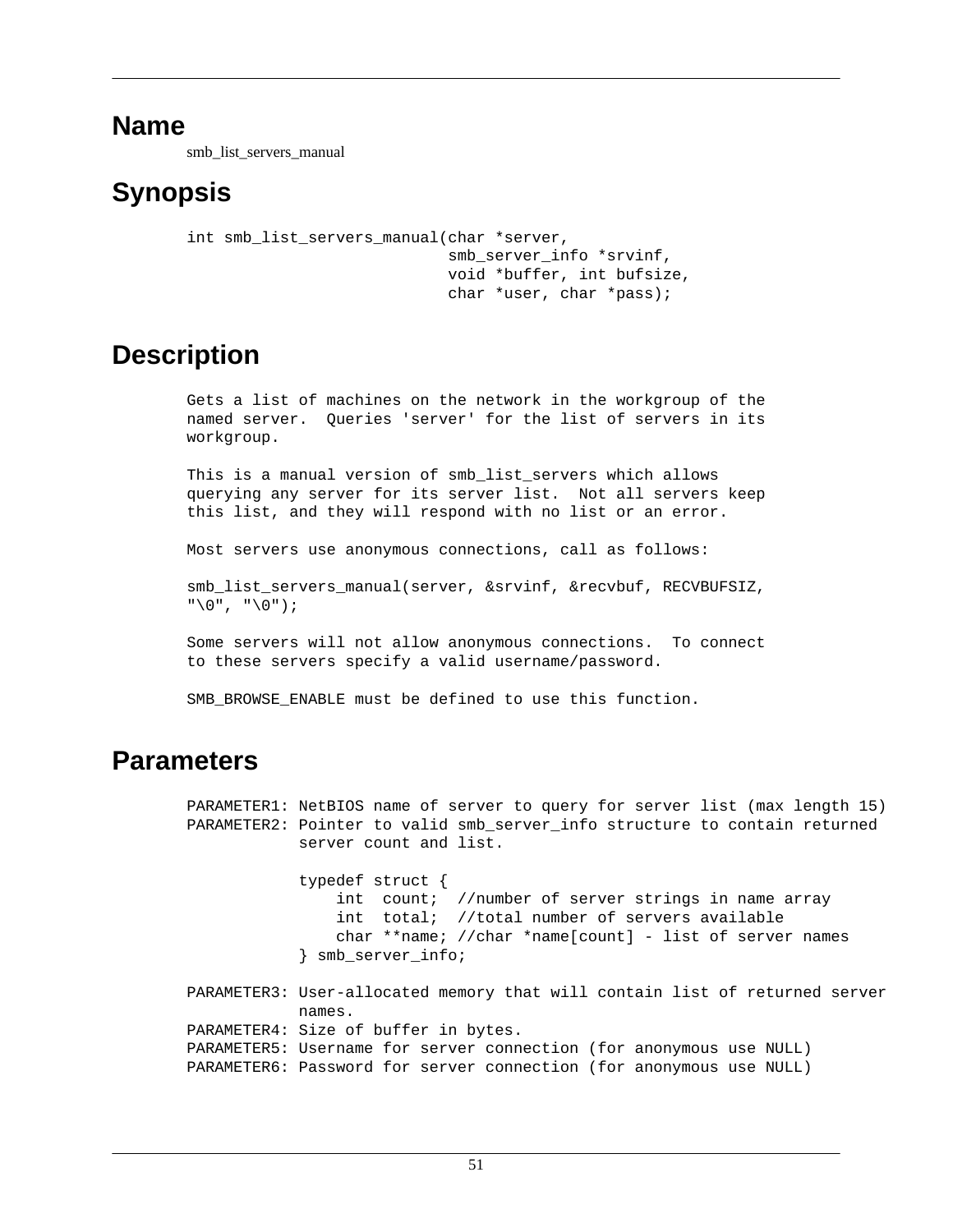### **Return Value**

on success:

```
SMB_NOERRORS
_SMB_MOREDATA - more servers available than can fit in SMB
on error (<0):
_SMB_ERR_SERVICE_NOT_RUNNING - server not a master browser
_SMB_ERR_NO_RESOURCES - server out of connections/not master
SMB ERR UNKNOWN - server most likely not a master browser
_SMB_ERR_PARAMCOUNT - Incompatable with server
SMB ERR WORDCOUNT - Incompatable with server
_SMB_ERR_INVAL_PARAMETERS - Server/user/passwd too long or null
                             srvinf/buffer params
_SMB_ERR_OUT_OF_SID - Out of SMB sessions/too many connections
SMB_ERR_HOST_NOT_FOUND - Server not found/did not respond
_SMB_ERR_ACCESS_DENIED - Bad user/password or access permissions
_SMB_ERR_INVAL_PATH - Invalid share format
_SMB_ERR_INVAL_SHARE - Share name is invalid/missing
_SMB_ERR_CALL - Could not establish Connection with server
_SMB_ERR_UNSUPPORTED_DIALECT - Incompatable with server
_SMB_ERR_UNSUPPORTED_FLAG - Incompatable with server
SMB ERR TRANSPORT - Fatal error in NetBIOS layer send/recv
_SMB_ERR_TIMEOUT - Timed out waiting for response. Fatal error.
```
### **See Also**

[smb\\_list\\_servers](#page-50-0), [smb\\_list\\_servers\\_ex](#page-52-0), [smb\\_server\\_info](#page-78-0)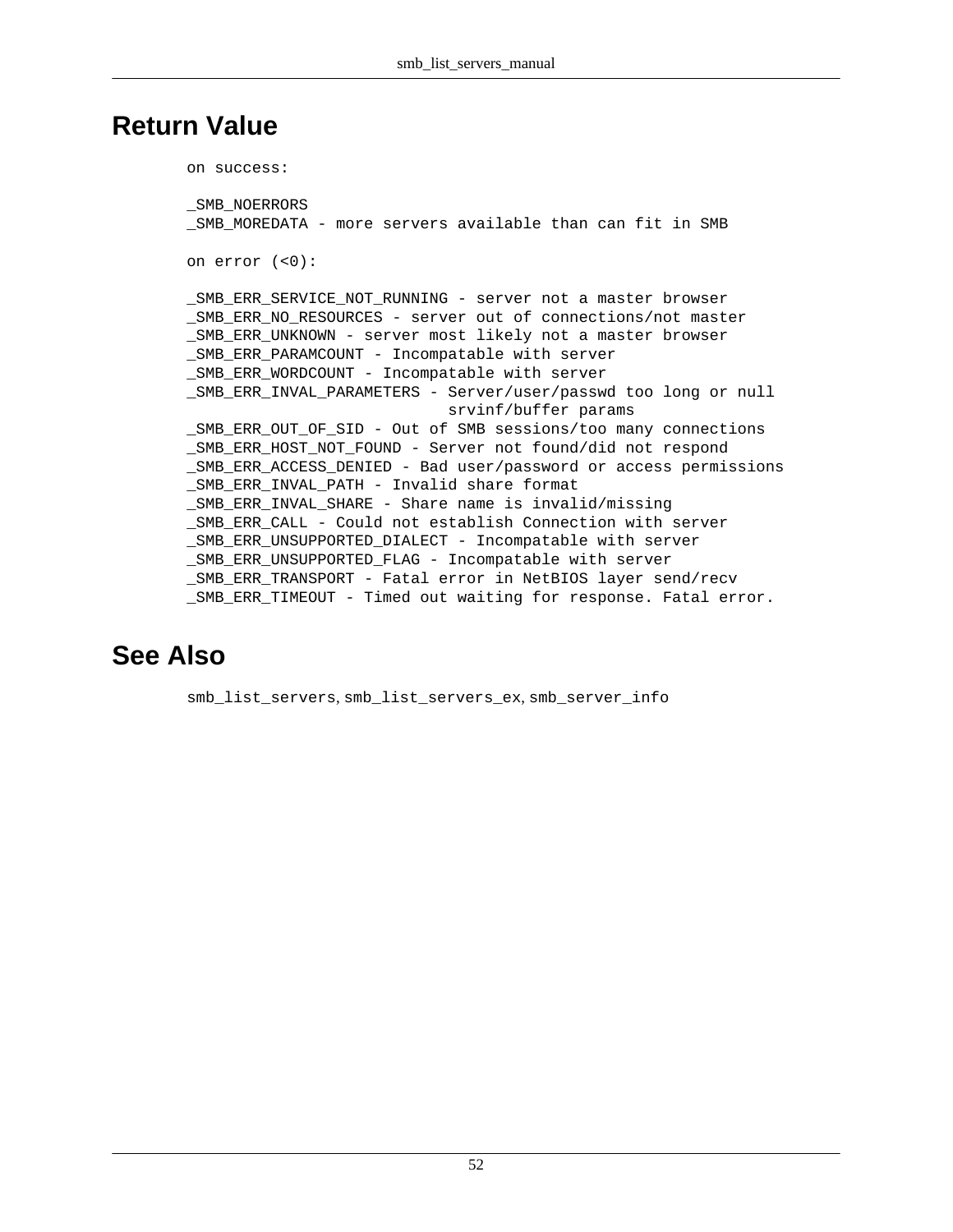smb\_list\_shares

## <span id="page-56-0"></span>**Synopsis**

```
int smb_list_shares(char *server, smb_share_info *shrinf,
                     void *buffer, int bufsize);
```
### **Description**

Gets a list of available shares on the named server.

Some servers will not allow anonymous connections, and the smb\_list\_shares function uses an anonymous connection. To connect to these servers use the smb\_list\_shares\_ex() function:

int smb\_list\_shares\_ex(char \*server, smb\_share\_info \*shrinf, void \*buffer, int bufsize, char \*user, char \*pass);

SMB\_BROWSE\_ENABLE must be defined to use this function.

### **Parameters**

```
PARAMETER1: NetBIOS name of server to query for share list.
PARAMETER2: Pointer to valid smb share info structure to contain returned
             share count and list.
             typedef struct {
                 int count; //number of shares returned
                 int total; //total number of shares available
                char **name; //char *name[count] - list of server names
             } smb_server_info;
```
PARAMETER3: User-allocated memory that will contain list of returned shares PARAMETER4: Size of buffer in bytes

## **Return Value**

```
on success: _SMB_NOERRORS
on error (<0):
_SMB_ERR_SERVICE_NOT_RUNNING - Server not running
_SMB_ERR_ACCESS_DENIED - Bad user/password or access permissions
_SMB_ERR_NO_RESOURCES - Server out of connections/not master
_SMB_ERR_INVAL_PARAMETERS - Server name too long or null
                             shrinf or buffer params
_SMB_ERR_OUT_OF_SID - Out of SMB sessions/too many connections
_SMB_ERR_HOST_NOT_FOUND - Server not found/did not respond
```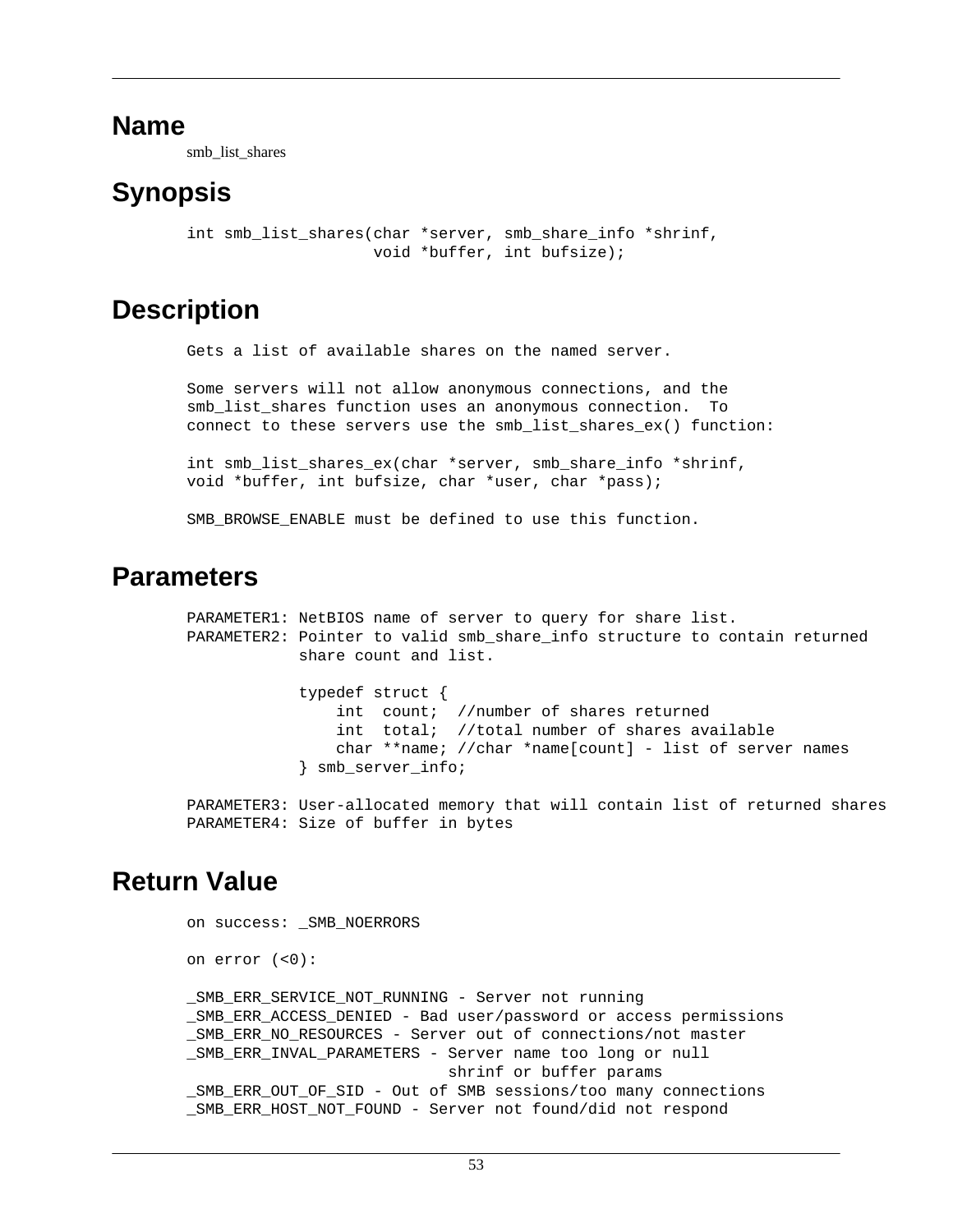\_SMB\_ERR\_INVAL\_PATH - Bad server name format/not a server \_SMB\_ERR\_INVAL\_SHARE - Server not running as a server \_SMB\_ERR\_CALL - Could not establish connection with server \_SMB\_ERR\_UNSUPPORTED\_DIALECT - Incompatable with server \_SMB\_ERR\_UNSUPPORTED\_FLAG - Incompatable with server \_SMB\_ERR\_UNKNOWN - Incompatible with server or server error \_SMB\_ERR\_PARAMCOUNT - Incompatable with server \_SMB\_ERR\_WORDCOUNT - Incompatable with server \_SMB\_ERR\_TRANSPORT - Fatal error in NetBIOS layer send/recv \_SMB\_ERR\_TIMEOUT - Timed out waiting for response. Fatal error.

#### **See Also**

[smb\\_list\\_shares\\_ex](#page-58-0), [smb\\_share\\_info](#page-85-0)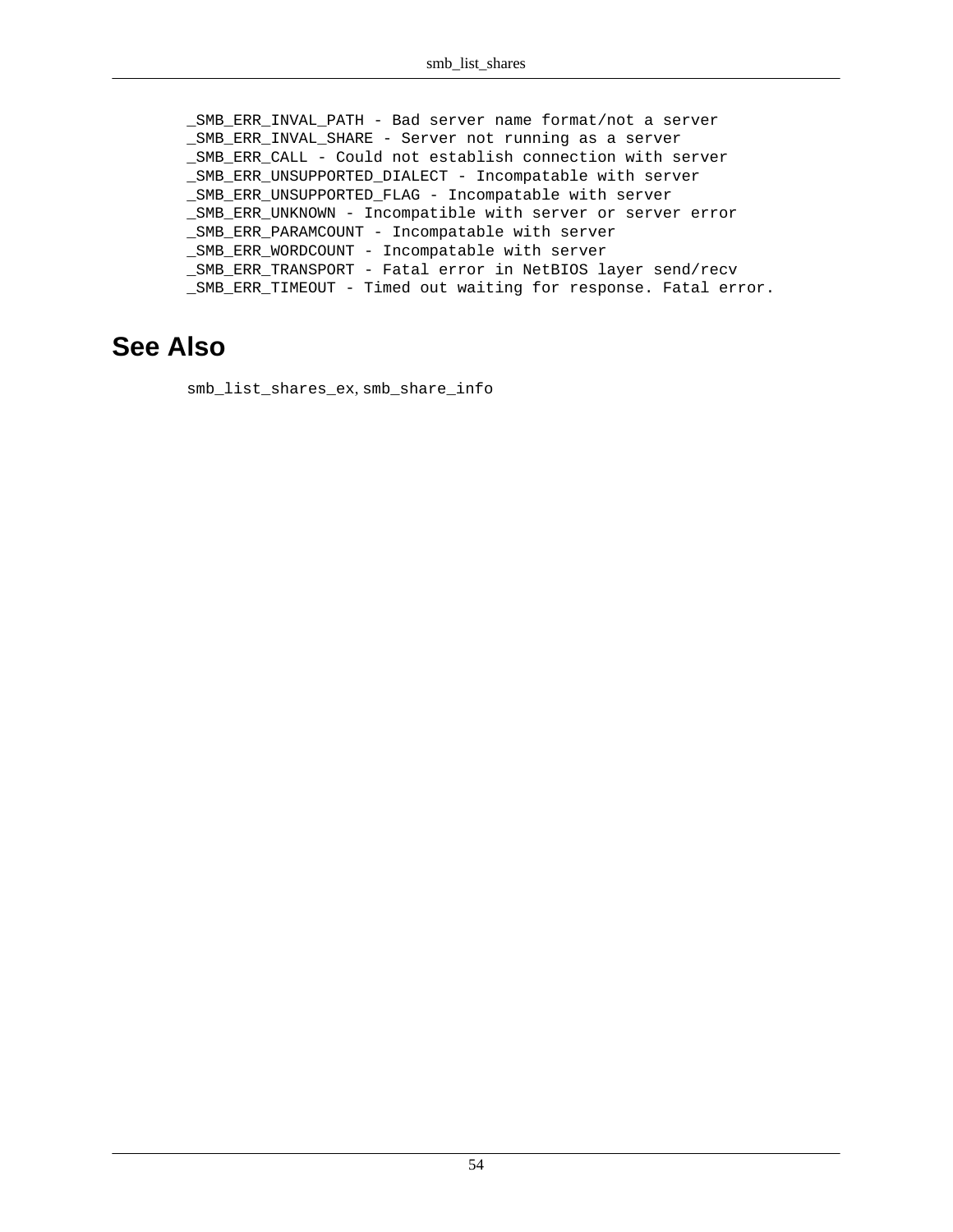smb\_list\_shares\_ex

## <span id="page-58-0"></span>**Synopsis**

```
int smb_list_shares_ex(char *server, smb_share_info *shrinf,
                        void *buffer, int bufsize, char *user, char *pass);
```
## **Description**

Gets a list of available shares on the named server.

### **Parameters**

```
PARAMETER1: NetBIOS name of server to query for share list.
PARAMETER2: Pointer to valid smb_share_info structure to contain returned
             share count and list.
             typedef struct {
                 int count; //number of shares returned
                 int total; //total number of shares available
                 char **name; //char *name[count] - list of server names
             } smb_server_info;
            SMB BROWSE ENABLE must be defined to use this function.
PARAMETER3: User-allocated memory that will contain list of returned shares
PARAMETER4: Size of buffer in bytes
PARAMETER5: Username for server connection
PARAMETER6: Password for server connection
```
## **Return Value**

```
on success: _SMB_NOERRORS
on error (<0):
_SMB_ERR_SERVICE_NOT_RUNNING - Server not running
_SMB_ERR_ACCESS_DENIED - Bad user/password or access permissions
_SMB_ERR_NO_RESOURCES - Server out of connections/not master
_SMB_ERR_INVAL_PARAMETERS - Server/user/passwd too long or null
                             shrinf or buffer params
SMB ERR OUT OF SID - Out of SMB sessions/too many connections
_SMB_ERR_HOST_NOT_FOUND - Server not found/did not respond
_SMB_ERR_INVAL_PATH - Bad server name format/not a server
_SMB_ERR_INVAL_SHARE - Server not running as a server
SMB ERR CALL - Could not establish connection with server
_SMB_ERR_UNSUPPORTED_DIALECT - Incompatable with server
_SMB_ERR_UNSUPPORTED_FLAG - Incompatable with server
```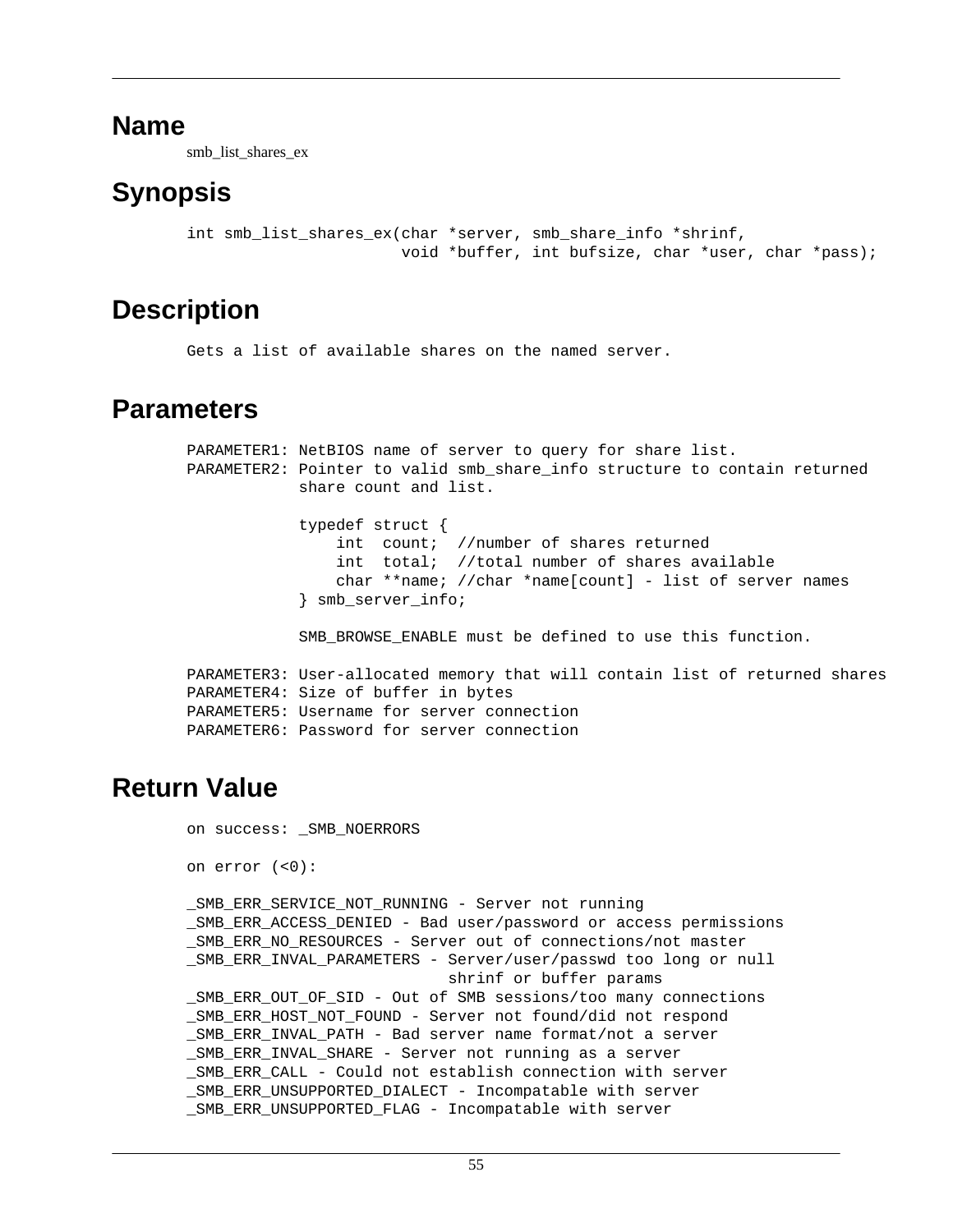\_SMB\_ERR\_UNKNOWN - Incompatible with server or server error \_SMB\_ERR\_PARAMCOUNT - Incompatable with server \_SMB\_ERR\_WORDCOUNT - Incompatable with server \_SMB\_ERR\_TRANSPORT - Fatal error in NetBIOS layer send/recv \_SMB\_ERR\_TIMEOUT - Timed out waiting for response. Fatal error.

### **See Also**

[smb\\_list\\_shares](#page-56-0), [smb\\_share\\_info](#page-85-0)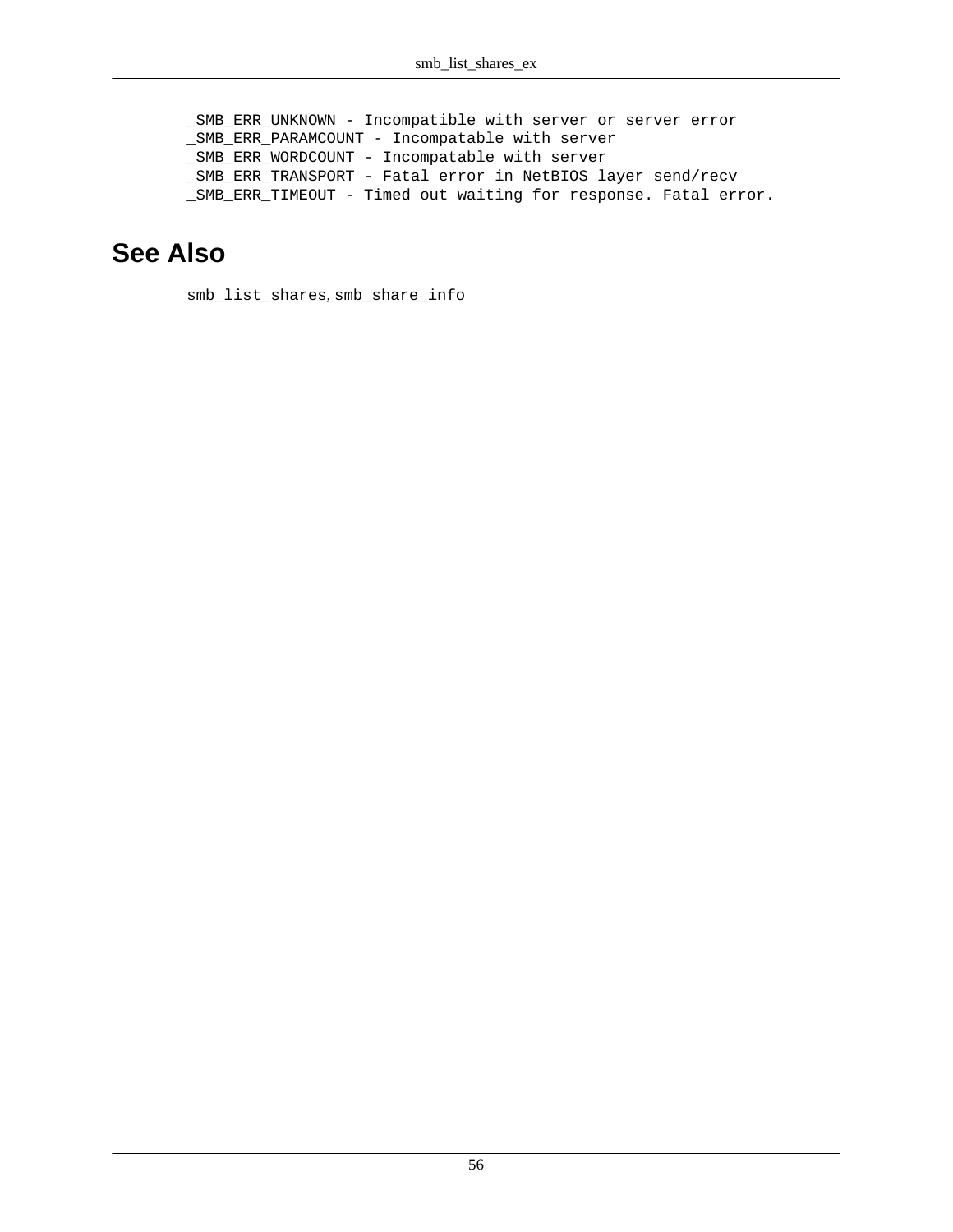smb\_lpt\_close

# <span id="page-60-0"></span>**Synopsis**

int smb\_lpt\_close(int fd);

# **Description**

Closes open printer spool file descriptor 'fd' and returns the resources to the open file table.

## **Parameters**

PARAMETER1: file descriptor

# **Return Value**

0 on success on error (<0): \_SMB\_ERR\_INVAL\_FD - invalid file descriptor \_SMB\_ERR\_TIMEOUT - fatal timeout waiting for response \_SMB\_ERR\_TRANSPORT - fatal NetBIOS error in send/recv

# **See Also**

[smb\\_write](#page-98-0), [smb\\_lpt\\_open](#page-61-0)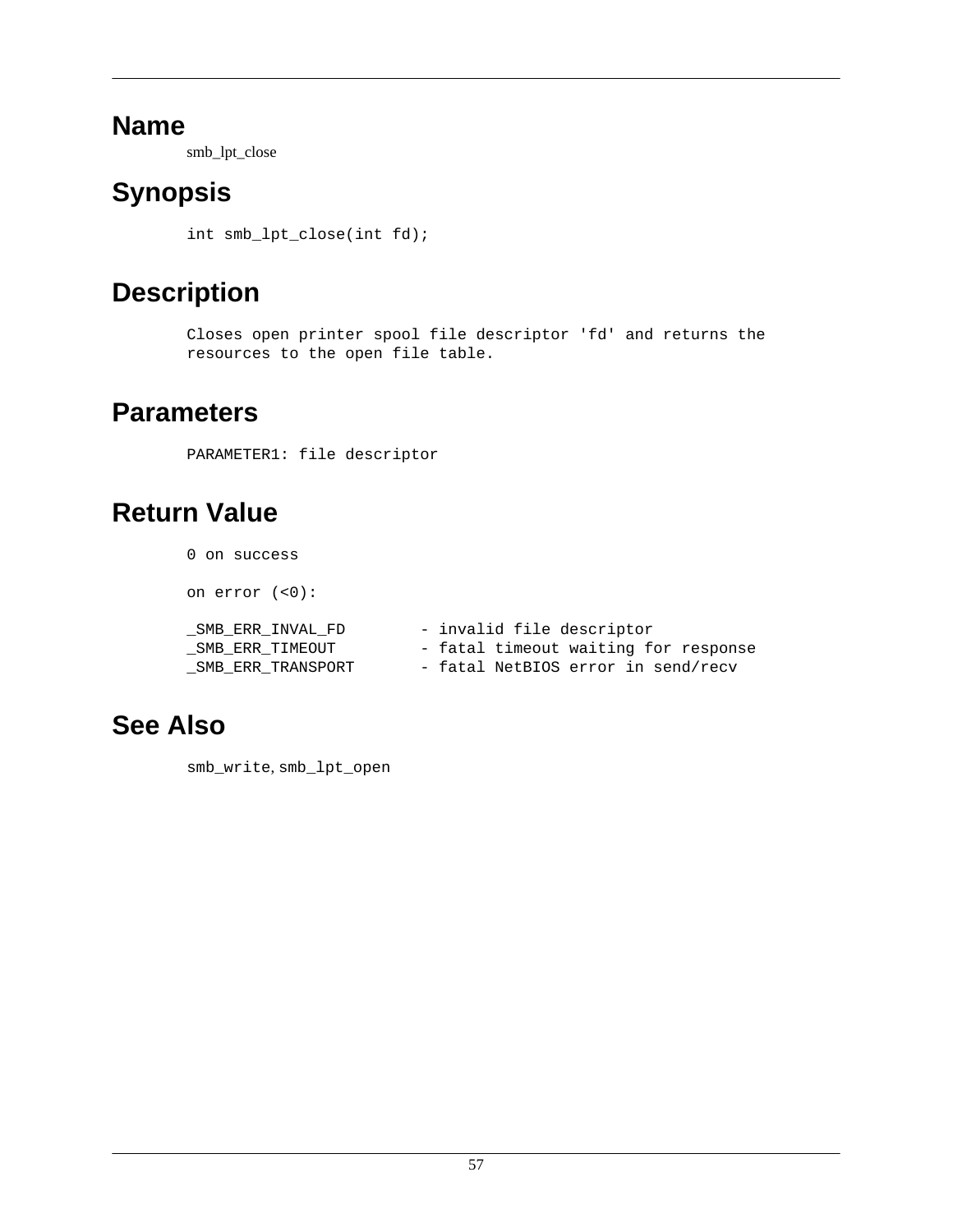smb\_lpt\_open

### <span id="page-61-0"></span>**Synopsis**

int smb lpt open(int sid, char \*name, int mode);

### **Description**

Open a print spool file named 'name' over SMB session 'sid'. Actual spool filename is generated by server by adding random characters to end of 'name'.

NOTES about printing:

1. Printer may not auto wrap text, user must keep track of line width and insert newline control sequences (" $\r\r\$ n") manually.

2. Complete printout with "\r\n\f" (at the end of last write) to cause printer to finish with current page.

These two strings have the following defined names:

| #define | SMB LPT NEWLINE | " $\r \r \r \r$ |
|---------|-----------------|-----------------|
| #define | SMB LPT END     | "\r\n\f"        |

### **Parameters**

PARAMETER1: smb session id PARAMETER2: printer spool file to create PARAMETER3: printing mode, text or graphics depending on: SMB\_LPT\_TEXT\_MODE 0

### SMB\_LPT\_GRFX\_MODE 1

### **Return Value**

on success (>=0): file descriptor to be used in calls to smb\_write, smb\_lpt\_close on error (<0): \_SMB\_ERR\_INVAL\_PARAMETERS - spool filename null or too long, or invalid mode \_SMB\_ERR\_NO\_RESOURCES - out of file descriptors \_SMB\_ERR\_INVAL\_PATH - invalid filename path \_SMB\_ERR\_FILE\_NOT\_FOUND - file doesn't exist \_SMB\_ERR\_ACCESS\_DENIED - bad file access permissions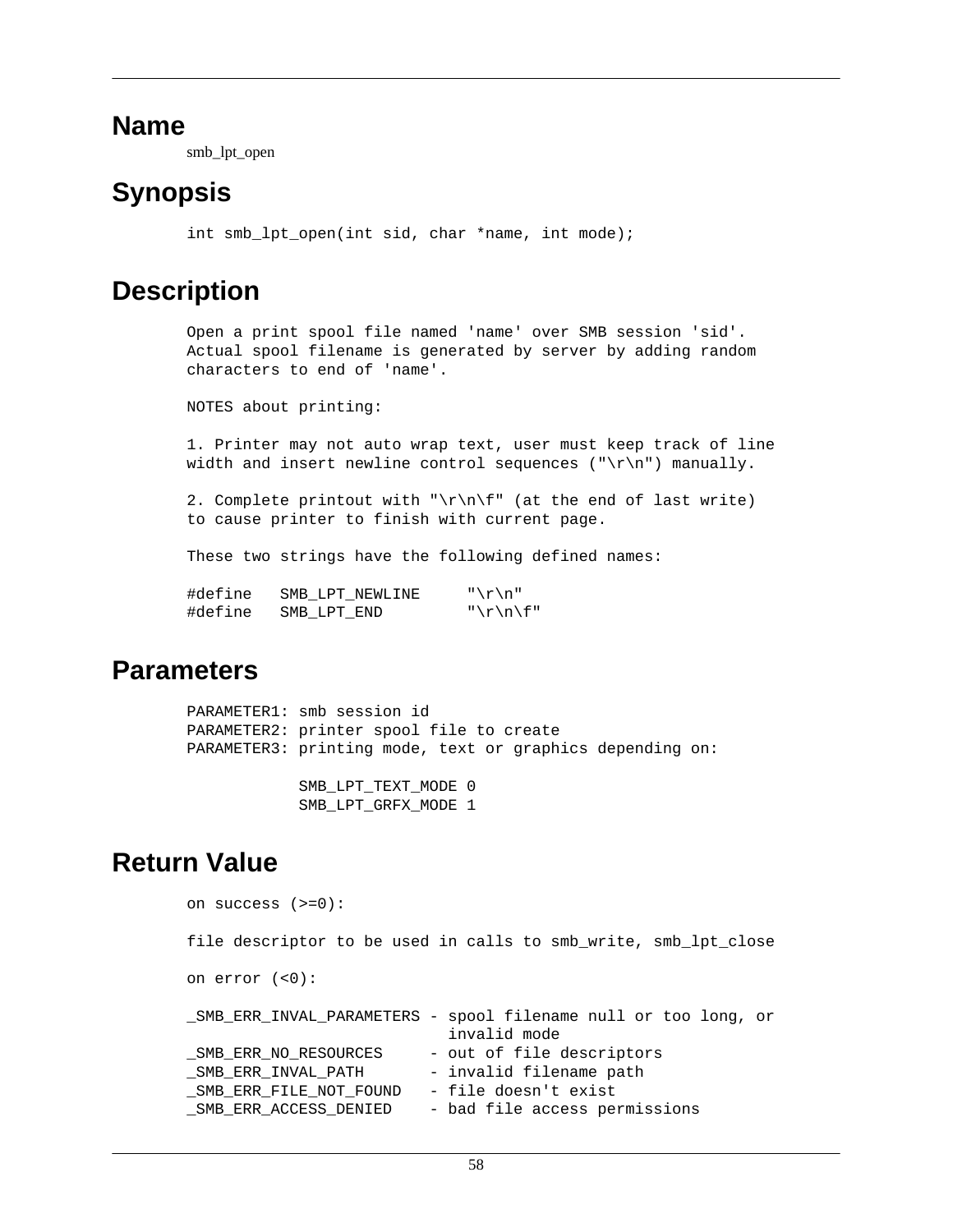| _SMB_ERR_INVAL_SHARE | - bad sharing mode on file/server err |
|----------------------|---------------------------------------|
| SMB ERR INVAL TID    | - internal data error                 |
| SMB ERR INVAL UID    | - internal data error                 |
| SMB ERR MALFORMED    | - server success but malformed smb    |
| SMB ERR TIMEOUT      | - fatal timeout waiting for response  |
| SMB ERR TRANSPORT    | - fatal NetBIOS error in send/recv    |

### **See Also**

[smb\\_write](#page-98-0), [smb\\_lpt\\_close](#page-60-0)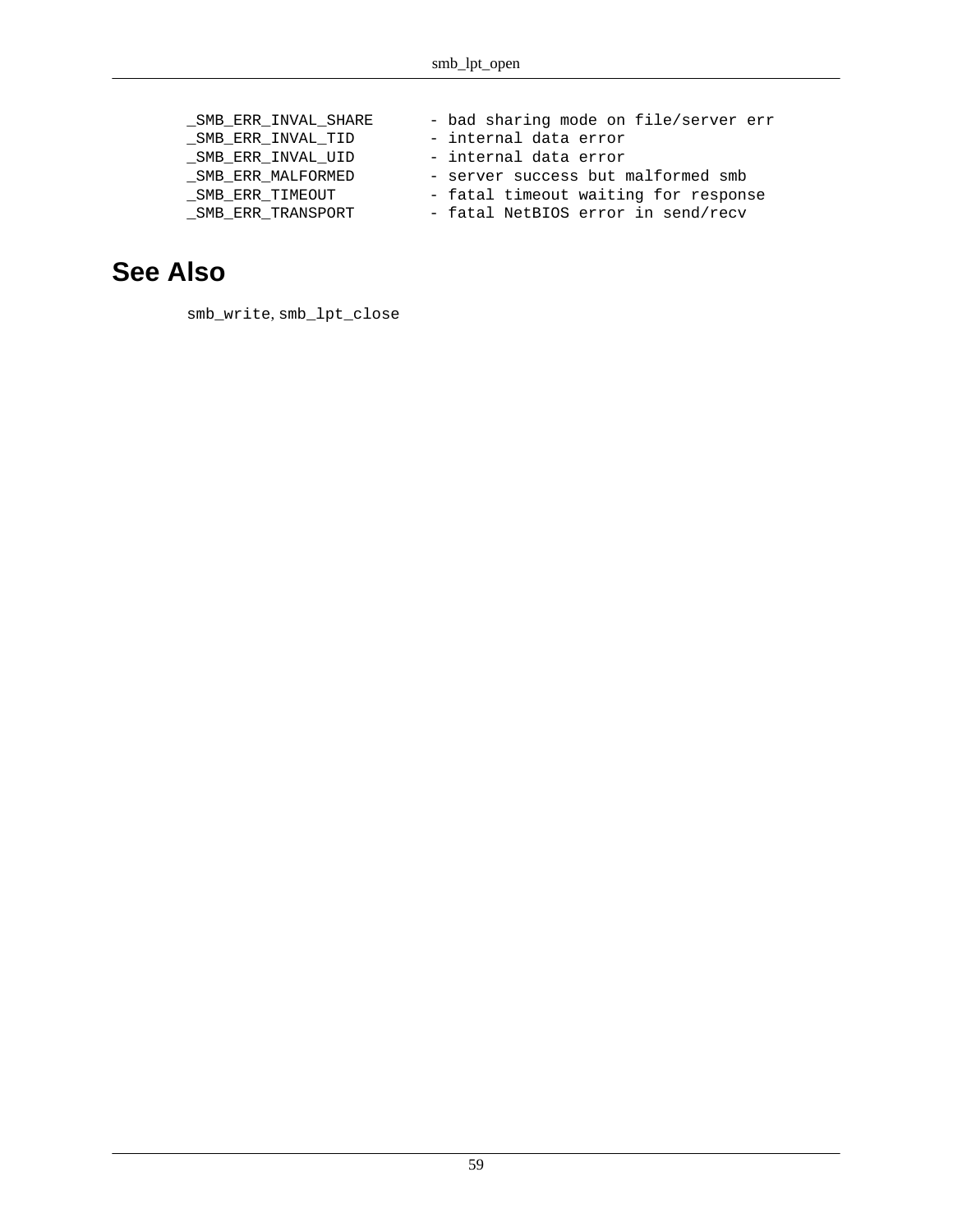smb\_lseek

# **Synopsis**

uint32 smb\_lseek(int fd, int32 offset, int origin);

# **Description**

lseek changes the position of the file read/write pointer for the file descriptor 'fd' by 'offset' bytes. The offset is calculated from the value of 'origin' as follows:

SMB\_SEEK\_SET: seek from the beginning of file SMB\_SEEK\_CUR: seek from current file position SMB SEEK END: seek from end of file

### **Parameters**

```
PARAMETER1: file descriptor
PARAMETER2: number of bytes to seek
PARAMETER3: mode of offset
```
# **Return Value**

```
new file offset (from beginning of file) (>=0).
on error (<0):
_SMB_ERR_INVAL_FD - invalid file descriptor
_SMB_ERR_INVAL_PARAMETERS - bad origin
```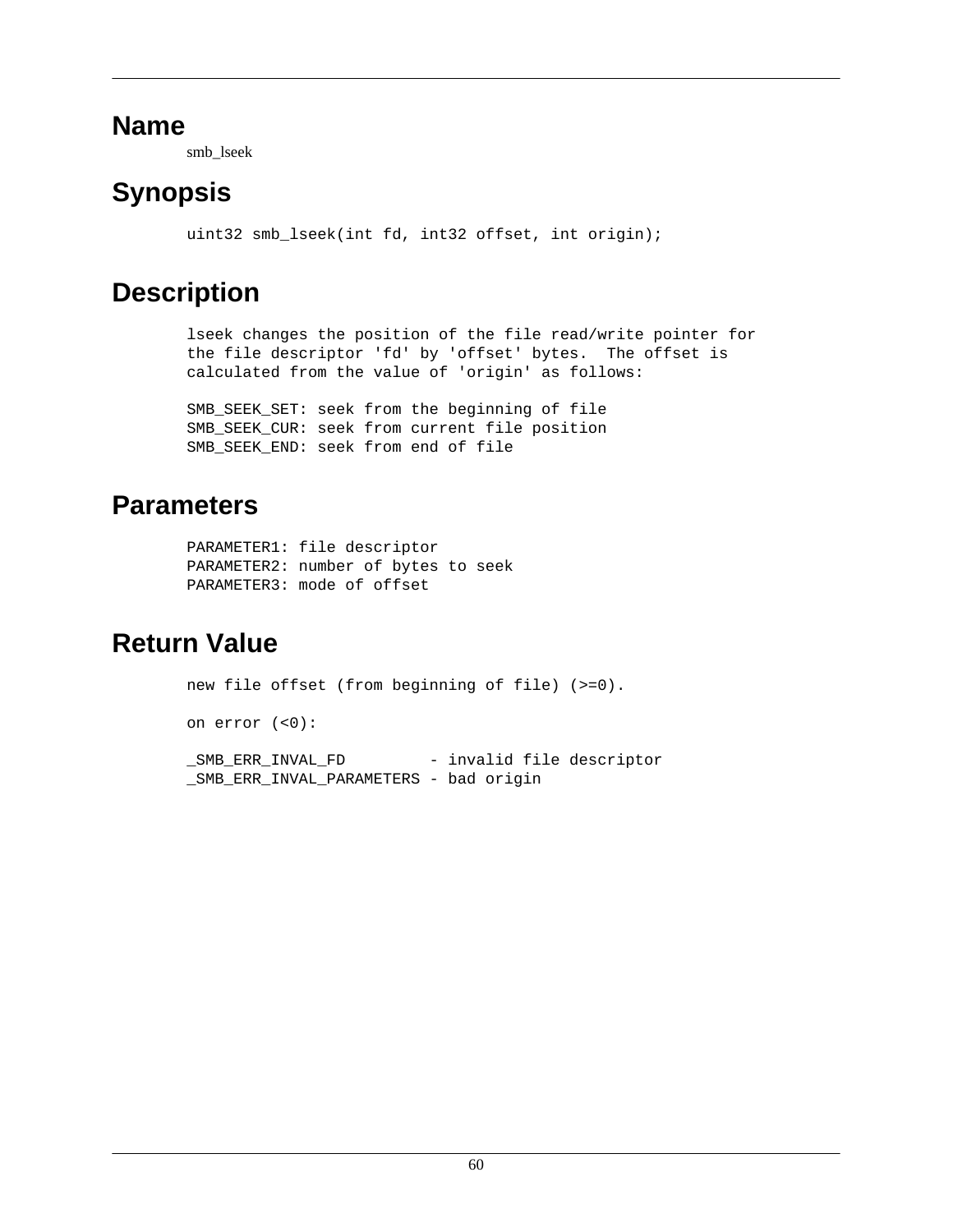smb\_mkdir

# **Synopsis**

int smb\_mkdir(int sid, char \*path);

# **Description**

Creates directory 'path' on the connection identified by sid.

### **Parameters**

PARAMETER1: SMB Session descriptor PARAMETER2: Full path of directory to create (./.. usage is not allowed).

## **Return Value**

One of the following status codes (<0 on error):

| SMB NOERRORS       | - Search successfully closed                                  |
|--------------------|---------------------------------------------------------------|
| SMB ERR INVAL SID  | - Invalid SID                                                 |
| SMB ERR INVAL PATH | - Invalid path                                                |
|                    | _SMB_ERR_ACCESS_DENIED - Access permissions do not allow this |
|                    | operation                                                     |
| SMB ERR INVAL TID  | - internal data error                                         |
| _SMB_ERR_TRANSPORT | - Fatal NetBIOS error in send/recv                            |
| SMB ERR TIMEOUT    | - Fatal timeout waiting for response                          |

## **See Also**

[smb\\_rmdir](#page-76-0)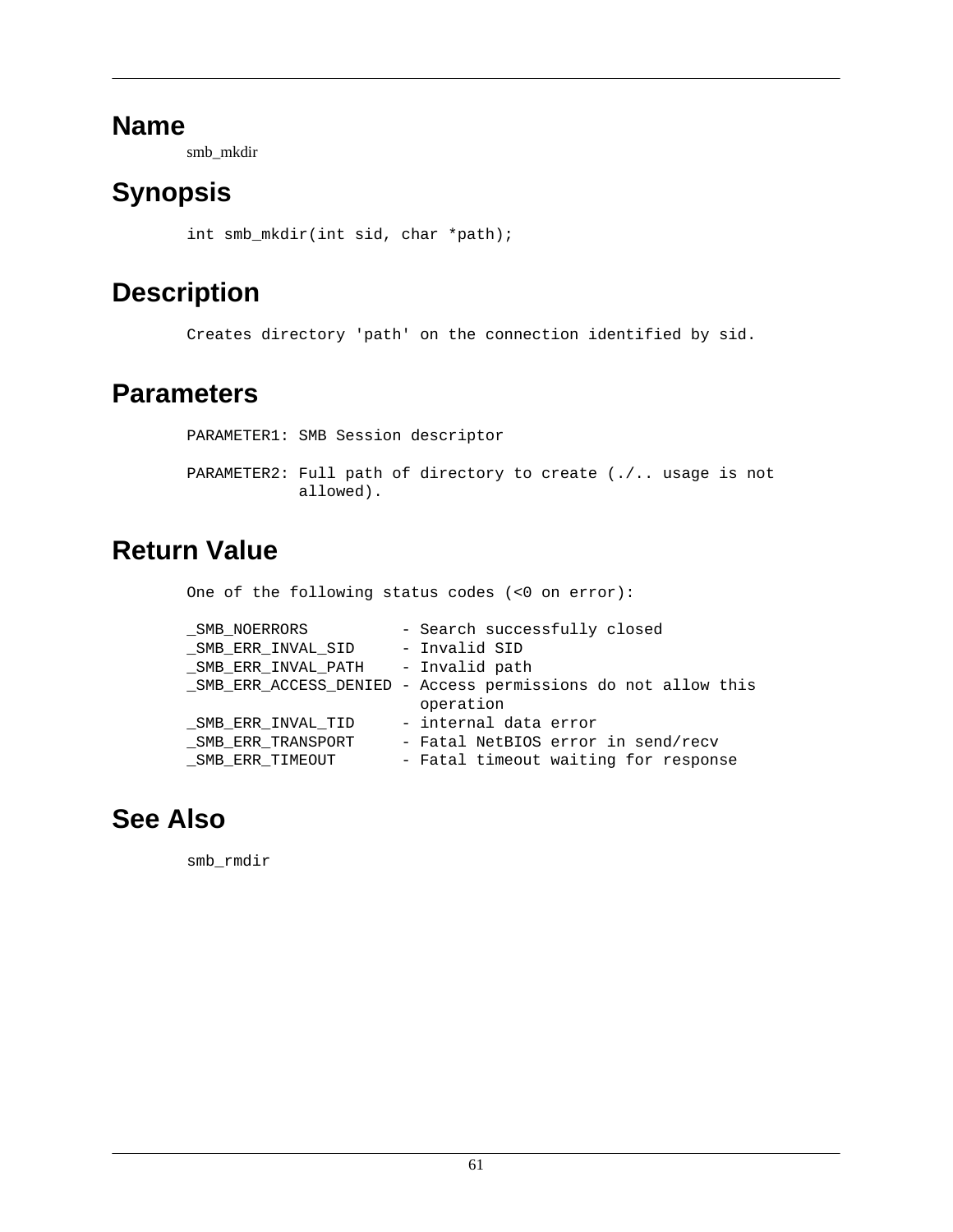smb\_mkutime

# <span id="page-65-0"></span>**Synopsis**

```
smb_utime_t smb_mkutime(smb_datetime *dt);
```
# **Description**

```
Calculates UNIX time from date/time info fields in 'dt'.
UNIX time is based on the number of seconds since
Jan 1, 1970 00:00:00.0 UTC
smb_mkutime takes into account leap year (every four years
starting 2/29/1972).
typedef struct {
         uint16 sec;
         uint16 min;
         uint16 hour; // 24 hour format
         uint16 day; // day of month
         uint16 month; // 1=Jan, 2=Feb, etc
         uint16 year; // four digit digit format, ie 2003
} smb_datetime;
```
# **Parameters**

PARAMETER1: pointer to smb\_datetime struct to save date/time info into

# **Return Value**

time in UNIX time format

# **See Also**

[smb\\_convutime](#page-34-0), [smb\\_fstat](#page-40-0), [smb\\_stat](#page-90-0)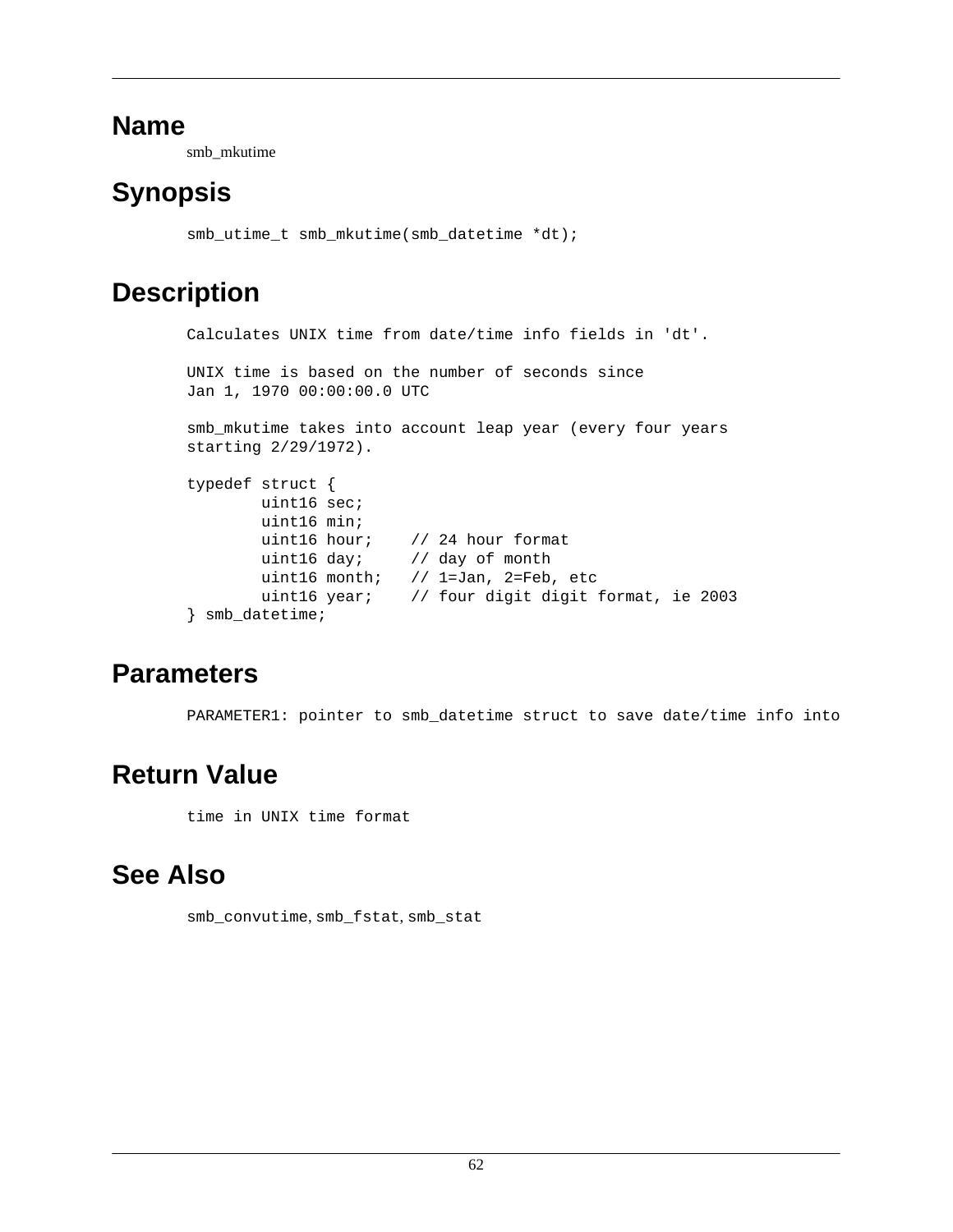smb\_open

## <span id="page-66-0"></span>**Synopsis**

int smb\_open(int sid, char \*name, int flags);

## **Description**

Open a file/named resource 'name' over the SMB session on 'sid'. Interface is similar to the C system call 'open'. Returns a file descriptor (integer) to be used in other SMB file I/O commands such as smb\_write, smb\_read, and smb\_close.

### **Parameters**

| PARAMETER1: smb session id<br>PARAMETER2: filename to open | PARAMETER3: flags for opening file.  flags are made up of a primary file<br>mode which can be bitwise OR'd with a number of options. |
|------------------------------------------------------------|--------------------------------------------------------------------------------------------------------------------------------------|
| Possible file modes:                                       |                                                                                                                                      |
| SMB O RDONLY<br>SMB O WRONLY<br>SMB O RDWR                 | - opened with read only privledges<br>- opened with write only privledges<br>- opened with read/write privledges                     |
|                                                            | which can be BITWISE OR'd with any number of the following:                                                                          |
| SMB O CREAT<br>SMB O EXCL                                  | - if file doesn't exist, create new file<br>- when used with SMB O CREAT, open fails if file<br>exists                               |
| SMB O TRUNC                                                | - if file exists, truncate filesize to zero<br>(used with SMB O WRONLY or SMB O RDWR)                                                |
| SMB O APPEND                                               | - append from EOF (used with SMB O WRONLY or<br>SMB O RDWR)                                                                          |

### **Return Value**

```
on success (>=0):
file descriptor to be used in calls to smb_read, smb_write, and
smb_close.
on error (<0):
_SMB_ERR_INVAL_PARAMETERS - filename null or too long
_SMB_ERR_NO_RESOURCES - out of file descriptors
_SMB_ERR_INVAL_PATH - invalid filename path
```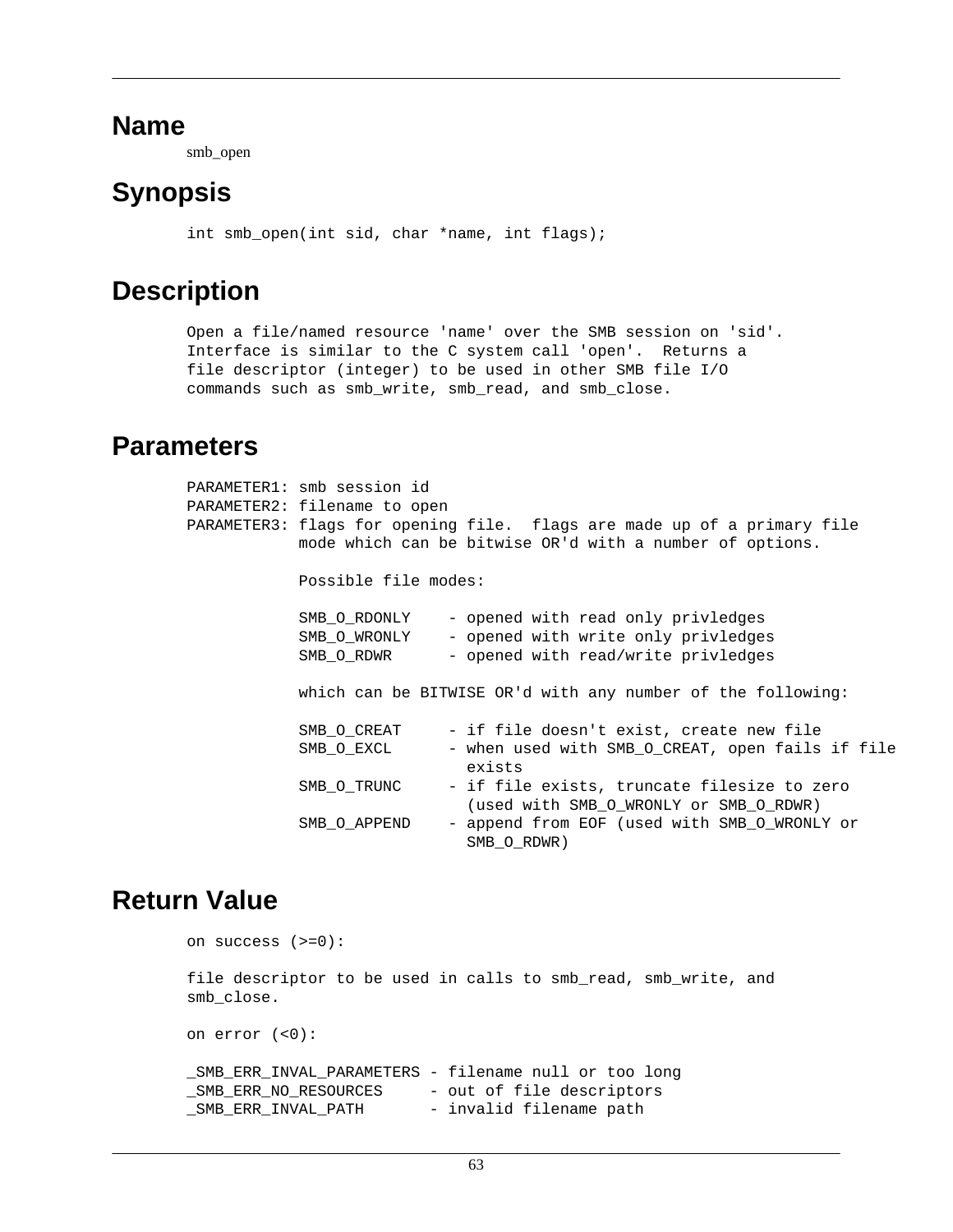| _SMB_ERR_FILE_NOT_FOUND | - file doesn't exist                  |
|-------------------------|---------------------------------------|
| _SMB_ERR_ACCESS_DENIED  | - bad file access permissions         |
| SMB ERR INVAL SHARE     | - bad sharing mode on file/server err |
| SMB ERR INVAL TID       | - internal data error                 |
| SMB ERR INVAL UID       | - internal data error                 |
| SMB ERR MALFORMED       | - server success but malformed smb    |
| SMB ERR TIMEOUT         | - fatal timeout waiting for response  |
| _SMB_ERR_TRANSPORT      | - fatal NetBIOS error in send/recv    |

### **See Also**

[smb\\_write](#page-98-0), [smb\\_read](#page-71-0), [smb\\_close](#page-31-0)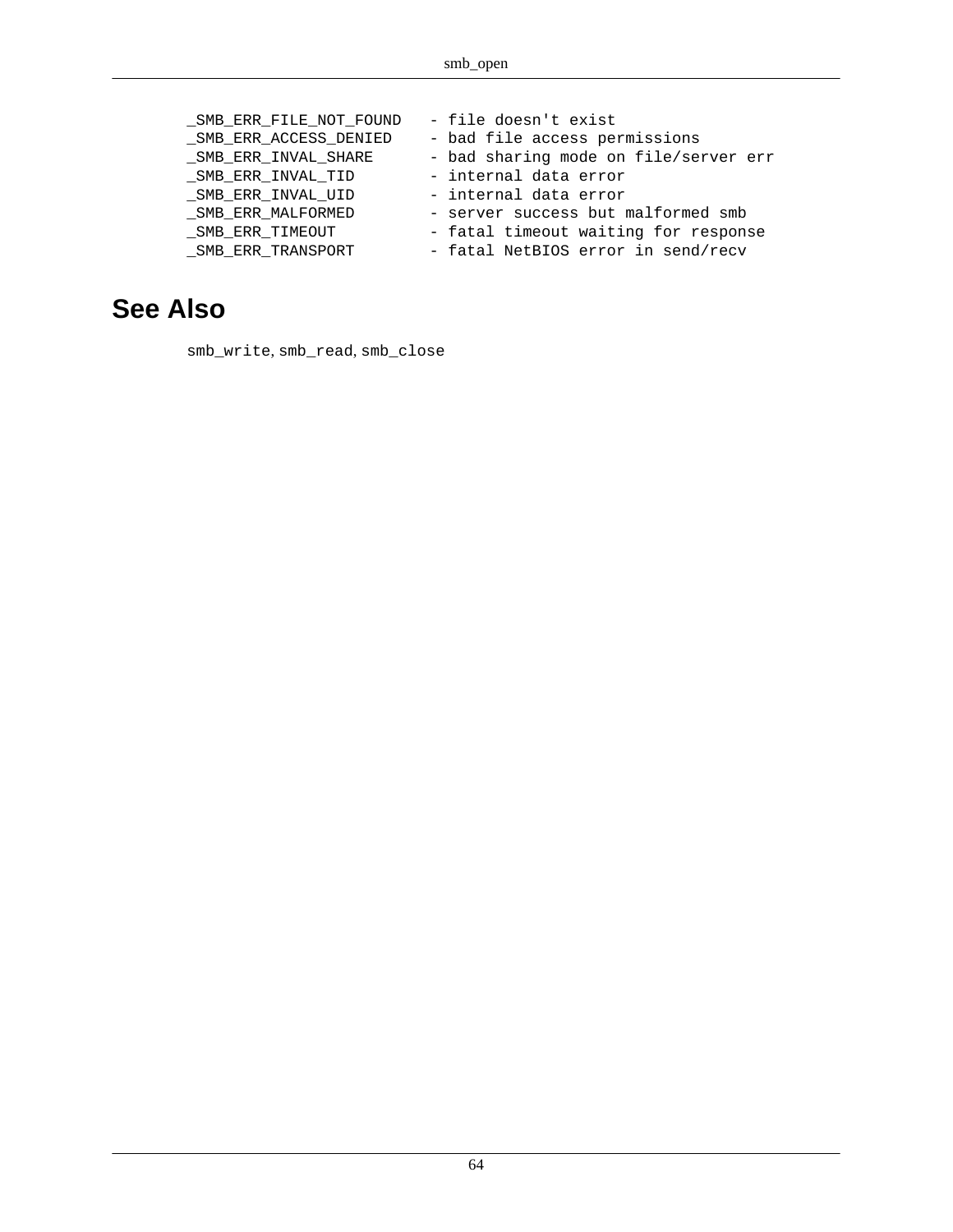smb\_perror

## **Synopsis**

void smb\_perror(int errcode);

## **Description**

```
Prints out a diagnostic string that corresponds to the SMB
error code.
SMB error codes are enumerated in the file "smb.h"
SMB error codes are as follows:
#define _SMB_NOERRORS 0
#define _SMB_ERR_NEGREQ -1
#define _SMB_ERR_NEGRSVP -2
#define _SMB_ERR_UNSUPPORTED_CMD -3
#define _SMB_ERR_UNSUPPORTED_FLAG -4
#define _SMB_ERR_UNSUPPORTED_DIALECT -5
#define SMB ERR_NO_NODE_NAME -6
#define _SMB_ERR_NO_WRKGRP_NAME -7
#define _SMB_ERR_TRANSPORT -8
#define _SMB_ERR_DEST_UNREACHABLE -9
#define SMB ERR REMOTE -10
#define SMB ERR CALL -11
#define _SMB_ERR_INVAL_SID -12
#define _SMB_ERR_INVAL_PARAMETERS -13
#define _SMB_ERR_INVAL_TID -14
#define SMB ERR INVAL UID -15
#define _SMB_ERR_INVAL_FID -16
#define SMB ERR INVAL FD -17
#define _SMB_ERR_INVAL_SD -18
#define _SMB_ERR_INVAL_PATH -19
#define _SMB_ERR_INVAL_SHARE -20
#define SMB ERR NAME ASSIGNMENT -21
#define SMB ERR ACCESS DENIED -22
#define _SMB_ERR_NO_RESOURCES -23
#define _SMB_ERR_LOCAL_BUF -24
#define _SMB_ERR_WORDCOUNT -25
#define SMB ERR MALFORMED -26
#define _SMB_ERR_FILE_EXISTS -27
#define SMB ERR FILE NOT FOUND -28
#define _SMB_ERR_SOCKREAD -29
#define _SMB_ERR_SOCKWRITE -30
#define _SMB_ERR_OUT_OF_SID -31
#define SMB ERR PARAMCOUNT -32
#define _SMB_ERR_BU_TIMEOUT -33
#define _SMB_ERR_TIMEOUT -34
```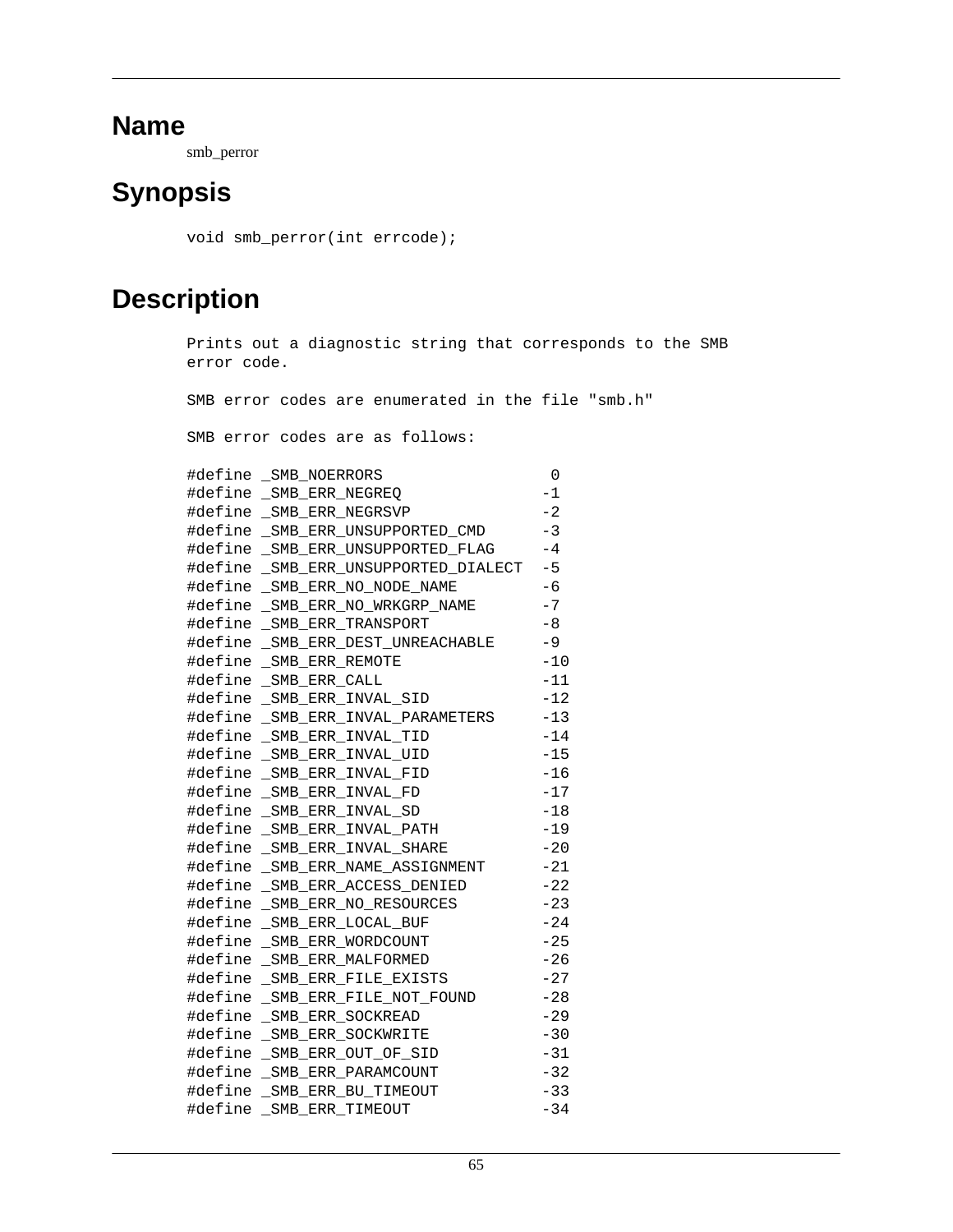| #define SMB ERR NO MSBROWSE             | $-35$ |
|-----------------------------------------|-------|
| #define SMB ERR HOST NOT FOUND          | $-36$ |
| #define SMB ERR SERVICE NOT RUNNING -37 |       |
| #define SMB ERR UNKNOWN                 | $-38$ |

### **Parameters**

PARAMETER1: SMB error code (must be <= 0)

### **Return Value**

none.

## **See Also**

[smb\\_strerr](#page-93-0)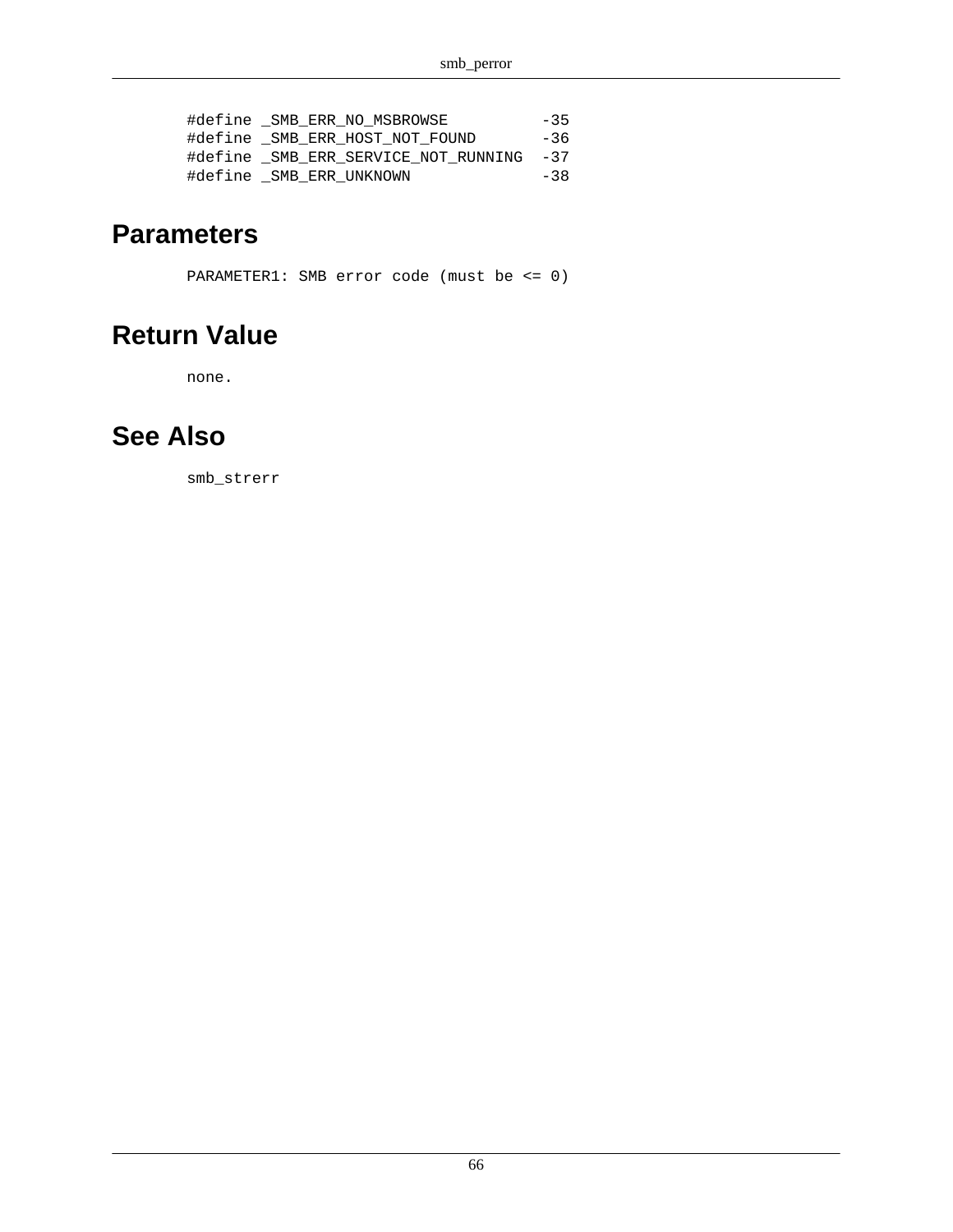smb\_ptime

# **Synopsis**

```
void smb_ptime(smb_datetime *dt);
```
# **Description**

```
Prints date/time info from a given smb_datetime structure.
Time will be displayed as follows:
Time format: hour:min:sec
Date format: month/day/year
ie: 02:34:17 06/21/2000
typedef struct {
        uint16 sec;
        uint16 min;
         uint16 hour; // 24 hour format
         uint16 day; // day of month
         uint16 month; // 1=Jan, 2=Feb, etc
         uint16 year; // four digit digit format, ie 2003
} smb_datetime;
```
# **Parameters**

PARAMETER1: pointer to smb\_datetime struct

# **Return Value**

none.

# **See Also**

[smb\\_mkutime](#page-65-0), [smb\\_fstat](#page-40-0), [smb\\_stat](#page-90-0)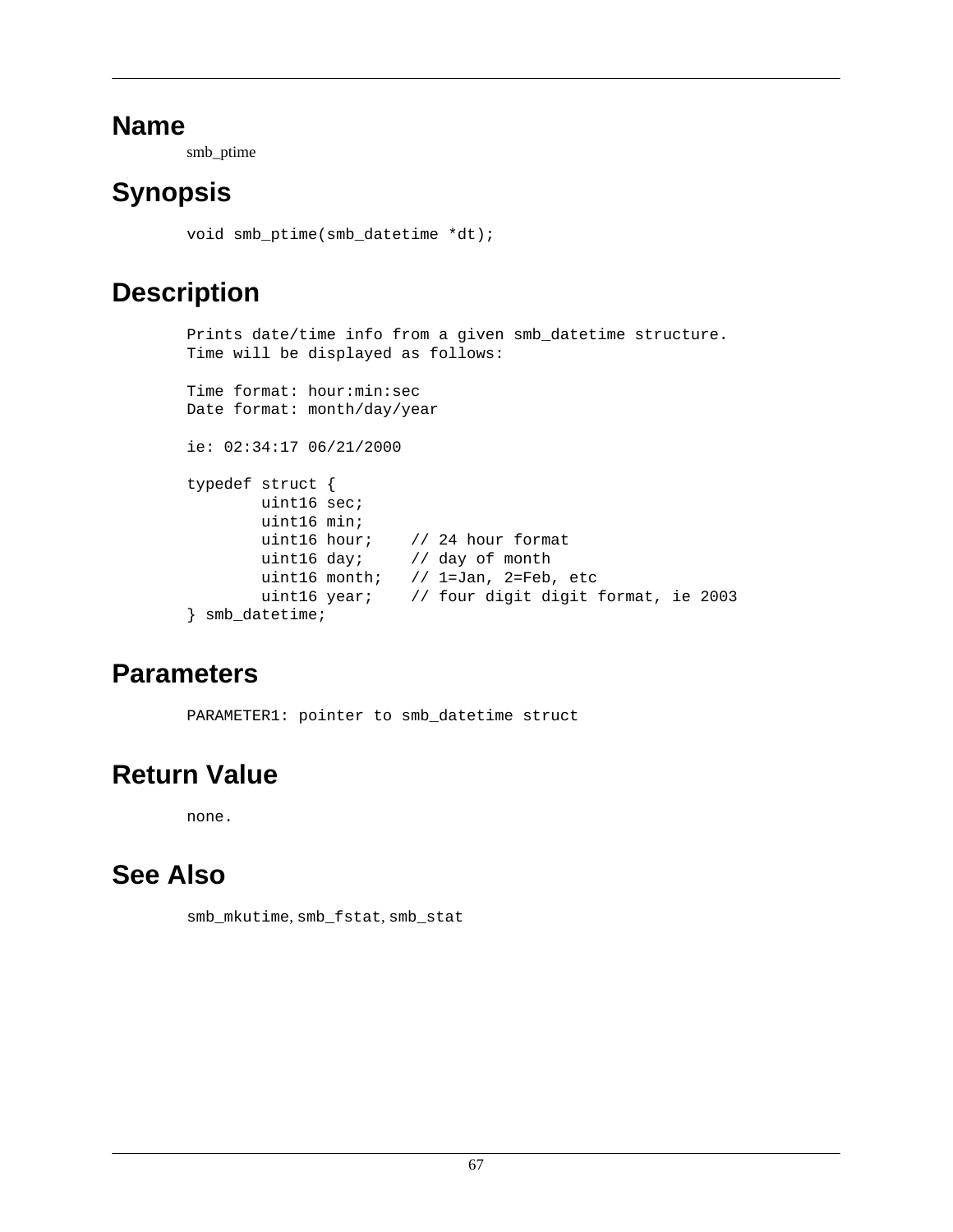smb\_read

# <span id="page-71-0"></span>**Synopsis**

int smb\_read(int fd, char \*buf, int len);

## **Description**

Read 'len' bytes from file on file descriptor 'fd' into buffer 'buf' over active SMB connection associated with 'fd'.

### **Parameters**

PARAMETER1: file descriptor PARAMETER2: buffer to write file data PARAMETER3: number of bytes to to read

## **Return Value**

Number of bytes read on success (>=0). on error (<0): \_SMB\_ERR\_INVAL\_PARAMETERS - null buffer parameter \_SMB\_ERR\_INVAL\_FD - invalid file descriptor \_SMB\_ERR\_ACCESS\_DENIED - bad file access permissions \_SMB\_ERR\_INVAL\_FID - internal data error \_SMB\_ERR\_INVAL\_TID - internal data error \_SMB\_ERR\_INVAL\_UID - internal data error \_SMB\_ERR\_MALFORMED - server success but malformed smb \_SMB\_ERR\_TIMEOUT - fatal timeout waiting for response SMB ERR TRANSPORT - fatal NetBIOS error in send/recv

## **See Also**

[smb\\_write](#page-98-0), [smb\\_open](#page-66-0), [smb\\_close](#page-31-0)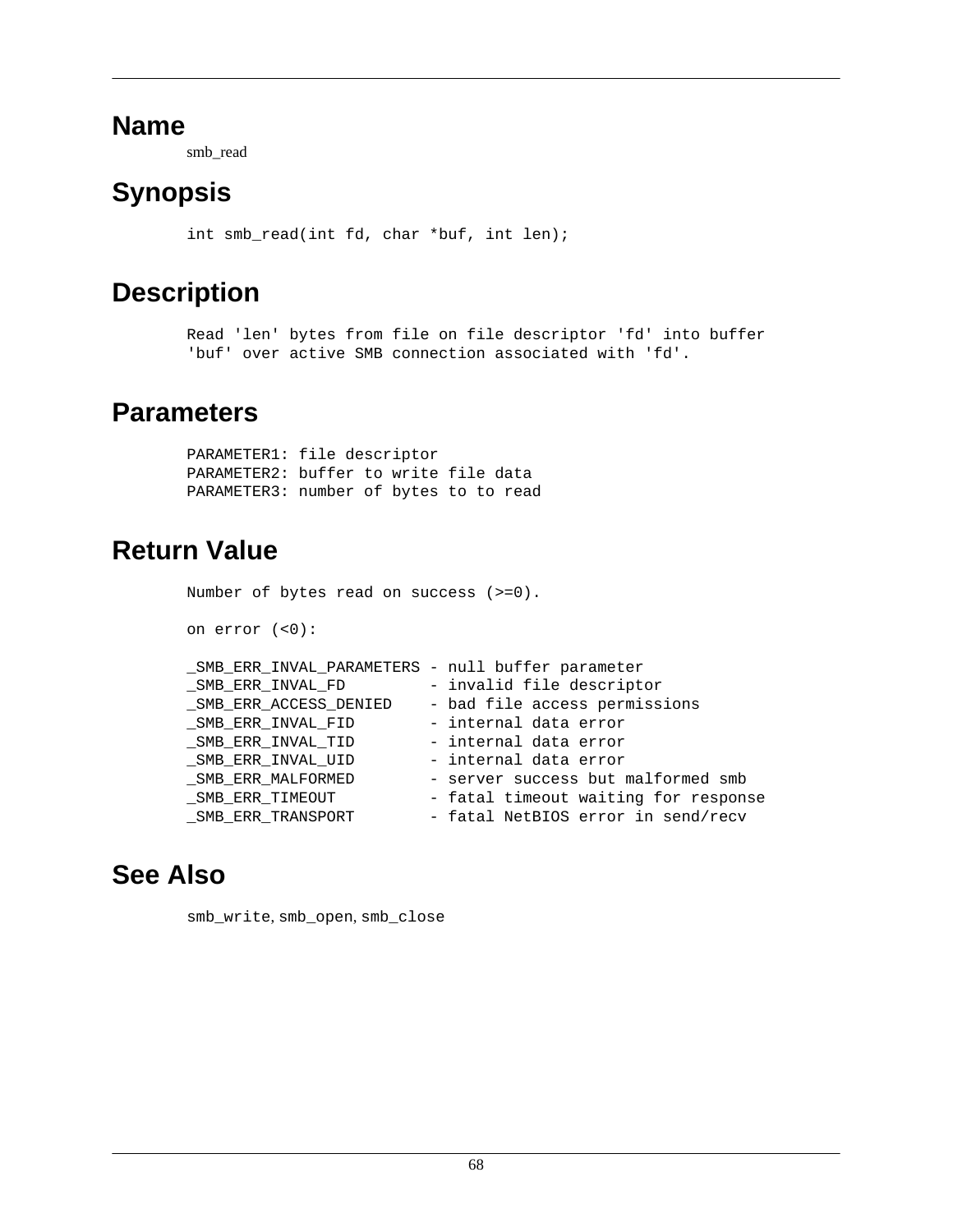smb\_rename

# **Synopsis**

int smb\_rename(int sid, char \*oldname, char \*newname);

### **Description**

Renames a file over an SMB session on 'sid'. Renames file from 'oldname' to 'newname'.

#### **Parameters**

PARAMETER1: SMB session id PARAMETER2: file to rename PARAMETER3: new filename

### **Return Value**

0 on success.

on error (<0):

|                        | _SMB_ERR_INVAL_PARAMETERS - filename(s) null or too long |
|------------------------|----------------------------------------------------------|
| SMB ERR INVAL PATH     | - invalid filename path                                  |
| SMB ERR FILE NOT FOUND | - file doesn't exist                                     |
| SMB ERR ACCESS DENIED  | - bad file access permissions                            |
| _SMB_ERR_INVAL_SHARE   | - bad sharing mode on file/server err                    |
| _SMB_ERR_INVAL_TID     | - internal data error                                    |
| SMB ERR INVAL UID      | - internal data error                                    |
| SMB ERR MALFORMED      | - server success but malformed smb                       |
| SMB ERR TIMEOUT        | - fatal timeout waiting for response                     |
| _SMB_ERR_TRANSPORT     | - fatal NetBIOS error in send/recv                       |
|                        |                                                          |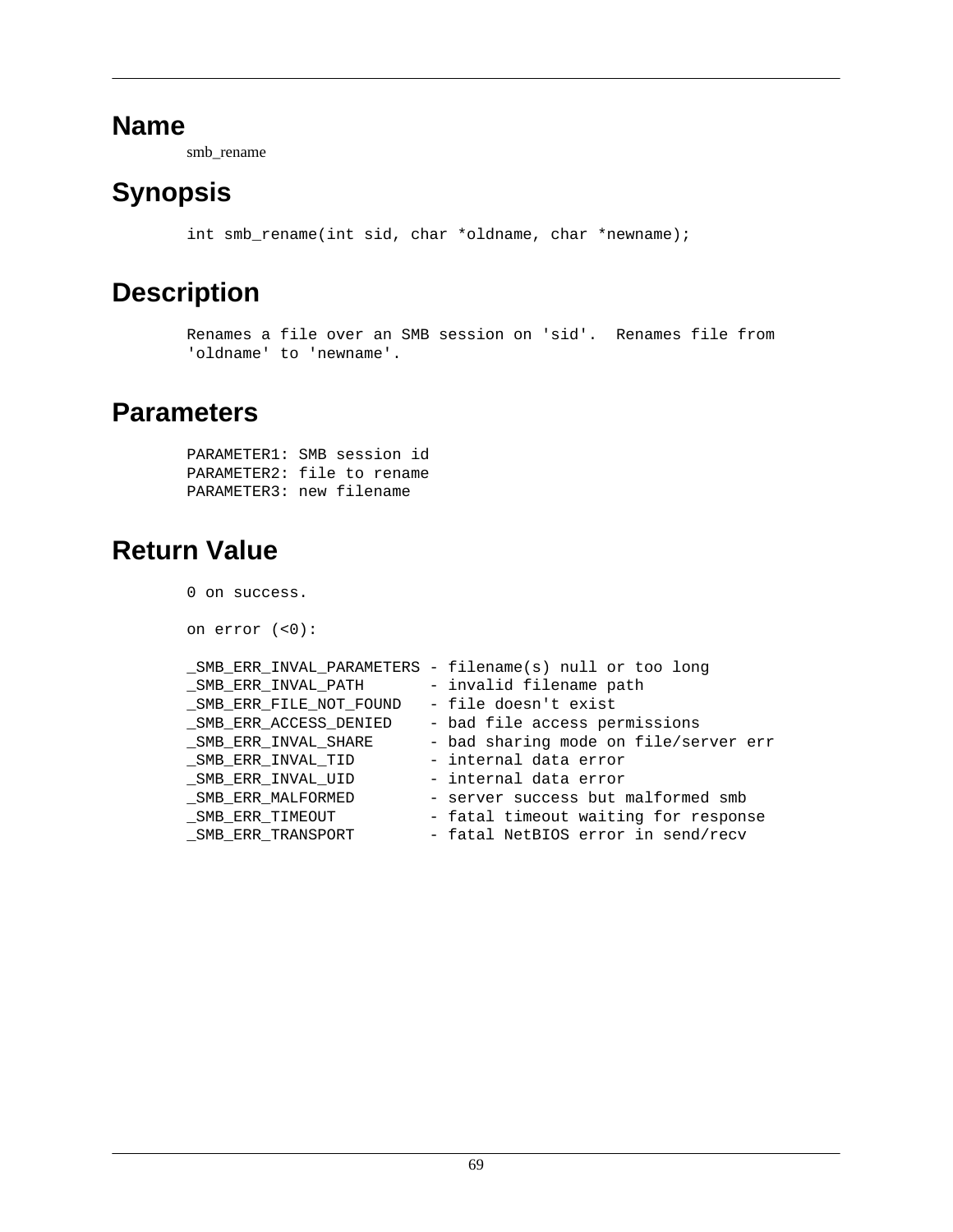smb\_resolve

# <span id="page-73-0"></span>**Synopsis**

uint32 smb\_resolve(char \*name);

# **Description**

Looks up the IP for the given NetBIOS name. Uses cached value, if available.

### **Parameters**

PARAMETER1: NetBIOS name to lookup IP for. (max length 15, truncated if longer)

# **Return Value**

IP address of resolved name, or zero if resolve was unsuccessful.

### **See Also**

[smb\\_resolve\\_force](#page-74-0)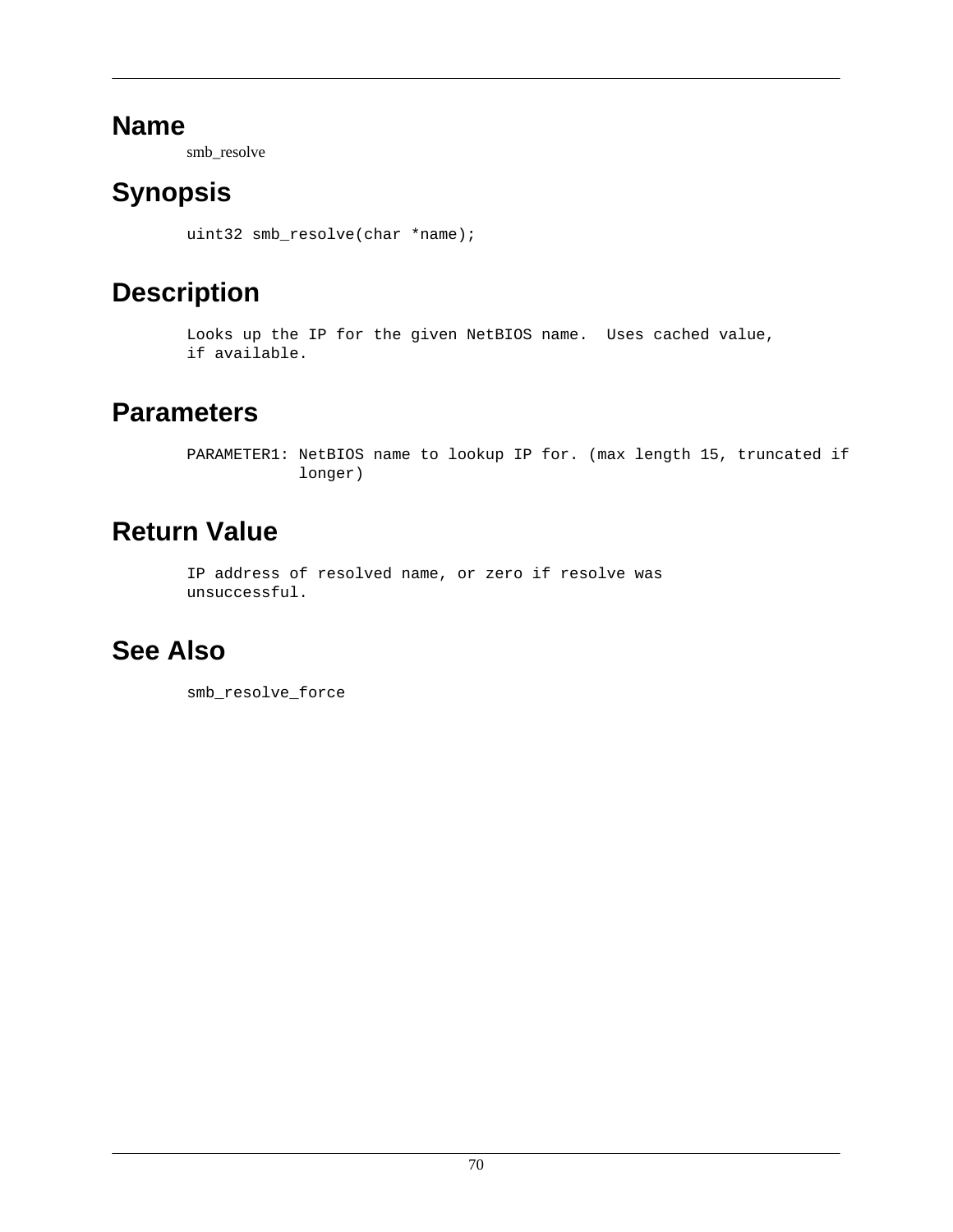smb\_resolve\_force

# <span id="page-74-0"></span>**Synopsis**

uint32 smb\_resolve\_force(char \*name);

# **Description**

Looks up the IP for the given NetBIOS name. Forces network lookup (will not use cached value).

### **Parameters**

PARAMETER1: NetBIOS name to lookup IP for. (max length 15, truncated if longer)

# **Return Value**

IP address of resolved name, or zero if resolve was unsuccessful.

# **See Also**

[smb\\_resolve](#page-73-0)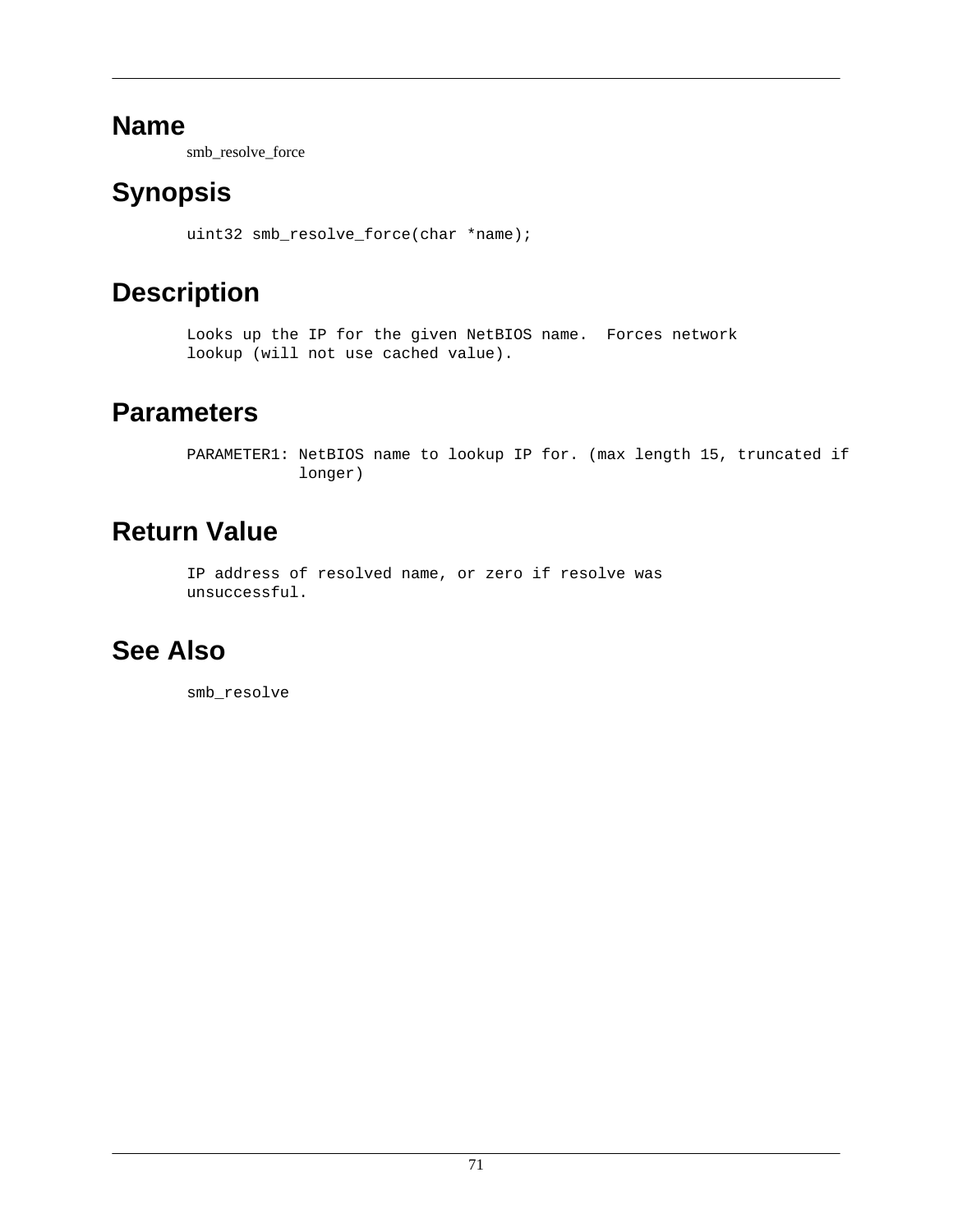smb\_resolve\_ip

# **Synopsis**

int smb\_resolve\_ip(uint32 ip, char \*name);

# **Description**

Looks up the primary NetBIOS name for the machine at a given IP.

### **Parameters**

PARAMETER1: IP to lookup NetBIOS name for.

PARAMETER2: Return value. The primary NetBIOS machine name is written to 'name' on success. Make sure 'name' is large enough to contain up to 16 (\_NB\_NAMELEN+1) characters.

# **Return Value**

Return Codes (<0 on error):

\_SMB\_NOERRORS - Name successfully resolved from IP \_SMB\_ERR\_TRANSPORT - No response/no names returned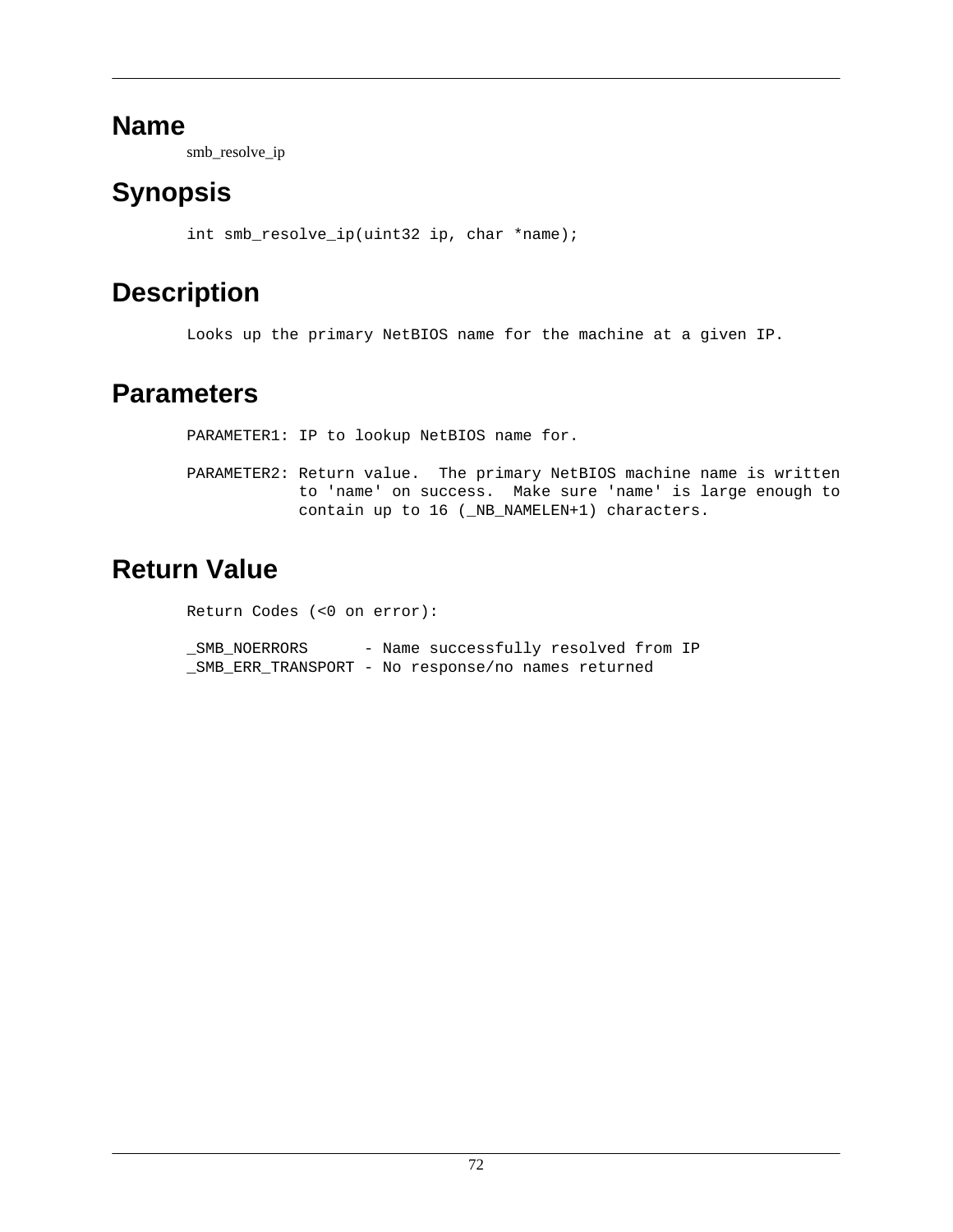smb\_rmdir

# **Synopsis**

int smb\_rmdir(int sid, char \*path);

### **Description**

Deletes directory 'path' on the connection identified by sid. Target directory must be empty of files before deleting.

### **Parameters**

PARAMETER1: SMB Session descriptor PARAMETER2: Full path of directory to create ('.' or '..' usage is not allowed).

# **Return Value**

One of the following status codes (<0 on error):

| SMB NOERRORS       | - Search successfully closed                                  |
|--------------------|---------------------------------------------------------------|
| SMB ERR INVAL SID  | - Invalid SID                                                 |
| SMB ERR INVAL PATH | - Invalid path                                                |
|                    | _SMB_ERR_ACCESS_DENIED - Access permissions do not allow this |
|                    | operation, or directory is not empty                          |
| SMB ERR REMOTE     | - Possibly tried to remove an illegal                         |
|                    | directory                                                     |
| SMB ERR INVAL TID  | - internal data error                                         |
| SMB ERR TRANSPORT  | - Fatal NetBIOS error in send/recv                            |
| SMB ERR TIMEOUT    | - Fatal timeout waiting for response                          |

### **See Also**

[smb\\_mkdir](#page-64-0)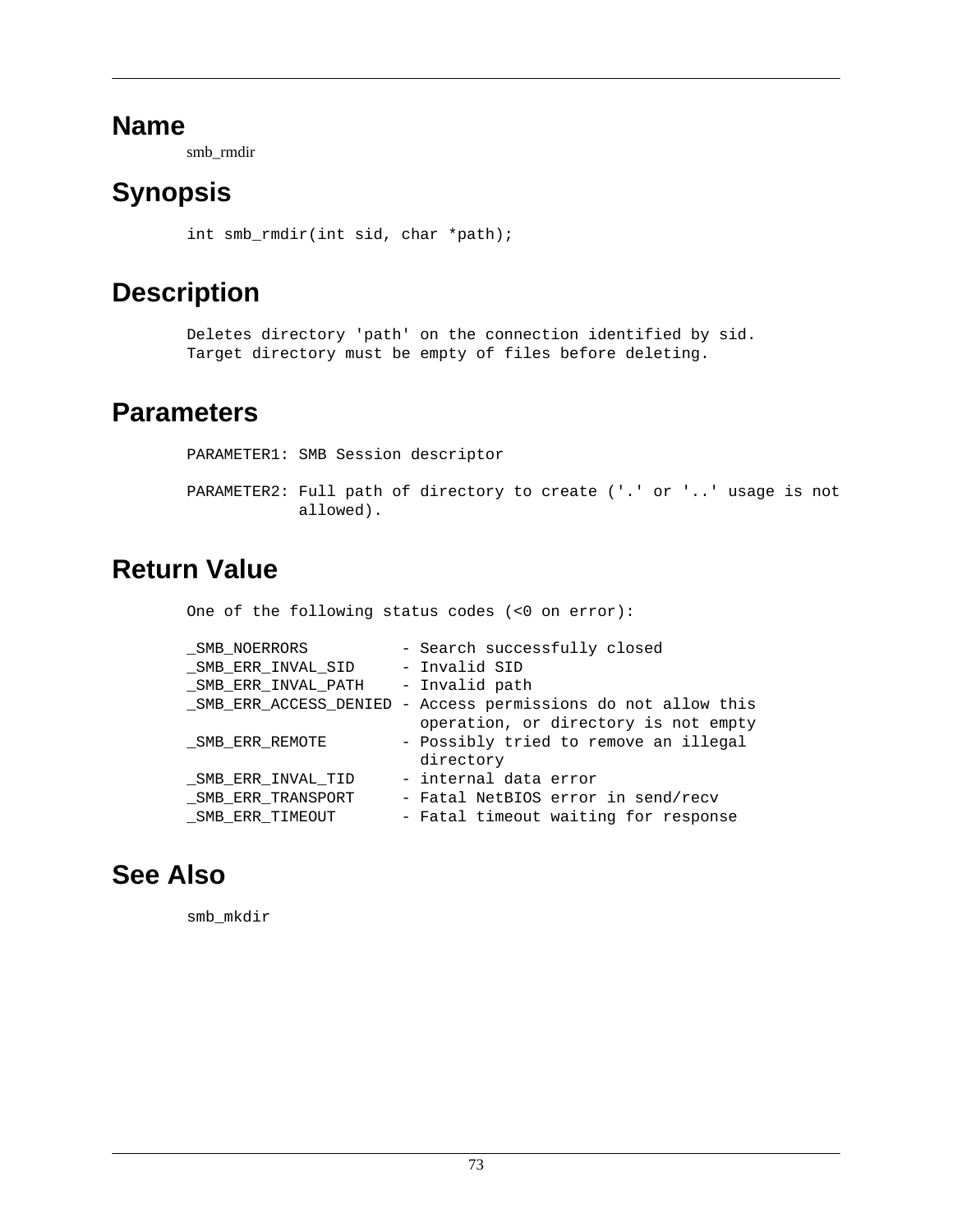smb\_sclose

# <span id="page-77-0"></span>**Synopsis**

int smb\_sclose(smb\_search \*search);

# **Description**

Closes a directory search started by smb\_sopen. The buffer supplied to smb\_sopen is released back to the user.

### **Parameters**

PARAMETER1: Pointer to local search data structure

### **Return Value**

One of the following status codes (<0 on error):

\_SMB\_NOERRORS - Search successfully closed \_SMB\_ERR\_INVAL\_SD - Invalid search structure

# **See Also**

[smb\\_sopen](#page-86-0), [smb\\_sread](#page-88-0), [smb\\_dir\\_info](#page-37-0)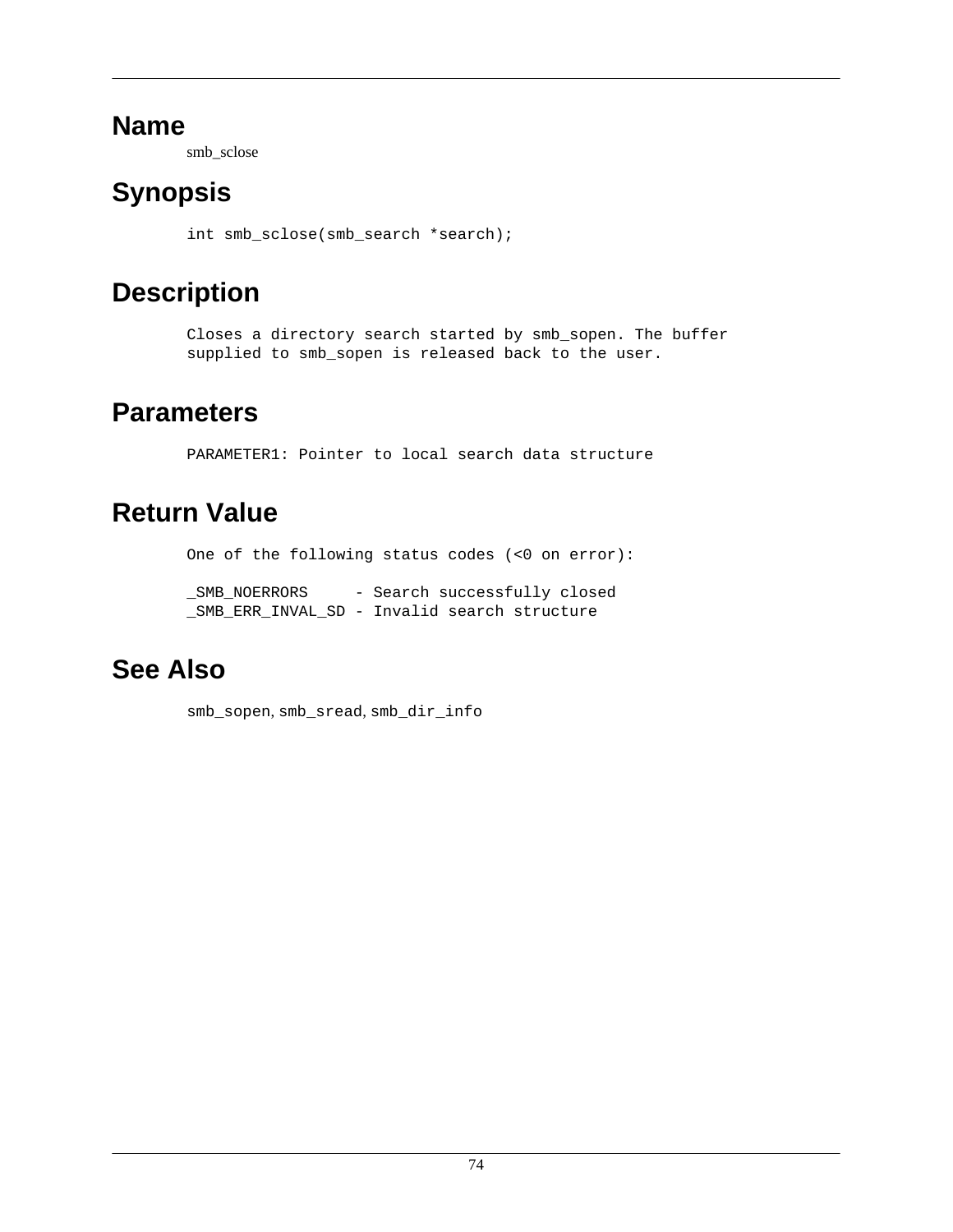smb\_server\_info

# **Synopsis**

```
typedef struct {
        int count; //number of server strings in name array
         int total; //total number of servers available (will be
                     // more than count if there are more servers
                      // than will fit in user buffer OR if more
                      // than will fit in a single smb (due to SMB
                     // bufsize)
        char **name; //list of server names (char *name[count])
} smb_server_info;
```
### **Description**

Data structure for use with smb\_list\_servers functions. Pass the address of a smb\_server\_info structure to one of these functions, and all fields will be filled with proper values. Count is the number of names contained in the 'name' field. Total is the total number of names available. Usually count and total will be the same, however, it can be larger for any of the following reasons:

1. there are more computers in the workgroup than will fit in a single smb (try increasing SMB BUFSIZ).

2. there are more computers returned from the server than will fit in the available buffer passed in (try increasing the buffer size).

### **See Also**

[smb\\_list\\_servers](#page-50-0), [smb\\_list\\_servers\\_ex](#page-52-0), [smb\\_list\\_servers\\_manual](#page-54-0)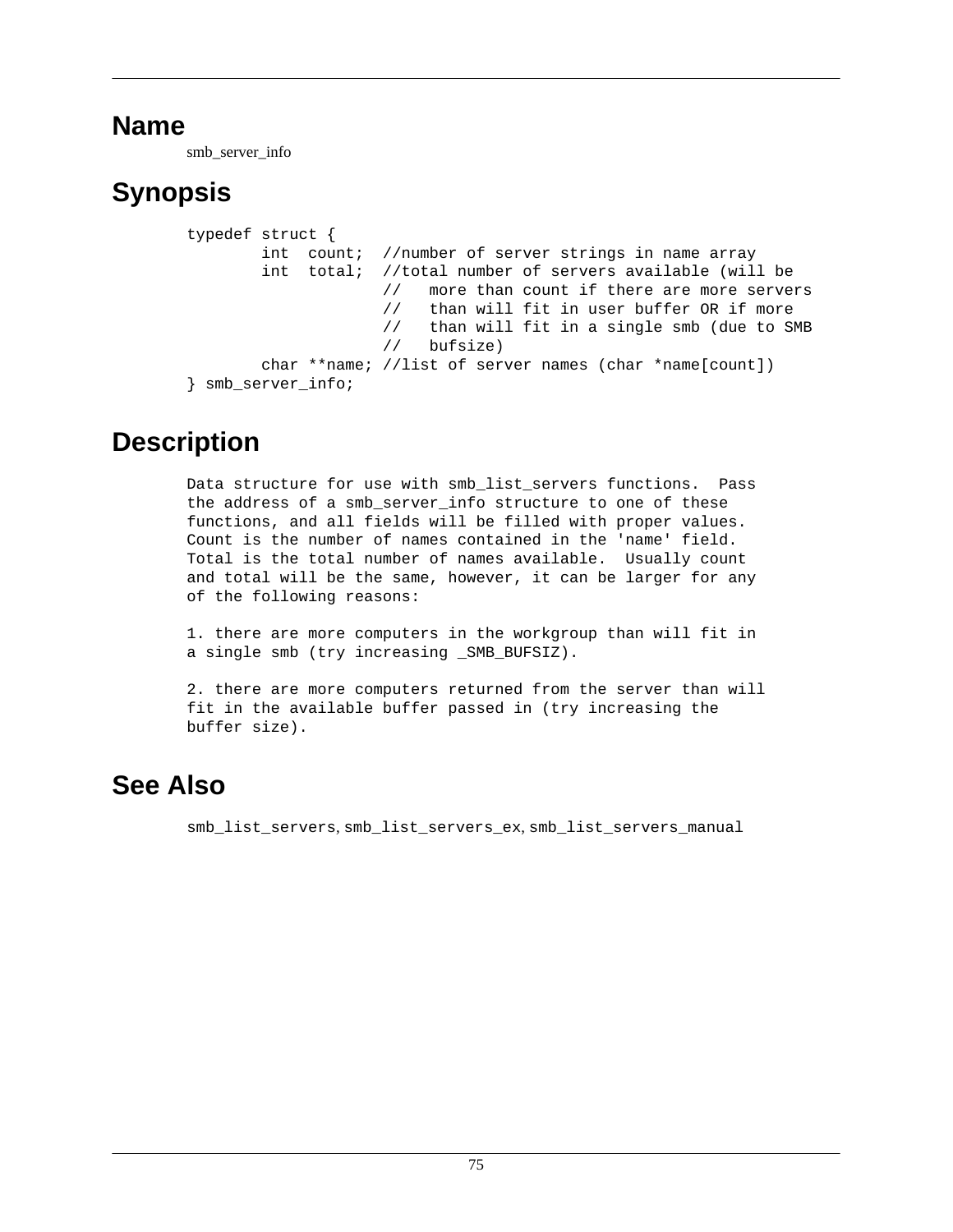smb\_set\_comment

### **Synopsis**

void smb\_set\_comment(char \*comment);

### **Description**

Sets the browse comment. The browse comment can be viewed by other SMB clients from Network Neighborhood or similar. It can be a maximum of SMB\_BROWSE\_COMMENT\_SIZE and if it is longer it will be truncated.

The browse comment can either be set at compile time by defining SMB BROWSE COMMENT to the comment, ie:

#define SMB\_BROWSE\_COMMENT "Embeo SMB Client"

or it can be set via the function smb\_set\_comment at runtime by defining SMB\_DYNAMIC\_BROWSE\_COMMENT\_ENABLE, ie:

#define SMB\_DYNAMIC\_BROWSE\_COMMENT\_ENABLE

SMB\_DYNAMIC\_BROWSE\_COMMENT\_ENABLE and SMB\_BROWSE\_ENABLE must be defined to use this function.

### **Parameters**

PARAMETER1: Browse comment.

### **See Also**

[smb\\_get\\_comment](#page-42-0)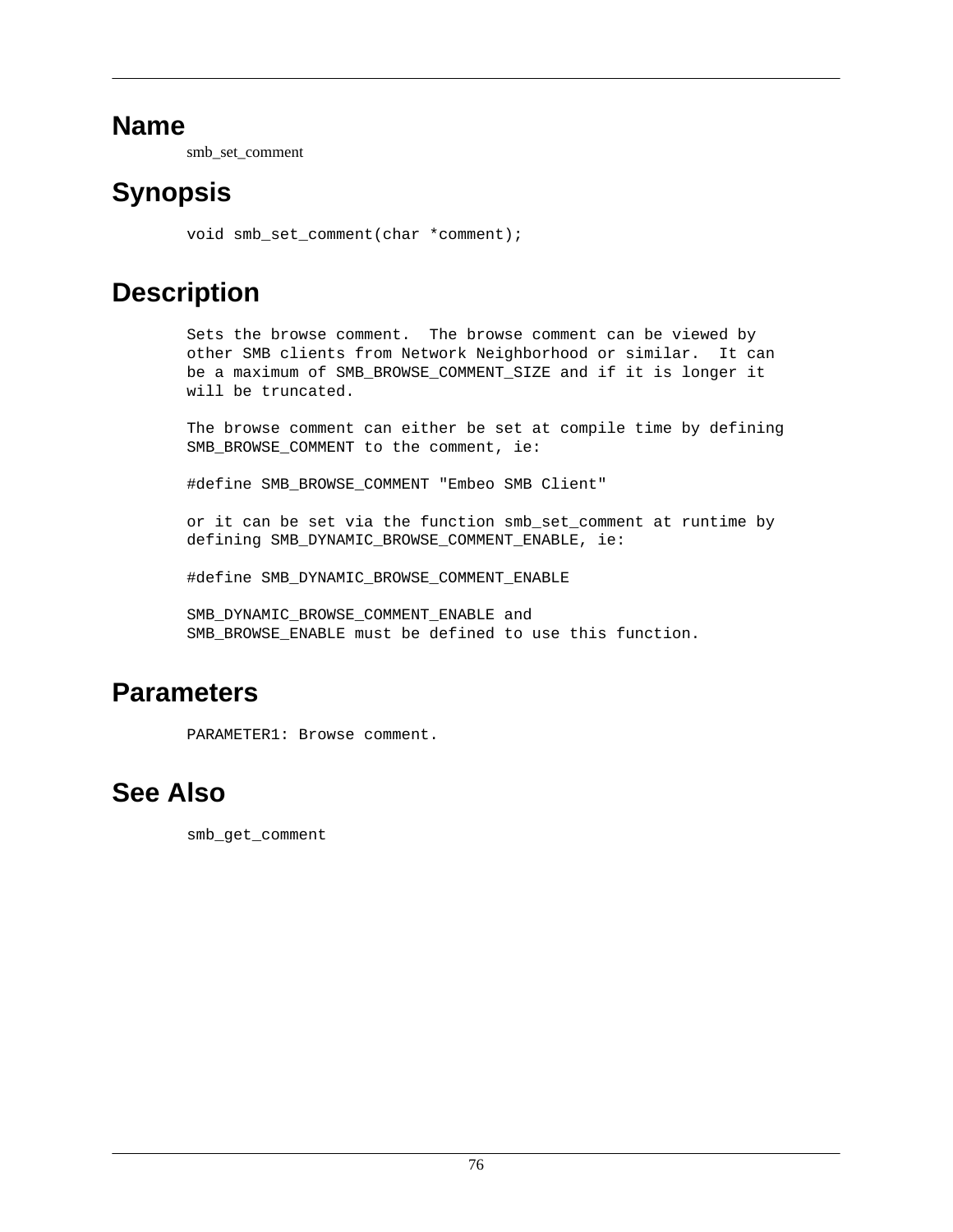smb\_set\_nodename

# **Synopsis**

int smb\_set\_nodename(char \*name);

# **Description**

Sets the SMB client's node name to 'name'. If name is longer than 15 characters, it is truncated. If registration is successful, the registered name can be retrieved by calling smb\_get\_nodename().

### **Return Value**

| SMB NOERRORS                                            |  |  | - Node name changed successfully. |
|---------------------------------------------------------|--|--|-----------------------------------|
| SMB ERR NAME ASSIGNMENT - Name could not be registered. |  |  |                                   |
| SMB ERR INVAL PARAMETERS - Invalid/null name            |  |  |                                   |

### **See Also**

[smb\\_get\\_nodename](#page-43-0)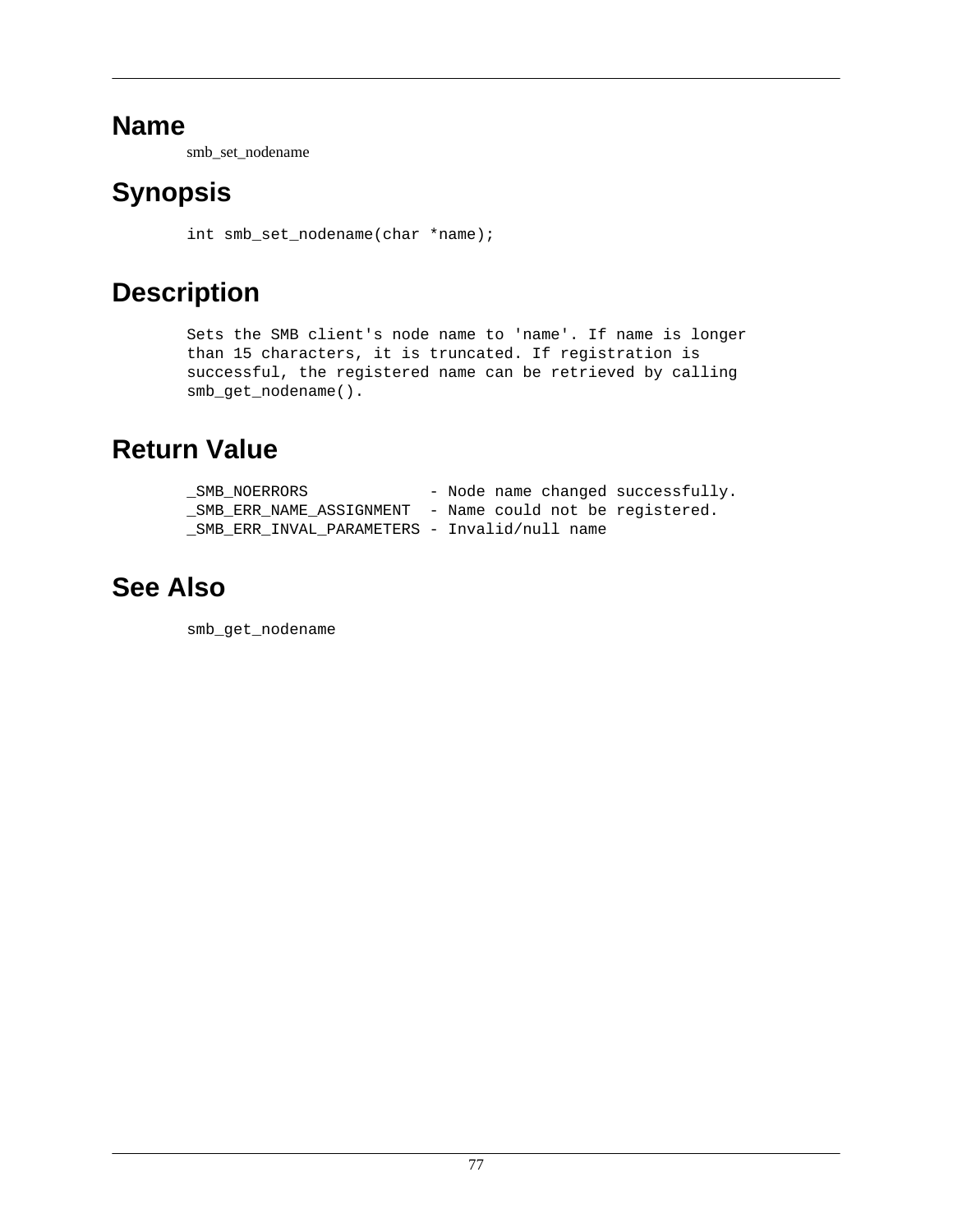smb\_set\_nodetype

# **Synopsis**

int16 smb\_set\_nodetype(uint8 nodetype);

# **Description**

Sets the NetBIOS node type. In order to use this function, the NetBIOS library must be configured for all node types by defining NETBIOS\_ALL\_NODE:

#define NETBIOS\_ALL\_NODE

Also, in order to operate in M or P nodes a WINS IP must be set with the function smb\_set\_WINS.

### **Parameters**

PARAMETER1: Node type is one of the following:

 SMB\_BNODE = Broadcast node SMB\_MNODE = Mixed-mode node SMB\_PNODE = Point-to-point node

### **Return Value**

| SMB NOERRORS                            | - node type changed successfully       |
|-----------------------------------------|----------------------------------------|
| SMB ERR INVAL PARAMETERS - bad nodetype |                                        |
| SMB ERR ACCESS DENIED                   | - bad config (define NETBIOS_ALL NODE) |
| SMB ERR UNKNOWN                         | - unknown NetBIOS error                |

# **See Also**

[smb\\_get\\_nodetype](#page-44-0), [smb\\_set\\_WINS](#page-83-0)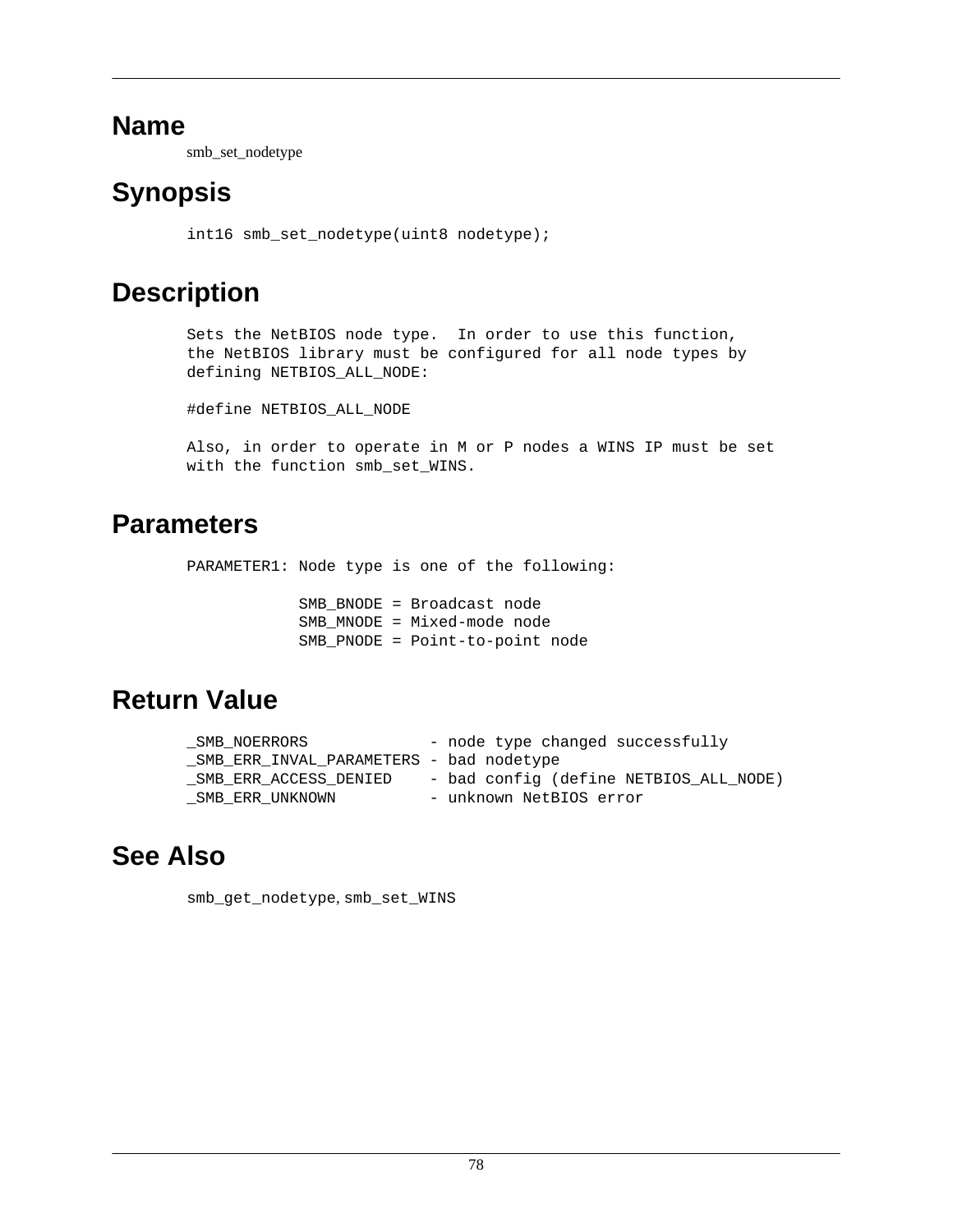smb\_set\_waitcallback

# **Synopsis**

void smb set waitcallback(callbackfuncptr, void \*userdata);

# **Description**

Sets a wait callback function to be called when the SMB library is waiting for a response from the server. This function can be useful to do work and maintain system responsiveness while a function is blocking.

The format of the callback function is as follows:

int callbackfunction(int sid, uint32 starttime, void \*userdata);

Call this function as follows:

smb\_set\_waitcallback(&callbackfunction, NULL);

The callback is passed the sid associated with the connection, the start time of MS\_TIMER, and a user-supplied data pointer. If the callback returns a negative value, the SMB connection will timeout, otherwise the system will continue waiting until SMB XFER TIMEOUT time (ms) has passed.

To handle timeouts entirely via this callback function, define \_SMB\_TIMEOUT\_DISABLE:

#define \_SMB\_TIMEOUT\_DISABLE

### **Return Value**

None.

### **See Also**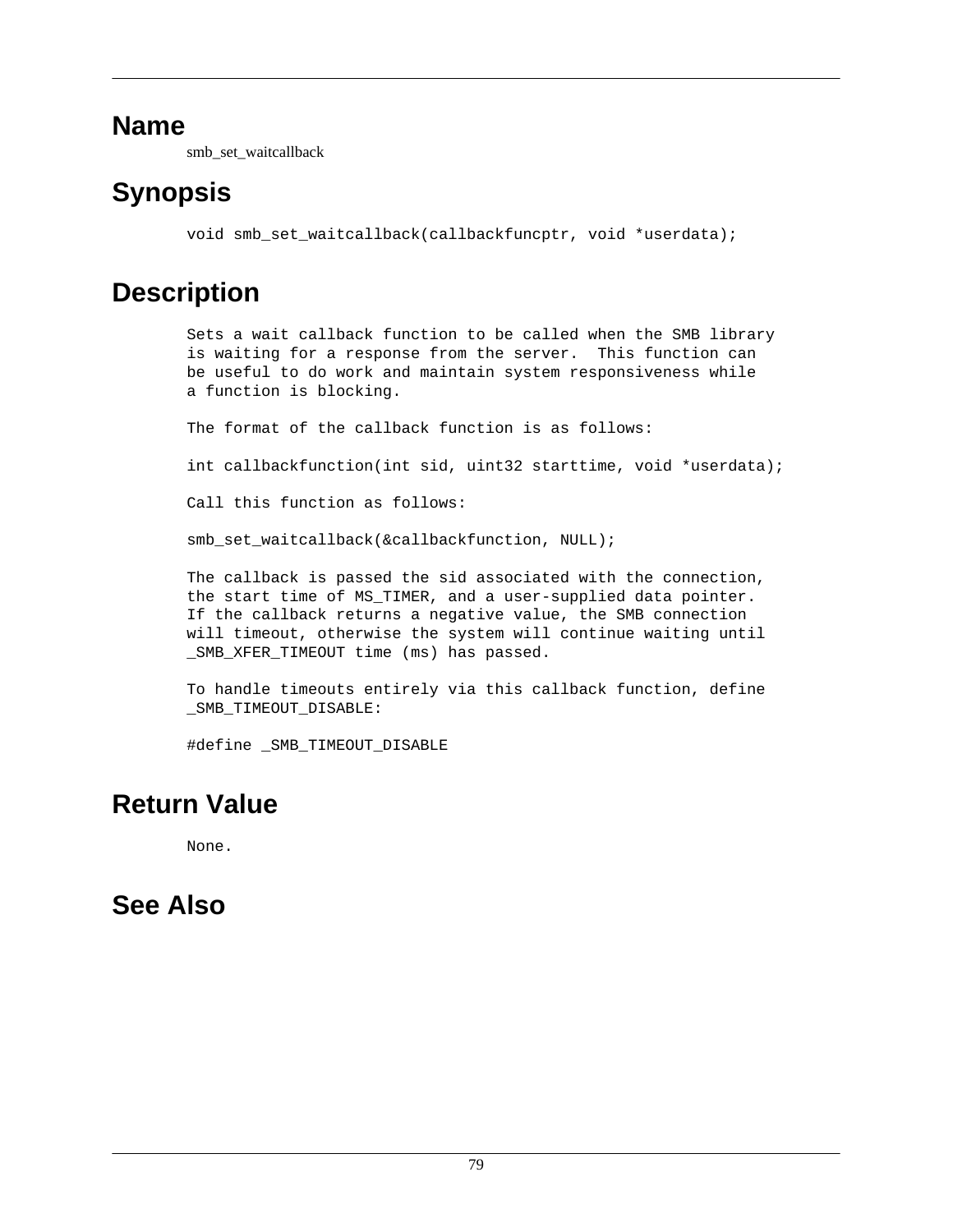smb\_set\_WINS

# <span id="page-83-0"></span>**Synopsis**

void smb\_set\_WINS(uint32 \*wins, uint16 count);

# **Description**

Initializes the WINS server table. If 'wins' is NULL and 'count' is zero, internal server table is reset.

### **Parameters**

PARAMETER1: An array of NBNS server IP addresses PARAMETER2: Number of IP's in the array

# **Return Value**

None.

# **See Also**

[smb\\_get\\_WINS](#page-45-0)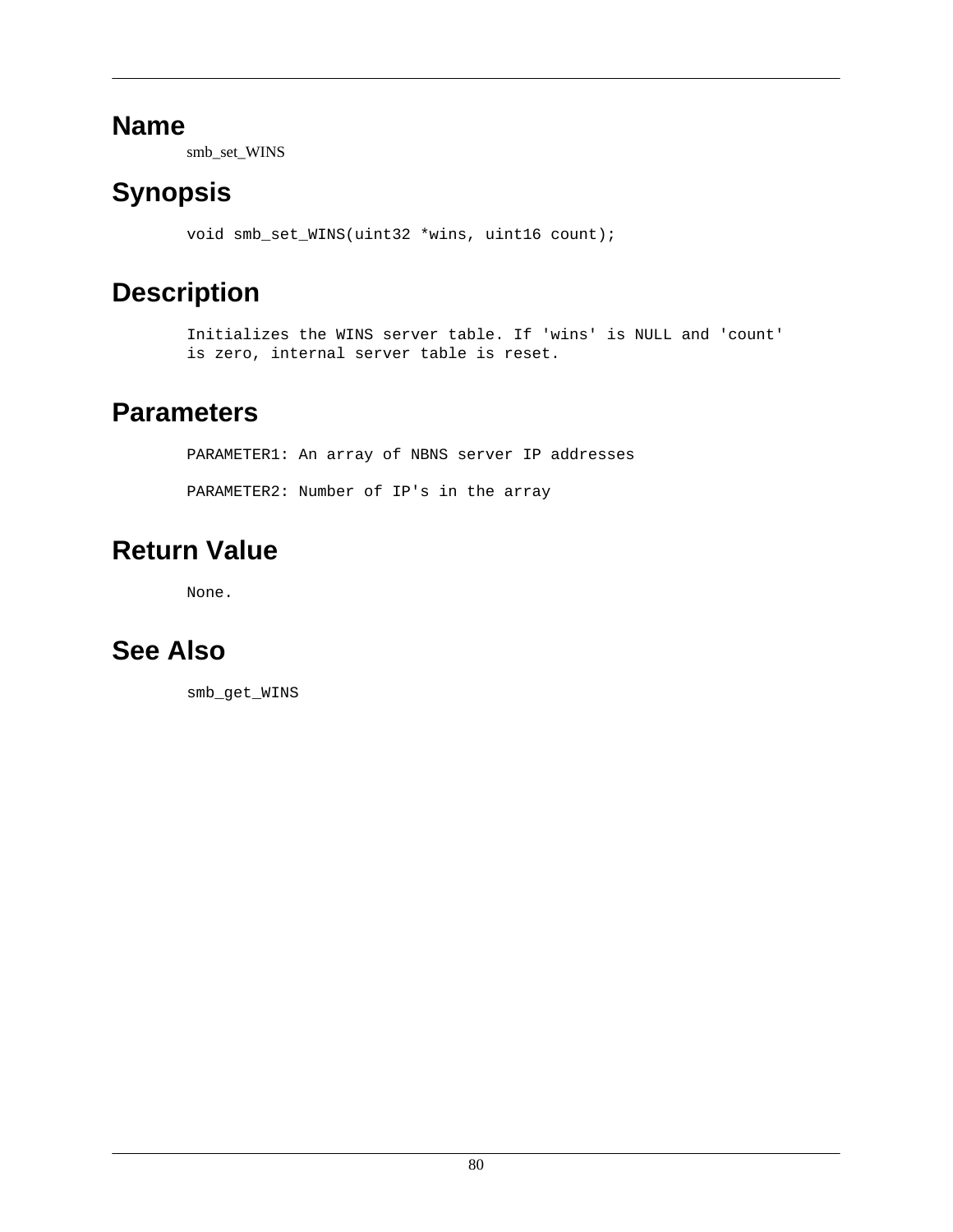smb\_set\_wrkgrpname

# **Synopsis**

int smb\_set\_wrkgrpname(char \*name);

# **Description**

Sets the SMB client's workgroup name. If the name is longer than 15 characters, it is truncated. If registration is successful, the registered name can be retrieved by calling smb\_get\_wrkgrpname().

### **Return Value**

| SMB NOERRORS                                 | - Workgroup name changed successfully.                  |
|----------------------------------------------|---------------------------------------------------------|
|                                              | SMB ERR NAME ASSIGNMENT - Name could not be registered. |
| SMB ERR INVAL PARAMETERS - Invalid/null name |                                                         |

### **See Also**

[smb\\_get\\_wrkgrpname](#page-46-0)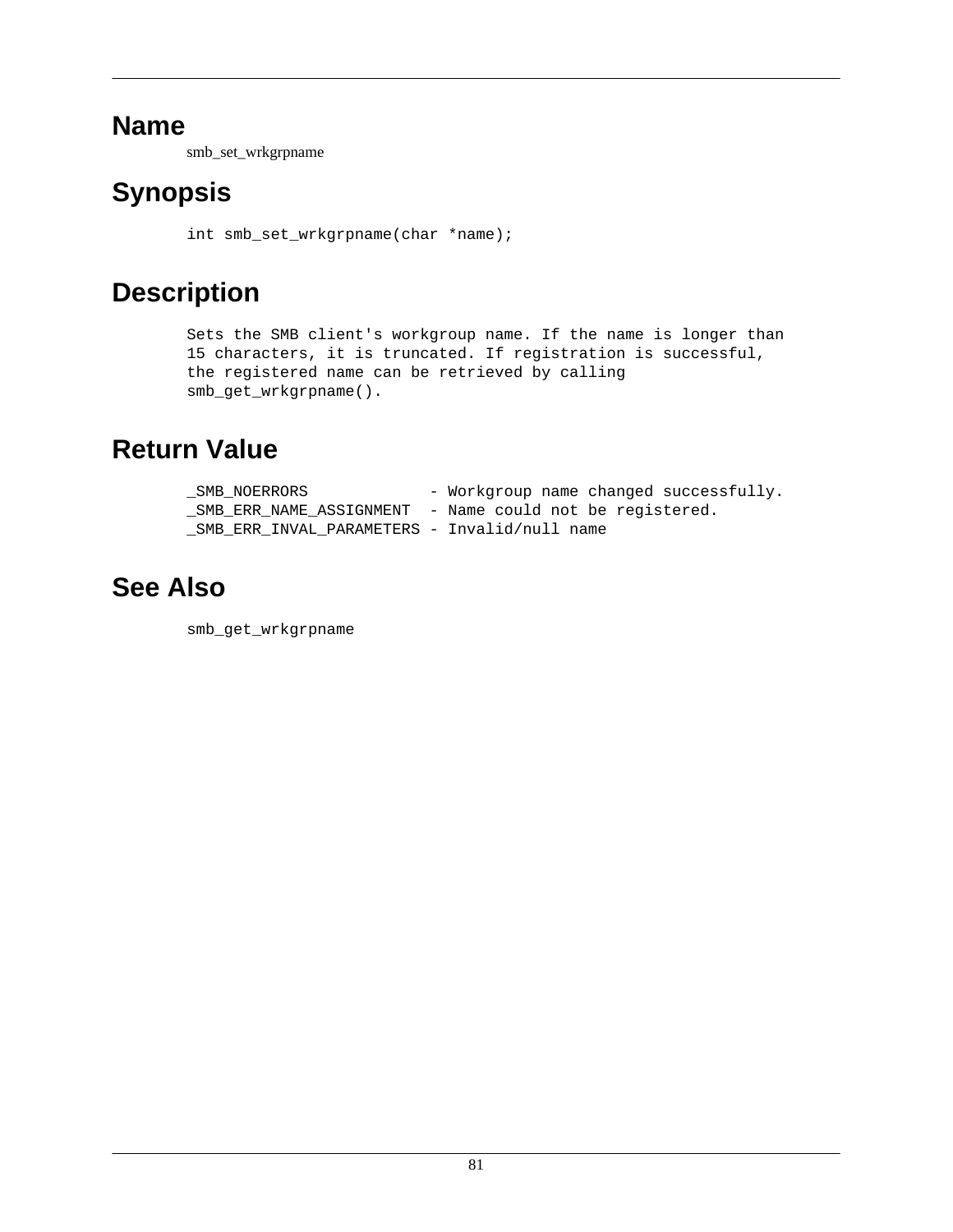smb\_share\_info

# **Synopsis**

```
typedef struct {
        int count; //number of share strings in name array
        int total; //total number of shares available (will be more
                     // than count if there are more shares than
                      // will fit in user buffer OR if more than
                      // will fit in a single smb due to SMB
                      // bufsize)
        char **name; //list of shares on server (char *name[count])
} smb_share_info;
```
### **Description**

Data structure for use with smb\_list\_shares functions. Pass the address of a smb\_share\_info structure to one of these functions, and all fields will be filled with proper values. Count is the number of names contained in the 'name' field. Total is the total number of names available. Usually count and total will be the same, however, total can be larger for any of the following reasons:

1. there are more shares on the server than will fit in a single smb (try increasing SMB BUFSIZ).

2. there are more shares returned from the server than will fit in the available buffer passed in (try increasing the buffer size).

### **See Also**

[smb\\_list\\_shares](#page-56-0), [smb\\_list\\_shares\\_ex](#page-58-0)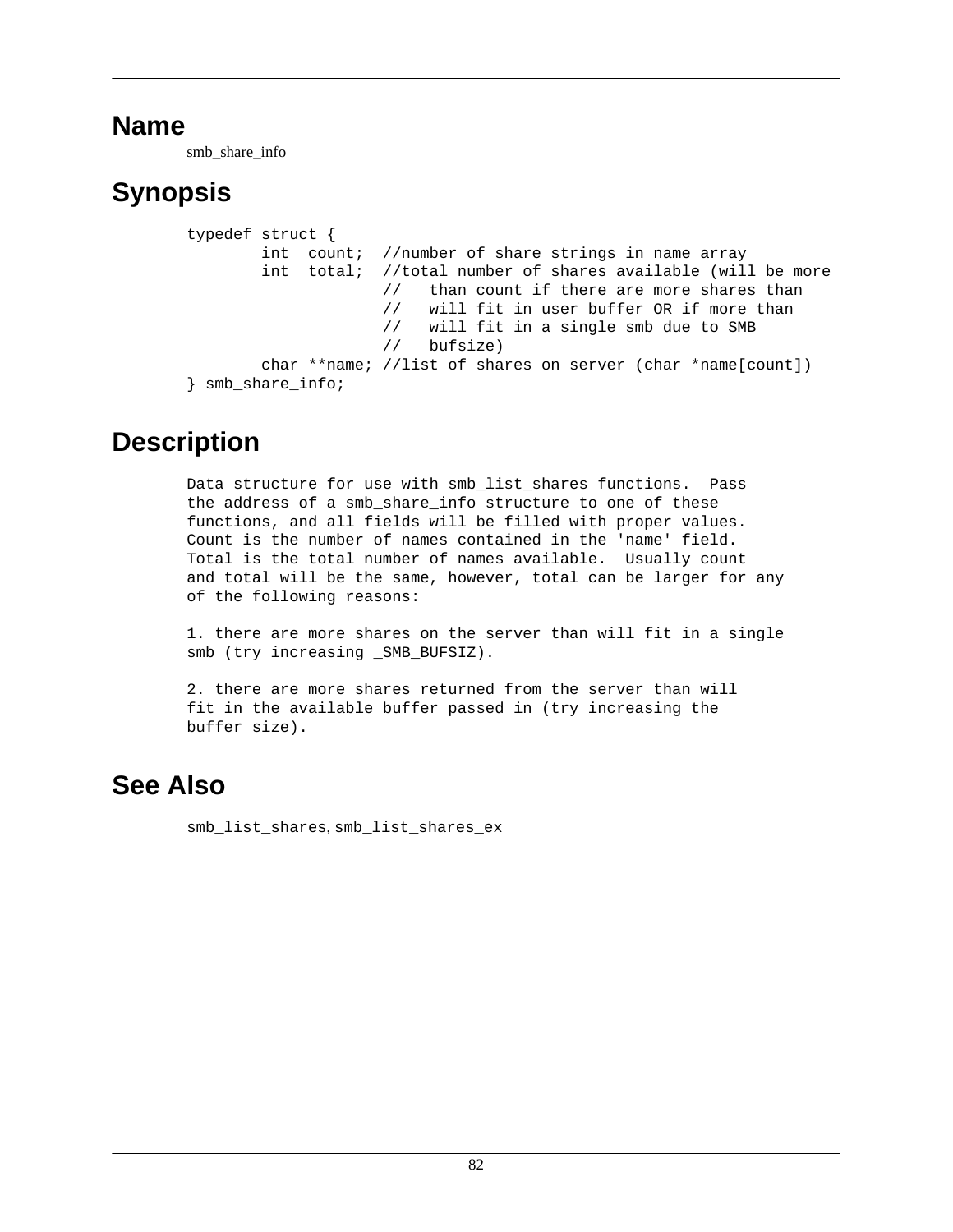smb\_sopen

### <span id="page-86-0"></span>**Synopsis**

int smb sopen(int sid, smb search \*search, char \*srchpattern, uint16 flags, void \*buffer, uint16 bufsize);

#### **Description**

Opens a search session on remote server identified by sid. User must supply a temporary buffer to cache returned filenames.

#### **Parameters**

PARAMETER1: SMB Session Id (returned by smb\_connect)

- PARAMETER2: Pointer to local search data structure. If the structure is currently in use, its current search will be closed and the new search opened.
- PARAMETER3: Search pattern string (may contain wildcards)
- PARAMETER4: Flags specifying type of search. The search options are:

| SMB DIR SRCH DIR | - search only for directories                     |
|------------------|---------------------------------------------------|
|                  | SMB DIR SRCH FILES - search only for normal files |
|                  | (no hidden/sytem)                                 |
| SMB DIR SRCH ALL | - search for all files and diectories             |
|                  | (including hidden/system/readonly)                |

 The above are provided as shortcuts. The flags is a value created by bitwise OR'ing any number of the following:

SMB\_FSIO\_READONLY SMB\_FSIO\_HIDDEN \_SMB\_FSIO\_SYSTEM \_SMB\_FSIO\_DIRECTORY \_SMB\_FSIO\_ARCHIVE

PARAMETER5: Pointer to user supplied buffer used to cache filenames PARAMETER6: Size of user supplied buffer in bytes

#### **Return Value**

One of the following status codes (<0 on error):

\_SMB\_NOERRORS - Search successfully opened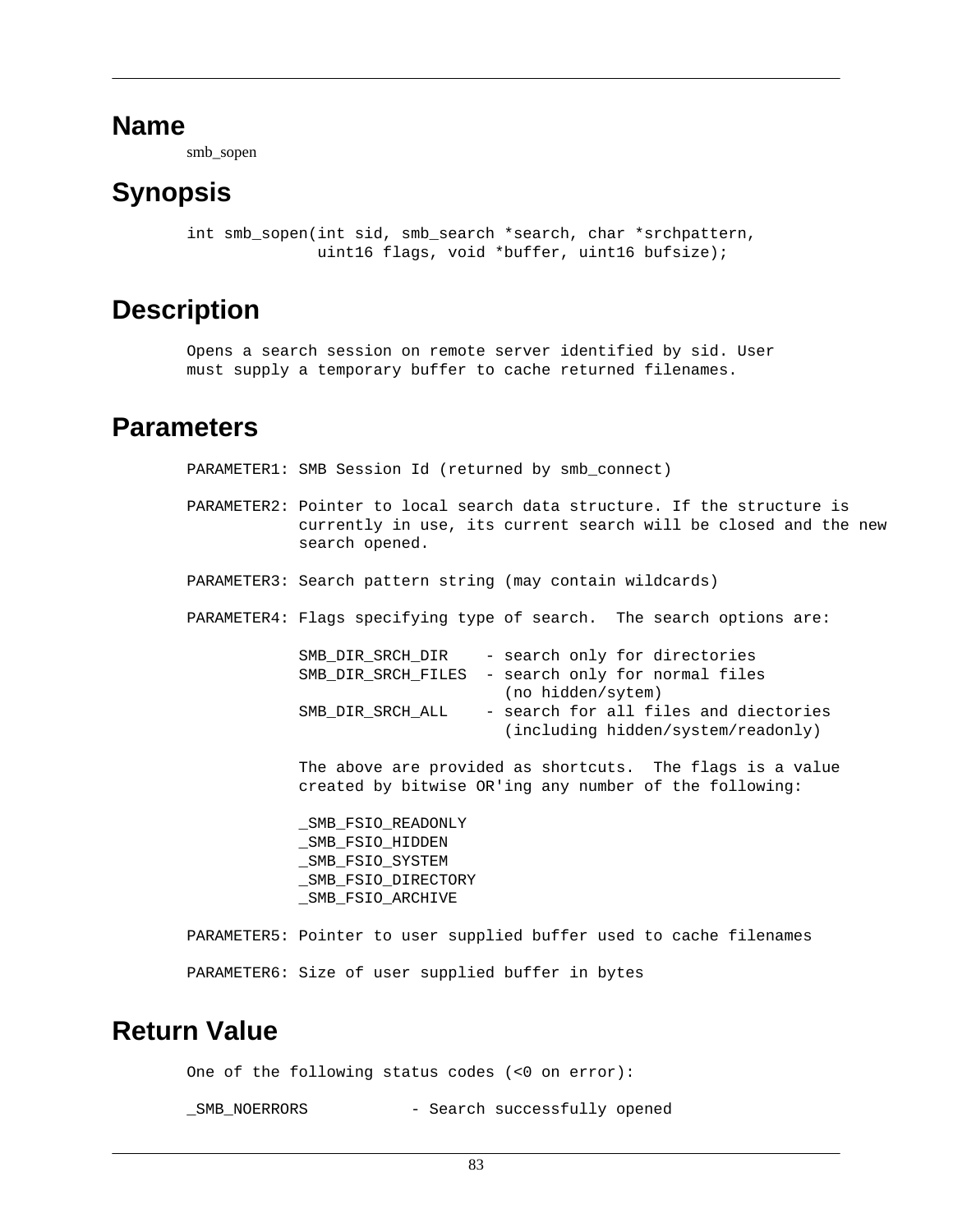|                       | _SMB_ERR_FILE_NOT_FOUND - No matching files found |
|-----------------------|---------------------------------------------------|
| SMB ERR NO RESOURCES  | - Insufficient resources to complete              |
|                       | command                                           |
| SMB ERR INVAL SID     | - SID is invalid                                  |
| SMB ERR INVAL PATH    | - Invalid search path                             |
| _SMB_ERR_INVAL_SHARE  | - Share is a printer device                       |
| SMB ERR INVAL TID     | - Internal session data error                     |
| SMB ERR ACCESS DENIED | - Invalid access permissions                      |
| SMB ERR TRANSPORT     | - Fatal NetBIOS error in send/recv                |
| SMB ERR TIMEOUT       | - Fatal timeout waiting for response              |

### **See Also**

[smb\\_connect](#page-32-0), [smb\\_sread](#page-88-0), [smb\\_sclose](#page-77-0), [smb\\_dir\\_info](#page-37-0)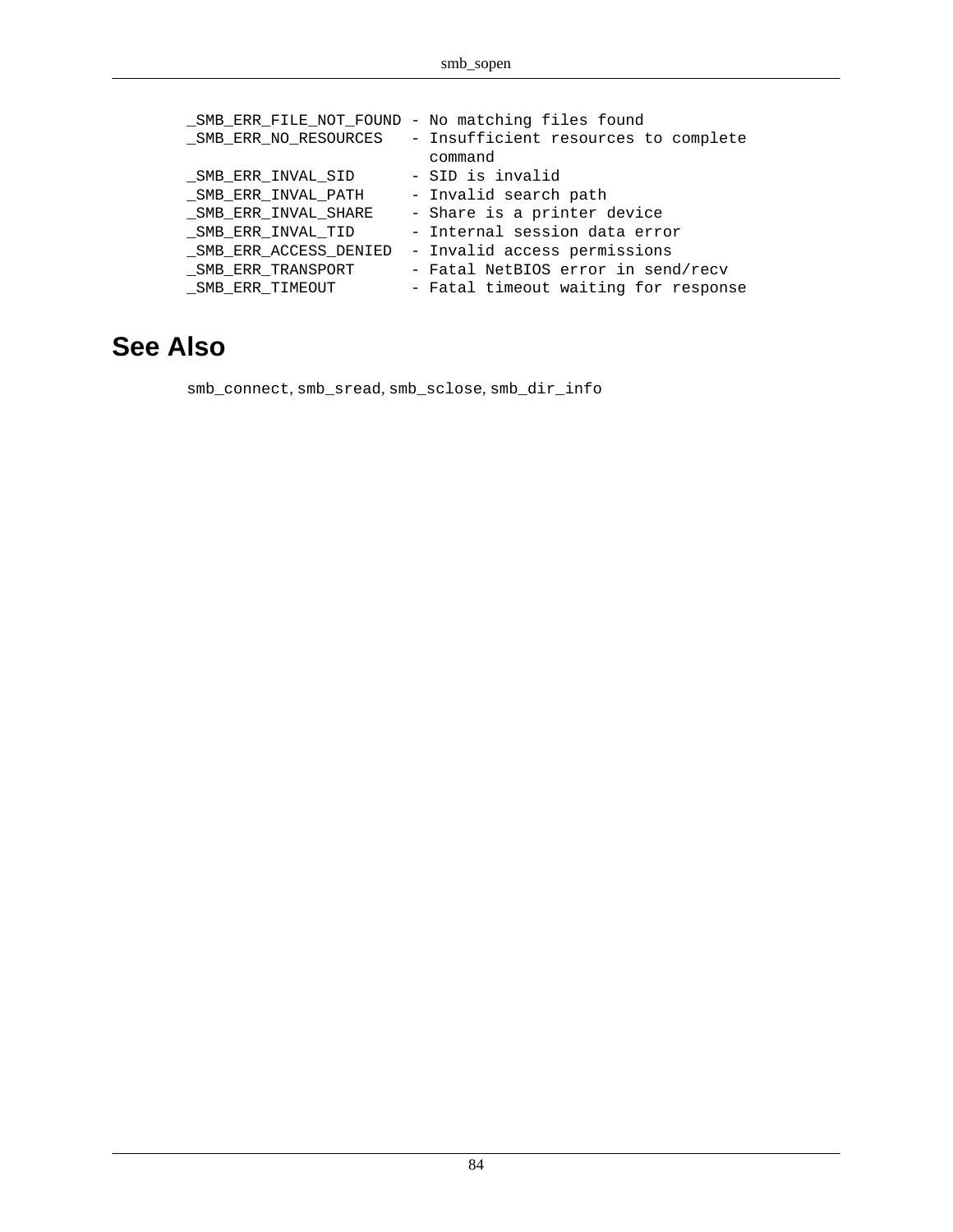smb\_sread

# <span id="page-88-0"></span>**Synopsis**

int smb\_sread(smb\_search \*search, smb\_dir\_info \*\*files);

### **Description**

Returns results gathered by opening a search with smb\_sopen. Repeated calls may be required to get all of the filenames matching the search. On subsequent calls, the pointers to previously returned filenames are to be considered invalid. A fixed maximum number of filenames are returned with each call.

#### **Parameters**

PARAMETER1: Pointer to local search data structure

PARAMETER2: Address of a smb\_dir\_info pointer (actual structure need not be declared, it is maintained internally). Following a call to this function, the pointer will point to the actual data filled structure. The structure is as follows: typedef struct { char count; //number of valid filename pointers char \*filename[]; //array of pointers to filenames } smb\_dir\_info;

### **Return Value**

Number of filenames returned or one of the following error codes (<0 on error):

| SMB NOERRORS                                    | - Read search results successfully                 |
|-------------------------------------------------|----------------------------------------------------|
| _SMB_ERR_FILE_NOT_FOUND - Reached end of search |                                                    |
| SMB ERR INVAL SD                                | - Invalid search handle (possibly                  |
|                                                 | closed)                                            |
| SMB ERR NO RESOURCES                            | - Insufficient resources to complete               |
|                                                 | command                                            |
| SMB ERR INVAL SID                               | - Indicates search structure data                  |
|                                                 | corruption                                         |
| SMB ERR INVAL TID                               | - Internal session data error                      |
| SMB ERR TRANSPORT                               | - Fatal NetBIOS error in send/recv                 |
| SMB ERR TIMEOUT                                 | - Fatal timeout waiting for response               |
|                                                 | SMB ERR INVAL PARAMETERS - Null input parameter(s) |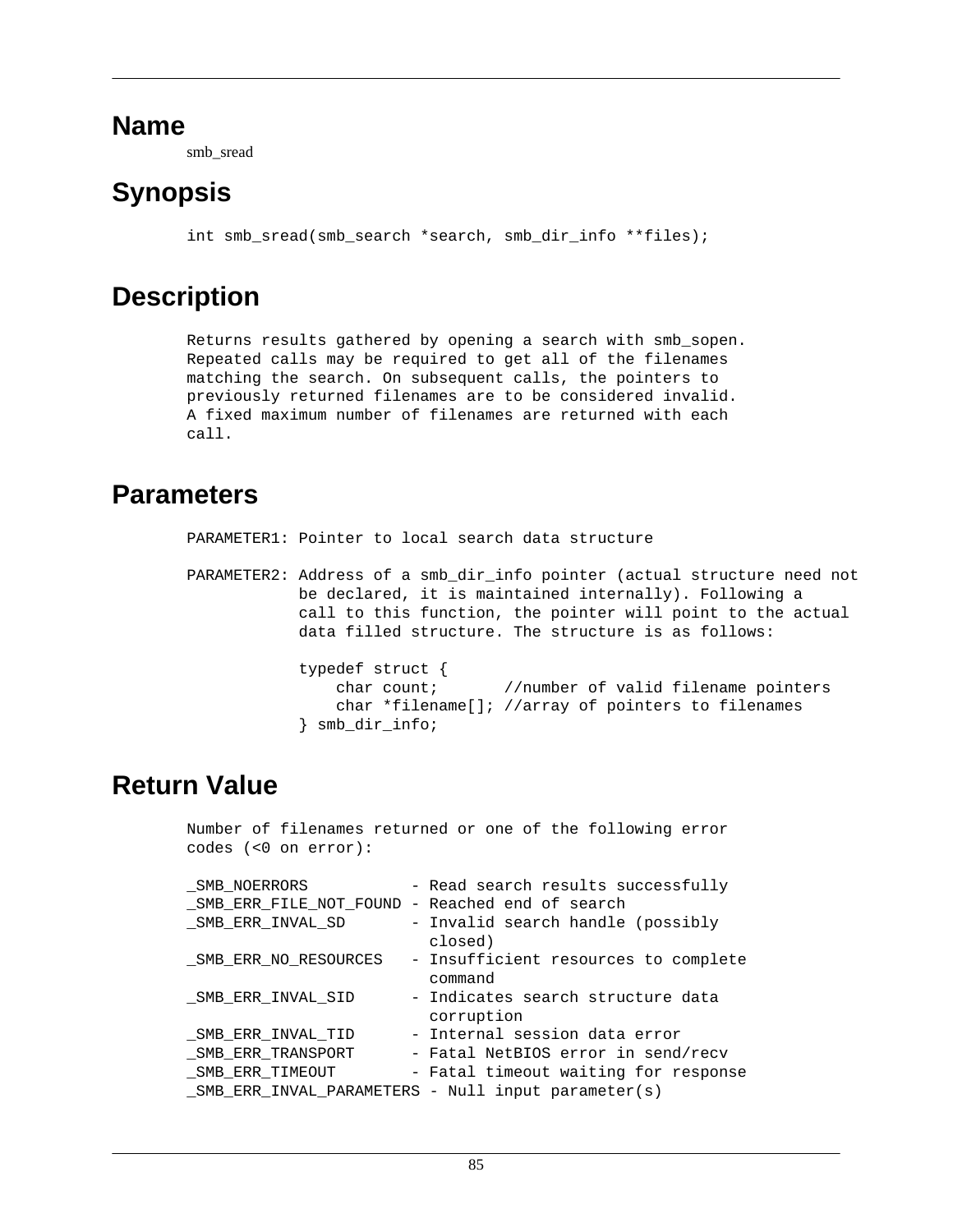### **See Also**

[smb\\_sopen](#page-86-0), [smb\\_sclose](#page-77-0), [smb\\_dir\\_info](#page-37-0)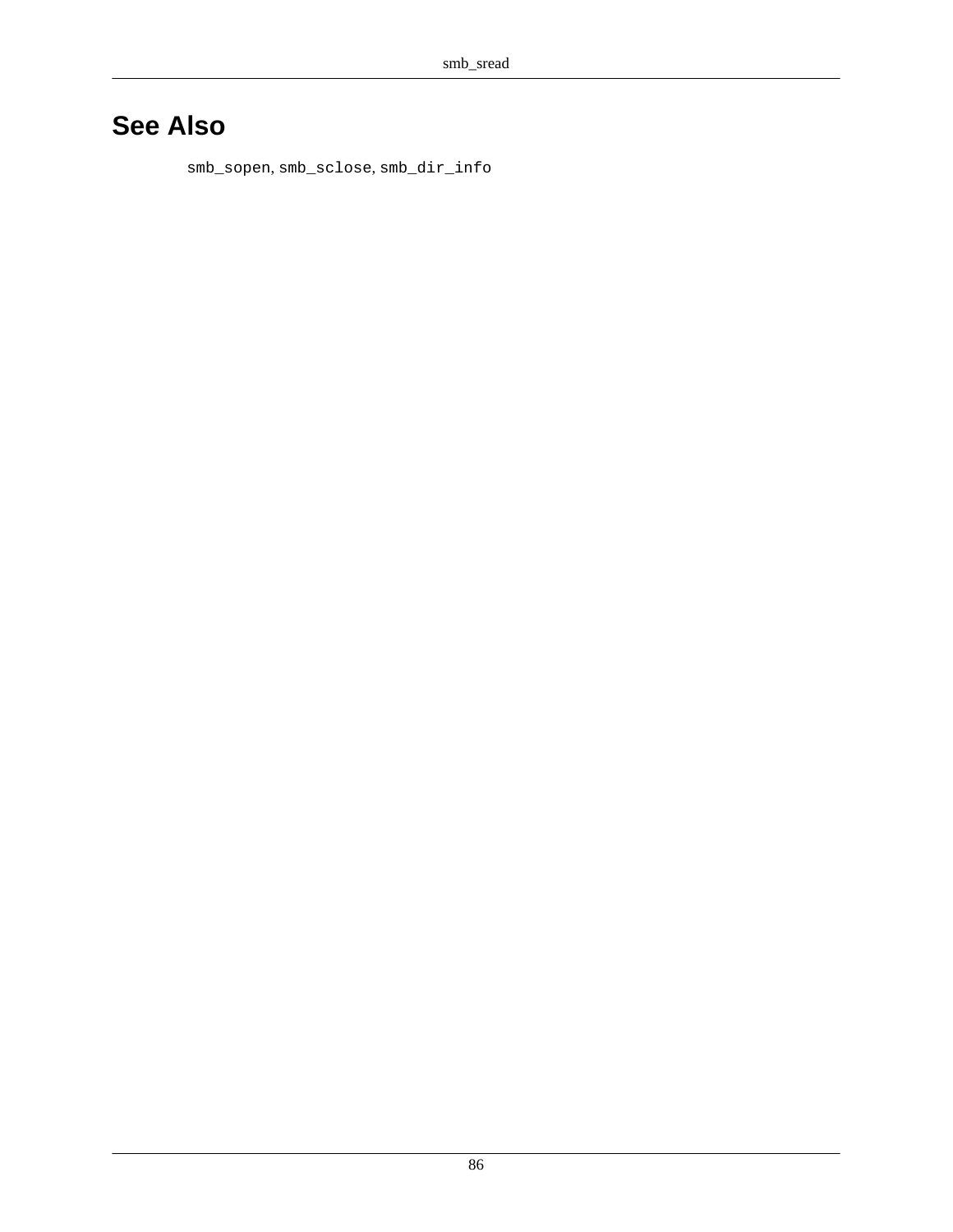smb\_stat

### <span id="page-90-0"></span>**Synopsis**

int smb stat(int sid, char \*name, struct smb stat t \*stat);

### **Description**

Gets information about the file named \*name and saves it in the user-supplied smb\_stat\_t structure.

```
The smb_stat_t structure contains the file's size, attributes,
and modification time.
```

```
struct smb_stat_t {
    uint32 st_size; // total size in bytes
    uint16 st_attributes; // DOS attributes
    smb_utime_t st_time; // time of last data modification
};
The modification time, st_time, can be converted to useful
```

```
Parameters
```

| PARAMETER1: SMB session id |                          | PARAMETER2: filename to retrieve status on<br>PARAMETER3: pointer to smb_stat_t structure |                 |
|----------------------------|--------------------------|-------------------------------------------------------------------------------------------|-----------------|
|                            | st attributes fields:    |                                                                                           |                 |
|                            |                          | #define SMB FSIO READONLY                                                                 | $0 \times 0001$ |
|                            | #define SMB FSIO HIDDEN  |                                                                                           | $0 \times 0002$ |
|                            | #define SMB FSIO SYSTEM  |                                                                                           | $0 \times 0004$ |
|                            | #define SMB FSIO VOLUME  |                                                                                           | $0 \times 0008$ |
|                            |                          | #define SMB FSIO DIRECTORY                                                                | 0x0010          |
|                            | #define SMB FSIO ARCHIVE |                                                                                           | 0x0020          |
|                            |                          |                                                                                           |                 |

terms via the smb\_convutime function.

### **Return Value**

```
0 on success.
on error (<0):
_SMB_ERR_INVAL_PARAMETERS - filename null or too long
SMB ERR INVAL PATH - invalid filename path
_SMB_ERR_FILE_NOT_FOUND - file doesn't exist
_SMB_ERR_ACCESS_DENIED - bad file access permissions
```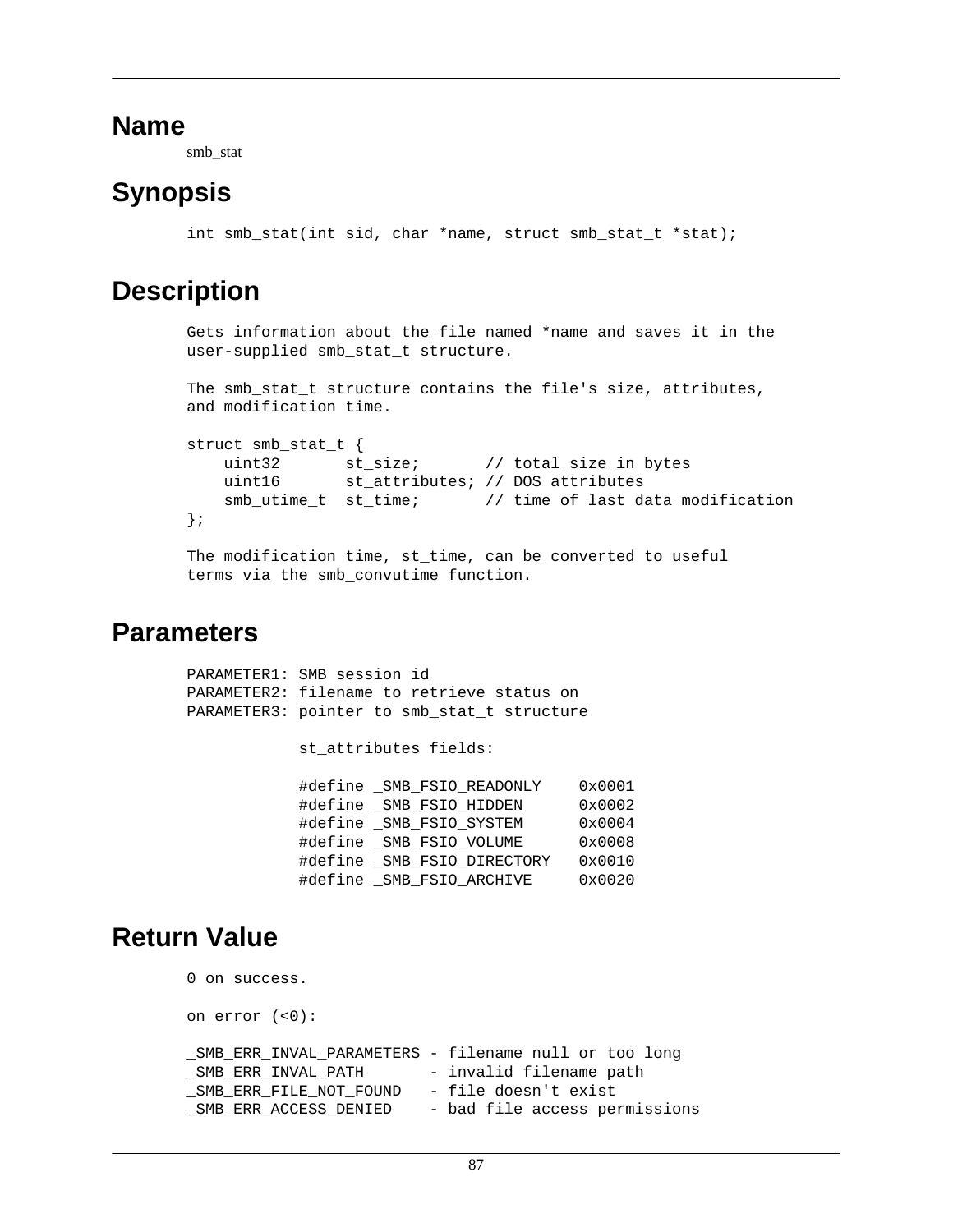| SMB ERR INVAL SHARE | - bad sharing mode on file/server err |
|---------------------|---------------------------------------|
| SMB ERR INVAL TID   | - internal data error                 |
| SMB ERR INVAL UID   | - internal data error                 |
| SMB ERR MALFORMED   | - server success but malformed smb    |
| SMB ERR TIMEOUT     | - fatal timeout waiting for response  |
| SMB ERR TRANSPORT   | - fatal NetBIOS error in send/recv    |

### **See Also**

[smb\\_fstat](#page-40-0), [smb\\_convutime](#page-34-0)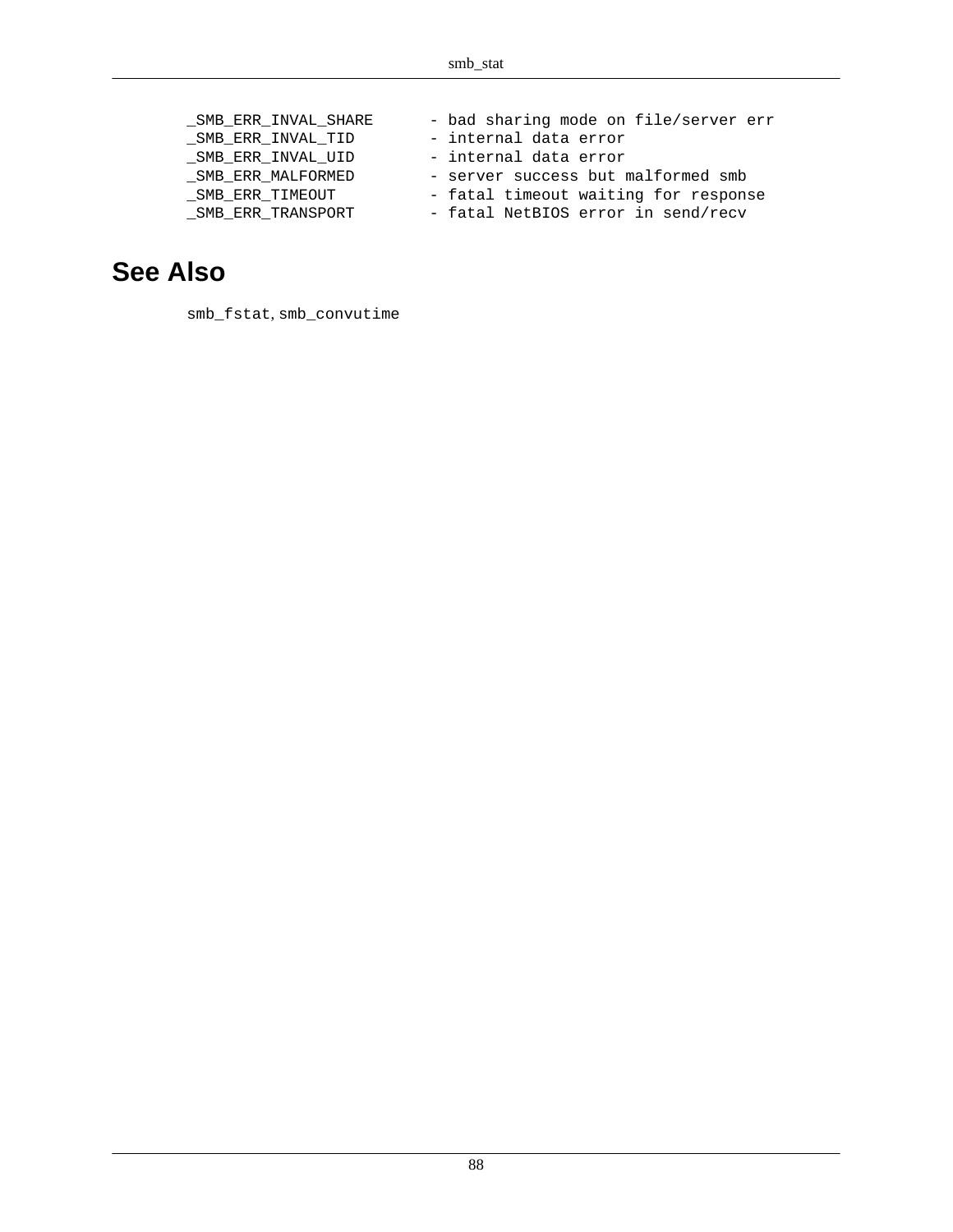smb\_stat\_t

# **Synopsis**

```
struct smb_stat_t {
       uint32 st_size; // total size in bytes
       uint16 st_attributes; // dos attributes
       smb_utime_t st_time; // time of last data
                                 // modification (mtime)
};
```
# **Description**

Data structure for use with smb\_stat and smb\_fstat functions.

st\_attributes can be any number of the following bit flags OR'd together:

| #define SMB FSIO READONLY  | 0x0001 |
|----------------------------|--------|
| #define SMB FSIO HIDDEN    | 0x0002 |
| #define SMB FSIO SYSTEM    | 0x0004 |
| #define SMB FSIO VOLUME    | 0x0008 |
| #define SMB FSIO DIRECTORY | 0x0010 |
| #define SMB FSIO ARCHIVE   | 0x0020 |

st\_time can be parsed into fields by using the smb\_convutime function.

### **See Also**

[smb\\_stat](#page-90-0), [smb\\_fstat](#page-40-0)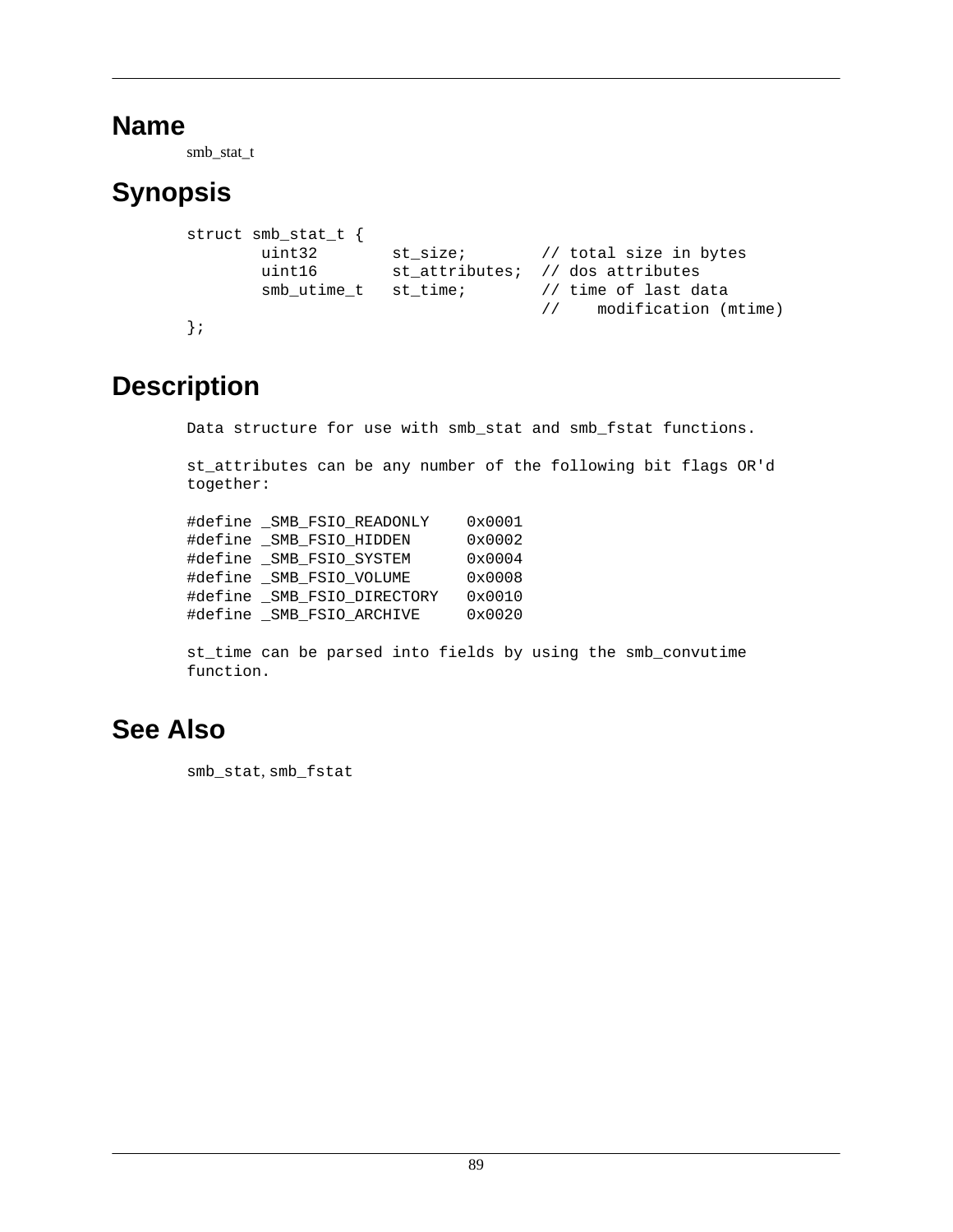smb\_strerr

### **Synopsis**

```
char *smb_strerr(int errcode);
```
### **Description**

Returns a string that corresponds to the SMB error code.

The string returned is only valid until the next smb\_strerr or smb\_perror call.

SMB error codes are enumerated in the file "smb.h"

SMB error codes are as follows:

| #define _SMB_NOERRORS                   | $\Omega$ |
|-----------------------------------------|----------|
| #define _SMB_ERR_NEGREQ                 | $-1$     |
| #define SMB ERR NEGRSVP                 | $-2$     |
| #define SMB ERR UNSUPPORTED CMD         | $-3$     |
| #define _SMB_ERR_UNSUPPORTED_FLAG       | $-4$     |
| #define _SMB_ERR_UNSUPPORTED_DIALECT -5 |          |
| #define SMB ERR NO NODE NAME            | $-6$     |
| #define SMB ERR NO WRKGRP NAME          | $-7$     |
| #define _SMB_ERR_TRANSPORT              | $-8$     |
| #define _SMB_ERR_DEST_UNREACHABLE -9    |          |
| #define _SMB_ERR_REMOTE                 | $-10$    |
| #define _SMB_ERR_CALL                   | $-11$    |
| #define _SMB_ERR_INVAL_SID              | $-12$    |
| #define SMB ERR INVAL PARAMETERS        | $-13$    |
| #define SMB ERR INVAL TID               | $-14$    |
| #define _SMB_ERR_INVAL_UID              | $-15$    |
| #define SMB ERR INVAL FID               | $-16$    |
| #define _SMB_ERR_INVAL_FD               | $-17$    |
| #define _SMB_ERR_INVAL_SD               | $-18$    |
| #define _SMB_ERR_INVAL_PATH             | $-19$    |
| #define SMB ERR INVAL SHARE             | $-20$    |
| #define _SMB_ERR_NAME_ASSIGNMENT        | $-21$    |
| #define _SMB_ERR_ACCESS_DENIED          | $-22$    |
| #define SMB ERR NO RESOURCES            | $-23$    |
| #define _SMB_ERR_LOCAL_BUF              | $-24$    |
| #define _SMB_ERR_WORDCOUNT              | $-25$    |
| #define _SMB_ERR_MALFORMED              | $-26$    |
| #define _SMB_ERR_FILE_EXISTS            | $-27$    |
| #define _SMB_ERR_FILE_NOT_FOUND         | $-28$    |
| #define _SMB_ERR_SOCKREAD               | $-29$    |
| #define _SMB_ERR_SOCKWRITE              | $-30$    |
| #define _SMB_ERR_OUT_OF_SID             | $-31$    |
| #define SMB ERR PARAMCOUNT              | $-32$    |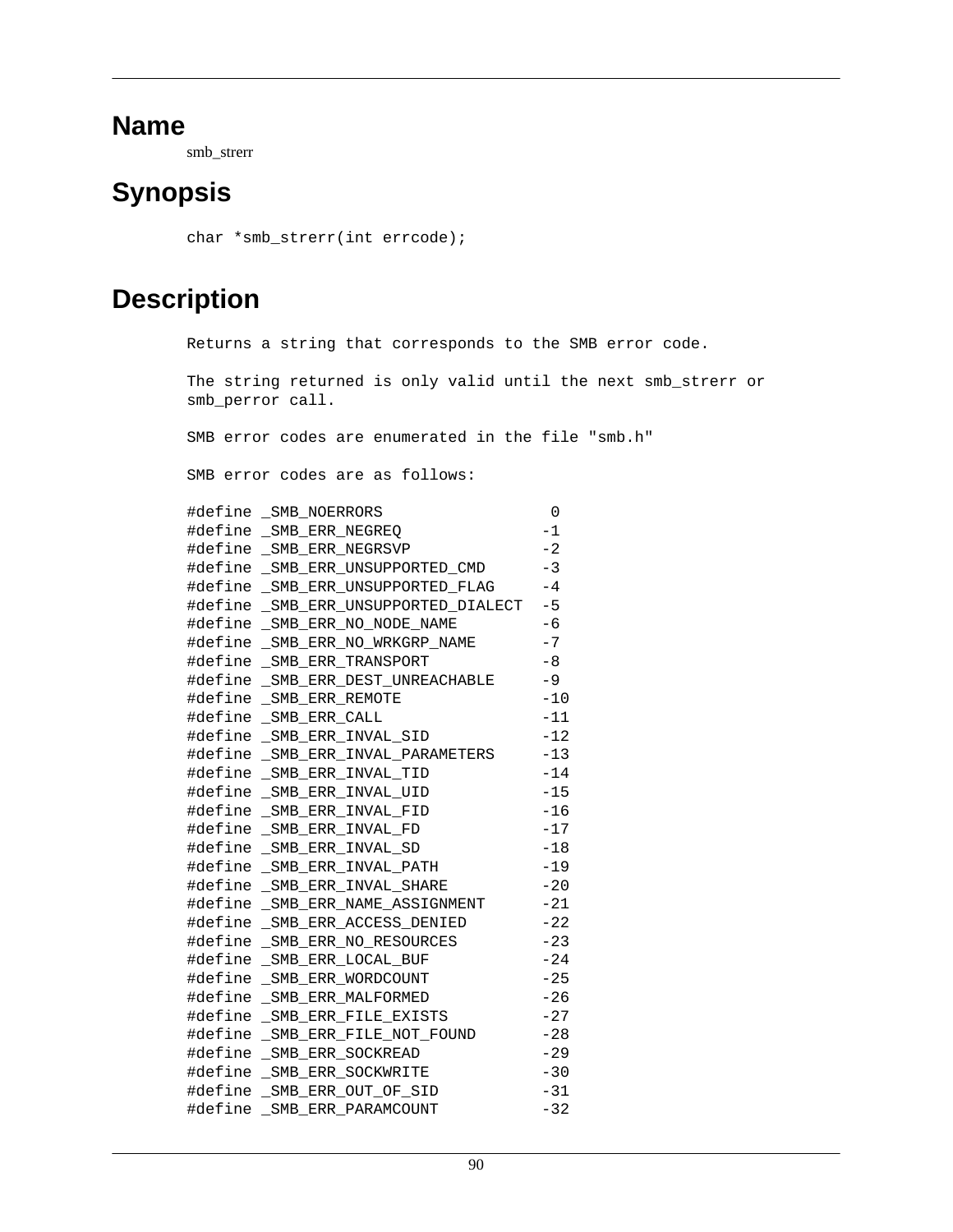| #define _SMB_ERR_BU_TIMEOUT         | $-33$ |
|-------------------------------------|-------|
| #define _SMB_ERR_TIMEOUT            | $-34$ |
| #define SMB ERR NO MSBROWSE         | $-35$ |
| #define SMB ERR HOST NOT FOUND      | $-36$ |
| #define SMB ERR SERVICE NOT RUNNING | $-37$ |
| #define SMB ERR UNKNOWN             | $-38$ |

### **Parameters**

PARAMETER1: SMB error code (must be <= 0)

### **Return Value**

Error description string.

### **See Also**

[smb\\_perror](#page-68-0)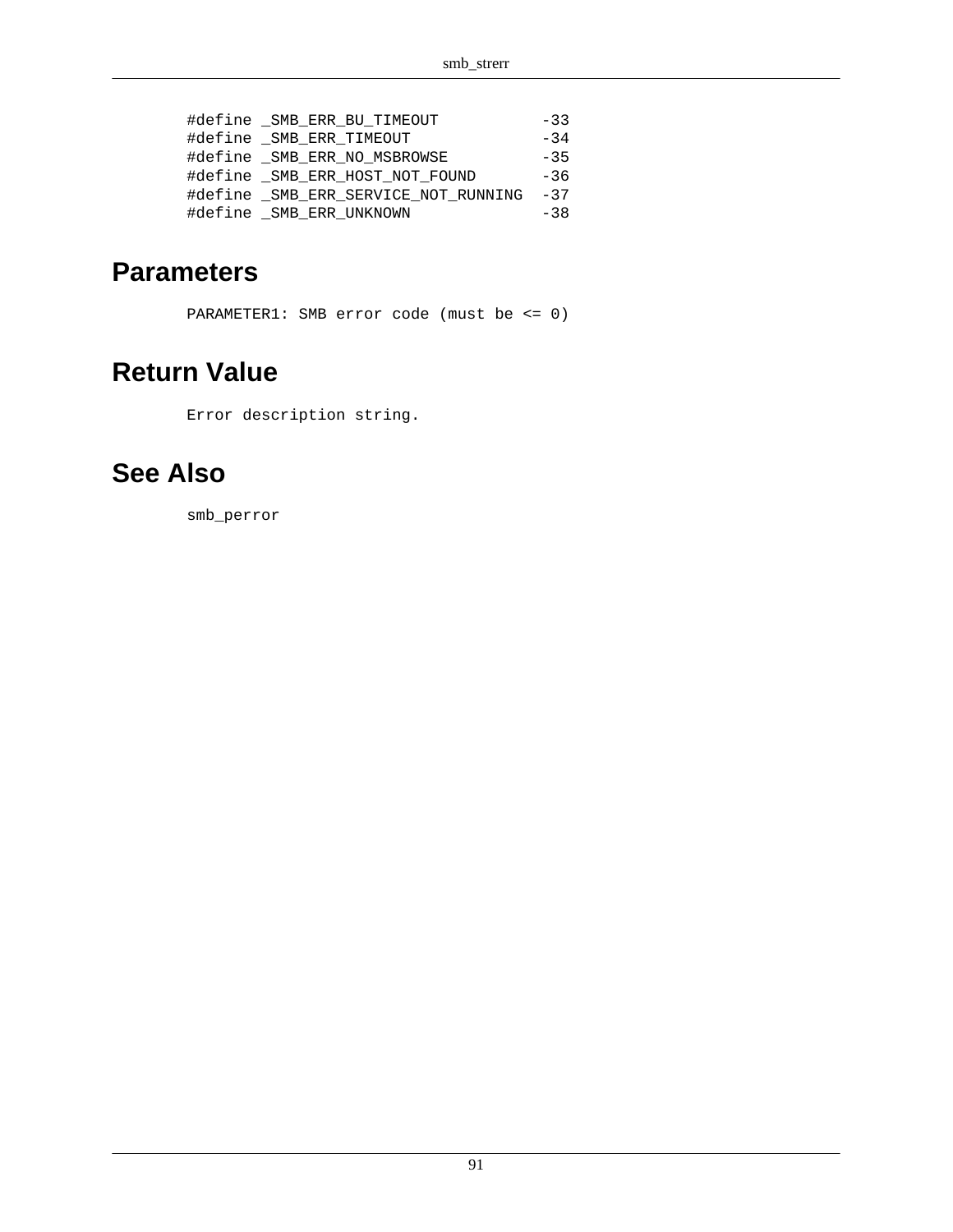smb\_tick

# **Synopsis**

int smb\_tick(void);

# **Description**

Maintains the overall health of the SMB subsystem.

# **Return Value**

| SMB NOERRORS            | - System operating normally |
|-------------------------|-----------------------------|
| SMB ERR NAME ASSIGNMENT | - Node/Group name invalid   |
| SMB ERR TRANSPORT       | - NetBIOS Error             |

### **See Also**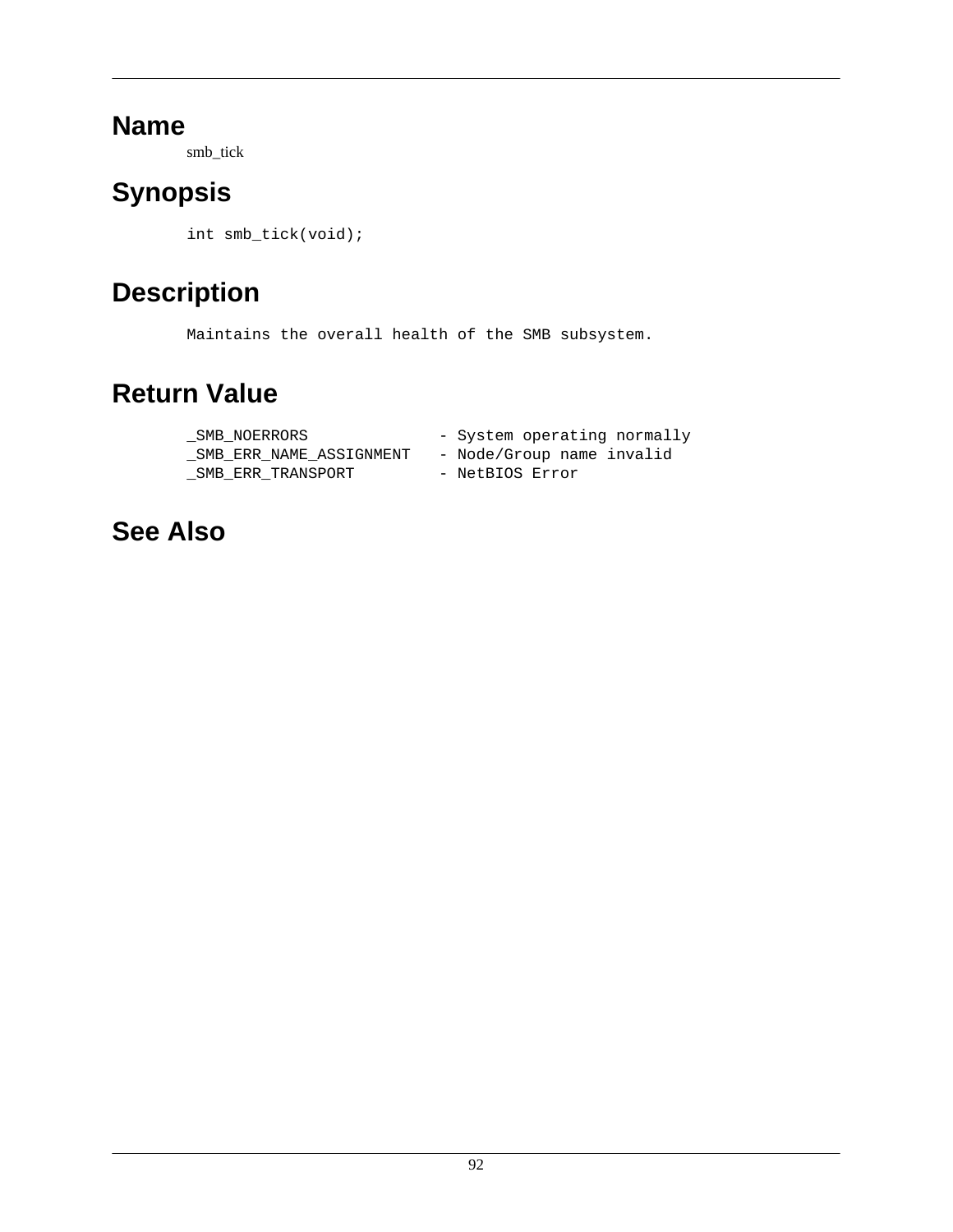smb\_unlink

# **Synopsis**

int smb\_unlink(int sid, char \*name);

### **Description**

```
unlinks a file (deletes it) from the SMB server on SMB session
id 'sid'.
```
### **Parameters**

PARAMETER1: SMB session id PARAMETER2: Filename to remove

# **Return Value**

0 on success

on error (<0):

|                        | _SMB_ERR_INVAL_PARAMETERS - filename null or too long |
|------------------------|-------------------------------------------------------|
| SMB ERR INVAL PATH     | - invalid filename path                               |
| SMB ERR FILE NOT FOUND | - file doesn't exist                                  |
| SMB ERR ACCESS DENIED  | - bad file access permissions                         |
| SMB ERR INVAL SHARE    | - file in use/server sharing error                    |
| SMB ERR MALFORMED      | - success but malformed smb                           |
| SMB ERR INVAL TID      | - internal data error                                 |
| SMB ERR INVAL UID      | - internal data error                                 |
| SMB ERR MALFORMED      | - server success but malformed smb                    |
| SMB ERR TIMEOUT        | - fatal timeout waiting for response                  |
| _SMB_ERR_TRANSPORT     | - fatal NetBIOS error in send/recv                    |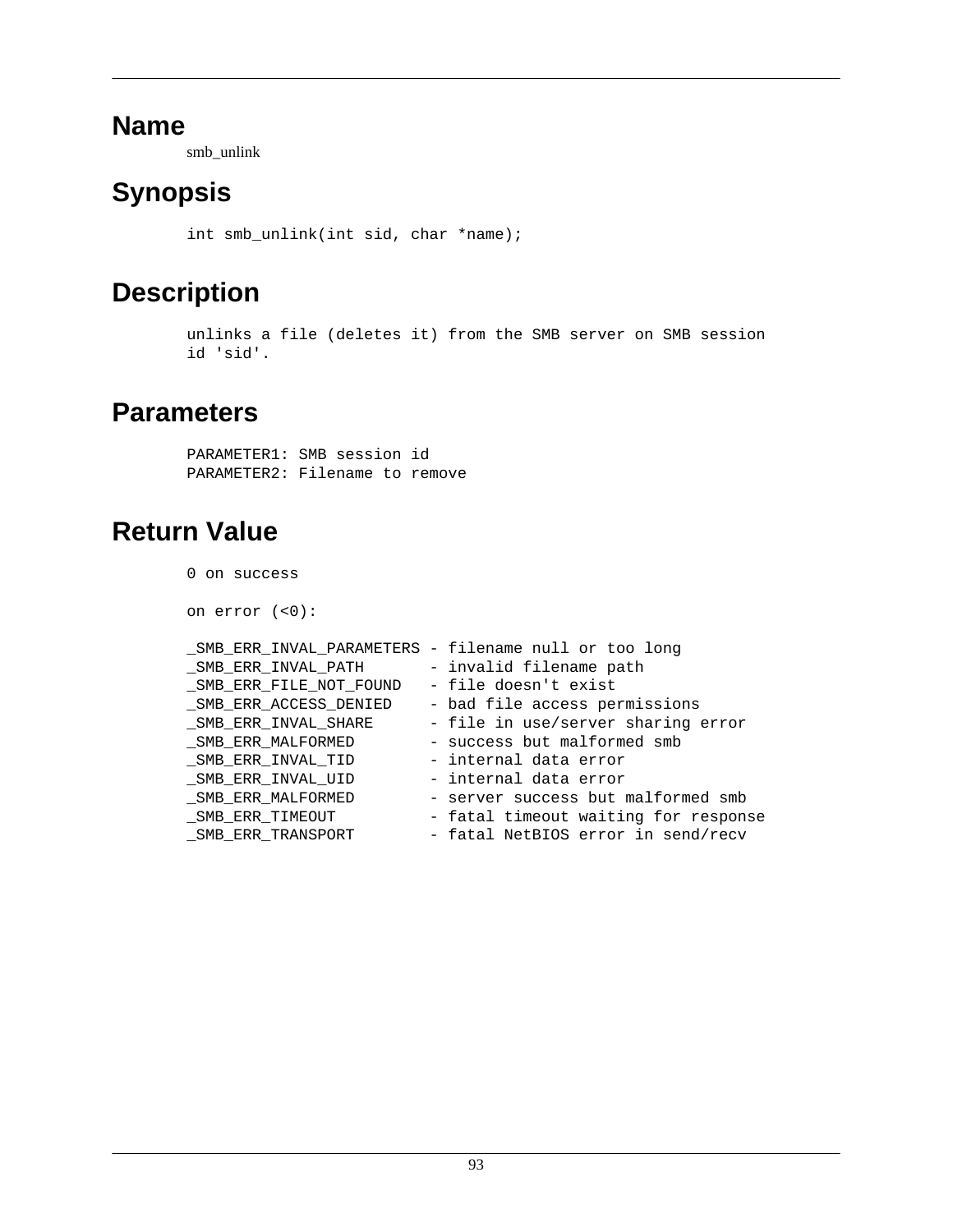smb\_utime

# **Synopsis**

int smb\_utime(int sid, char \*name, smb\_utime\_t newtime);

### **Description**

Sets the file's last modification time to 'newtime',

The modification time, newtime, can be converted to useful terms via the smb\_convutime function or created with the smb\_mkutime function.

#### **Parameters**

```
PARAMETER1: SMB session id
PARAMETER2: filename to set time on
PARAMETER3: new time
```
### **Return Value**

| 0 on success.          |                                                      |
|------------------------|------------------------------------------------------|
| on $error$ $(<0)$ :    |                                                      |
|                        | SMB ERR INVAL PARAMETERS - filename null or too long |
| SMB ERR INVAL PATH     | - invalid filename path                              |
| SMB ERR FILE NOT FOUND | - file doesn't exist                                 |
| SMB ERR ACCESS DENIED  | - bad file access permissions                        |
| SMB ERR INVAL SHARE    | - bad sharing mode on file/server err                |
| SMB ERR INVAL TID      | - internal data error                                |
| SMB ERR INVAL UID      | - internal data error                                |
| SMB ERR MALFORMED      | - server success but malformed smb                   |
| SMB ERR TIMEOUT        | - fatal timeout waiting for response                 |
| SMB ERR TRANSPORT      | - fatal NetBIOS error in send/recv                   |

### **See Also**

[smb\\_chmod](#page-29-0), [smb\\_fstat](#page-40-0), [smb\\_convutime](#page-34-0), [smb\\_mkutime](#page-65-0)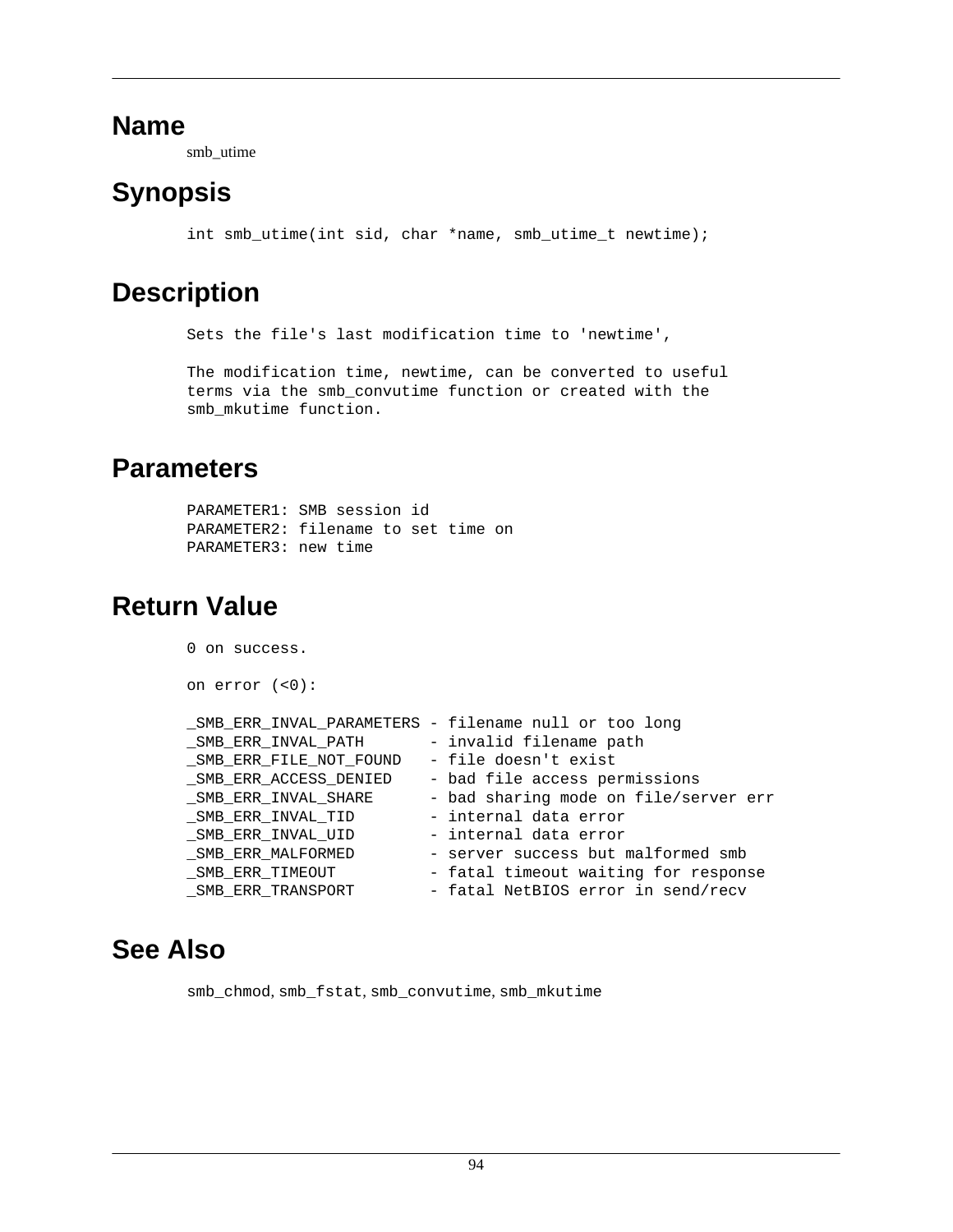smb\_write

# **Synopsis**

int smb\_write(int fd, char \*buf, int len);

### **Description**

```
Write 'len' bytes from buffer 'buf' into open file on file
descriptor 'fd' over active SMB connection associated with 'fd'.
```
#### **Parameters**

PARAMETER1: file descriptor PARAMETER2: data to write PARAMETER3: number of bytes to write

### **Return Value**

```
Number of bytes written on success (>=0).
on error (<0):
_SMB_ERR_INVAL_PARAMETERS - null buffer parameter
_SMB_ERR_INVAL_FD - invalid file descriptor
_SMB_ERR_INVAL_FID - server bad file id
_SMB_ERR_ACCESS_DENIED - bad file access permissions
_SMB_ERR_INVAL_FID - internal data error
_SMB_ERR_INVAL_TID - internal data error
_SMB_ERR_INVAL_UID - internal data error
_SMB_ERR_MALFORMED - server success but malformed smb
SMB_ERR_TIMEOUT - fatal timeout waiting for response
_SMB_ERR_TRANSPORT - fatal NetBIOS error in send/recv
```